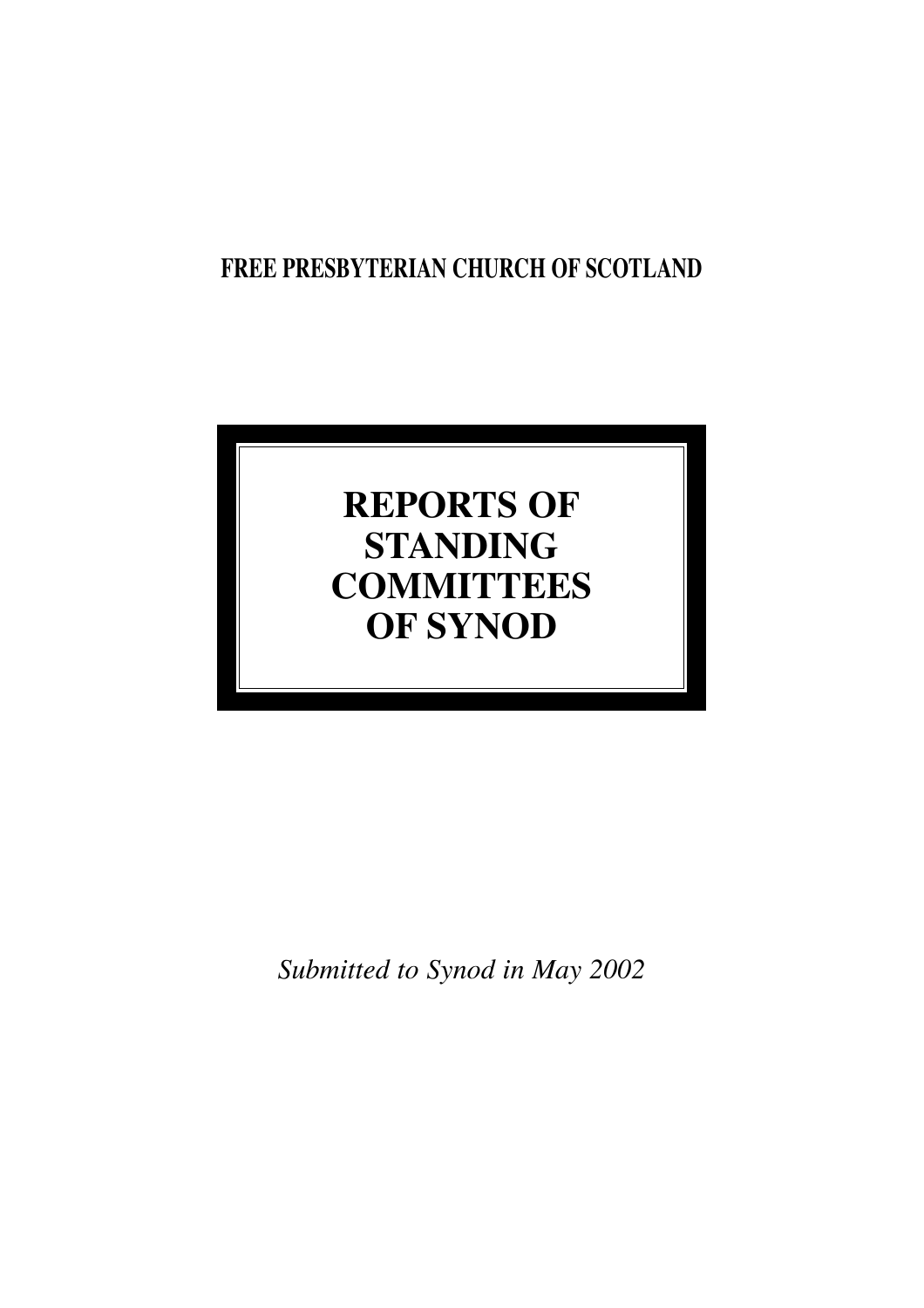## **CONTENTS**

|                                                              | 3  |
|--------------------------------------------------------------|----|
|                                                              | 20 |
| Jewish and Foreign Missions Committee's Report               | 25 |
|                                                              | 28 |
|                                                              | 30 |
|                                                              | 31 |
|                                                              | 32 |
|                                                              | 33 |
|                                                              | 37 |
|                                                              | 42 |
|                                                              | 43 |
|                                                              | 44 |
|                                                              | 46 |
|                                                              | 47 |
| Kenya Mission - Omorembe Health Centre Report                | 50 |
|                                                              | 52 |
|                                                              | 55 |
|                                                              | 56 |
|                                                              | 58 |
|                                                              | 62 |
| Report of Deputy to Canada and USA - Rev. G. G. Hutton       | 63 |
| Report of Deputy to Zimbabwe - Rev. J. L. Goldby             | 64 |
|                                                              | 67 |
| Theological Tutor's Report - Rev. H. M. Cartwright           | 68 |
| Theological Tutor's Report - Rev. K. D. Macleod              | 70 |
|                                                              | 71 |
| Ballifeary Residential Care Home Committee's Report          | 73 |
| Leverburgh Residential Care Home Committee's Report          | 74 |
|                                                              | 74 |
|                                                              | 75 |
|                                                              | 76 |
| Report of Deputy to North America - Rev. N. M. Ross          | 78 |
| Report of Deputies' Visit to Kenya Mission - Rev. N. M. Ross | 79 |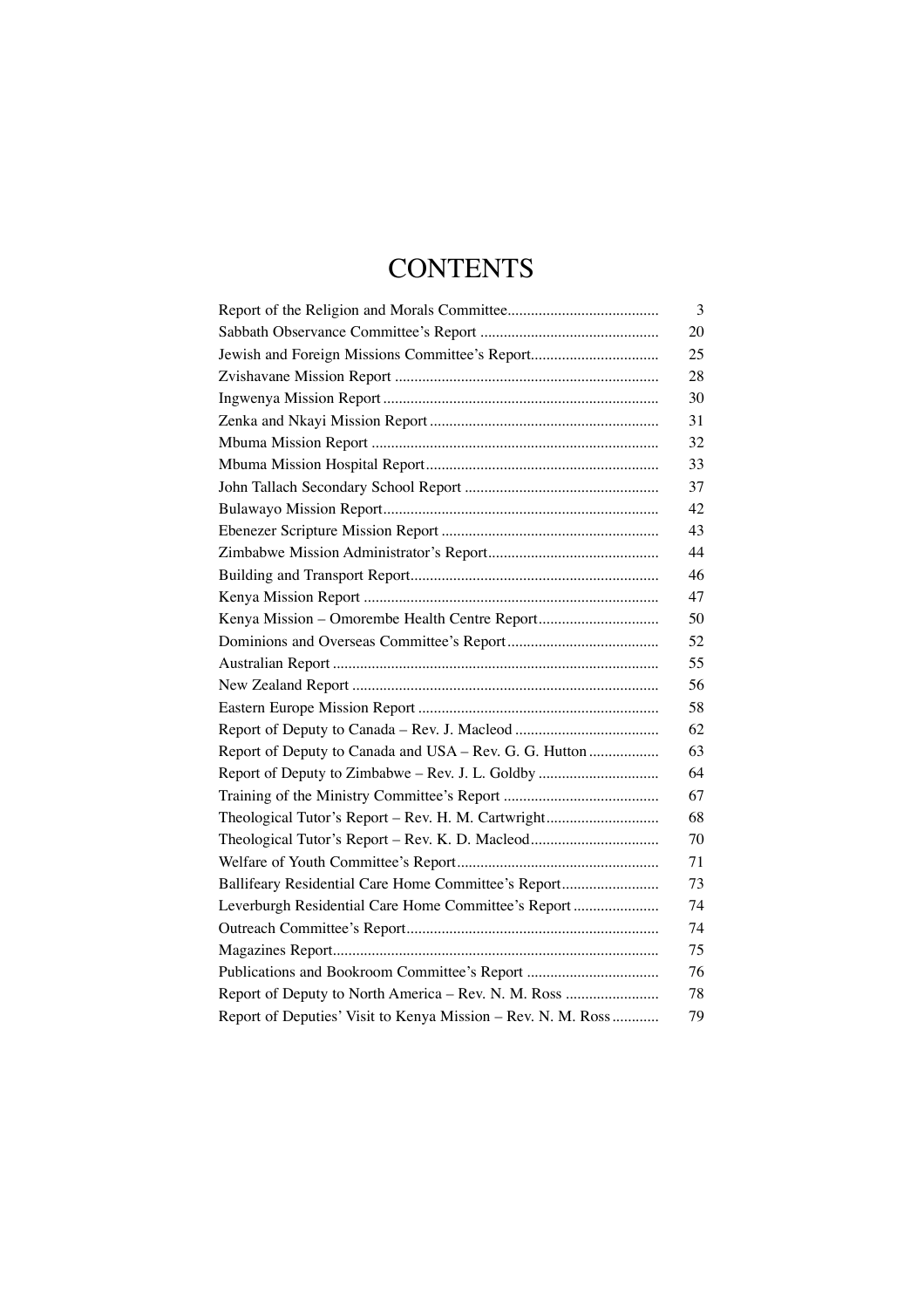## **REPORTS OF STANDING COMMITTEES OF SYNOD**

## **REPORT OF THE RELIGION AND MORALS COMMITTEE Convener: Rev. G. G. Hutton**

#### **RELIGION**

#### *Islamic fundamentalism*

Tuesday, 11th September, saw the world's worst terrorist attacks. Four planes were hijacked by Muslim extremists and turned into enormous flying bombs. Two were flown into the World Trade Centre, causing the collapse of the twin towers, a third was crashed into the Pentagon and a fourth came down in a field after a heroic attempt to overcome the hijackers by passengers and crew after the hijackers began knifing the stewardesses. Such fanatical barbarity is utterly repugnant.

A Saudi Muslim extremist, Osama bin Ladin and his al-Qa'eda organisation, were found to be behind the attacks in which thousands died. Earlier in the year, bin Ladin had urged his followers to "penetrate America and Israel and hit them where it hurts most". The same group was responsible for a bomb attack on American military barracks in Saudi Arabia, and the attacks on the American Embassies in Nairobi and Dar es Salaam in 1998 when 301 people died and 5,000 were injured. It is also likely that bin Ladin's group was responsible for the attack on the *USS Cole* in Aden in October 2001 which caused the deaths of 17 sailors and the wounding of 39. The Muslim extremists were trained in Afghan camps and sheltered by the Taleban regime in Afghanistan. The 11th September attack was the second attack on the Trade Centre by Muslim terrorists. When false religion poses such a threat to life and property the civil powers must take action in defence of their people.

Atrocities are also being perpetrated against the people and State of Israel. Palestinian suicide bombers are indiscriminately attacking Israeli men, women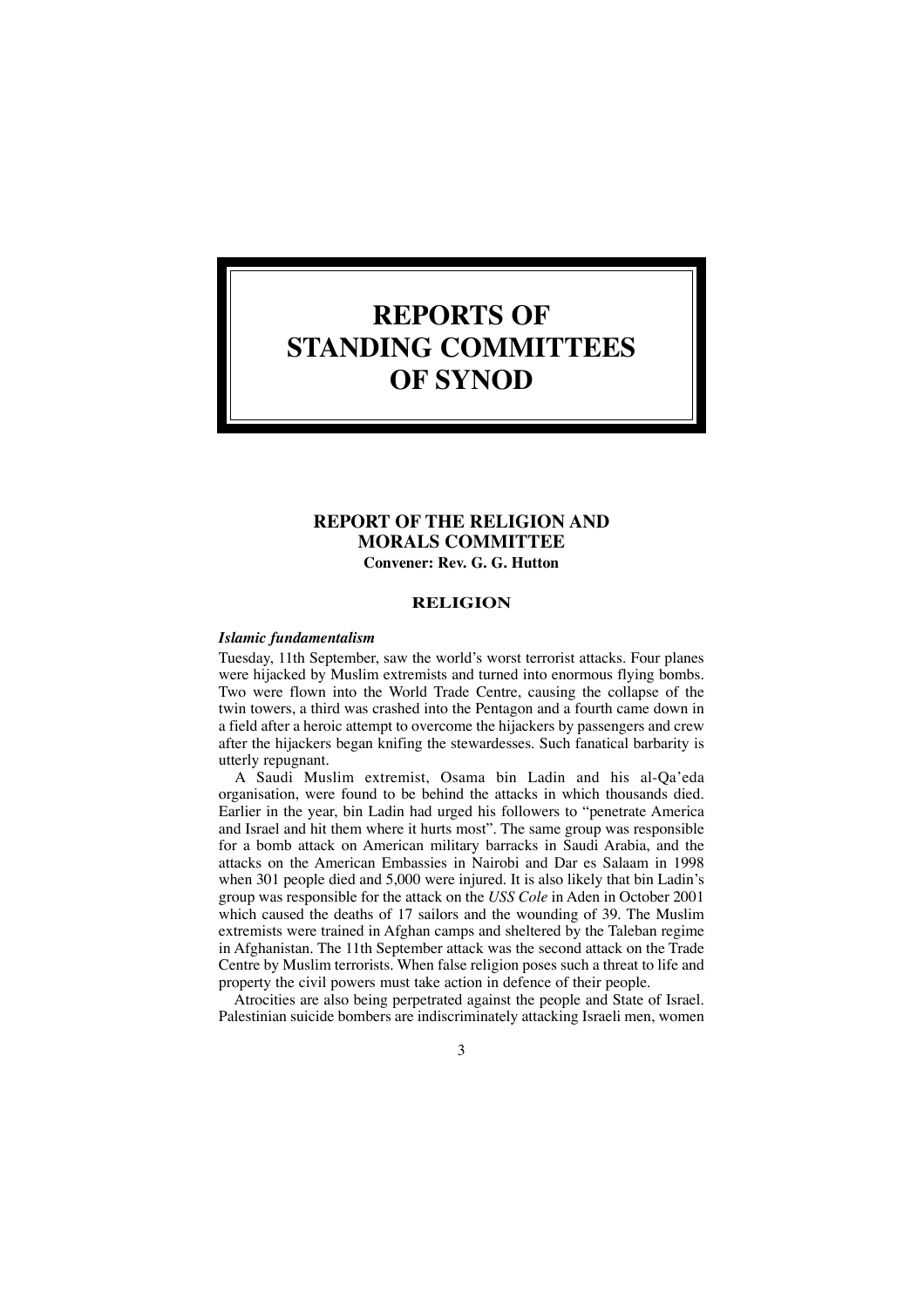and children. A recent report stated that since Yasser Arafat launched the Intifada against Israel less than two years ago, 11,000 acts of terror have been committed against this tiny state. On average, these attacks have been at the rate of 30 a day, most of which have not been reported in the Press. Whatever disagreements any may have with US foreign policy or perceived injustices with respect to Palestinians, such murderous acts of aggression should never be tolerated by any state against its citizens.

These terrorists see their activities in terms of a religious war. The Islamic faith is not, as the politicians and moderate Islamists claim, a "peaceful religion". Islamic states are brutal and repressive. One writer recently said that the "breeding ground for such killers lies in the Islamic doctrine which divides the world into 'Dar-al-Islam' (House of Islam) and the Western Judaeo-Christian 'Dar-al-Harb' (House of War). The conflict between the two, according to normal (not extremist) Islamic doctrine, is interrupted only by states of truce, and will never cease until the whole world is brought under the sway of the Dar-al-Islam." There is an important distinction to be noted with respect to these conflicts. On the Muslim extremist side we see a religious war being conducted by indiscriminate, murderous attacks against civilians. America, Britain and the State of Israel, on the other hand, are not engaged in religious warfare. In this case we see civil powers lawfully seeking to defend their citizens by targeting the terrorists.

It is solemn to think that Sinn Fein/IRA, who pursued their own ends by terrorism, used to meet on the 106th floor of the north tower of the World Trade Centre.

#### *Muslim extremists and British mosques*

This worldwide terror campaign is being conducted in the name of "religion" and a significant number of persons deeply involved are British born Muslims or British citizens of the Islamic faith. British mosques have become recruiting fields for Muslim extremists and breeding grounds of religious hatred. Radical Muslim clerics have been freely inciting their followers to commit atrocious crimes whilst receiving the benefits and protection of the British state. It has been left to newspapers to expose Islamic leaders like Sheikh Abdullah el-Faisal who now stands accused of inciting British Muslims to kill "filthy Jews" and "infidels". Even as we write, reports have appeared that Muslims have been training with AK47 rifles in London's Finsbury Park mosque.

The UK authorities are more concerned to protect Islamists from a British backlash than to protect British people from Islamic fundamentalism. Thankfully there are now some signs that the authorities are beginning to wake up to reality. When blame was being laid on the failure of US intelligence, one American defence expert pointed out that none of their officers had been permitted to investigate British mosques since the early 'nineties. A *Times'* editorial (5th February) accuses the Home Office of being "afraid to act against Muslim extremists". This feeble approach sends out a completely wrong signal when Islamic extremism is being supported by so many young

#### $\Delta$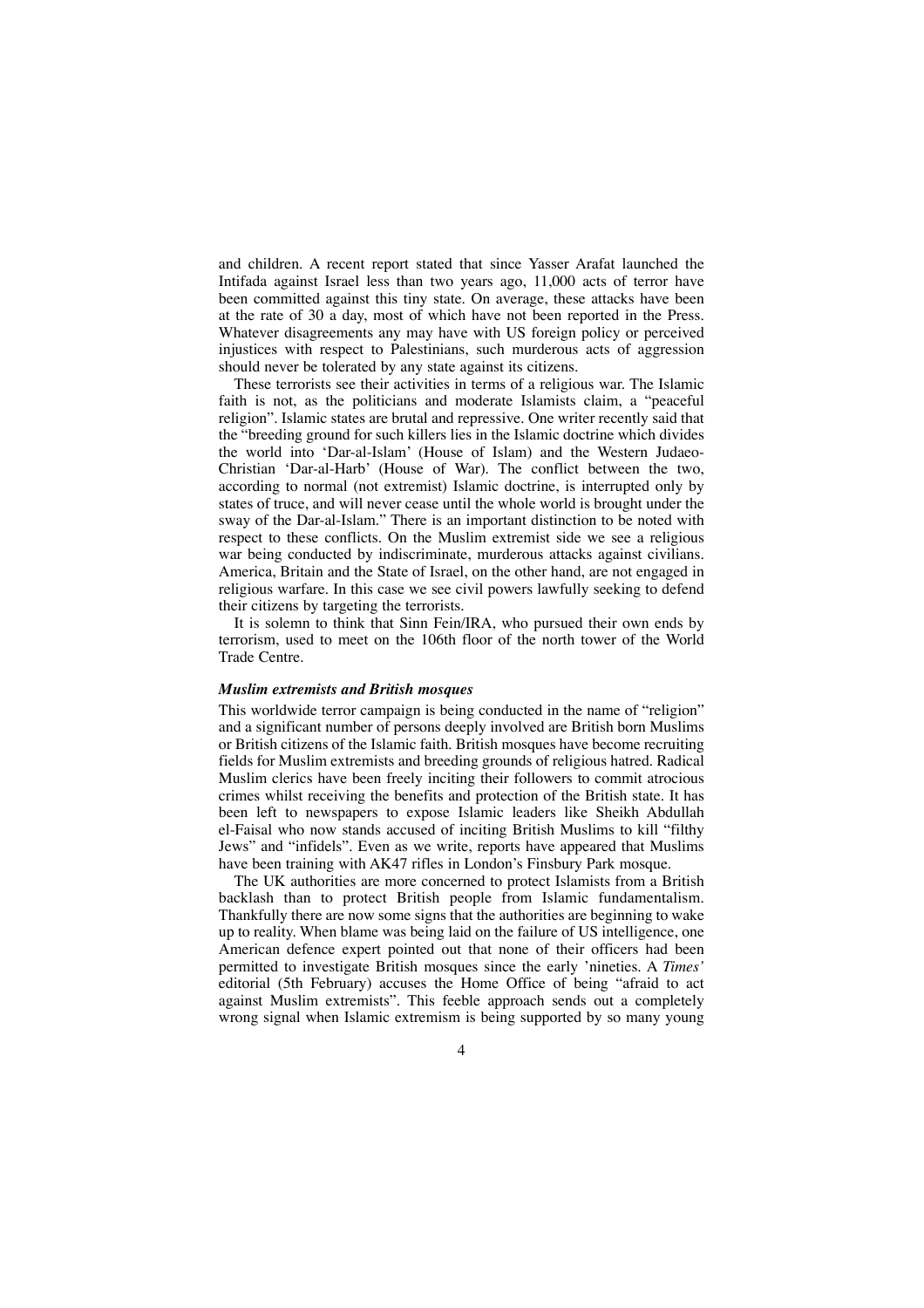British Muslims. In October a poll, conducted by an Asian radio station, showed that 98% of Moslems in London under the age of 45 would not fight for Britain whilst 48% said they would take up arms for Osama bin Ladin. A *Times'* poll revealed that 40% of British Muslims believed that Osama bin Ladin was "justified" in mounting a war against America and the same proportion felt that British citizens who joined the Taleban were justified in doing so. The despising and rejection of the Gospel of Christ will have serious consequences for all in time and for eternity.

#### *Multiculturalism*

This policy is not only bound up with the protection of other cultures but, more importantly, with the various forms of false religion that accompany them. It gives a false impression of being a just and fair means of promoting peace and harmony among men but it is in truth a divisive and irrational policy concocted by men and women who have abandoned the counsel of God revealed in the Bible. The summary of the divine law is love to God and our neighbour. It therefore follows that if we are to comply with God's will we cannot encourage men to continue in sin. The Christian response to people of other faiths is to seek by kindly Gospel persuasion (not force) to win them to Christ but definitely not to regard their various forms of false religion just as different ways of worshipping the same God.

Multiculturalism has been at the core of Government thinking since the 'sixties and even some Muslim leaders have seen how divisive this policy has been. There is a serious problem within the Muslim community due in part to a policy that has allowed extremism to flourish. Furthermore a Commission for Racial Equality has been set up, whose existence depends on the false idea that Britain is a society awash with racism. The policy makers have become paranoid about human rights and charges of "racism" or so-called "Islamaphobia" and the Government seems afraid or incapable of acting appropriately.

All this is taking place against the background of a sharp decline in Christianity in Britain. At the same time it is a disturbing fact that, according to statistics, the largest absolute increase of all the religions in Britain between 1980 and 1995 was in the Muslim community! A new mosque is opening every week in Britain and there are fifty mosques in the city of Bradford alone. The Imams are accountable to no one, neither is there a proper system of government or discipline in the mosques. Over the last thirty years the Muslim community in Britain has doubled and within it a very extreme element has been permitted to develop. Enclaves of extremism and hatred have been created. Muslims, Hindus and Buddhists are afraid to change their false gods but we, like the Jews of Jeremiah's day, have changed our glory for that which doth not profit (Jeremiah 2:11). The lessons of the Bible have been forgotten.

#### *The Protestant succession*

The Roman Catholic party in the country has so far failed in its attempts to overthrow our Protestant constitution. Nevertheless, erosion of the status quo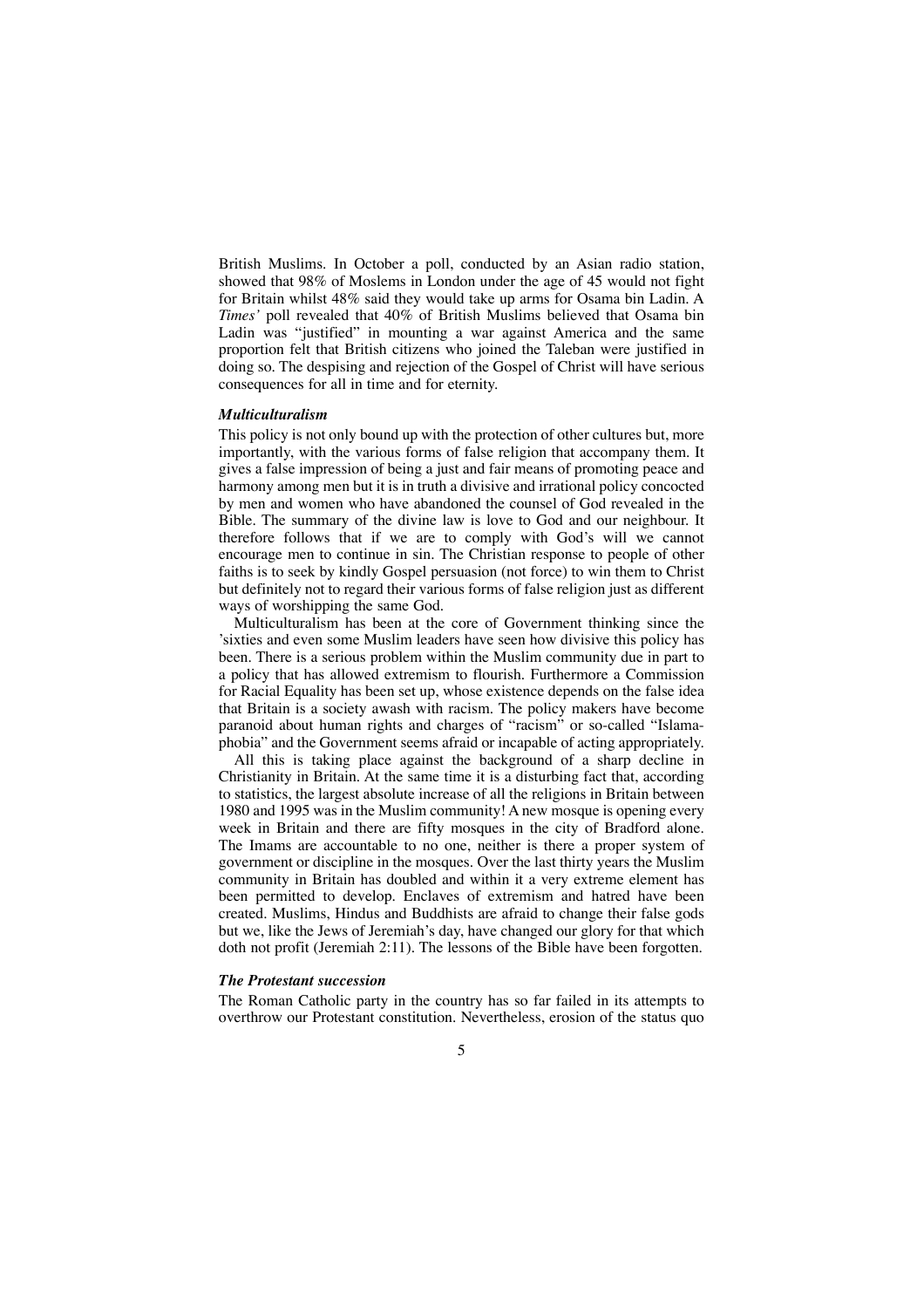continues apace. Her Majesty, Queen Elizabeth, has served her people well in many respects over a long period of time. But as each year passes the reality is underlined that our Queen is not embracing biblical Christianity as represented in the constitution of our country but is under the influence of false teachers and blind leaders. Contrary to solemn coronation vows, our Queen has held communion with and demonstrated subservience to the "See of Rome" by her visits in black to the Vatican and the countenance given to the late Cardinal Hume and consequently all that he stood for.

In 1982 two persons, both unlawfully claiming headship of the Church in England, met when the Queen entertained the Pope in Buckingham Palace. (The title Supreme Governor of the Church of England is not in essence different from that of head.) In 1995 the Queen attended a full Roman Catholic service when she attended vespers in Westminster Cathedral. Such breaches of Coronation vows by British Monarchs have been made before. King Edward VII caused protests when he attended a Requiem Mass at St. James's RC Church, Spanish Place, London in 1908, and George V attended a Requiem Mass at the Benedictine Abbey of St. Michael in Farnborough.

A Roman Catholic army chaplain, the late Monsignor Kevin Vasey, was appointed a Queen's Honorary Chaplain in 1999. This was the first time that a Roman Catholic priest had been made a Queen's Honorary Chaplain. A further retrograde step was taken when Hume's successor, Cardinal Cormac Murphy O'Connor, the leader of Roman Catholics in England and Wales, was invited to preach in the Sandringham church on 13th January, at the Queen's personal invitation. It was reported that a spokesman for the Cardinal said: "The Cardinal is deeply honoured by the Queen's invitation. It is a clear sign of the Queen's willingness to promote ecumenism." A Buckingham Palace official said that the invitation was "in the spirit of co-operation, unity and friendship, that Her Majesty has always practised". We wonder whether Her Majesty is aware that the chief and only bond of ecclesiastical unity in Rome's view is "to adhere to the Roman See, and continue in subjection to it". As far as we know, the only Cardinal to preach to Her Majesty before this was Basil Hume, who preached at the opening of the new ecumenical church in Milton Keynes in 1992.

Giving place to the priests of Rome is dishonouring to our great High Priest, the Lord Jesus Christ. The priestly office came to an end among men with the coming of Christ. Christ is the anti-type of the Aaronic priesthood. It is blasphemous for the Pope and his fellow priests to assume the office of Christ and claim to be "continuing the priesthood of Christ". All this gives rise to grave concern for the succession and for Her Majesty's spiritual state in view of eternity. May the Lord open the eyes of our beloved Queen.

The Queen's sister, Princess Margaret, passed away in February and her remains were disposed of, not by Christian burial, but by the unscriptural practice of cremation. This is the first time that the remains of a member of the Royal family have been treated in this way. Furthermore, it seems that the Princess had a strong leaning to the Roman Catholic Church. In a recent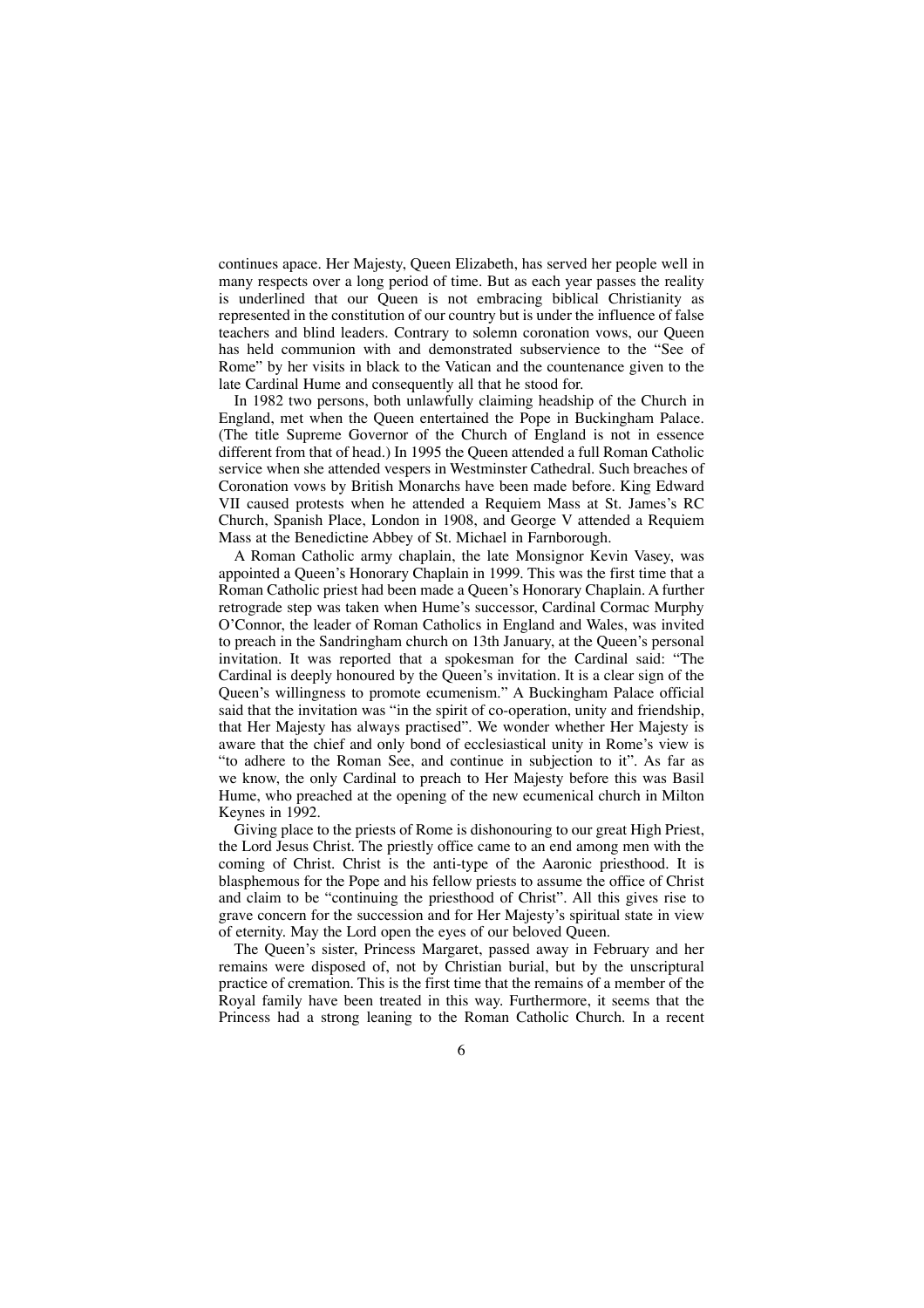biography of Princess Margaret it is alleged that the only reason that she did not become a convert to Roman Catholicism was out of loyalty to her sister as Supreme Governor of the Church of England (*Times,* 25th February).

It is quite clear from the events of recent years that the Gospel of Christ, to which the British constitution bears witness, is not valued or prized but rather despised and rejected by the powers that be and many of our people.

#### *The Pope and the Jews*

Whatever cruelty and fury may in the future emanate from the Papacy it is evident that the reign of the Papal Antichrist will yet come to an end. In order that this may take place the real nature of the Papacy must be revealed and made known to the world at large. This is an age of unprecedented deception and the Papal propaganda machine is busy papering over the truth in order to justify the continued existence of this corrupt antichristian institution. Whatever we may say of Islam, the famous 18th century Scottish economist, Adam Smith, was clear that Rome stood at the head of the hierarchy of evil when he wrote in his *Wealth of Nations* that: "The constitution of the Church of Rome may be considered the most formidable combination that was ever formed against the authority and security of civil government as well as against the liberty, reason, and happiness of mankind." Such statements are not made without reason.

The wickedness of the Papacy has been well documented since the Reformation of the 16th century but in recent times, in the context of vastly increased dissemination of information to the general public, some notable facts have been revealed.

The wider public is still to a large extent unaware of what kind of institution the Papacy really is or that the wartime Pope Pius XII was accused of complicity in the crimes of the Nazi regime against the Jews. One of the ways the Vatican sought to answer these charges was by claiming that the Papacy was neutral. It was on this ground that "for much of the war, Pius maintained a public front of indifference and remained silent while German atrocities were committed. He refused help on the ground of neutrality."

In 1962 the truth concerning the wartime activities of Pius XII was drawn to popular notice by a play called *The Deputy,* by Rolf Hochuth. This play "triggered Roman Catholic outrage worldwide". The Vatican issued large numbers of documents in its defence and this has generated an extensive historical debate on the role of Pius. In the *Free Presbyterian Magazine* of October 2001 an article appeared entitled "The Vatican Archives". This article draws attention to the findings of historians that confirm the accusations against Pius XII (*Hitler's Pope,* by John Cornwell) despite the fact that the historians were only allowed to see some archive material. Since then other studies have been made public. *Unholy War,* by David Kertzer, is a shocking account of the Vatican's role in the rise of modern anti-Semitism.

In 1987 the Pope asked his "Commission for Religious Relations with the Jews" to "determine what responsibility, if any, the Church bore for the slaughter of millions of European Jews during World War II?". The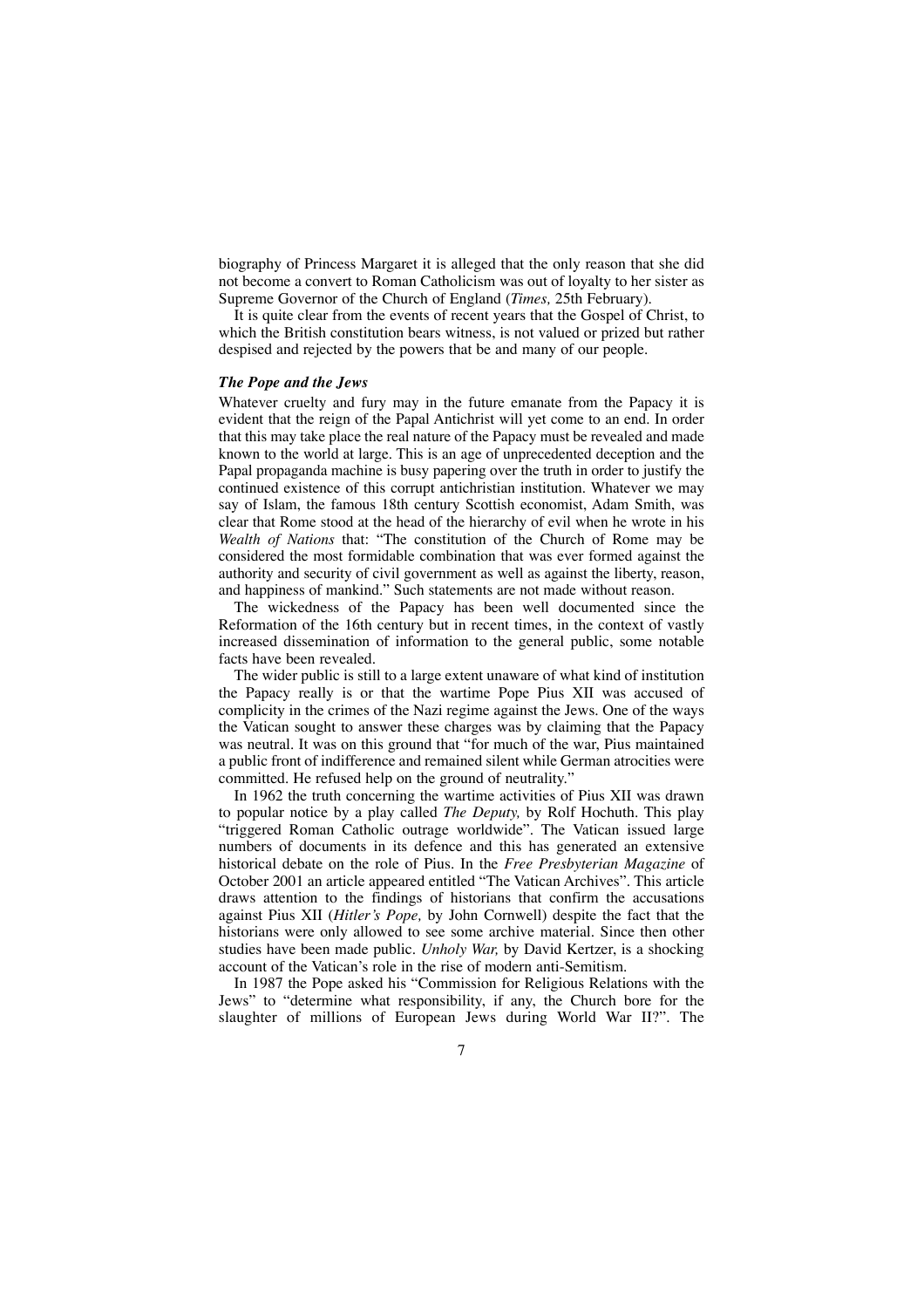Commission's answer (*We Remember: A Reflection on the Shoah*), said Kertzer, was a resounding "no". Kertzer knew that the history presented by the Vatican was terribly wrong. It was not what actually happened. It was a cover up. Historians point out that any support that the Pope did give to the Jews came after 1942, once US officials had told the Pope that the allies wanted total victory, and it became likely that they would get it (see article by Shira Schoenberg, "Pope Pius XII and the Holocaust").

#### *Roman Catholic Saints*

The controversy over Pius is being kept on the agenda, at least in part, by the present Pope's insistence that Pius XII should be canonised. Another candidate for this unscriptural practice is Josemaria Escriva de Balague, a Spanish cleric and founder of the sinister Opus Dei society. This Roman Catholic cult, answerable only to the Pope, played a significant role in "bailing the Vatican out of the Ambrosiano Bank scandal" (*The Pope's Armada,* by G. Urquhart). A third choice for canonisation is Padre Pio, a supposedly miracle-working friar and mystic from southern Italy.

The present round of canonisations will bring the total number of saints created by the Pope since his election in 1978 to 470. He has also beatified 1,300 people. This is the first step to canonisation. Two miracles must be performed by the candidate in order to qualify for canonisation. Miracles performed by the bodily remains of the candidate are a special proof of his or her merits. The remains are then preserved as holy relics and the saint may be worshipped. It has been reported in the *Times* that an illiterate woman from West Bengal, called Monika Besra, was said to be suffering from stomach cancer. She apparently prayed to Mother Teresa's picture beside her bed. In September 1998, on the first anniversary of Mother Teresa's death, two nuns took a silver medallion which had been placed on Mother Teresa's body after her death and tied it to the sick woman's stomach. She fell asleep while the nuns prayed and on awaking she found that the tumour had gone! This event will no doubt be of real assistance to the Vatican "theologians" in helping them to decide on whether or not Mother Teresa should be added to the roll of saints.

Praying to dead saints was first authorised by Pope Gregory at the close of the 6th century but like all of Rome's false teachings the practice has no biblical warrant.

#### *Roman Catholics in high places*

All true Christians desire that poor people would be saved out of that system of superstition and error that is the Roman Catholic Church and that the true Gospel might be preserved from compromise. This will not happen unless a clear distinction is maintained between the teachings of Rome and the Gospel of Christ. This is one reason why it so important for Protestants to keep fast hold on the Bible and to resist the resurgence of Romanism.

The Monarch is forbidden to marry a Roman Catholic and before the Catholic Emancipation Act of 1829, Roman Catholics were not allowed to sit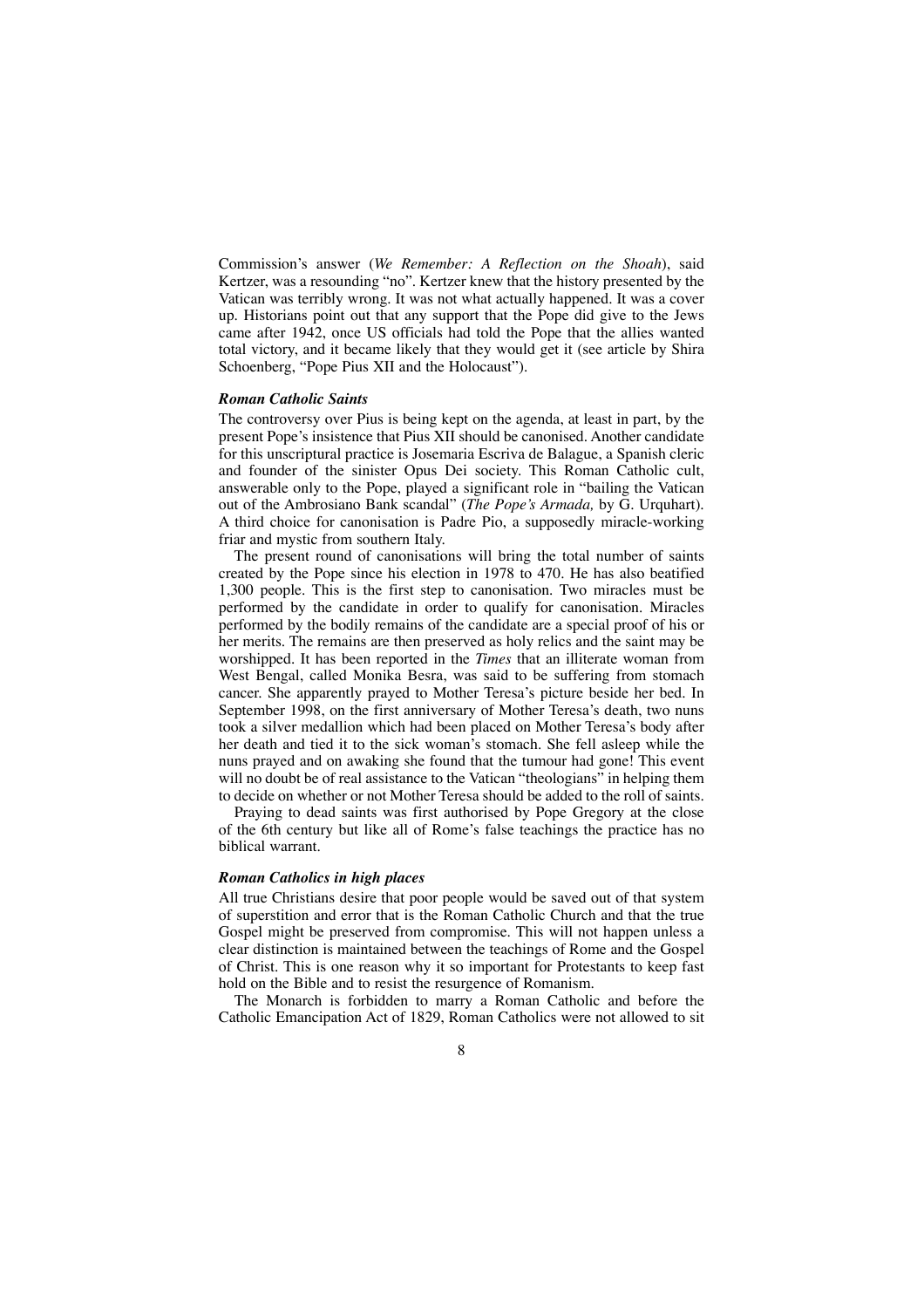in Parliament. Now things are changing. It is reported that Tony Blair usually worships in a Roman Catholic Church. Mrs. Blair is a Roman Catholic and a republican. Iain Duncan Smith, Charles Kennedy, Michael Ancram, Bill Cash, General Sir Charles Guthrie, Chris Patten, Anne Widdecombe, the present Northern Ireland secretary, and a large percentage of the Scottish Parliament are Roman Catholics. Mr. Michael Martin is the first Roman Catholic Speaker of the Commons to be elected for 442 years.

Roman Catholics find our Protestant Constitution offensive and discriminatory but it is not individuals who are being rejected by the Constitution but the doctrines, claims and superstitions of Rome. One would expect persons of intelligence and ability who occupy public positions to make informed and rational choices in life and distance themselves from Romish error. They should be men and women of principle and integrity. Who can have confidence in leaders who cannot or will not see through the falsehood of Roman Catholicism, who are supporters of the Papacy, who pray to the dead, who believe in relics, who worship images, and who defend a system that is not willing to administer appropriate discipline to its clergy for serious immorality?

Cardinal Murphy O'Connor sent a priest, who was a convicted paedophile, back to work, as a priest, at an airport chapel. In the past five years a significant number of priests in England and Wales have been convicted of sex offences against children. The incidence of paedophile crimes among priests has been far higher among Roman Catholic priests than in the population at large. As in other parts of the Roman system there is a culture of secrecy, a covering of sin, an unwillingness to face the truth, a blind belief in a church that will never ever reform.

The former Bishop of Aberdeen, Archbishop Mario Conti, succeeded Cardinal Thomas Winning and became the new leader of the Roman Catholic Archdiocese of Glasgow in February. As might be expected, Conti is a bitter enemy of Protestantism. The Church of Rome in Scotland includes 8 Dioceses with 51 parishes and an assortment of religious orders of Benedictines, Carmelites, Cistercians, Jesuits, Marists, Passionists, etc. Roman Catholic writers think they have got a scent of victory now that they see formerly Protestant Churches moving towards the Roman camp. An article in the *Times* of last December was entitled "The Quiet Rebirth of Catholic England". The writer quoted Cardinal John Henry Newman when he said that, "Protestantism is the intellectual and moral language of the body politic". The writer notes the changed situation in our day with the ascendancy of Roman Catholics into the most exalted positions and expresses astonishment that no one notices and no one cares. She finished her article with a thinly veiled call to rally round the Roman standard. Another writer thinks that, "we are indifferent mourners to the strange death of Protestant England". Nevertheless, despite the fact that in our day truth is fallen in the street, better days are on the wing when Rome shall fall and the true Gospel witness shall be revived and prevail (Revelation 11:11, 20:2).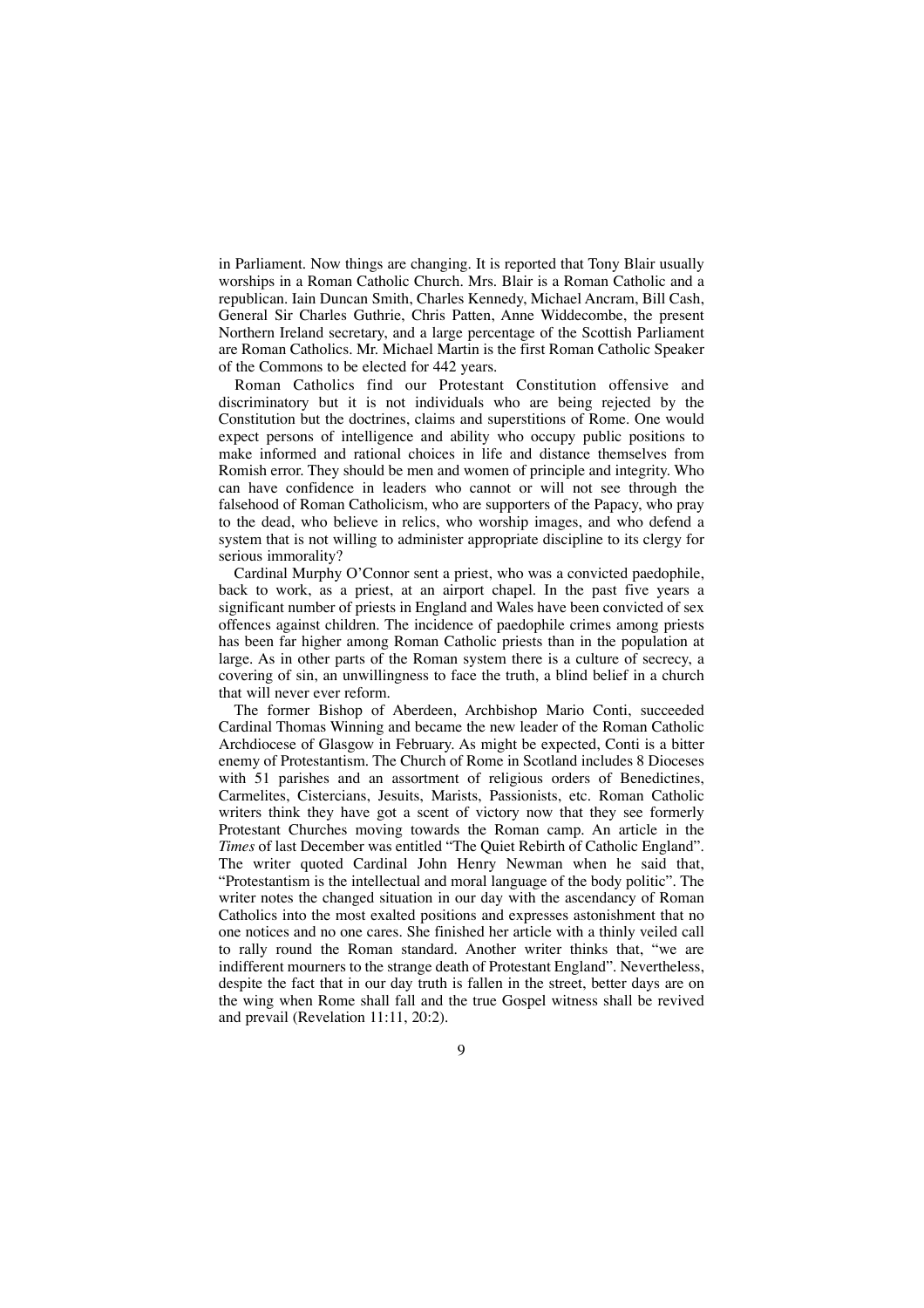#### *British Churches*

Figures show that 52% of British people now have no religious affiliation at all. The Church of England continues to depart from its biblical foundations, as we see from daily press reports. Over the last 45 years, numbers attending the Church of England have fallen by half. The choice of a new Archbishop of Canterbury is on the agenda this year and the contest once again draws attention to the errors of Erastianism and Episcopalianism that prevail in the Church of England.

The three candidates in the field are the Most Reverend Rowan Williams, Archbishop of Wales, who is a liberal, the Right Reverend Michael Nazir-Ali, who is said to be an evangelical, and the Right Reverend Richard Chartres, who is described as a conservative. If Nazir-Ali is an evangelical after the fashion of George Carey, as is likely, then that will not augur well for the Church of England. Truly evangelical prelates of the Church of England like Bishop Ryle, who adhered to the doctrine of the Reformers, appear to have become entirely extinct.

The biblical system of Church government has been rejected by the Church of England and as a consequence that Church has little say in the appointment of its chief officer. The Crown Appointments Commission have the responsibility of drawing up a shortlist but Mr. Blair, the Prime Minister, has the real say and even the General Synod has no veto over Mr. Blair's choice. One writer has said that the Archbishop of Canterbury "will owe his position entirely to Tony Blair". The Queen gives final approval but will not overrule Mr. Blair. One friend of the family has described Mr. Blair as half a Roman Catholic! Others have described him as an "an active evangelical Anglican" but he himself is reported as saying that he would not convert to Rome as long as he remains Prime Minister, which suggests that he is a Roman Catholic in all but name. Such "Canterbury Tales" have provoked some to renew calls for the disestablishment of the Church of England. Roman Catholics do not want disestablishment because their ambition is to swallow up the Church of England and take its place. May the Lord forbid this. These "theatricals", however, need to be abandoned and our National Churches should return to the biblical system set forth so clearly and logically in the Westminster Confession of Faith and the Presbyterial Form of Church Government.

The Church of Scotland continues to move further away from the scriptural position taken up at the Reformation. Last year the Panel on Doctrine continued the presentation of their findings on the ministry. The Working Party on Ordination co-operated with representatives from the United Free Church, the Scottish Episcopal Church and the Roman Catholic Church. The ecumenical trend at the expense of truth is accelerating the decline. The Church of Scotland is undermining and changing the peculiar and distinct position of the ministry and is moving away from the biblical position.

The Free Church continues to drift from the position of the 1843 Free Church in the general direction of the Church of Scotland. The Free Church Continuing and the Free Church are going to court over the property issue. The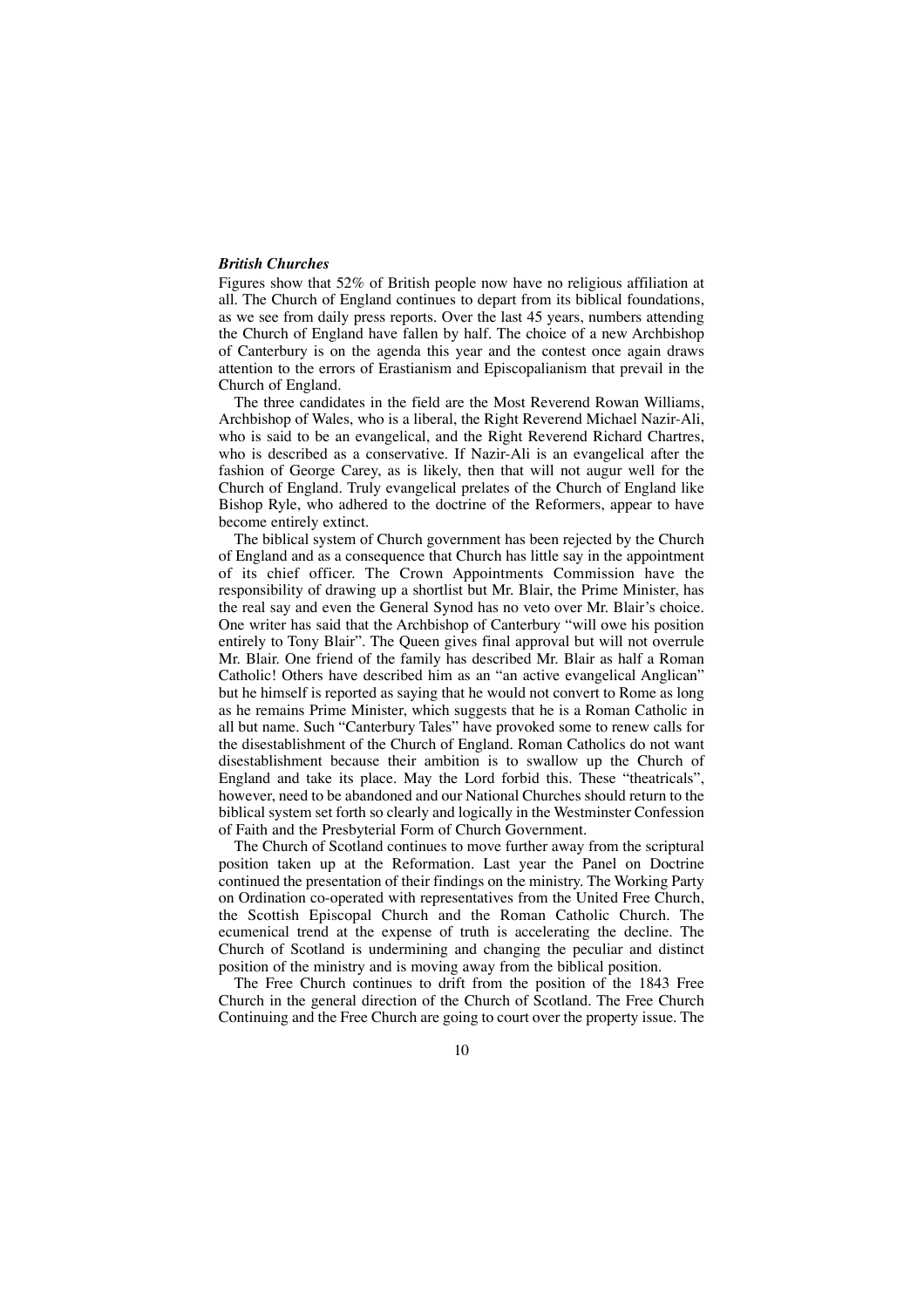constitutional position of each body will no doubt be examined in great detail, whatever the outcome may be. The Associated Presbyterian Church is gradually disappearing as the people are absorbed into other churches. The difference between the APC and the Free Presbyterian Church of 1893 becomes ever more apparent. We wonder whether the rank and file of the APC know that their claim to be the true Free Presbyterian Church is the basis of their claim to our property? Any person should be able to see that there are no grounds upon which the APC can justifiably sustain such a claim.

#### *Overseas*

It is sad to read of the President of the United States of America, George W. Bush, lauding the Man of Sin last year at the dedication of the Pope John Paul II Cultural Centre. "I'm grateful," said Mr. Bush, "that Pope John Paul II chose Washington as the site of this centre. It brings honour and it fills a need. We are thankful for the message. We are also thankful for the messenger, for his personal warmth and prophetic strength; for his good humour and his bracing honesty; for his spiritual and intellectual gifts; for his moral courage, tested against tyranny and against our own complacency. Always, the Pope points us to the things that last and the love that saves. We thank God for this rare man, a servant of God and a hero of history." Does Mr. Bush really believe that the Pope of Rome points us to the things that last and the love that saves?

In February, reports appeared in the press of the rape and torture of Christians in China. Death sentences have been passed on several leading Christians in recent months. The brave Chinese official who risked his life in leaking documentation of the barbaric treatment of Christians in China is to be commended. The brutal sectarian conflict in Gurjarat, Northern India, between Hindu and Muslim mobs, where hundreds of people have been killed, some by being burnt alive, stemmed from a conflict over so-called holy sites. This shows the danger of false teachings that make buildings and sites, holy places of worship.

Although darkness covers the earth and gross darkness the people we have no reason to be discouraged. Jacob is small but the word of promise is: "Fear not little flock; for it is the Father's good pleasure to give you the kingdom" (Luke 12:32). While the Free Presbyterian Church endeavours to maintain a faithful Gospel witness in various parts of the world, we and all who love the Truth long for the full answer to the prayer, "Let the whole earth be filled with His glory; Amen and Amen" (Psalm 72:19).

#### **MORALS**

The Prime Minister, Tony Blair, is reported to have said recently, "Whatever our faults, Britain is a very moral nation with a strong sense of right and wrong, and that moral fibre will defeat the fanaticism of terrorists and their supporters". It is our conviction that this statement ignores Britain's desperate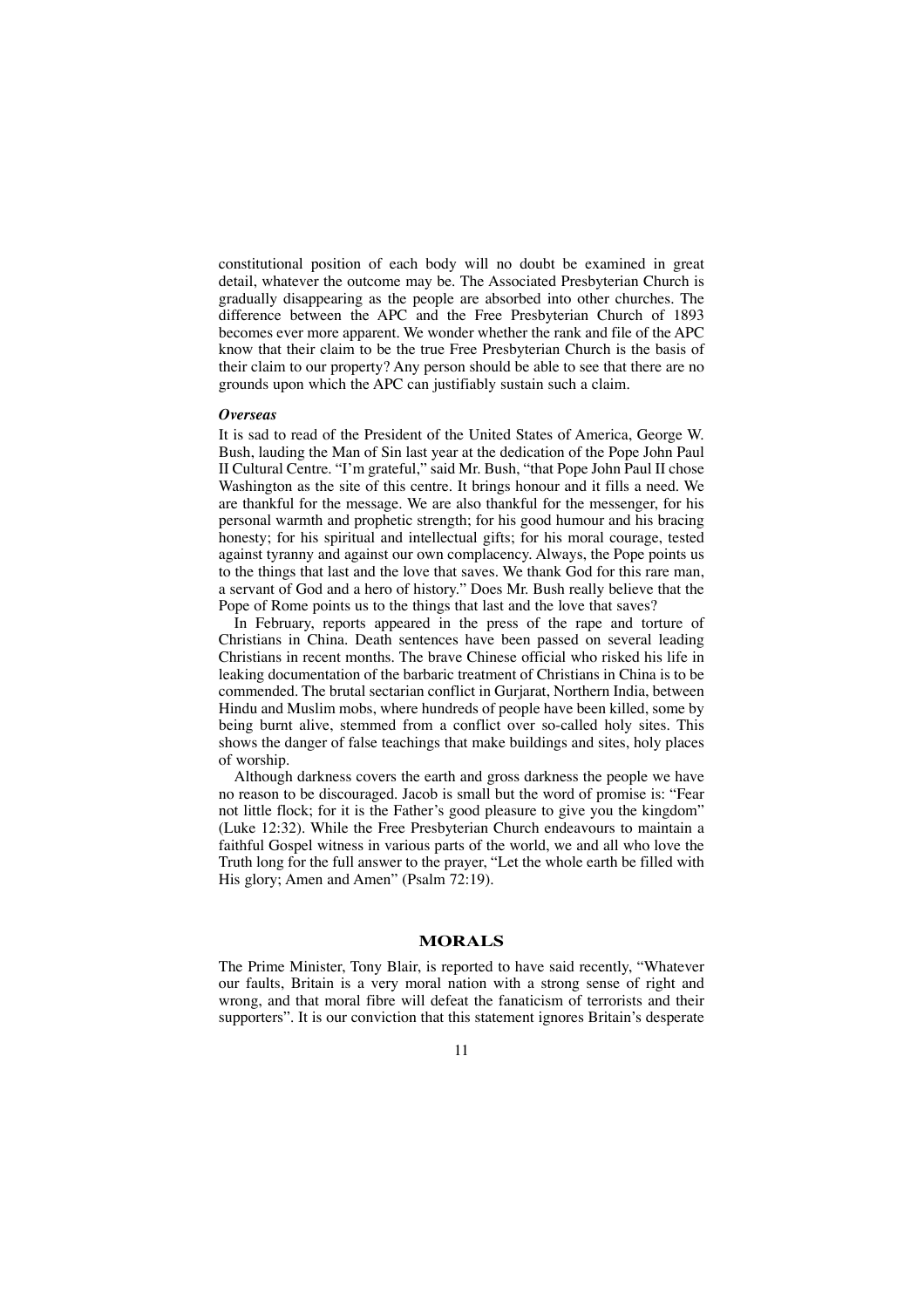weakness, and so fails to identify the solution. There is one word that characterises the state of our nation morally – confusion. There is a hue and cry against people hunting foxes with hounds and horses, and the Scottish Executive supports their cause with legislation. But those who lift up their voice to protect living but unborn human beings, full of wondrous potential, meet outraged and irrational opposition. Again, sexually transmitted diseases are bringing what seems to be continents of people to their graves, but the UK's laws encourage further promiscuity. There is a will in the corridors of power to shield children within their families, but the same body of power exposes children to sexually explicit material in schools. Lawful marriage, and the rearing of children within the framework of a stable relationship, with their fathers and mothers around them, is spoken of as the bedrock of society, but teachers may yet be disciplined if they do not teach children that a homosexual relationship is as normal as marriage between one man and one woman.

We believe that a sovereign God rules over all the earth and that finally the nations of the world will willingly bow to Him. However, we also believe that the apostle Paul identifies the opposition with which a witnessing Christian Church has to engage in this world, until these days come. He says: "We wrestle not against flesh and blood, but against principalities, against powers, against the rulers of the darkness of this world, against spiritual wickedness in high places" (Ephesians 6:12).

#### *Sodomy*

In the 1950s the UK Department of Health recorded 100,000 cases affected by sexually transmitted diseases. In the 1990s the figure (from the same source) was over 800,000 (*Britain in Sin:* Christian Voice).

"By 2003 it is feared that there will be 29,000 people in the country with HIV, compared with 20,800 at the beginning of this year. In Scotland, more than 3,000 people have been infected with HIV, of whom 1,150 have died, says the Scottish Centre for Infection and Environmental Health. It was estimated that throughout the world about three million people died from Aids in 2000. . . . The rapid and relentless spread of this fearful disease is a compelling witness to the dreadful consequences of the sin which is its main cause. There are other causes which do not involve any sin, but transgression of the Seventh Commandment continues to be the principal cause. The witness of Scripture is loud and clear: 'Be not deceived; God is not mocked: for whatsoever a man soweth, that shall he also reap' (Galatians 6:7)" (*Free Presbyterian Magazine,* January 2001).

The UK, in 1967, legalised homosexual acts between consenting adults. In 1994 the age of consent was lowered from 21 to 18. Now the Government has lowered the age of consent further from 18 to 16 by passing the Sexual Offences (Amendment) Bill, although the House of Lords rejected the proposal three times.

On the occasion of the last mentioned surrender of moral ground the *Free Presbyterian Magazine* commented: "Despite the fact that the Bill exposes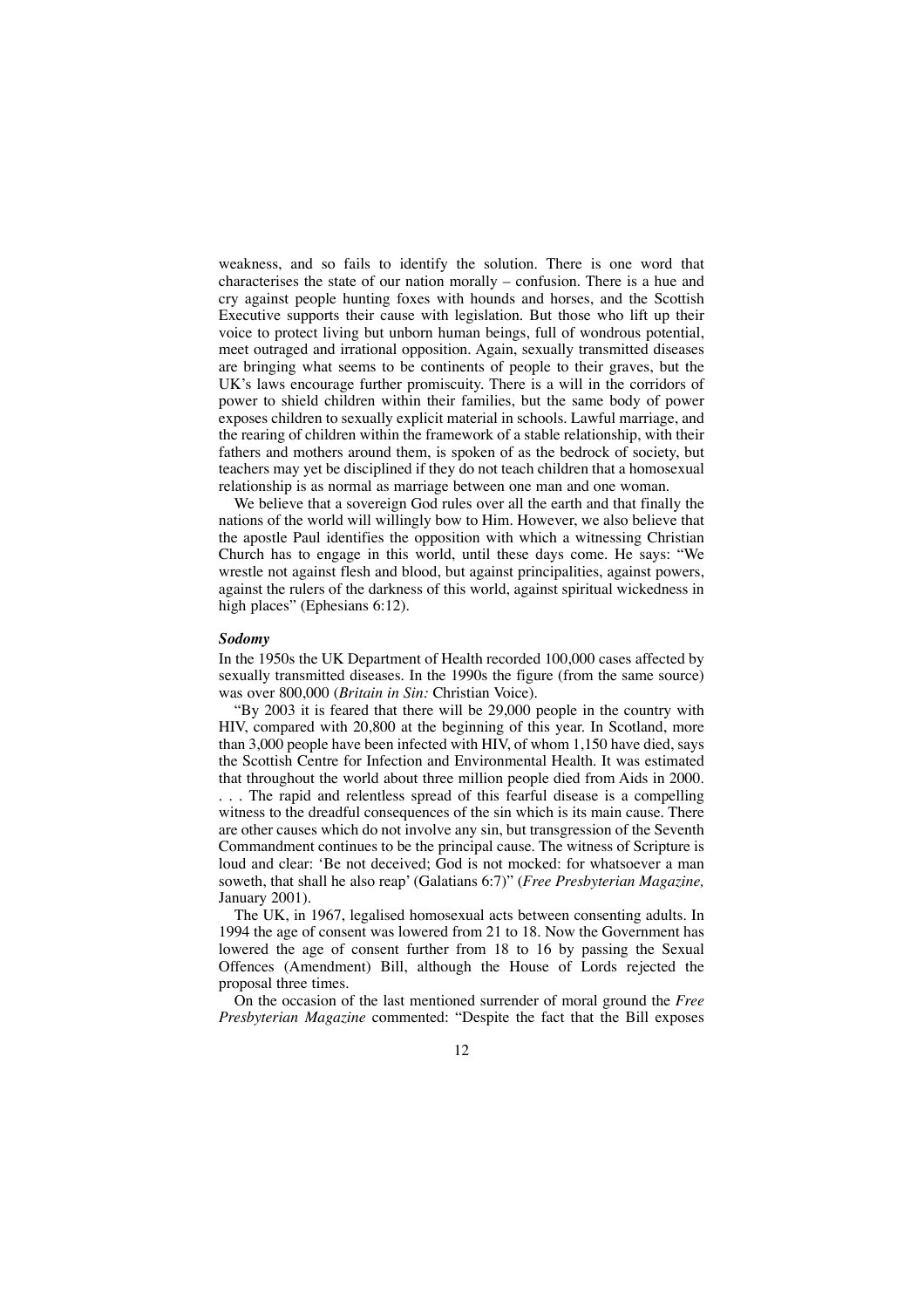both boys and girls, at an age at which they are still children in law, to the predatory activities of older men . . . the Government . . . pressed ahead, in the face of the clearest medical and ethical evidence about the dangers of this vile perversion. . . . In its determination to overcome all opposition and suppress further debate, the Government used the Parliament Act (a rarely-used procedure that was originally adopted for major constitutional issues; it has always been reserved for such issues and not used in matters of conscience). . . . Baroness Young, who has led opposition to the Bill for the last two years, accused the Government of behaving in a 'completely dictatorial manner' towards Parliament" (Vol. 106 No. 1).

The General Teaching Council for England (GTC), the new regulator for the teaching profession, produced a draft code for teachers in 2001. This code would have required all teachers to fully respect differences of sexual orientation. Though it was intended that the Code would have had legal status and employers taking disciplinary action against teachers would have inevitably used it, it has now been stripped of its formal legal status, and substantial changes for the better have been made to it. We have reason to be thankful that there was sufficient pressure put upon the GTC on this occasion to change their direction, but it is alarming to see the length to which such influential bodies as these are prepared to go in order to normalise homosexual practices.

The *Daily Mail* reported (5th March 2002) that "Homosexual couples and unmarried partners have been granted a raft of new rights in a stealth operation by the Scottish Executive". The paper says that next of kin status has been given to those who have been living together for six months. "Bills have been quietly amended to ensure that cohabitees and [homosexual] partners are treated in the same way as spouses." The paper says that the Scottish Executive has "effectively declared war on the one institution it should be shoring up urgently as the best antidote to social disintegration", and "The Scottish Parliament has a vendetta against marriage: that became obvious during the Section 28 controversy, when it stubbornly resisted public pressure to acknowledge its status, even in the mildest terms. MSPs are recklessly undermining the most effective instrument of social stability." The Scottish Executive expect to publish plans for changes to Family law in Scotland, the *Mail* says.

In Westminster, MPs are drawing up plans to give homosexuals the same rights as married couples. According to the Christian Institute, these changes involve "what would surely be the most radical change to family law in English legal history". Homosexual partners make up a small percentage of all households, "Yet under the [proposed] Bill virtually all the legal rights and privileges of married couples are handed to homosexual couples who have lived together for six months and register their partnership". The Institute says that such a proposal, "completely dismantles the Western legal tradition whereby marriage is accorded special respect and protection. . . . It equates [homosexual] liaisons and temporary relationships with marriage. It gives the legal privileges of married couples to the 50,000 [homosexual] households but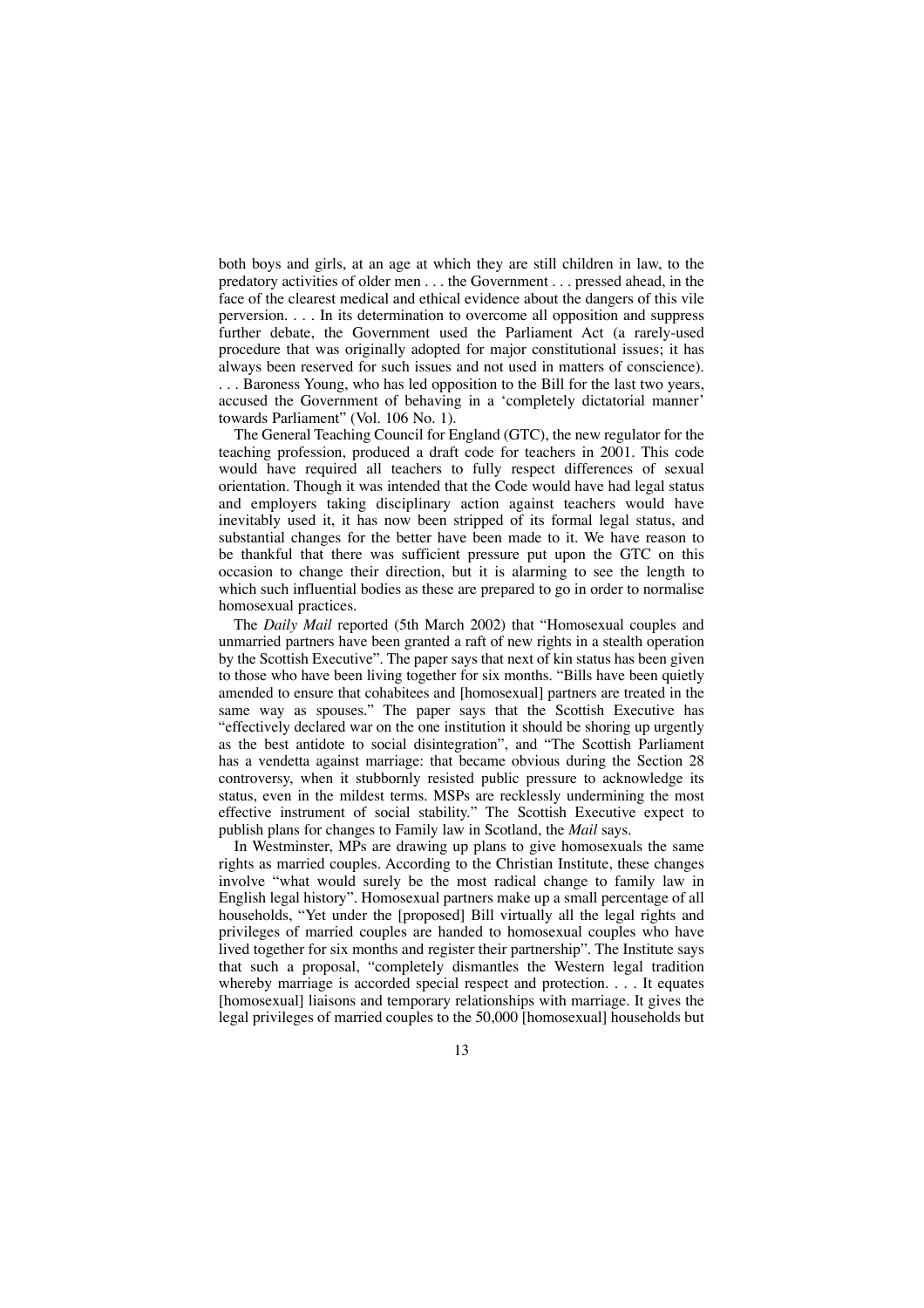the law continues to withhold them from the 3.4 million people who share a home . . . [for example] two spinsters who lived together for 40 years gain nothing from the Bill unless they pretend to be in a lesbian partnership."

The Word of God speaks of homosexuality as an evidence of a reprobate mind, the degrading practice of those who have been given over to vile affections, by God. "Wherefore God also gave them up to uncleanness through the lusts of their own hearts, to dishonour their own bodies between themselves. . . . For this cause God gave them up unto vile affections: for even their women did change the natural use into that which is against nature: And likewise also the men, leaving the natural use of the woman, burned in their lust one toward another; men with men working that which is unseemly, and receiving in themselves that recompense of their error which was meet And even as they did not like to retain God in [their] knowledge, God gave them over to a reprobate mind, to do those things which are not convenient" (Romans 1:24, 26-28). In spite of the clear biblical teaching regarding the sinfulness of homosexual behaviour, and the medical evidence of its dangers, we see Westminster and Holyrood bow to the pressure of those who demand the protection of the law, while they seduce our children, and the rights and privileges of married couples while they undermine marriage. Those who read their Bibles, believing that God speaks there authoritatively, view the strong influence of this reprobate mind in our land with great alarm.

#### *Drug abuse*

"Mr. Keith Hellawell, who was formerly in charge of implementing the Government's policy on drugs, recently stated that all heroin addicts he had met said their substance abuse began with cannabis. . . . The country's leading drugs expert, Professor John Henry, . . . warned: 'Scientific studies show overwhelmingly that cannabis use causes physical and mental harm.'Baroness Susan Greenfield, Professor of Pharmacology at Oxford University, agrees: 'A fundamental fallacy lies at the heart of the calls to decriminalise cannabis. This is the belief that the drug is essentially harmless. As a neuroscientist, I have been convinced by in-depth research that this is untrue. In fact, there is a wealth of evidence to show that cannabis may be dangerous, causing permanent long-term damage to the brain and undermining the mental health of users'" (*Free Presbyterian Magazine,* Vol. 106 No. 12).

Despite the opinion of the experts quoted above, the Home Secretary, Mr. David Blunkett, announced that cannabis is to be reclassified from Class B to Class C; it has been effectively decriminalised, resulting, no doubt in its increased use and a legalised gateway to harder drugs.

Cocaine use has increased fivefold among young people over the past two years.

Yet in drugs education resources, recommended by the Scottish Executive for use by teachers, it is recommended that children are to be told that crack cocaine is not necessarily addictive, and that most drug users come to little harm. One teaching pack says: "Teachers sometimes feel under a lot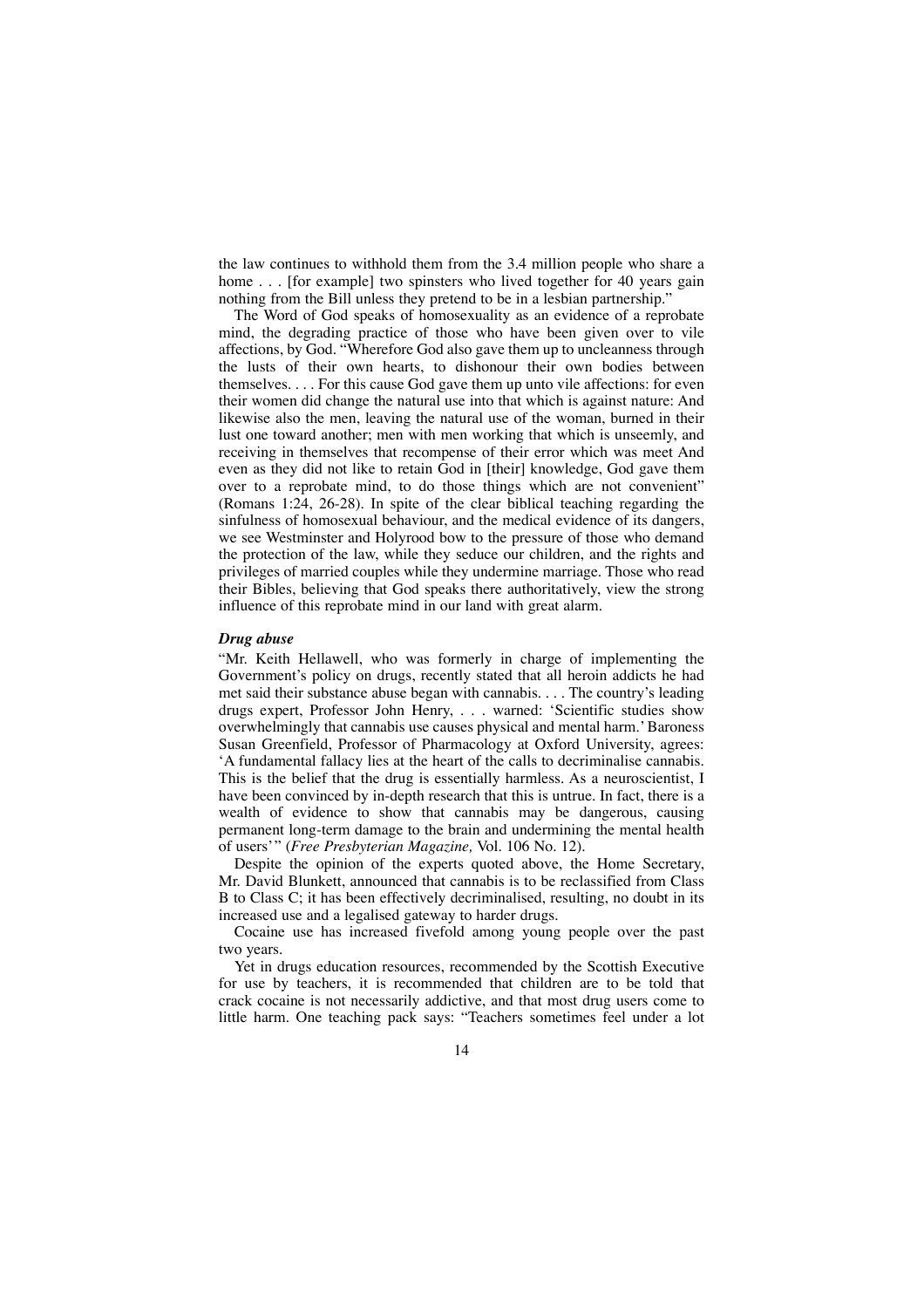of pressure to teach from an anti-drug perspective." They are advised to "resist this pressure". This "liberal" approach exacerbates what is already a grave problem.

#### *Sex education in schools*

Some of the Scottish Executive's recommended material for sex education in schools has been described as "the lurid index of a pornographic magazine". Children from the youngest age would be exposed to vile and degrading suggestions, if some of the recommended material were to be used in schools. And the astonishing fact is, that in some regions it is reported that this degrading material is being used. It is gratifying to know that four councils in Scotland have banned the Executive's sex education guidelines within their borders.

Closely associated with this topic is the government policy to provide contraception for youngsters to avoid unwanted pregnancies, especially among those who are under 18 years of age. An article in the *Times* (5th March 2002) states that "Access to contraception does not reduce teenage pregnancies according to new research". The paper goes on to say that there is some evidence that "greater access to family planning services was associated with an increase in under age pregnancy". Britain has one of the highest rates of teenage pregnancies in Europe. The heedless insensibility with which the Government ignores the moral degeneracy of our nation might be gauged by reports in the press of the shocking indecency of our Prime Minister wearing an image of a naked woman on his shirt cuff while representing Great Britain in Australia this Spring.

#### *Discipline in the home*

While the Scottish Executive is recommending material that would degrade our children, should teachers expose them to it, they also seek to defend children from violence in the home. They will not, however, simply legislate against cruelty in the home, they also intend to interfere with the parent's right to exercise loving discipline. The Word of God forbids using violence against our children, but it does not forbid using physical chastisement. "Foolishness is bound in the heart of a child; but the rod of correction shall drive it far from him" (Proverbs 22:15). "He that spareth his rod hateth his son: but he that loveth him chasteneth him betimes" (Proverbs 13:24). The present state of morals in society is a fruit of our policy regarding the punishment of offenders, whether in schools, in the home or in society at large. How perfectly apt the words of King Solomon: "The rod and reproof give wisdom: but a child left to himself bringeth his mother to shame" (Proverbs 29:15). We believe that our present moral degeneracy is a rod for the back of a foolish nation that has been too wise in its own eyes to show respect to the law of God. Solomon said: "A whip for the horse, a bridle for the ass, and a rod for the fool's back" (Proverbs 26:3).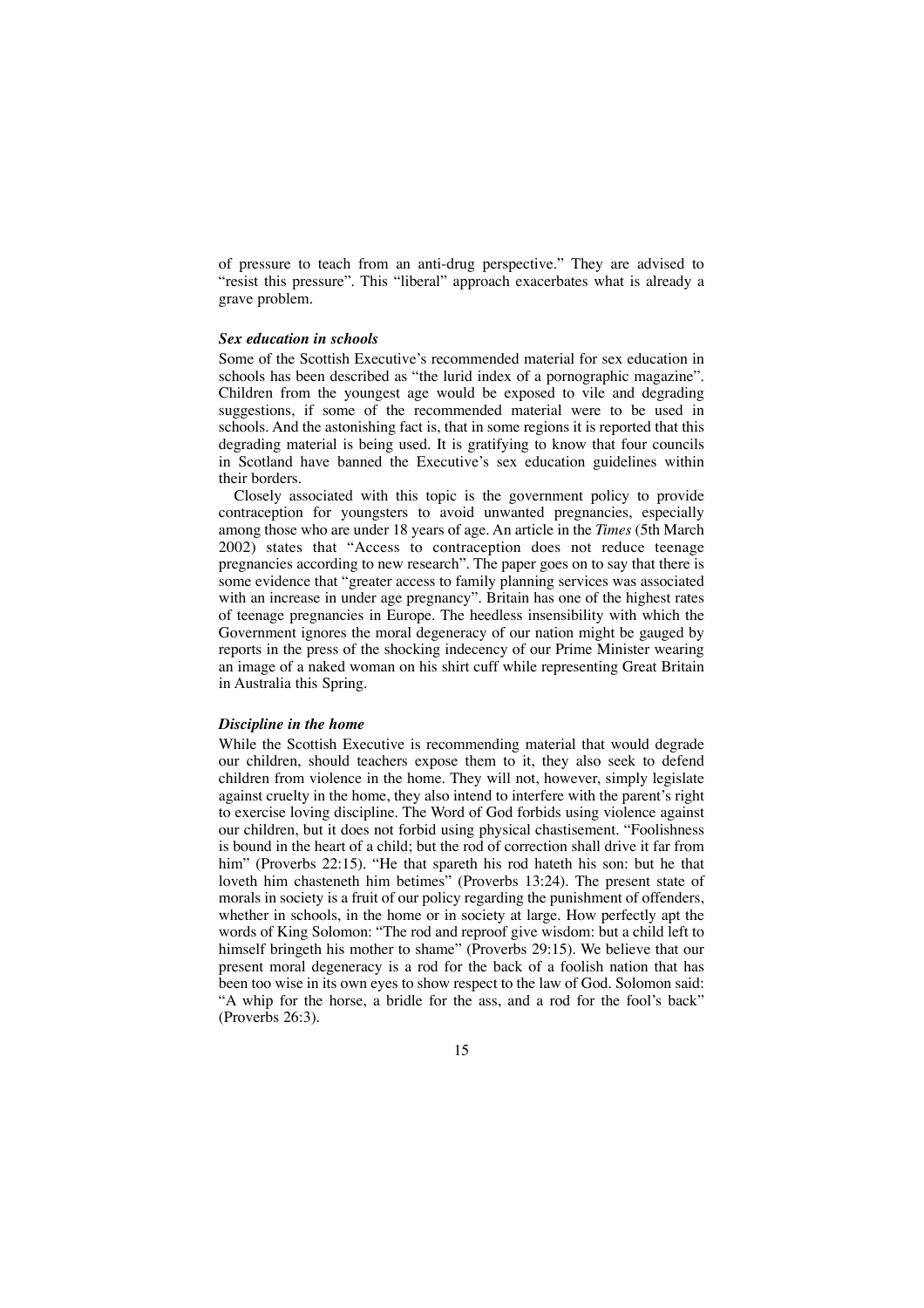### *THE SANCTITY OF LIFE*

#### *Abortion*

Those who pity foxes succeeded in having fox hunting banned in Scotland (though at the time of writing it is understood that there is to be an appeal against the ruling), while on the other hand, those who pity the unborn child cannot get their voice of concern heard.

The Bourne Judgement in 1937 in effect allowed abortion on the grounds of mental health on a girl who had been raped. At that time, the practice of abortion was completely governed by the Offences Against the Person Act of 1861 which allowed a pregnancy to be terminated only to save the life of the mother. "When the judgement was first made nobody dreamed that it would lead ultimately to abortion on demand and it took decades for it to affect the medical profession. By the 1950s, however, if women knew 'where to go', had enough money and were prepared to tell a psychiatrist that they would commit suicide unless the pregnancy was ended, it was pretty easy to get an abortion" (*The Right to Life*).

There are about 600 abortions carried out every working day in this country, and the number is increasing every year. As a nation, we have stood by while the most fundamental human obligation to its own offspring has been violated. The light of 6,000,000 potentially useful lives have been put out in the last half of the 20th century. How many men and women of vision might this nation have produced had we not begun and supported this incomprehensible slaughter?

We must not forget that a proportion, however small, of these abortions were carried out to save the mother's life. With such we feel the deepest sympathy. It is with the reckless and selfish extinguishing of the unborn that right-minded people are appalled.

#### *Euthanasia*

Voluntary Euthanasia societies say that we ought to have a choice in the matter of death, whether people die "in a way that reflects their living, perhaps retaining some control over the dying process and maybe the time and circumstances of death and, even if it is never used, holding the key to the door marked 'Exit'" (Scottish Voluntary Euthanasia Society).

The recent history of the pressure to legalise euthanasia shows who is gaining ground in the argument.

In 1984 the Supreme Court of the Netherlands declared that voluntary euthanasia is acceptable subject to ten clearly defined conditions. Since then, doctors in the Netherlands have been free from fear of prosecution for taking away the life of a patient within the parameters of that law. Each year some 2000 people have their life taken away there. That figure is bound to rise now that the lower house of the Dutch Parliament has made euthanasia legal.

There is a worldwide trend in the same direction as the following information shows.

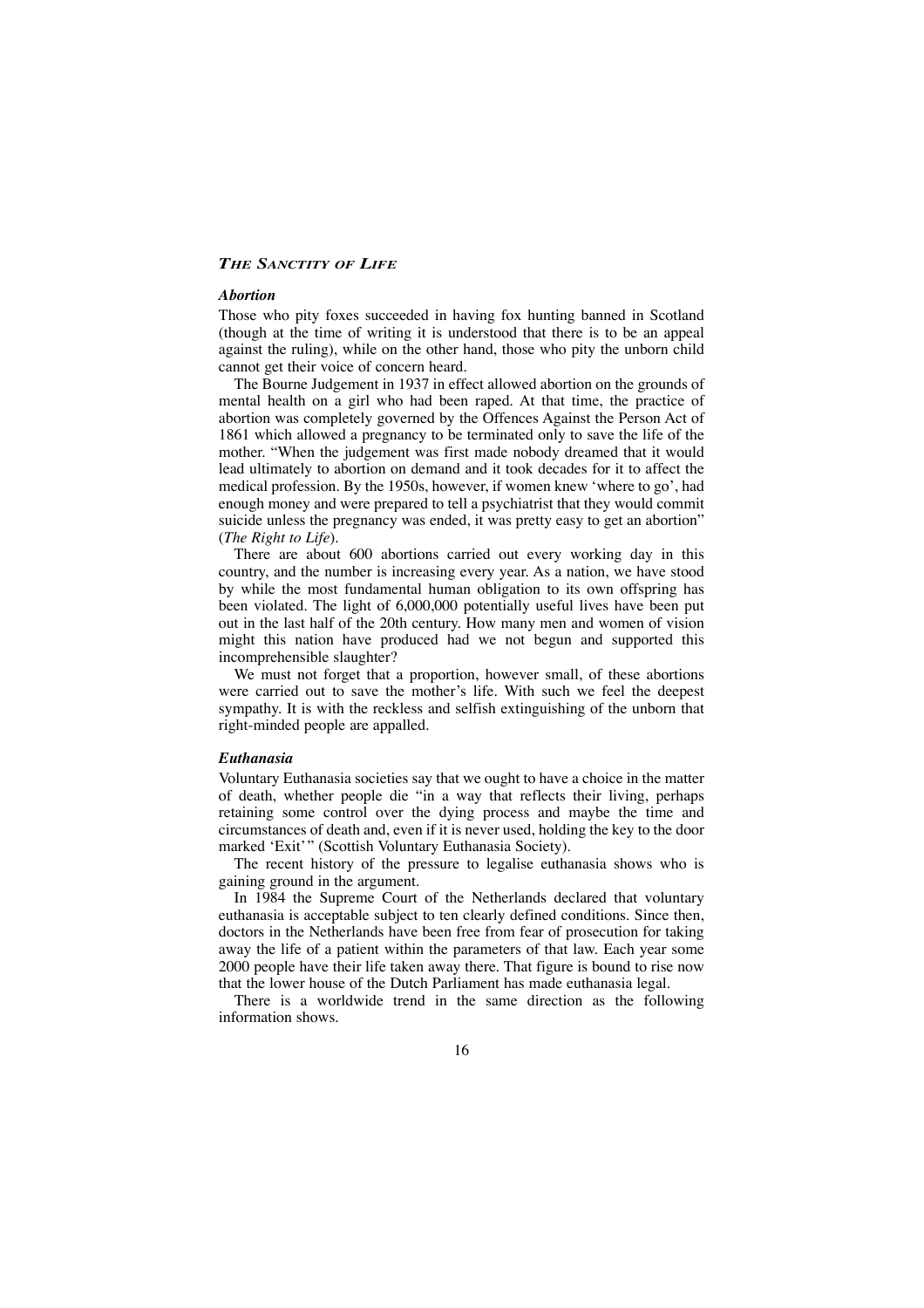In 1985 Lord Jenkins presented a Bill to the Lords to repeal a relevant clause of the English Suicide Act, but was defeated. In 1990 Roland Boyes MP presented a Bill to Parliament in favour of euthanasia. He too was defeated. In 1991 the United States Congress passed the "Patient Self-Determination Act", compelling hospitals to respect Living Wills. The British Medical Association then declared its support for Living Wills.

In 1995 the British Medical Association produced a Code of Practice on Living Wills. In 1996 Northern Territory, Australia, passed the first law in the world to allow active voluntary euthanasia. This allowed doctors to administer a lethal injection. The law was overturned six months later, by the Australian Federal Government. In the same year Paul Brady was admonished and set free by the Scottish Courts for assisting in the suicide of his brother.

#### *Human cloning*

The Government is proposing to amend the Human Fertilisation and Embryology Act 1990 to legalise "therapeutic" cloning. Cloning, whether "therapeutic", for research purposes, or "reproductive", involves generating human life. Allowing therapeutic cloning would result in an indefinite number of embryos being cloned and then destroyed in the course of research.

#### *Intolerance of Christian principles*

One of the functions of the minister of Christ is to act as a watchman. His duty as such, is to identify and expose the movements of the enemies of Jesus Christ, and of true religion, such as the papal antichrist, and the followers of the false prophet Mohammed.

The period covered by this report saw both the Westminster and the Holyrood Parliaments produce documents for legislation which many believed encroached on the Protestant Church's liberty to serve her Lord and Master, Jesus Christ.

Legislation was pushed through the House of Commons, ostensibly to counter terrorism but containing far-reaching measures which could criminalise the minister's duty to be a watchman. In the providence of God, the House of Lords proved to be an effective check, and that freedom of speech, purchased by the blood of our reforming and covenanting forefathers, is with us still.

In Scotland, where there is no upper chamber to check a wilful and reckless Executive, the same fears, concerning the loss of freedom of speech in our pulpits, were raised with regard to Mr. Donald Gorrie's consultation document, *Protection from Sectarianism and Religious Hatred.*

Mr. Gorrie's concern it seems was sparked off mainly by sectarian violence at football matches. This problem was effectively addressed in Ulster by the disbanding of those football clubs which fostered sectarianism. The threat of disbanding clubs might be an effective deterrent for football sectarianism in Scotland. But Mr. Gorrie has cast his net further afield.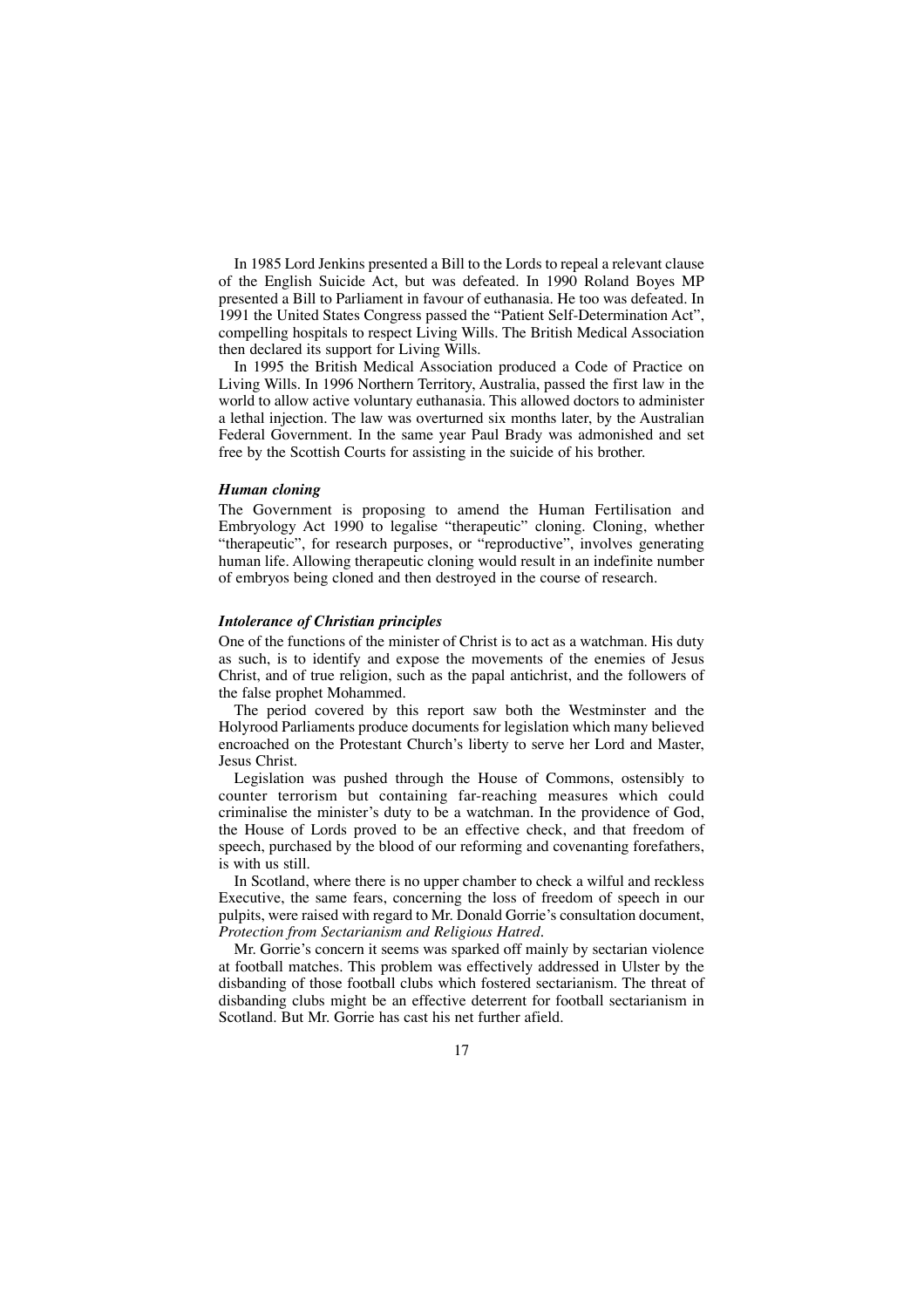The proposed Bill's main proposition is that a code of conduct should be drawn up by those organisations deemed to have the potential for sectarian violence, among which are not only football clubs but churches (Mr. Gorrie was anxious to point out that denominational schools would not be affected by his proposals).

It is with justified resentment, that we find sectarian football clubs and the Visible Church banded together as organisations, whose activities are held to be of such a character, as to require the passing of new laws to restrain them. That Mr. Gorrie failed to draw a line between religious hooligans and the historic biblical Christianity which we as a Church seek to uphold is, quite frankly, sinister. We fear that there is such ignorance of true religion in Scotland that strongly held biblical views, and the behaviour of drunkards and others who perpetrate violence in the name of the Christian religion, are viewed as different manifestations of the same principles. No cognisance is taken of the fact that those who have deeply held beliefs, adhering firmly to the biblical principles, regarding Truth and error, as expressed in the Word of God, and summarised in the Westminster Confession of Faith, are among the most law-abiding, friendly and public-spirited people in the nation.

As to a code of conduct required by the State, any person with a knowledge of Scottish Church history knows that the Presbyterian Church is, as a matter of principle, totally opposed to the imposition of a code of conduct upon the Church of Christ by the State.

Over the centuries, the Scottish people have contended for the noninterference of Church and State in one another's province. This has contributed significantly to the freedoms enjoyed by our people. The Church, like any other body, is subject to the censures of the magistrate if guilty of a crime that comes within his province, but to impose a code upon the Church and introduce a mechanism which makes appeal to a body outside of the Church part of the Church's formal procedures is a reversal of the freedoms secured at great cost in the past.

How would the imposition of a code of conduct upon the members of the Free Presbyterian Church of Scotland change the attitudes of hooligans on the terraces, or drunkards in a public house? That we would be required by law to promise that we do not commit crimes we never intended to commit is objectionable. It is an unwarranted intrusion on the liberty of any legitimate corporation of subjects to require them, in effect, to bind themselves, to take steps to promise not to commit a crime themselves, or, to prevent members of the corporation from committing an act of violence, or other breach of the law, which neither they nor those associated with them, have the least inclination to commit. The law should take to do with those accused of crimes, not to try to get law-abiding citizens to repudiate actions which they have no intention of committing or to repudiate views either which they do not hold, or which they are entitled to hold and to propagate.

Whether this Bill will make it to the statute books is not yet clear, but the wheels of change have been set in motion. Unless the Most High intervene, the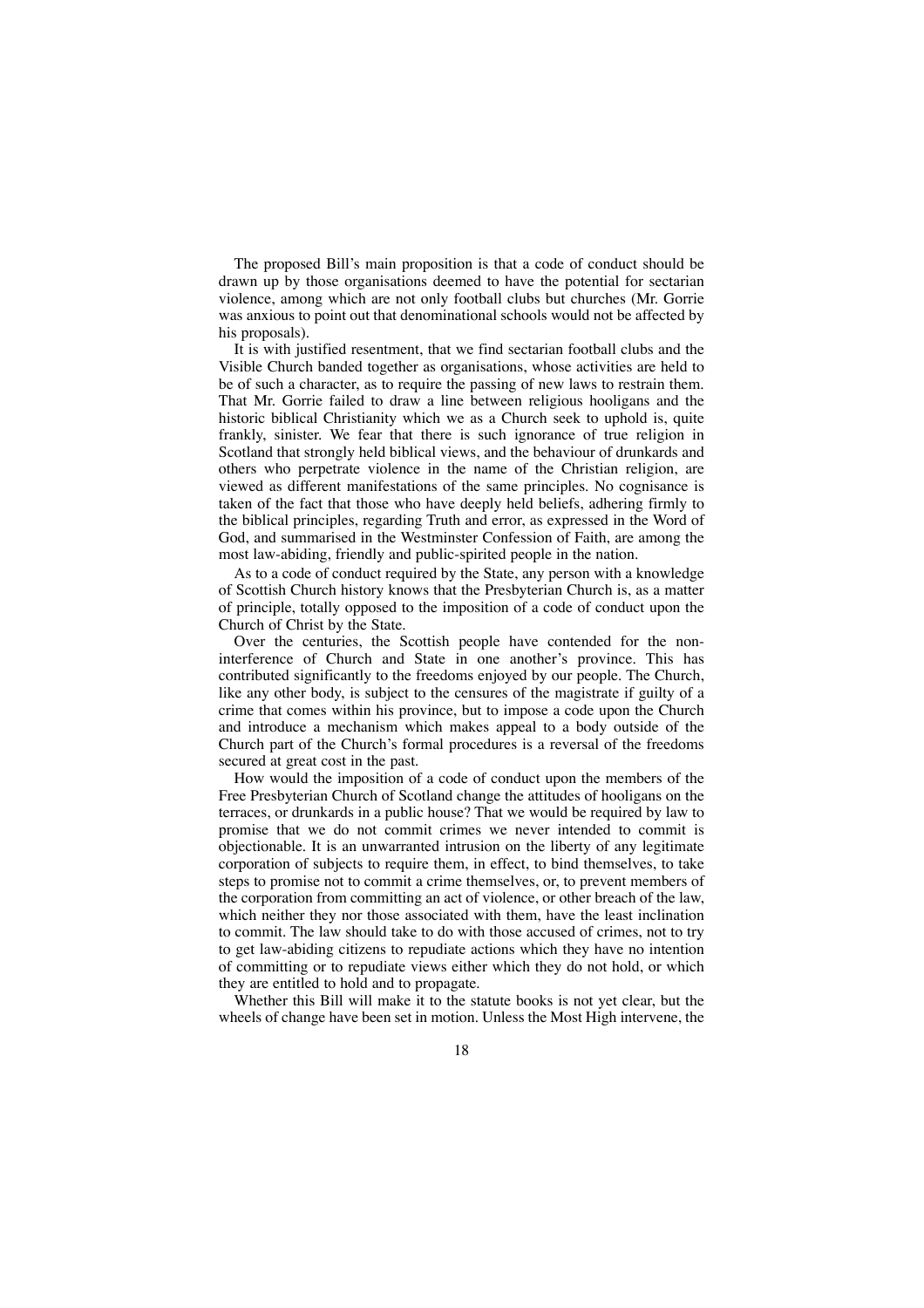momentum that changed attitudes and laws regarding the sanctity of human life, and the importance of legitimate marriage to society, will bring about the silencing of all who wish to oppose the enemies of Jesus Christ.

The Synod of this Church strongly opposed such a Bill in May last year. They "envisaged legislation of the kind proposed easily becoming a tool for those seeking to suppress legitimate views and criticism and biblical evangelism".

#### *Pressure to change the Act of Settlement*

It was argued by Kevin MacNamara MP in his Private members' Bill recently supported in the House of Commons, that there is unfairness in the constitution of the throne of Great Britain, which allows the British Monarch to be, or be married to, a person of almost any persuasion whatever, except a Roman Catholic. It is usually the case that Private members' Bills run out of Parliamentary time and do not become law; we trust that that will be the case in this instance.

However, this is but the latest attempt to charge the Act of Settlement with bias against Roman Catholicism. The fact that a Roman Catholic association with the throne is forbidden was called by one member of the Upper House, Britain's "murky little secret".

The reason for this exclusion, let us remind ourselves, is, that, no organisation ever so embittered the British people as the Papacy did. We firmly believe that Romanism poses the same danger to our religious and civil liberties, today, as it did when a chastened British people enshrined, in the Act of Settlement, as a warning, to all future generations, their grievous experience of popery. There they state that "it hath been found by experience that it is inconsistent with the safety and welfare of this Protestant Kingdom to be governed by a Popish Prince, or any king or queen married to a Papist". The *Times* article, "Paedophile priests to be 'tried' without police" (9th January 2002), which speaks of a desire within the papacy to deal with the criminal offences of its priests internally, confirms our fear of popery. Was not a powerful, corrupt and unaccountable papacy, the grief which our forefathers bitterly regretted, and warned succeeding generations against in the Act of Settlement?

#### *CONCLUSION*

We have scratched the surface of Britain's moral degeneracy.

The two great spheres of our national life, the Church and the State, flounder, bow and submit to the clamorous voice of immorality. Is Mr. Blair's Britain "a very moral nation with a strong sense of right and wrong"? We fear that, having abandoned the Word of God, there is strong evidence that we have little idea of what morality is. While we wish to respect the office of our Prime Minister, we profoundly regret his immoral example and double standards: speaking on one occasion of being the leader of a nation of moral strength, and on another embellishes the cuff of his shirt with the image of a naked woman.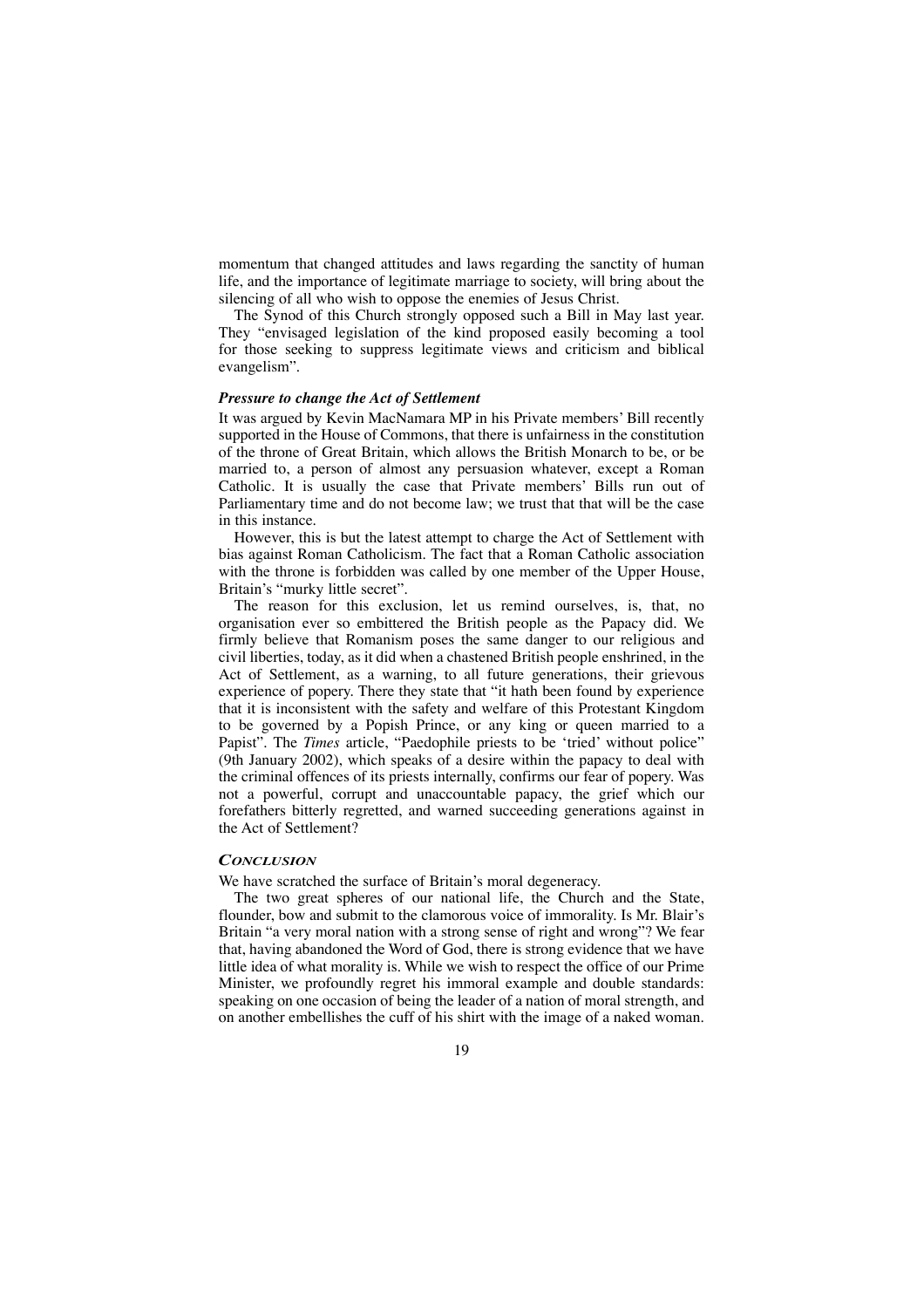To a degenerate Israel God spoke by his prophet: "I will go [and] return to my place, till they acknowledge their offence, and seek my face: in their affliction they will seek me early" (Hosea 5:15). This nation must repent of its sins. As it is prophetically said of Israel may it soon be true of Britain: "A voice was heard upon the high places, weeping [and] supplications of the children of Israel: for they have perverted their way, [and] they have forgotten the Lord their God" (Jeremiah 3:21).

To those who love the peace and prosperity of our land we commend the Word of God as our infallible guide in all matters, the throne of grace as the place to seek mercy with weeping unto the Lord for our sins as a nation, so that we and our children might enjoy the promise made to Israel of old: "And I will rejoice in Jerusalem, and joy in my people: and the voice of weeping shall be no more heard in her, nor the voice of crying" (Isaiah 65:19).

When we return wholeheartedly to the faith of the Word of God then we will have the moral fibre, the strength of character and that quietness of conscience that will make our nation great again.

## **SABBATH OBSERVANCE COMMITTEE'S REPORT Convener: Rev. D. J. MacDonald**

FOR as long as most of us can remember this Committee's reports to the Synod tell of increasing Sabbath desecration year by year. This year has been no exception. Whatever sphere of society we consider at either local or national level, the profanation of the Lord's Day is the rule rather than the exception. We cannot say this in a detached way, for it is our nation that is sinning so. Sabbath breaking is a sin against God and, in common with all breaches of God's Law, will bring God's judgement if there is no repentance. We are in danger of taking our standards from society rather than the Word of God and every person within our bounds as a Church needs to beware of such an attitude. It is a solemn matter to trifle with God's Law and it would be hard to maintain that our Sabbath keeping is on the same level as that of the previous generation; for example, by our unguarded conversation. It is against this sad background that the Committee sought to carry out its task of maintaining a scriptural witness on behalf of the Sabbath.

As we reported in previous years, sport has been one of the leading causes of Sabbath breaking. With this in mind the Committee wrote a brief letter as follows:

*Restoring the Moral Fabric of Our Nation by Restoring the Sabbath Day*

*The obligation to obey the Fourth Commandment which regulates the Christian Sabbath is being more and more erased from the life of our constituted Christian nation.*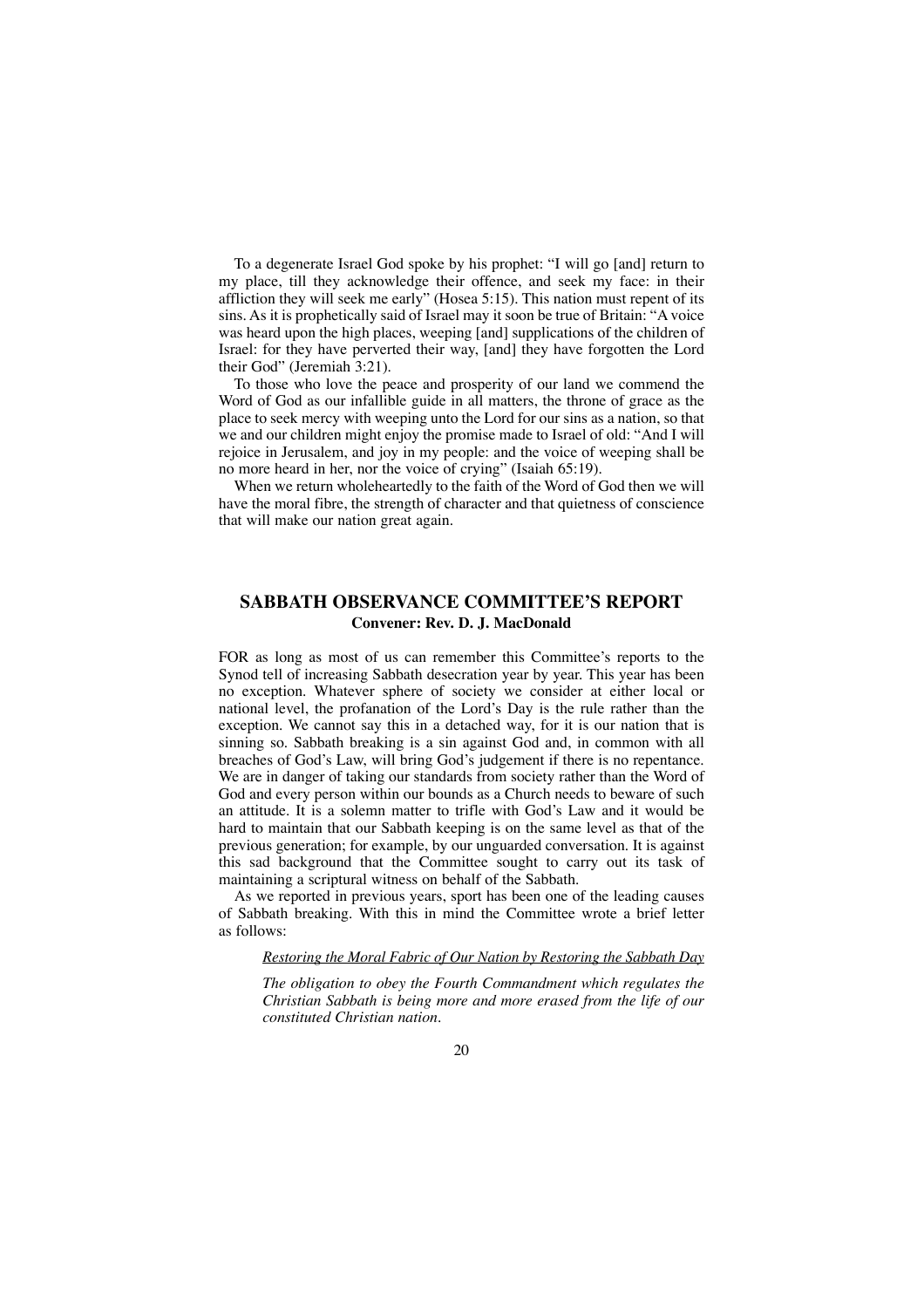*It cannot be denied that the neglect of the day set apart by Christ and His apostles is due, in a considerable measure, to organised sporting events, and other activities, on the Lord's Day. Though some of these events may be lawfully arranged for other days of the week, arranging them on the day which God has set apart in its entirety for public and private worship constitutes a flagrant disregard of God's authority.*

*When the day appointed for our instruction in righteousness is dedicated to other pursuits the beneficial effects of that instruction may well be lost, and the moral fabric of our nation will continue to disintegrate. In the light of these things we appeal to you not to organise sporting events on the Lord's Day, but to "Remember the Sabbath day to keep it holy".*

Copies of this letter were sent to the Headquarters of SAF, SFA, SRU and SGU.

The Committee approved a letter to be sent to football clubs on our learning of their playing, or preparing to play, football matches on the Sabbath. This letter was in the following terms:

*I write on behalf of the Committee to protest against your team playing a football match on Lord's Day, 17th February. We would respectfully point out to you that the Lord's Day, the first day of the week, is the Christian Sabbath and is bound by all the strictures of the Fourth Commandment which forbids all work on that day except works of "necessity and mercy". Playing football matches cannot possibly come within that category.*

*To use any part of the Sabbath Day for our own pleasure or profit is to rob God of His Day. It is to openly defy His express Commandment. It is no defence that many others are engaged in similar actions and the Word of God leaves us in no doubt that He will deal with Sabbath breakers.*

*You have sinned yourselves and brought sin on your players and staff, as well as on all who were enticed to watch the game. No doubt your motive was material gain but such material gain cannot but have the curse of God on it and will not profit in the day when "everyone of us shall give an account of himself to God".*

*We would urge you not to take part in such matches in the future.*

As a general rule when sporting organisations do respond to letters of protest it is a mere acknowledgement of our letters. One Football Club sought to justify themselves by saying: "Our experiences of matches on Sunday are that they tend to be more relaxed occasions where it is more likely that families will attend the fixtures together." Such replies cause us to wonder if we are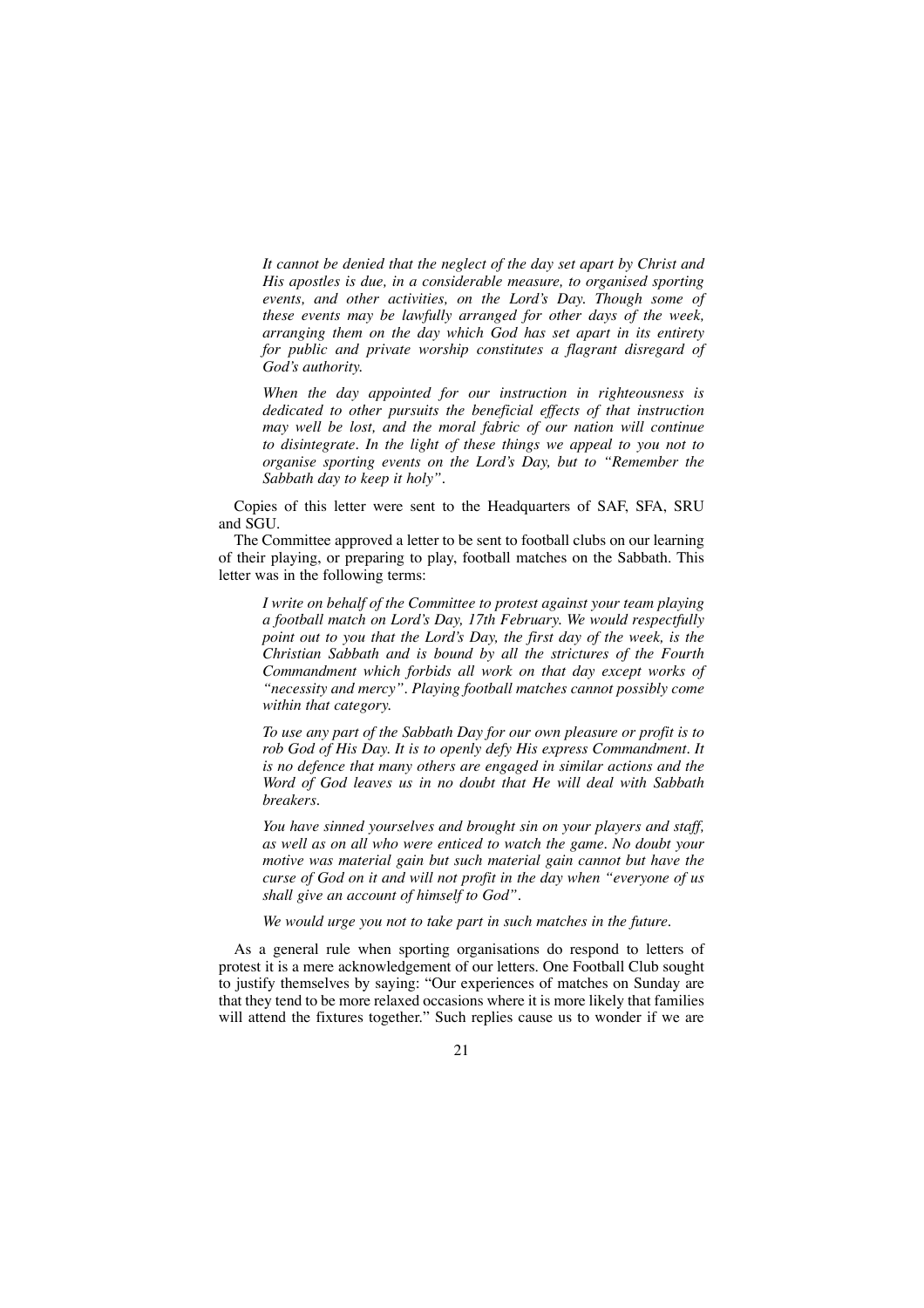making ourselves understood in our protests. Some fifty letters were written to Football Clubs.

The Committee continue to feel concern at the Royal Family and the Government in their habitual profanation of the Lord's Day. A letter was written to Prince William protesting at his travelling to St. Andrews on the Sabbath to begin his studies there. We regard this as a shameful example to set before the student population of our nation who are only too ready to take up the lead given by those they regard as "role models" when they say, "Let us break their bands asunder, and cast away their cords from us" (Psalm 2:3). This protest was not acknowledged.

The Prime Minister, the Rt. Honourable Tony Blair, has been much to the fore in Sabbath breaking. The Committee protested to the Prime Minister on the occasion of the opening of the Labour Party Conference, saying:

*We as a Committee of the Free Presbyterian Church of Scotland, wish to assure you that, in these times of great wickedness, our prayer to God for you and your Cabinet is that your safety will be preserved. We also pray that the Lord would give you wisdom to know how to effectively address the great evil, not only of international, but also of national, religious terrorism.*

*As a Committee of our Church whose purpose is to seek to restore the observation of the Christian Sabbath, we acknowledge that, in the time of war, many works of necessity and mercy have to be done on the Lord's Day, but we do regret that the 2001 Labour Conference met on the Christian Sabbath. We respectfully remind you of the encouragement to honour God's Law and God's Day from the living oracles of the Word of God. "For them that honour me I will honour, and they that despise me shall be lightly esteemed" (1 Samuel 2:3).*

This letter was curtly acknowledged.

Later, the Committee protested again to the Prime Minister for addressing a Conference organised by the TUC on the Lord's Day. The following extracts are quoted from this letter:

*I have been instructed to write to you on behalf of our Committee to express the dismay felt by many, at your flagrant breach of the Fourth Commandment. We refer to such events as a recent Trade Union Conference, held on the Lord's Day, at which you spoke. We can hardly do a greater dishonour, to Him who has set apart one day of the week for His worship, than to steal it from Him, and use it for our own employment.*

*While we pray for your safety and prosperity, as head of our Parliament, and the peace and prosperity of the United Kingdom, under your leadership, we fear that your continued disregard of the authority of the Head of the Church, the Lord Jesus Christ (who is also*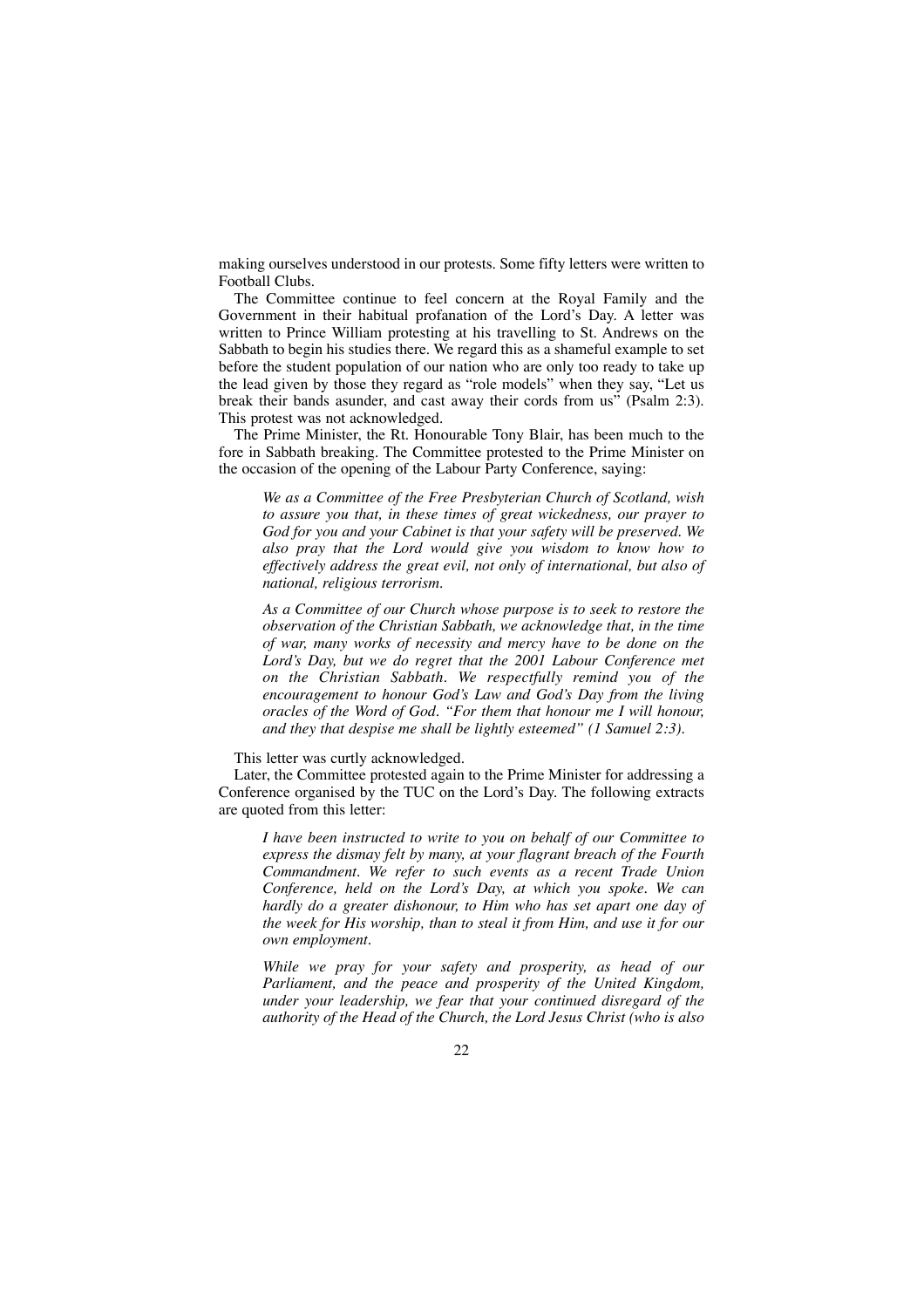*called the King of kings), in respect to the sanctity of the Sabbath, will bring the nation to ruin.*

*The Law governing the Christian Sabbath (Exodus 20:8-11, "Remember the Sabbath day to keep it holy: Six days shalt thou labour, and do all thy work: But the seventh day is the Sabbath of the Lord thy God: in it thou shalt not do any work, thou, nor thy son, nor thy daughter, thy manservant nor thy maidservant, nor thy cattle, nor thy stranger that is within thy gates: For in six days the Lord made heaven and earth, the sea, and all that in them is and rested the seventh day; wherefore the Lord blessed the Sabbath day, and hallowed it"), is in our day despised; but when did the scorn of lawbreakers ever diminish the authority of the law to bind the conscience, or the judge to condemn?*

*If the giving of the Moral Law, as we have it, in the Bible, supposes a Lawgiver, to whom we are accountable, as we firmly believe this to be the case, then our wisdom is to honour Him, and not to despise Him.* 

*We account the issue we have raised to be of the utmost importance to the wellbeing of our nation, if not its very existence. Sabbath desecration must be viewed as the bane of a nation's prosperity. While we feel the greatest respect to your high and illustrious office, yet, in the prosecution of our most solemn responsibilities of our own office, we remonstrate with you, with the same argument as Nehemiah used when he contended with the Sabbath breakers of his day: "Then I contended with the nobles of Judah, and said unto them, What evil is this that ye do, and profane the Sabbath day? Did not your fathers thus, and did not our God bring all this nation upon us, and upon this city? Yet ye bring more wrath upon Israel by profaning the Sabbath" (Nehemiah 13:17,18).*

The Committee have also had to protest to local government for a variety of Sabbath profanation. A letter written to the Chairman of the Education Committee of the Highland Region Council may suffice as an example to illustrate this aspect of the Committee's work:

*I write to protest in the strongest terms at your Committee's decision to begin working at the new Ardnamurchan High School at Strontian. This is a policy that is alien to the cultural ethos of the West Highlands. However, we base our objections on the Law of God which states quite clearly, "Remember the Sabbath day to keep it holy ... (Exodus 20:8).*

*The Fourth Commandment is an integral part of the Moral Law and is as binding as any of God's commandments and, although there are no civil sanctions against Sabbath breakers, they are provoking God by blatant disregard of His Law. You are reported in the newspapers as being "very unhappy about Sunday working"; we urge you that your*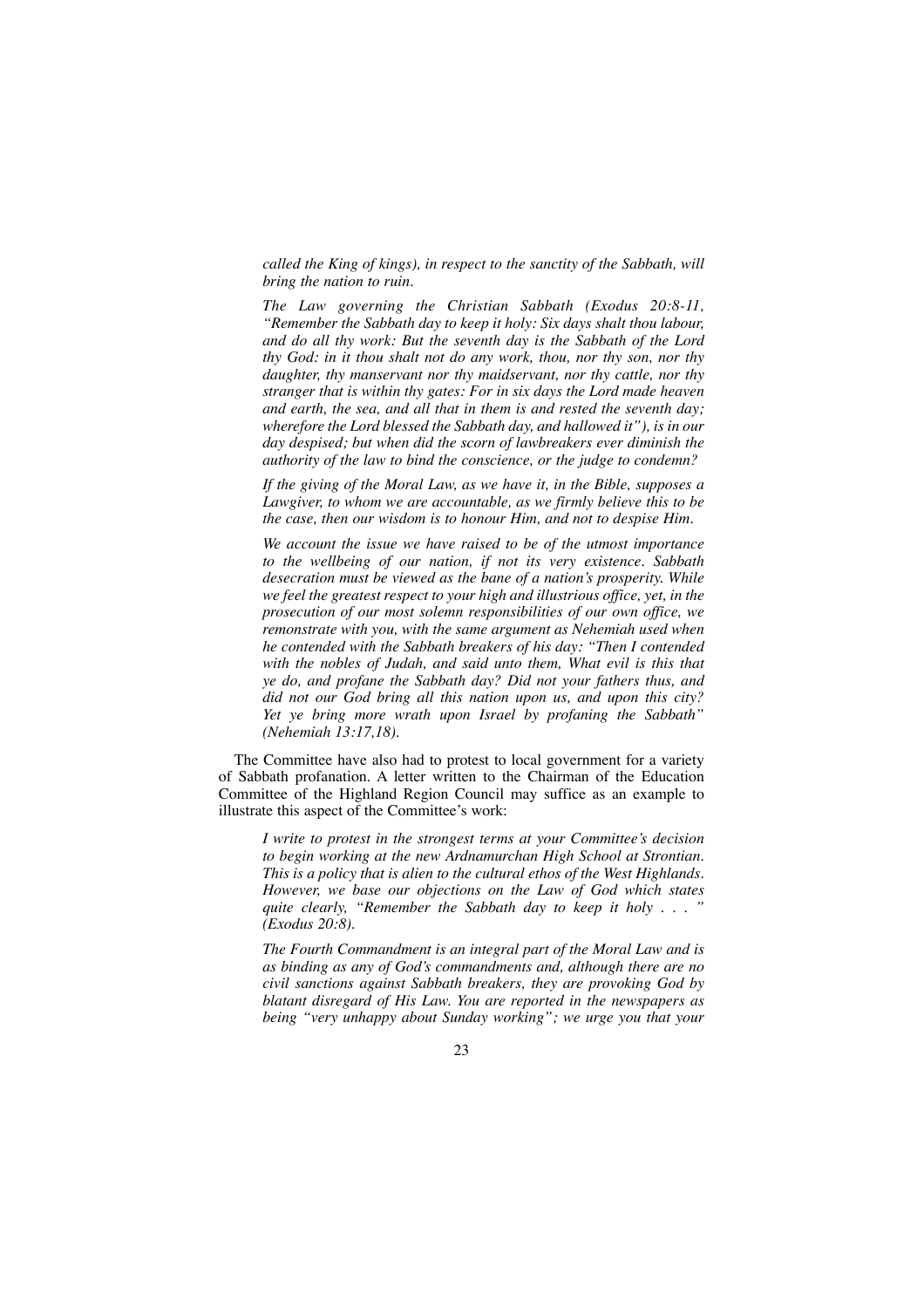*Committee reconsiders its decision and seek other ways of finishing this work without desecrating the Lord's Day.*

*It would be better, if needs must, that the school be late in opening than that God's displeasure should rest on the Committee and its employees as a result of defying God's Law.*

*We would respectfully ask you to give serious consideration to the objections we have raised in the letter.*

A letter was written to the Manager of Scot Rail protesting against the introduction of an all-year Sabbath rail service between Wick and Inverness and between Inverness and Kyle of Lochalsh. We cannot but note that within a few weeks of opening of this service the Kyle to Inverness line was closed by a land slippage. In the reply received, this further Sabbath breaking was justified on grounds of public demand. The fact that the Stornoway Fisherman's Co-operative has voted to remove a ban on its members from fishing on the Lord's Day indicates how widespread Sabbath profanation is.

Some of the replies received by the Committee indicate the public pressure there is for Sabbath trading all year. The extracts given are from a national chain store:

*As a national business we ourselves campaigned against Sunday trading and we were very much in agreement with the "Keep Sunday Special" campaign. However, as I am sure you will be only too aware, Parliament decided otherwise and agreed that with certain restrictions Sunday could be treated as a normal trading day by business. That decision resulted in a number of retailers starting to trade on Sundays and gradually Sunday has grown for many to be a very important trading day.*

*I fully understand the sentiments that you express in your letter, but I am sure that you will also appreciate that as a business we found ourselves in the position whereby we were losing quite considerable levels of business to those other retailers that were opening on Sundays. We were thus losing trade and more importantly there has, as a result of the situation I have described, come an ever-increasing demand from our customers to open our doors on Sunday all year round.*

*With regards to your point about our staff, it is worth highlighting the fact that we give every member of our staff the right to opt-in to work Sundays or the right to opt-out and that is completely their decision; a number have decided to opt-out and that is perfectly acceptable and proper. As such, both our customers and staff have the choice as to whether or not they wish to either shop or work on a Sunday.*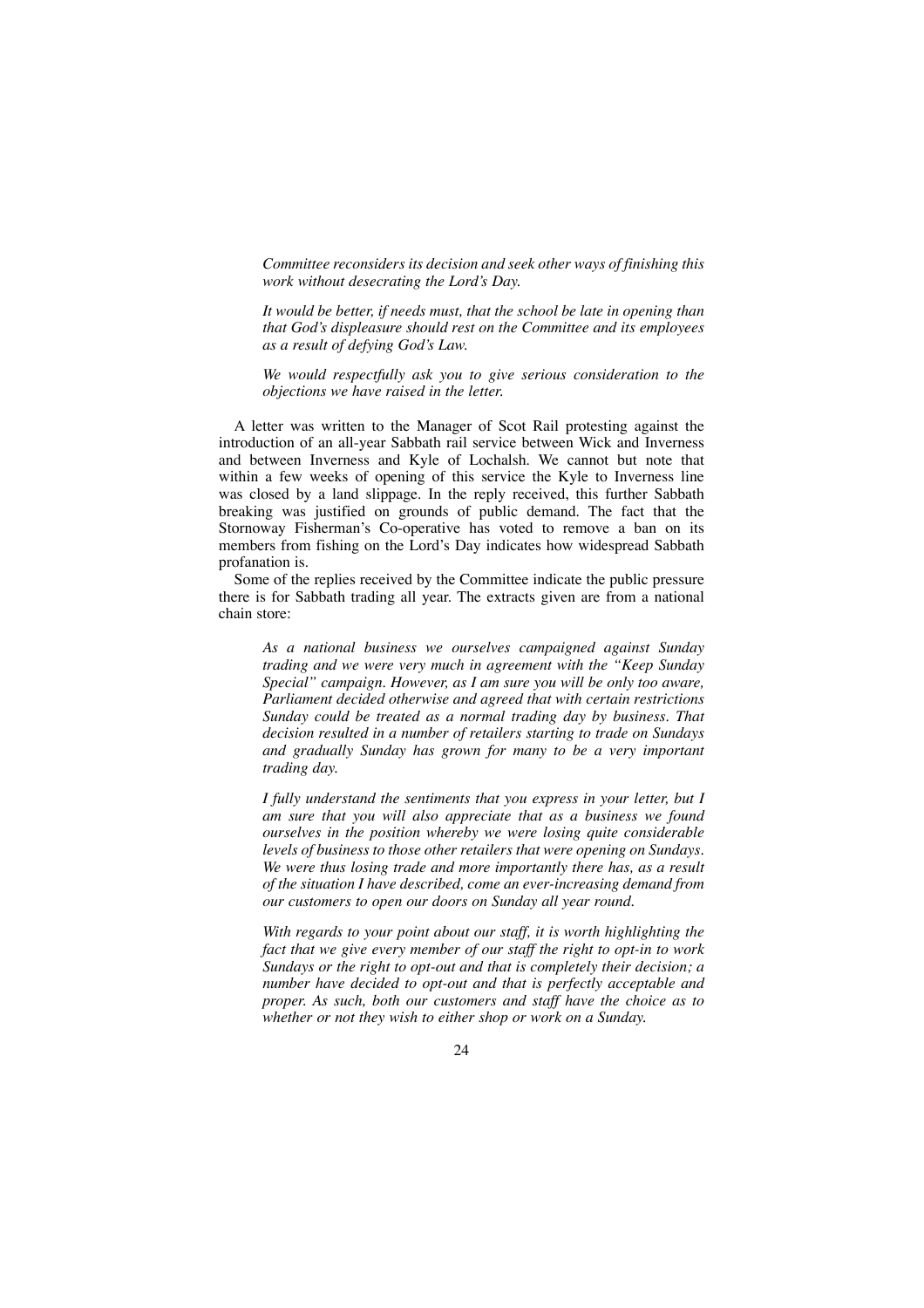While business cannot shift this responsibility to the Government it is clear that many feel themselves forced to trade on Sabbath. Our report does not make for cheerful reading but will leave sad and heavy the hearts of the Lord's people who love the Lord's Day. We recall the words of a worthy late minister of the Church who said: "I am afraid we will not see a return to scriptural Sabbath observance till the Spirit of the Sabbath is again poured out." It is that outpouring of the Holy Spirit that is greatly needed in our day.

Still in our day we must do our duty in witnessing for the truth and testifying against the sin of Sabbath breaking. We commend the work and witness of the Committee to the people of the Church and would ask the praying people amongst us to pray for the Lord's blessing on our feeble efforts to uphold the sanctity of His Day.

## **JEWISH AND FOREIGN MISSIONS COMMITTEE'S REPORT Convener: Rev J. MacLeod**

#### *General*

Over the course of another year, the Committee has endeavoured to attend to the duties laid upon it by the Synod. As usual, most of the business transacted has been mostly of a routine nature and, apart from some difficulties arising from the volatility of the political situation in Zimbabwe such as the fluctuation of currency exchange rates and the difficulty of obtaining basic commodities, all has gone well. With the Presidential election now over, it is hoped that stability will now return and that our Mission work, which has as its principal aim the salvation of never-dying souls, will be allowed to continue unimpeded. At the time of writing, the problems resulting from the prolonged drought and the economic state of the country are assuming serious proportions. In November, Miss Sheila MacLeod, C.A., visited Bulawayo and carried out a review of our office and accounting procedures there. In Kenya the political situation appears to be more stable and the administration of the Mission has not been affected and for that we are very thankful. In Zimbabwe, the Oikonomos Foundation representative has been very active in promoting the projects for which this Dutch "Christian institution for the public good" has provided the funds. We are grateful for their help. But were it not for the sustained and ever-increasing financial help provided by our long-term friends – the Mbuma Zending – our work in spreading the Gospel in Africa would have to be severely curtailed. We are much indebted to them and most grateful.

In February, the Committee decided to review its work with regard to the Jews and the Rev. J. R. Goldby was asked to look into the matter.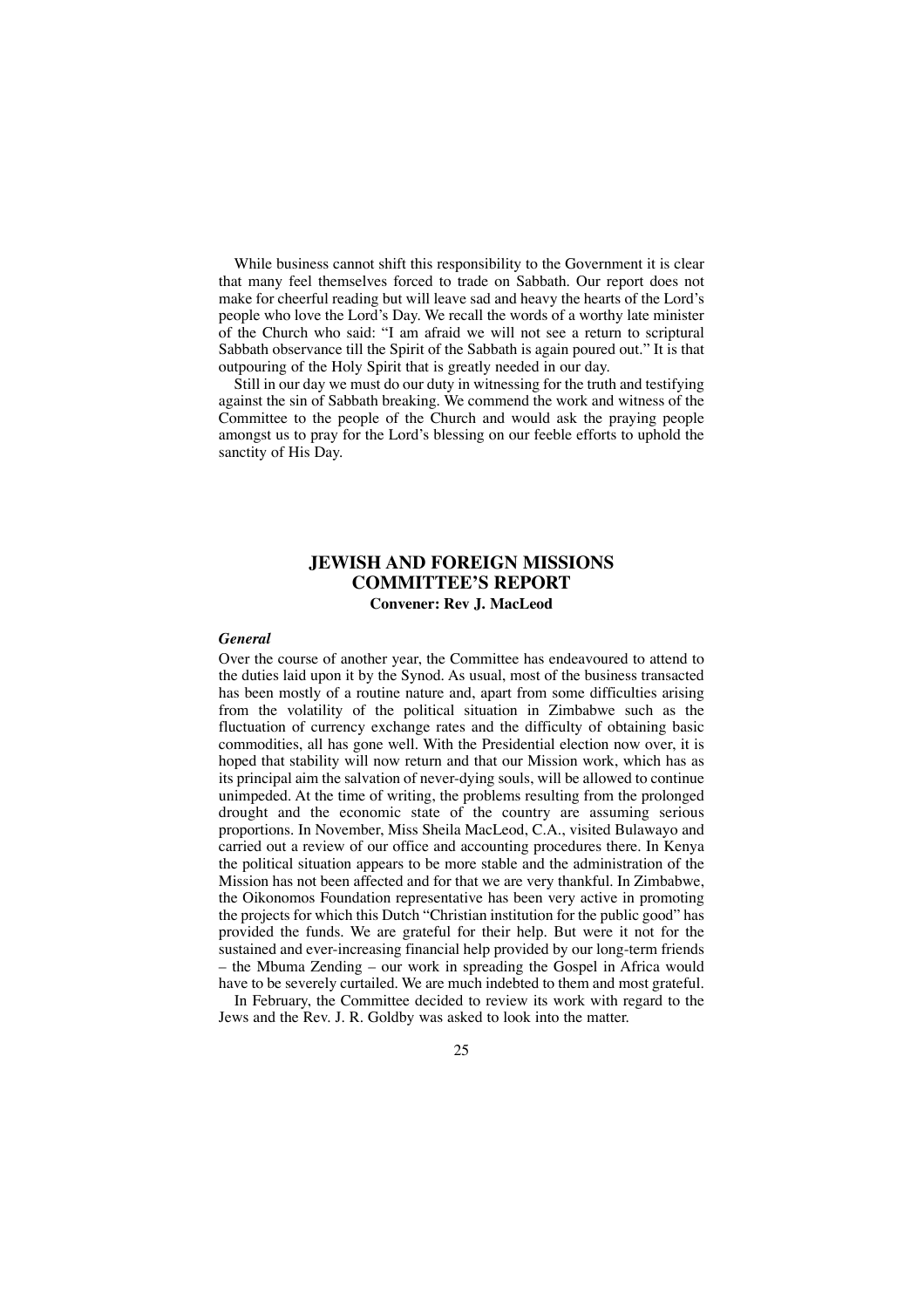#### *Zimbabwe*

Our staff, both expatriate and indigenous, continue to serve the Church and Mission in a most devoted and exemplary manner. They have done so over the course of another year in the face of problems and difficulties incidental to missionary work and which have to be met and resolved. Individual reports will, no doubt, draw attention to some of these matters. The Rev. P. Mzamo continues to labour on at Mbuma and in all the other congregations over which he exercises pastoral oversight. We are, we trust, grateful to the Most High for prolonging his usefulness and in continuing to uphold him in his duties at what is now an advanced age. We are likewise grateful that the Rev. Z. Mazwabo, notwithstanding the physical disability of blindness, continues to labour on in Mashonaland, and at the same time look after the Bulawayo and Ingwenya congregations with all outstations. The Committee has done their utmost to provide whatever equipment is available to help people suffering from his disability and which will serve to assist in lightening his burden and especially in preparing for the pulpit. At Ingwenya, the presence of the Rev. A. Ndebele continues to be much missed. He is now domiciled in Bulawayo.

The Primary School and the John Tallach Secondary School continue to provide education of high quality and the results speak for themselves. Mr. Bonakele Ncube and Miss Norma MacLean have, in their respective spheres, been responsible for the smooth running of the Boarding School. Such is its reputation that many parents seek places there for their children and the extent of the catchment area indicates how well-known the John Tallach Secondary School is. Miss MacLean was on furlough from April until September. During Miss MacLean's absence, Miss K. M. MacAulay took on many other duties in addition to those to which she was already shouldering including and not least, Ndebele Bible revision. We are grateful to her for that. She arrived home in November for a well-earned furlough and is due to return at the beginning of April. Mr. Jake van Praag returned home to Australia at the end of September after serving the Mission well for two years. We are grateful not only to him but also to his wife for all the work which they did throughout that period. Miss Rhoda MacKay was a welcome addition to the school staff when she arrived at Ingwenya in January.

The Committee appreciated the services rendered to the Mission by the Rev. K. D. MacLeod when he resided at Ingwenya for a period of two months – October-December 2001 – tutoring our African students.

At Mbuma, the hospital continues to provide much-needed medical facilities and we are thankful that Dr. Benschop has been enabled, over yet another year, to supervise the work there. Miss Margaret MacAskill returned home in August and, as reported in last year's Report, is not able to return at the end of her furlough. The Committee is grateful to Miss MacAskill for all her work. We are also most grateful to Miss Jessie Coote for answering the call for help and she, ever willing, has been labouring at Mbuma since August. Miss Louise Leiper also returned to Mbuma in August and has continued to perform her duties in her usual exemplary manner. We are sorry that she has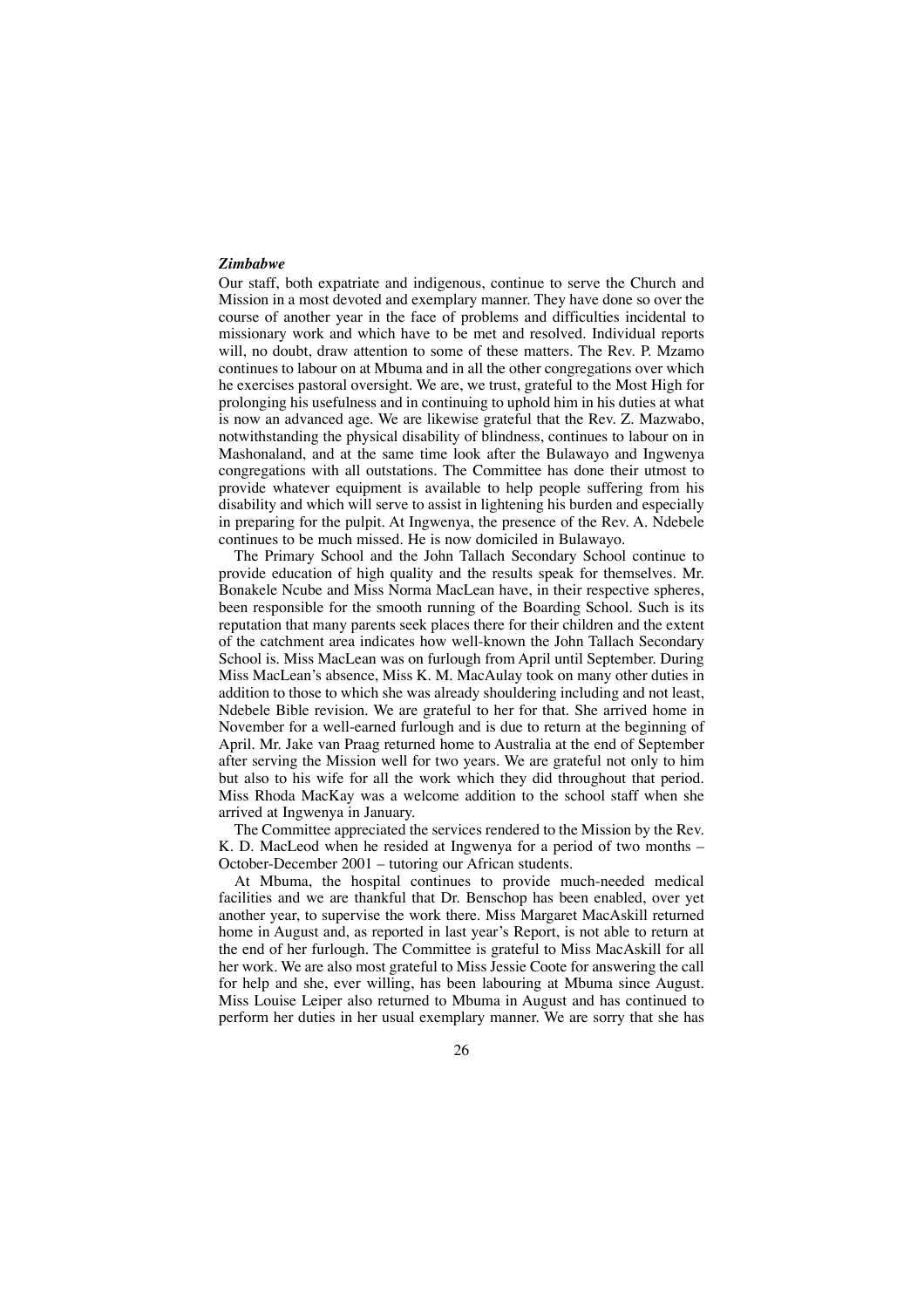decided to resign from her post and we take this opportunity of expressing the Committee's gratitude to her for all the service faithfully rendered over the years. We wish her well.

Mr. Teus Benschop has continued with the work of revising the Ndebele Bible and has made excellent progress. This work is being done under the supervision of the Trinitarian Bible Society and its interest and help are much appreciated. Mr. Nathaniel Mpofu has been recruited to help in this work with the expenses involved being met by a Dutch group.

#### *Kenya*

The induction of the Rev. Keith M. Watkins took place at a meeting of the Zimbabwe Presbytery held at Sengera on 25th July 2001. In accordance with the arrangement approved by the Synod, the Rev. N. M. Ross and the Rev. J. R. Tallach were present, together with Mr. E. Zikhali, the Presbytery Assistant Clerk. The Mission Administrator, Mr. Hugh MacKenzie and his wife, had prepared the way for this event; one which attracted much interest in the community. Since then the numbers attending have continued to increase. Recently nearly 400 were present on an ordinary Sabbath, many of them having, through lack of seating and space inside, to squat on the outside veranda listening through the open windows.

Mr. Watkins and wife are making good progress in their endeavour to become fluent in the Ekegusii language and the Committee is giving them as much help and encouragement as possible.

The Mission, we are glad to report, continues to be administered in a most efficient manner. For this we are grateful to Mr. Hugh MacKenzie and to all who help him, whatever sphere of labour they occupy. A year ago, Mr. and Mrs. Hugh MacKenzie, self-denyingly, and at very short notice, returned to Sengera. At the beginning of April they arrived home on well-earned furlough and Mr. Watkins, who is also the Mission Superintendent, will, with the help of his wife, Mr. Mishael Gwaro and other members of staff, take on the Administrator's work over the period of Mr. MacKenzie's absence. Dr. Jella Camenga, a Dutch linguist with some knowledge of the Ekegusii language, was recruited to help with translation work and spent July and August at Sengera. It was decided to retain Dr. Camenga in a consultative capacity, as required, but working from Holland.

The Omorembe Clinic continues to function under the supervision of Miss Peta van de Ridder, ably assisted by Miss Truus Ringleberg and Miss Celia Renes. In addition, an African nurse was recently employed and she has proved to be very reliable.

#### *Conclusion*

We are looking for the coming of His kingdom and, accordingly, we long to see "the stretching forth of Ethiopia's hands unto God". It is in the hope that we shall as a Church and by Divine grace contribute to the dawning of that day that we continue to labour in Africa. It is to the Lord of the harvest that we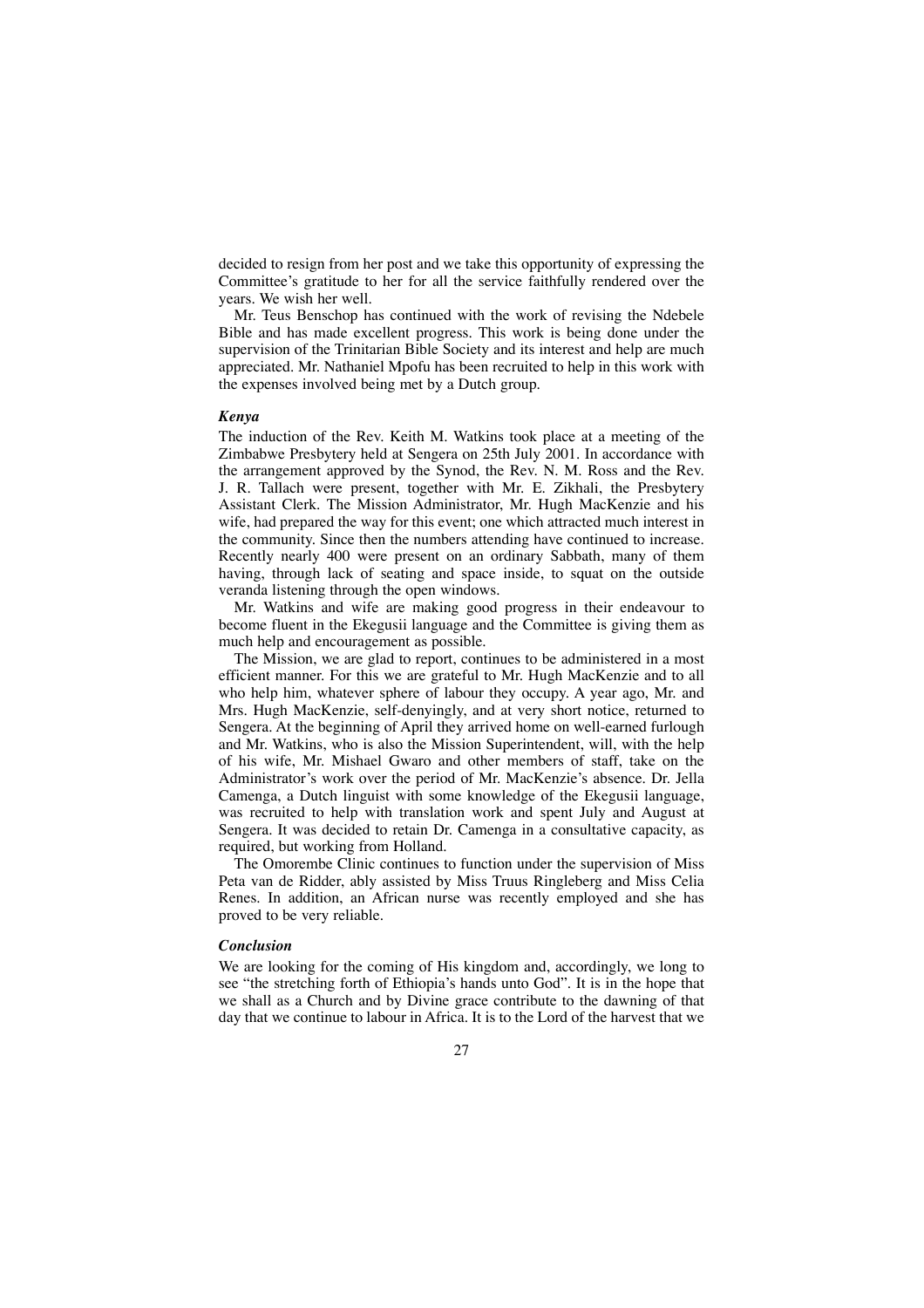are to look for labourers and we are encouraged by the presence of three African students studying in Scotland this year. We pray that more would follow. We commend the work being done in Africa to the prayers of the Lord's people among us.

## **ZVISHAVANE MISSION REPORT Rev. Z. Mazvabo**

SEPTEMBER 2001 was an important landmark in our history. It marks the twentieth year of the witness of the F.P. Church of Scotland in this part of the world. One looks back with mixed feelings of shame and joy; shame because so little has been done in so long a time, and joy because at least that little has been done. An impression has been made upon individual souls which will remain forever, either to their condemnation or to their salvation and upon the whole area in general. So that there are many who will be silent on that great day when the question is asked, "Friend, how comest thou in hither not having a wedding garment?". Happy are those who have received the good tidings of the blessed Gospel. However, it is a disturbing thought to notice that so many have gone ahead to receive the things done in their bodies, according to that which they have done, whether it be good or bad.

There are many needy old women at New Canaan, more noticeable in a year such as this one when the supply of bread is cut. We should really be cooking sadza, the staple food, in the morning, and giving it to those who are in need as they arrive, to enable them to sit and listen to the preaching of the Gospel, otherwise they sleep or faint during the service. We now realise that we were better off when we had no fuel than we are now without food to eat.

The congregation of Zvishavane is still small but stable. Mr. Sithole is a deacon who looks after the congregation when the minister is away. In the present arrangement, with the shortage of labourers, the minister follows a timetable, which can keep him away from a congregation for more than a month. For example, the first two months of this year we were occupied thus: 6th January – Inkayi Communion; 13th January – New Canaan and Maware; 20th January – Inyathi and Ingwenya; 27th January – New Canaan Communion; 3rd February – Chiedza and Chiwara; 10th February – Bulawayo and Ingwenya; 17th February – Chiedza and Akori; 24th February – Zenka Communion. We have to keep a timetable just as teachers do in school and sometimes we may be forced to deviate from our timetable but happily in this period we were able to follow it. One can see how many congregations were left out in these two months, except that some congregations were visited during weekday prayer meetings.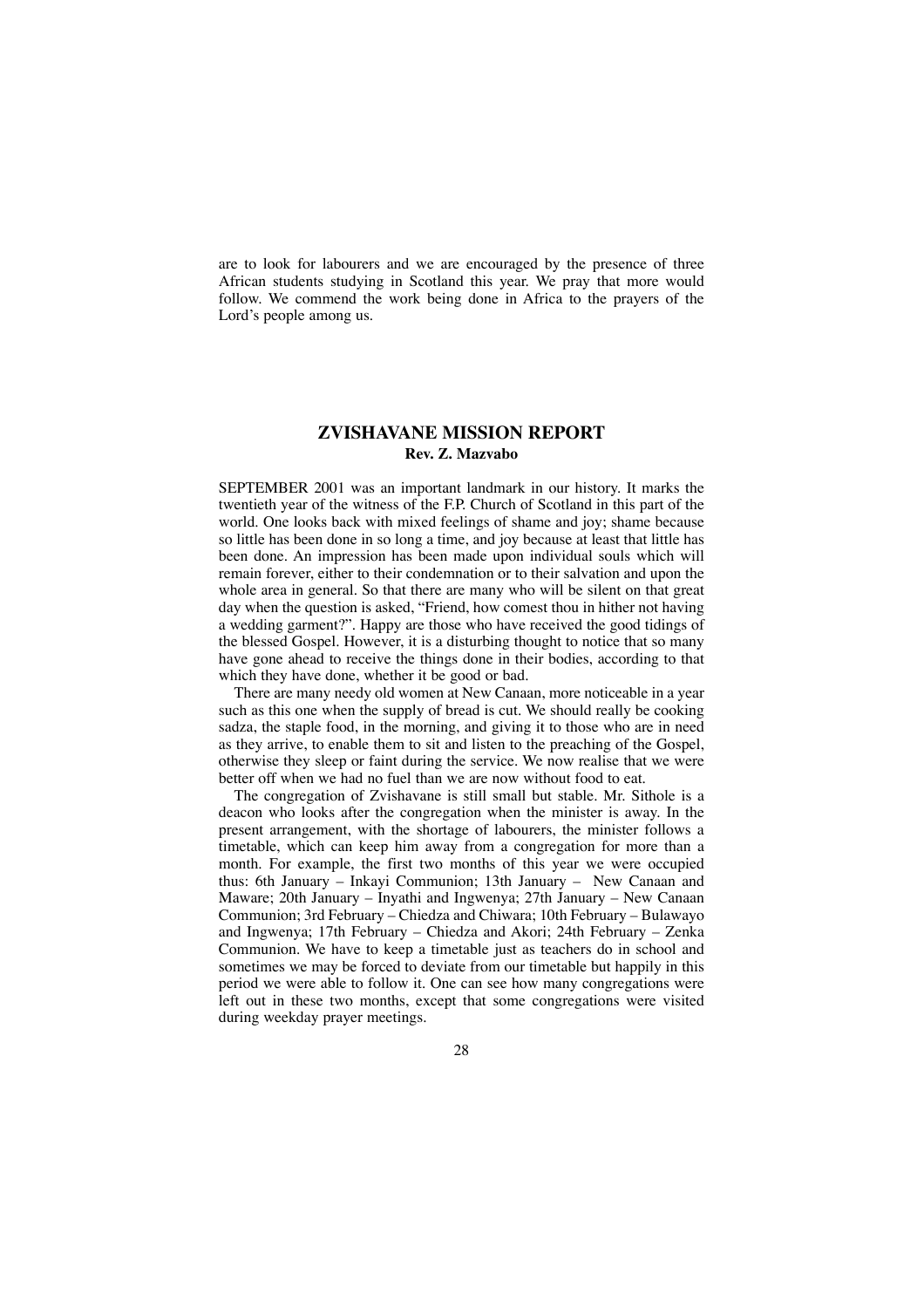The Zvishavane congregation, which we call Ebenezer, needs a proper place of worship. When we started building places of worship in the Zvishavane and Mberengwa districts we only paid \$2 lease for them, then they were raised to \$32. Last year, however, this was raised to over \$1,000 per every place of worship. We leave it to the different congregations to see to the payment of their lease.

Famine is not the only scourge among the people but there is the AIDS pandemic to add to the problem. Although people point to this and to that as a cause of famine, the fact is that we have sinned against the Lord as a nation and as individuals and these problems are as a result of the rod of the Lord upon our backs. Even as it is written, "Behold, the Lord's hand is not shortened that it can not save; neither his ear heavy, that it can not hear: but your iniquities have separated between you and your God".

I am thankful that I am still able to see a bit of the beauty of creation, as I travel from Zvishavane to Chiedza. When we have a generous supply of rain, the countryside looks beautiful; the mountains are covered with leaves of assorted colours resembling a beautiful Persian carpet spread over them. The rain makes things beautiful. But when it is dry, and the trees have dropped their leaves in instinctive self defence, all is very ugly. The different structures of rocks, old logs and streamlets look like the uncovered ribs of an undernourished child. I suppose that, nowhere in the whole world is it so vividly illustrated that the beauty of the countryside depends on rain, than in these unpredictable climates. So it is in the Gospel, is it not that without the Holy Spirit everything is dry unfruitful, unprofitable and, in fact, in every way ugly? Even as it is written: "He hath no form nor comeliness; and when we shall see him, there is no beauty that we should desire him." But when the Holy Spirit is present, "The wilderness and the solitary place shall be glad for them; and the desert shall rejoice, and blossom as the rose". These are good lessons for us to learn that we might pray for the outpouring of the Holy Spirit.

Situated near and around Chiedza are the congregations of Chiwara, Akori, Ingezi and Mnaka. Mnaka is about 50km away from Chiedza across the River Runde and behind the mountain Mnaka in the district of Chibi. The rest are about 20km away from Chiedza. One has to cross the River Ngezi to come to Ingezi congregation, which is in Zvishavane district. Two communions are kept at Chiedza – one on the last Sabbath of May and one on the last Sabbath of November. We had to change the communion at Mnaka to the second week of September because it is difficult to cross the River Runde in April. Two communions are kept at New Canaan – one on the last Sabbath of January and the other on the second Sabbath of August. It is a pity that we are not able to visit these congregations as often as we would and perhaps as often as it is necessary to, because of the lack of labourers. Mashonaland is a vast area and as much in need of the Gospel as it is vast. We hope that one day the Lord will put the call in our heart, and be pleased to answer it – "Come over to Macedonia, and help us" (Acts 16:9).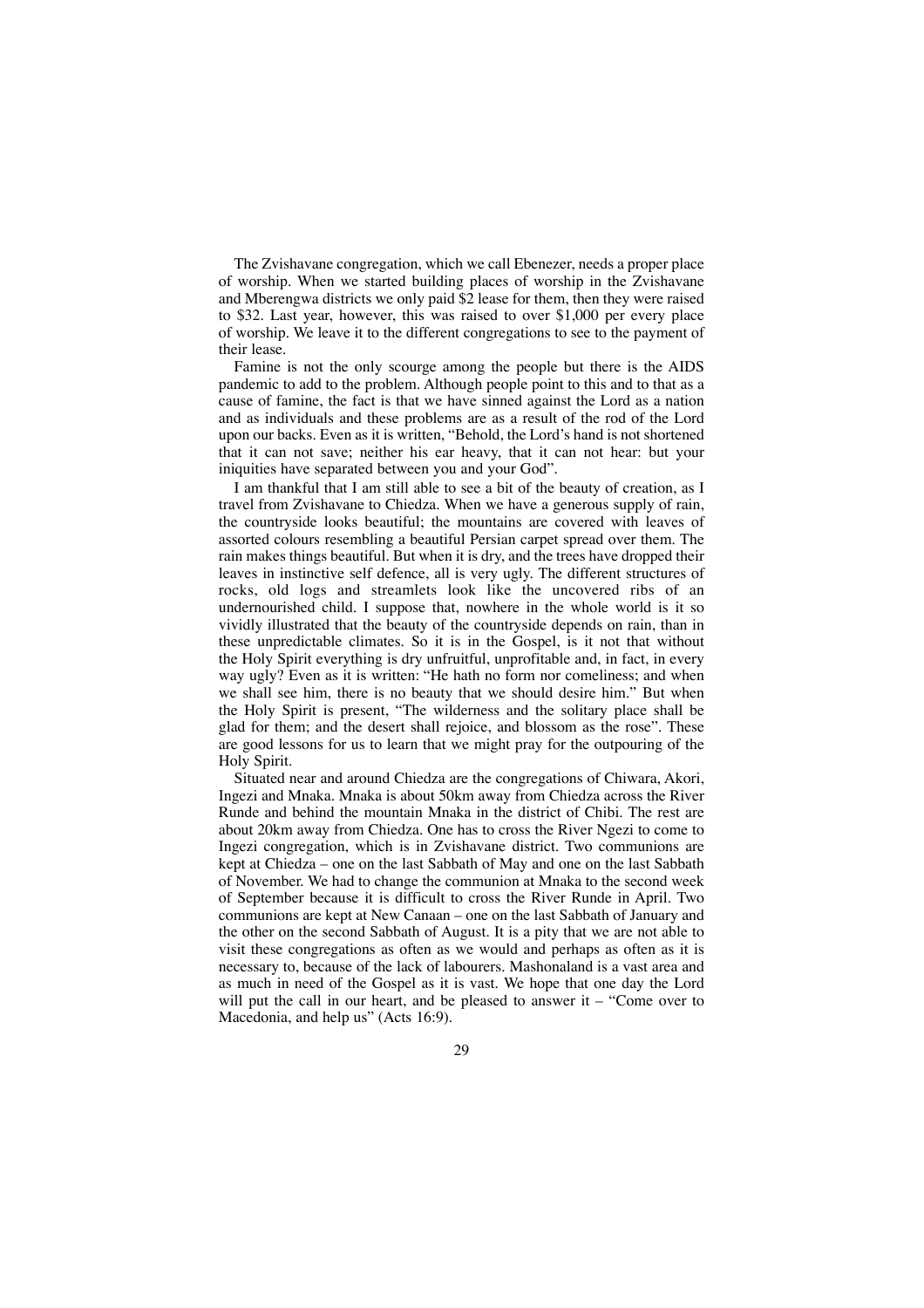### **INGWENYA MISSION REPORT Rev. Z. Mazvabo**

INGWENYA is made up of five congregations as follows: Ingwenya itself, which is the oldest and the main congregation; Cameron, which is situated along the main railway line near the railway station where Mr. John Radasi was killed by a train; Kadade is also situated along the railway line between Bulawayo and Mbembesi; then Insiza and then Inyathi. Ingwenya is very suitably situated standing aloof from the lines and aloft yet surrounded by them and in full view of the most of them so that they can hear the regular church bells heartily inviting them to the services of the everlasting Gospel. They can never say they did not hear them. Many of the people in the lines have been to school at Ingwenya and some of them still have either children or grandchildren going to school at Ingwenya. I cannot imagine, when I pass through those crowded homes, that there is any single kraal, which does not have a witness of one or more that have passed through the school. Ingwenya is truly a house built upon a hill and a light set upon a bushel and the witness that they have given both from the pulpit and the school has gone far and wide. Many a water-pot has been filled with the water of the Gospel and it is our duty and I remind you all who read this report of our solemn duty to pray that the water be turned into wine. This witness still continues and must continue, hence the need for more missionary teachers to keep the light burning. In the lines itself, many small denominations have a number – I do not know if I can say most of them but I can truly say some of them – led by men who have been both to school and to church at Ingwenya who have now gone away from us. Just one more word before I leave the school. There is nowhere one can travel in the whole of Zimbabwe but one will meet with somebody who has been to school at Ingwenya and, humanly speaking, it was partly through the services of the school that the Mashonaland Mission was started. Mr. Ndebele, who is now laid aside with illness, successfully laboured in this congregation many years but now the work is carried on by two elders, Mr. Manzini and Mr. Moyo, both retired teachers. The assistance of Mr. Van Praag in supplying the congregation, especially the evening service that is usually preached in English, was much appreciated. He has since returned to his home congregation in Australia.

Mr. S. Nxusani, who is also a retired teacher, looks after the congregation of Cameron, which is in the middle of the Xhosa people at Mbembesi. This is an old congregation, which is named after Neil Cameron. Mrs. Mzamo, widow of Rev. Mzamo's brother, used to attend services here, but now she is too old to walk. Together with Mr. Pilani Mzamo, Mr. Nxusani also looks after Kadade. The people who attend services at both Cameron and Kadade are mostly women so that these congregations are solely dependent on these elders for supply. Inyathi and Insiza are both resettlement areas – most of our people in these places came from Mbembesi and settled here. The communion at Inyathi was not kept this last year (2001) because we thought that their attendance was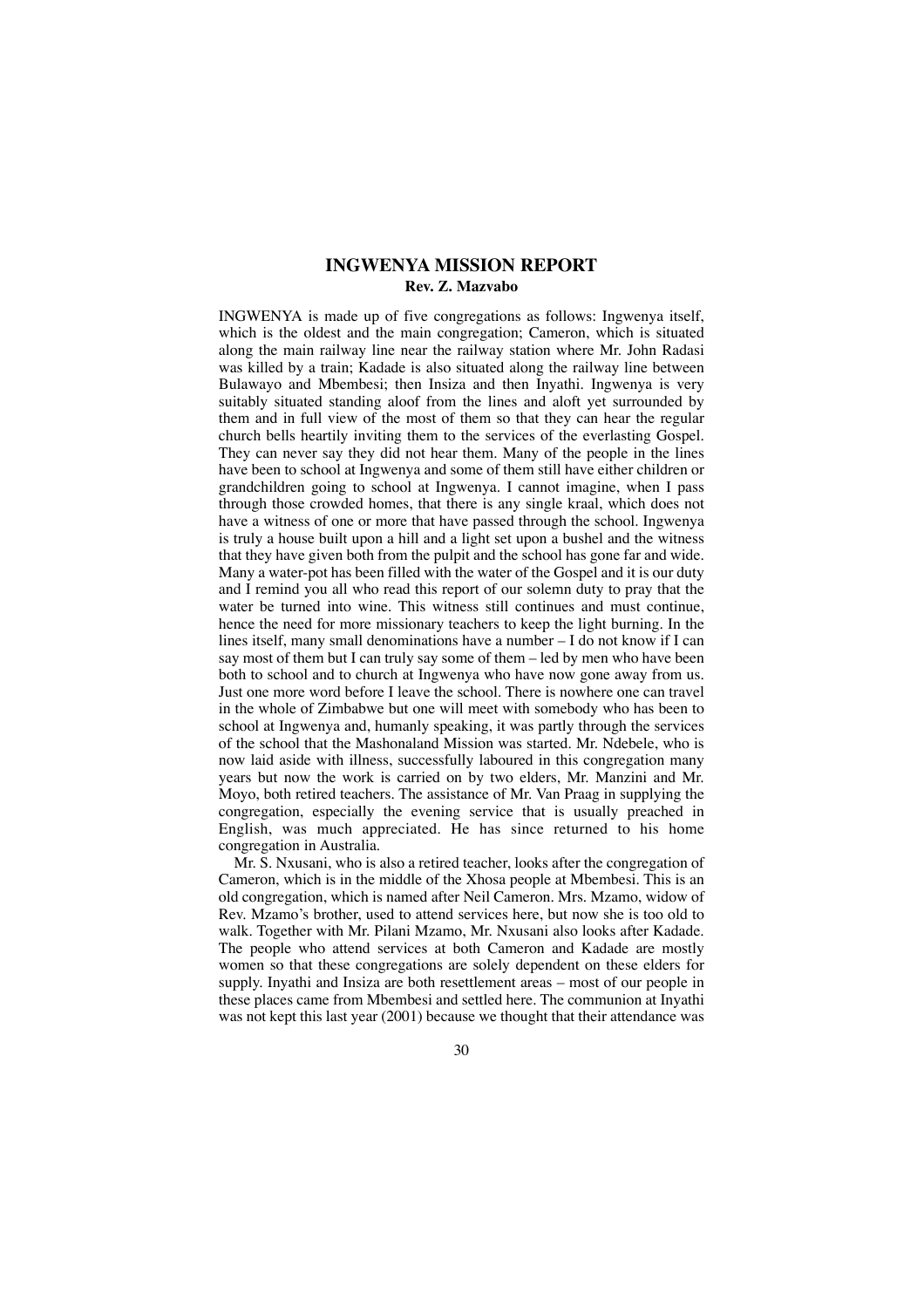very low. Each time one of the elders or myself went there only a few were gathered, sometimes surprisingly without even a single child, but they have since improved their attendances and we hope, the Lord willing, to celebrate the death and the resurrection of Christ in obedience to His command. In all these congregations famine is ravaging in a way we have not witnessed before. This famine is a continuation of last year's famine in the first place and a failure of rain this season. Normally, if the last season had been good, people would still have something from their last harvest, but not so this year and then at about the end of February people would be getting something green from this present season but there is nothing. There is a vernacular saying which speaks of hiding from the winter, meaning that the people have something to eat until winter is past but it is not so this year. The government is making an effort to import food but many would not have money to buy it. "Let your light so shine before men, that they may see your good works, and glorify your Father which is heaven."

## **ZENKA AND NKAYI MISSION REPORT Rev. P. Mzamo**

IN the kindness of the Lord the Church work is preserved by the Lord Himself as He is the Head of the Church and the Foundation of it. "Upon this rock I will build my church; and the gates of hell shall not prevail against it."

The witness on the Lord's side continues in the middle of much opposition from the camp of the enemy. We endeavour to be on the Lord's side. As the Lord said: "He that is not with me is against me; and he that gathereth not with me scattereth abroad." We endeavour to declare the message of the Gospel as it is given to us in the Holy Scriptures.

Church services were held on the Lord's Day at all preaching stations and also weekday prayer meetings at places where there are residing elders. The Lord's Supper was administered twice at Zenka and once at Nkayi and Donsa. At Zenka I had the assistance of the Rev. Z. Mazvabo and at Nkayi and Donsa I was on my own.

The sacrament of baptism has been administered to adults who expressed genuine repentance towards God and saving faith in the Lord Jesus and also the children of professing parents. There is an urgent need for a residing minister in these parts of the vineyard.

I sincerely thank the friends in Holland who support the Mission work so generously.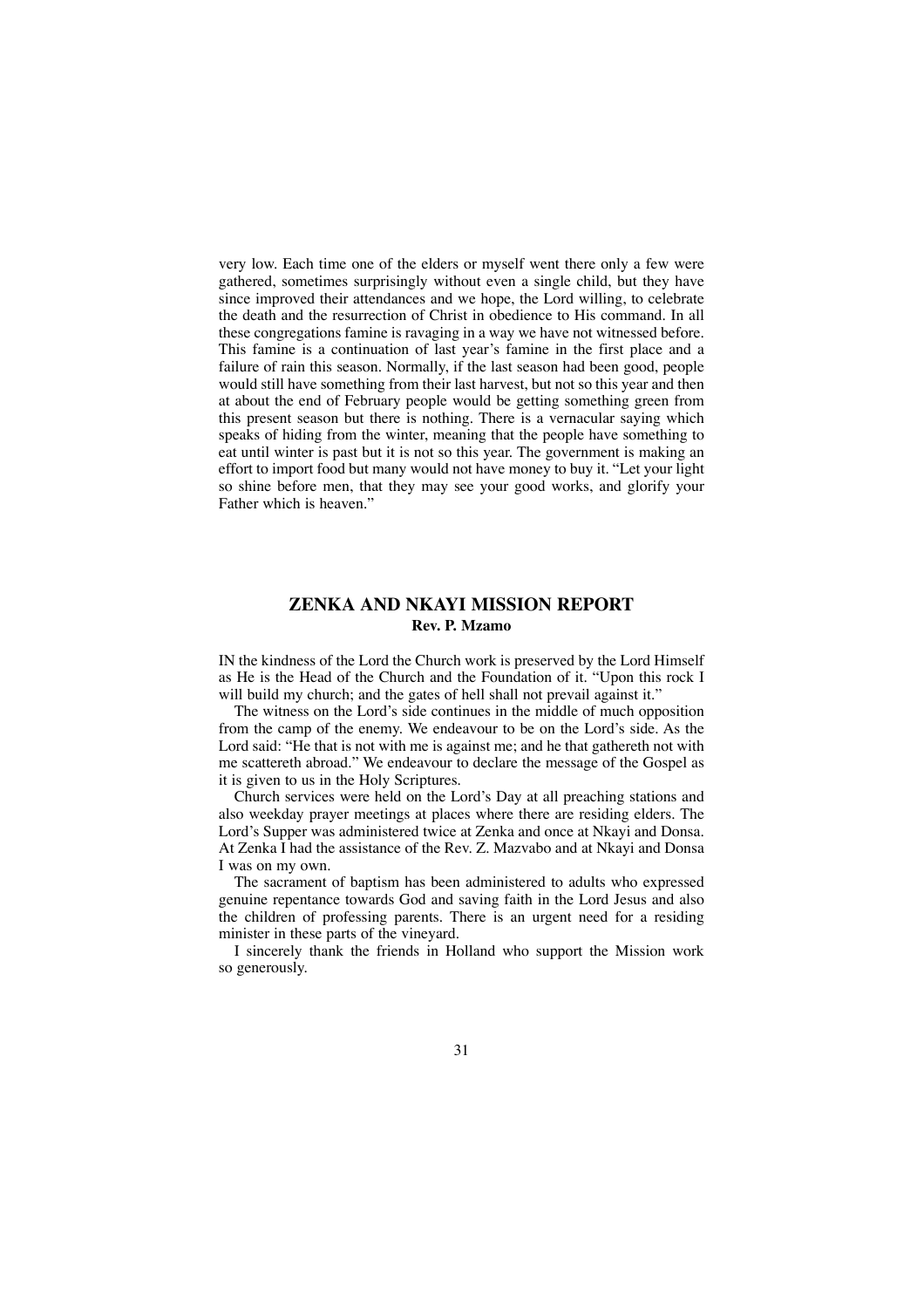## **MBUMA MISSION REPORT Rev. P. Mzamo**

HITHERTO hath the Lord helped us. We have been kept by the power of God in the faith of the Gospel of the Son of God; kept in the work of the Gospel of Christ, as the apostle said it: "I can do all things through Christ which strengtheneth me."

We as a Church, as a Mission school and hospital, endeavour by teaching and by practice to display the Banner of Truth as it was handed to us by the fathers of the Church. We do this in the midst of great spiritual darkness, ignorance and falsehood which prevails in every corner of the country. However, a little light shines brighter in the midst of great darkness. The Banner of Truth is of the Lord and it shall overcome darkness. It is encouraging that this Banner of Truth is now in Kenya and I hope in the near future it will appear in Malawi.

I hope our students will finish their divinity studies satisfactorily and come to the Mission field, not as priests, but as ministers, as pastors and true labourers, as the Lord of the harvest has said it.

The Church work continued as it has done in the past. Services were held on the Lord's Day in all our places of worship, as well as weekday prayer meetings in some of the preaching stations. It is an unusual sight in our day to see a new face darkening the door of the church on the Lord's Day. However, the faithful come regularly to the worship of the true and living God.

The Lord's Supper was dispensed at Mbuma and Somakantana. Large numbers gathered at both places at the time of the communions. Those who come to stay in the Mission come on foot, carrying their bedding on their heads – some are brought by donkey carts on Friday and are collected on Monday after the service.

The sacrament of baptism was administered to adults who expressed genuine repentance and saving faith and also to children of professing parents. I had several marriages to perform and a number of funerals, where I had to speak a word of comfort to the bereaved, a word of warning to the ungodly and to the rejectors of the Gospel of Christ, being the only means God has provided for the salvation of sinners. "Neither is there salvation in any other: for there is none other name under heaven given among men, whereby we must be saved."

One male Church member at Singwangombe congregation died suddenly. On Sabbath he witnessed the baptism of his three grandchildren and on the following Tuesday night he passed away. "Blessed are the dead which die in the Lord."

The drought is very severe. There will be no new harvest this year almost throughout the whole of the country. It appears there will be loss of human life through starvation and a great number of animals will die.

I now take this opportunity of sincerely thanking the fathers and mothers of the Church, the sons and the daughters and now the grandsons and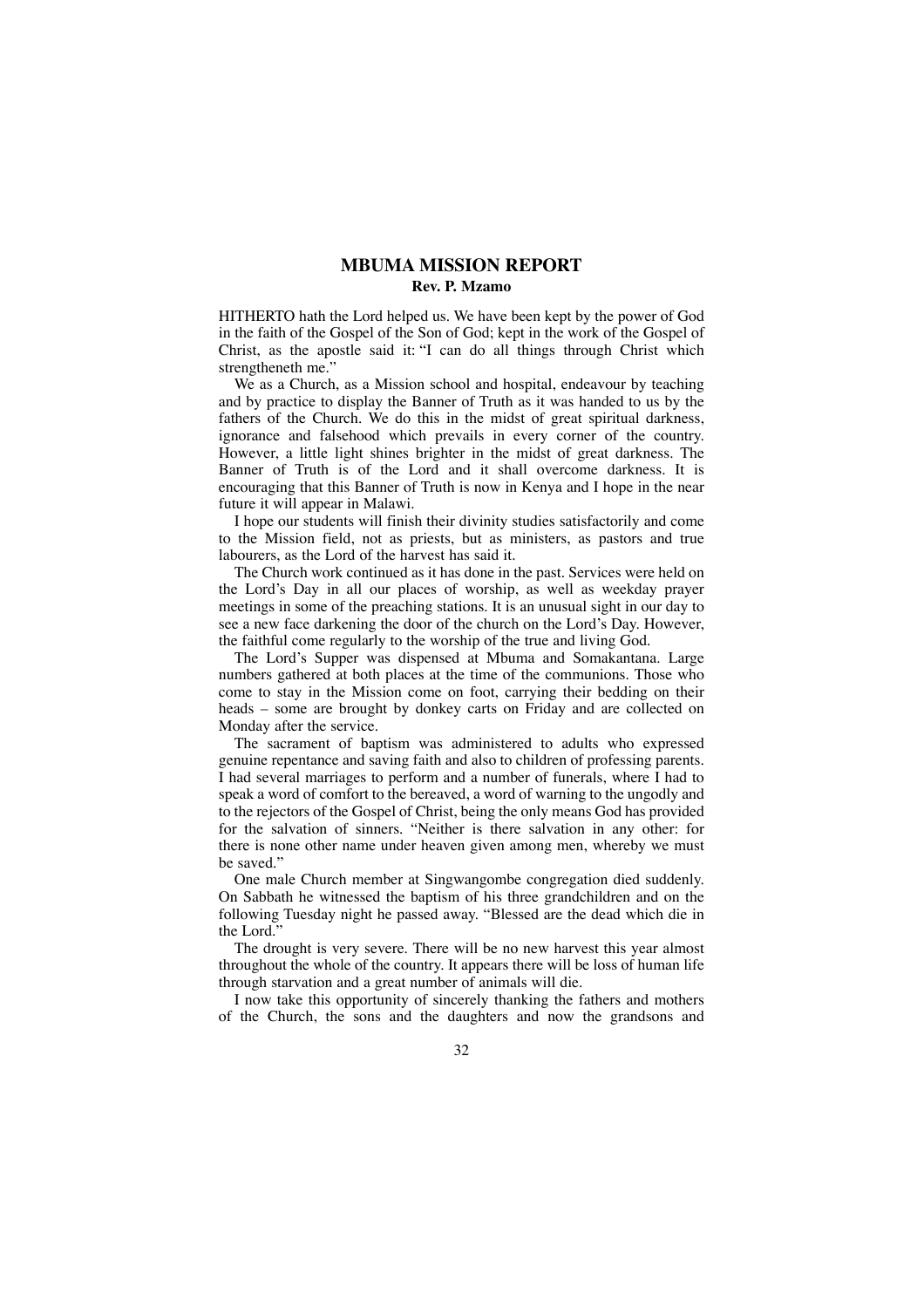granddaughters of the Church who have shown wonderful interest in the Mission work in Zimbabwe. We are now nearing one hundred years of Gospel witness in connection with ourselves, in spite of many setbacks, difficulties and heart-breaking disappointment. Yet interest is alive and active. "Therefore, my beloved brethren, be ye stedfast, unmoveable, always abounding in the work of the Lord, forasmuch as ye know that your labour is not in vain in the Lord" (1 Corinthians 15:58).

## **MBUMA MISSION HOSPITAL REPORT Dr. J. Benschop**

DURING last year the hospital faced some very trying situations, in such a way that it was difficult to see how essential medical services could be continued. However, through the goodness and mercy of the Most High they have been sustained so far. The biggest problem was the shortage of qualified staff, seriously threatening the continuation of the present hospital services. This has not been solved yet and still needs urgent attention. At present there are 10 vacancies for qualified staff. Two of our expatriate nurses, Lia Terlouw and Margaret Macaskill, decided to resign because of personal circumstances. Lia Terlouw left us in April – this was in connection with the illness of her mother – and Margaret Macaskill, who also felt obliged to take care of her mother at home, left us in October. She had taken charge of the hospital since the time that Jessie Coote left us for Kenya in 1994. They have both served the Mission for many years, Sister Macaskill since 1983 and Sister Terlouw since l991, both as registered nurse and midwife. They did so, not only by working at the hospital, but also by taking Bible classes for the children and for the staff, and by their personal contacts. Their going meant a heavy blow, since two skilled, experienced, dedicated workers were lost, whose services were most appreciated. Last-minute word came that Louise Leiper and Jessie Coote had decided to come and help out temporarily. The situation was also relieved by attracting local nurses doing locums during their own holidays. This is not ideal though, because it is expensive for the Mission, and it is never possible to plan ahead, as it is often not known how the next month is going to be covered staffwise.

Some of those doing locums have expressed interest in coming here permanently, but so far only one has actually applied. She is now on a trial period, so hopefully it will be possible to employ her permanently. The situation is not attractive to most of them as this is a rural hospital far from town, with all the attendant disadvantages, like lack of electricity, poor availability of food, high bus fares, accommodation not being up to their standard, etc., etc. Also the conditions for those in government service and for those in non government institutions are not the same, which makes it less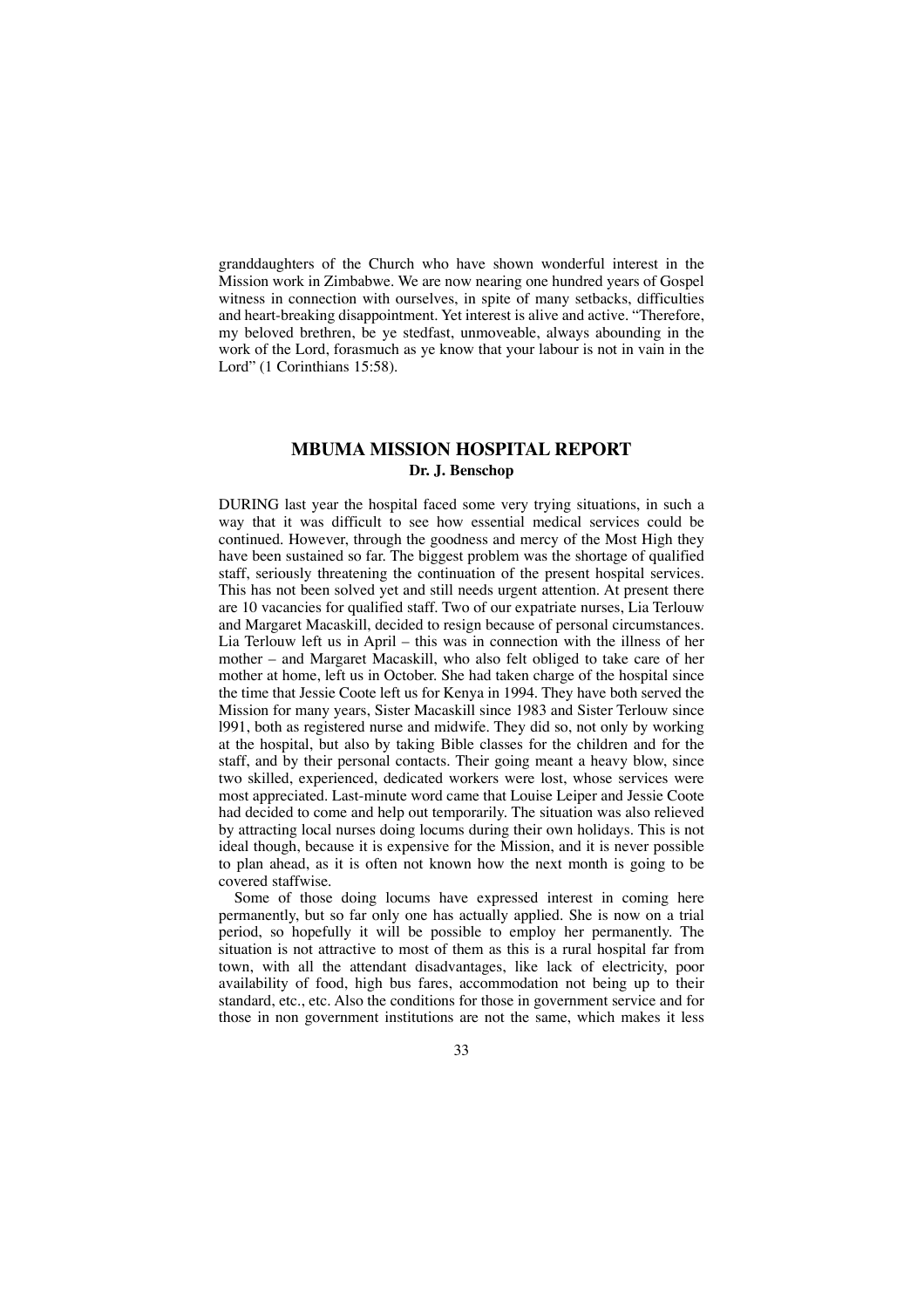attractive to come to a "mission". For example, allowances are not taxable in government hospitals, but they are being taxed in non government institutions. Also those in non government institutions do not get stand-by and call-out allowances as they do in other places. This on top of the already low salaries, makes it very unattractive for them.

Education for the children is said to be better in town than in rural areas. Accommodation has meanwhile been improved by getting two houses free for qualified staff, which were before used to accommodate the nurse aids. This was not easy, as there was not enough room for everybody in the nurses dormitories, but eventually it was possible by denying any new nurse aids or relief nurse aids a place on the Mission. They were told that if they wanted the job, then they had to look for their own accommodation. Other hospitals in the country are also facing shortages of staff, as the country is being drained of doctors and nurses who have gone for greener pastures. Another measure to ease the shortage of staff was to relieve the qualified staff of duties which were not medical, which could be done, for example, by appointing a new foreman. Mr J. B. Mpofu, the manager, can now go to the foreman when he visits Mbuma, rather than involving the medical staff, which saves them a lot of time. An advertisement has been sent out to all the congregations for a senior clerk/hospital supervisor, who hopefully will be able to relieve the medical personnel of many administrative duties, which are not strictly medical. The actual interviews have been delayed, though, because of the elections and possible unrest in the country.

The hospital suffered also in another way by the departure of Mr. M. Mloyi, who had worked here for many years as a catechist. He was accepted as a student for the ministry, so he was no longer able to continue the work at the hospital. His labour was much appreciated. It had been his duty to take care of worship with staff and patients at the hospital morning and evening. He was also involved in reading and speaking to individual patients in the wards. The worship times are now taken care of, but there is nobody to go and read and speak with the patients when needed. The public address system is working very well, so that patients in the wards can hear the reading at worship times, and they can also listen to the church services via the same system.

Apart from the shortage of staff, there was a financial crisis, because by August 2001 the hospital budget had already been exhausted for the rest of the year, and it could not be seen where to get extra funds from. The FMC kindly agreed to send out more money so that the remaining months could be covered. The reason for the crisis was a combination of factors:

- 1. Reduced "income" from overseas, because of the fixed low exchange rate at the bank, so that even the pound had no more value when exchanged for Zimbabwean dollars.
- 2. Our supply of drugs used to come from the Government Medical Stores, who were supplying free of charge, but because the needed drugs were
	- 34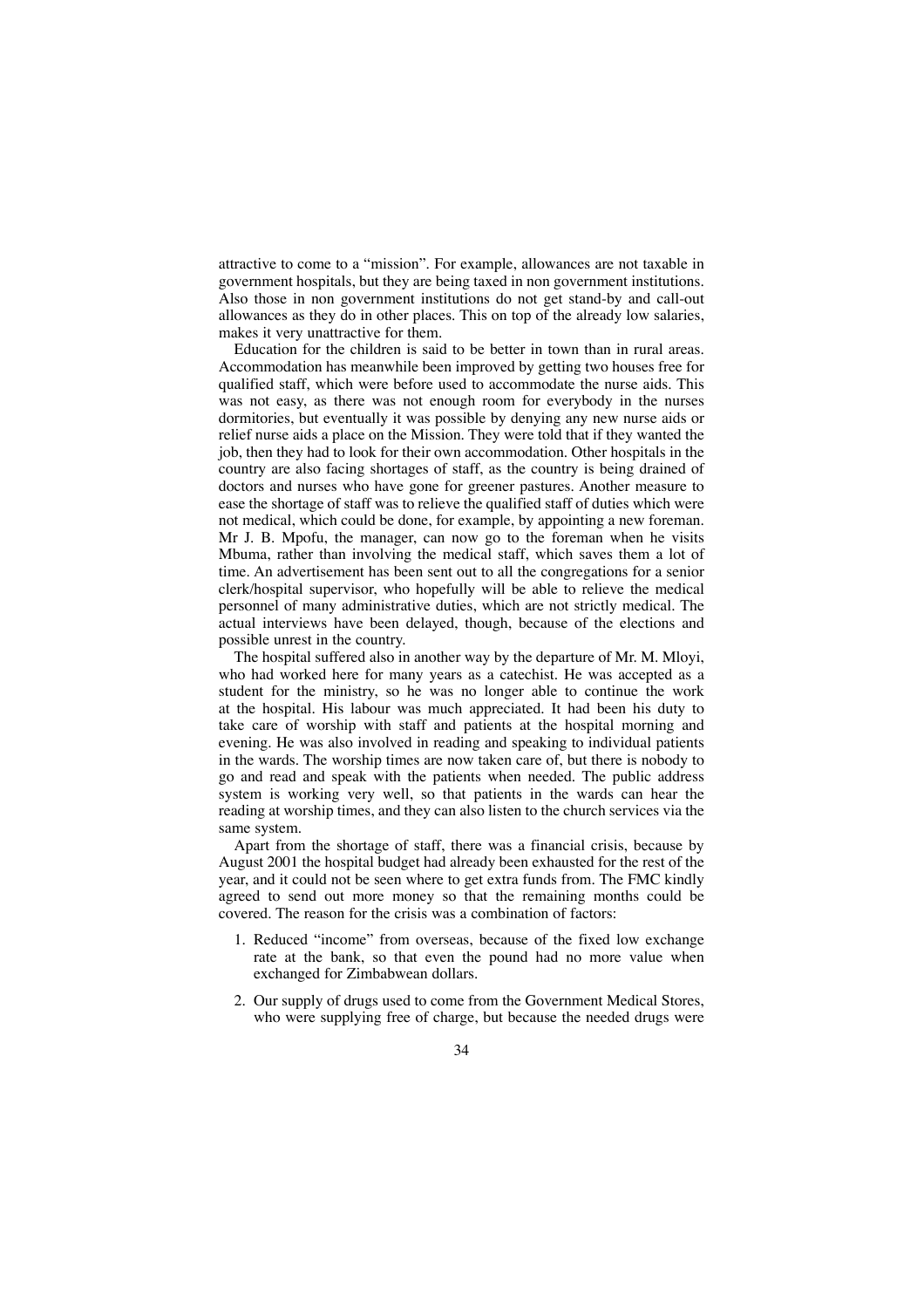not always available, we often had to go and buy the much needed drugs privately at a high cost.

- 3. The increasing cost of drugs and other items. The market does not consider the low bank exchange rates, but follows its own rates, the so-called parallel market rates, which could be 4 or 5 times higher than the "bank rates". Other companies who had a sort of monopoly on certain drugs decided to charge outrageous prices for common indispensable articles like betadin. To relieve the situation it has been decided to purchase drugs overseas, but this system has not worked very well so far, and it is not known whether this may improve in the future.
- 4. There was an increase of 42% in the wages of the staff paid by the Mission. These rates are set officially and are binding.
- 5. All relief workers, whether relief nurses doing locums, or relief nurse aids, or other relief staff, are no longer paid by the government, as they were before, so this was an extra heavy burden on the Mission budget, especially towards the end of the year when the hospital started to rely on qualified staff doing locums.
- 6. We lost income on grants for expatriate staff, because of long delays in getting their permits extended (they are to be renewed every two years).

From the beginning of the year 2002 the situation will be more difficult, because the Government Medical Stores have been privatised. This means that the drugs which we received free of charge before are now to be bought, either at GMS or at other companies. These drugs were given on top of the government grants, but now they are to be bought using that grant. Everything taken together, the grants from the Ministry of Health and the extra funds from the Mission were, and are, no longer covering the "cost of living". For the year 2002 an application was made for an increase of the government grant from \$2 million to \$7.2 million. Later it was realised that even the \$7 million would not cover the costs, as the continuing inflation and the extra expense of drugs which now have to be bought using the grant, were not included in the calculations. The government grants for 2002 have been increased, but only to \$5.6 million. This is clearly not sufficient to run the hospital as it is. So extra funds are still needed for the Mission. It needs to be mentioned that the situation has been much relieved, since the Mission managed to secure another legal system of exchange against higher rates. Hopefully this system will not change, as otherwise it is going to be impossible to continue the work

How much we are dependent on the Lord, who is able to provide all the needs, and who has been been longsuffering and plenteous in mercy. The spiritual need amongst these people is immense, though that need is not felt. The greatest need is for labourers in the vineyard of the Lord. But also the shortage of medically trained personnel is a burden, because the continuation of the hospital services is threatened, as there is no other medical care for this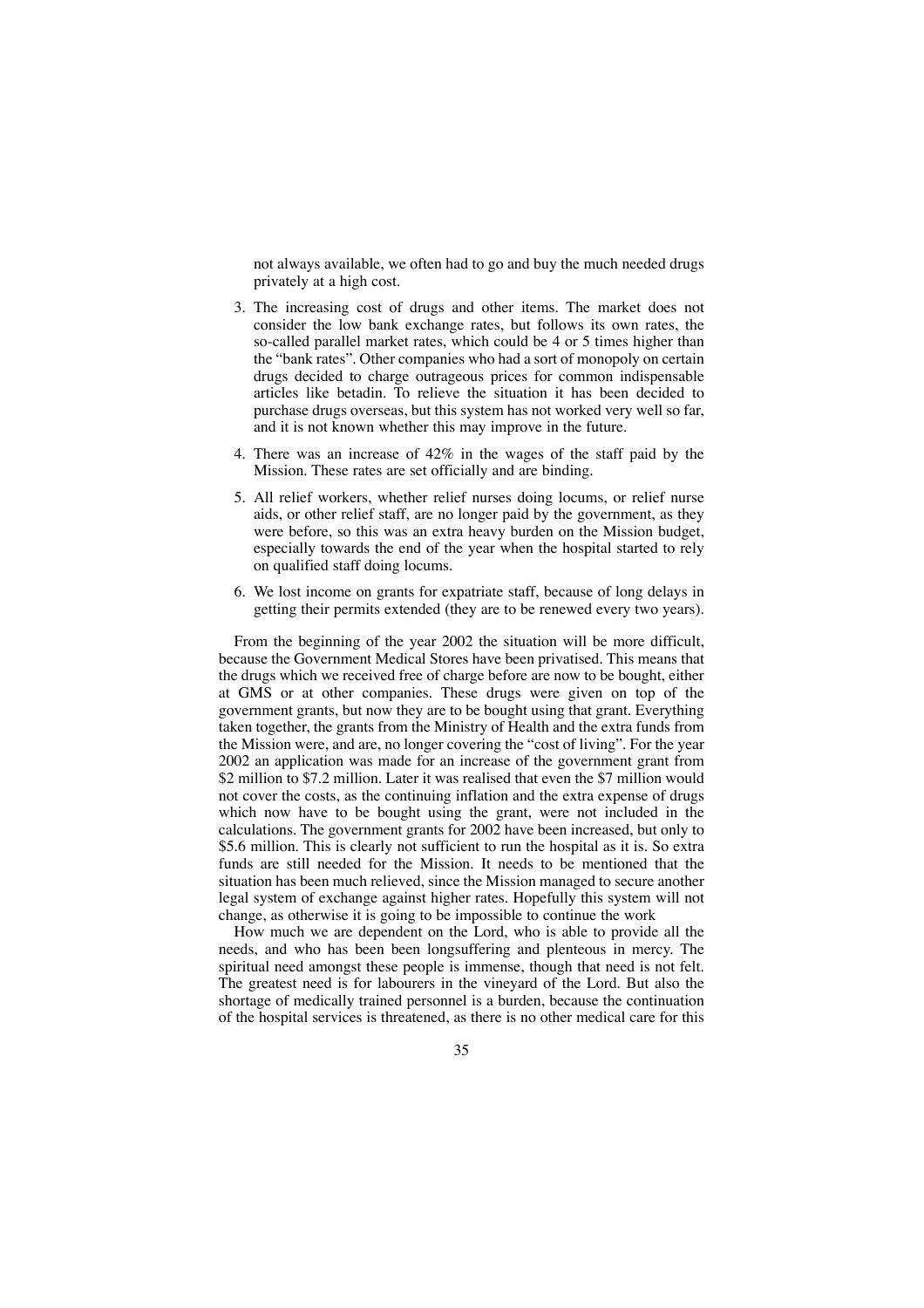community. At the same time the people are struck by the food shortages, which are worse than in the time of the great drought in 1992. Also the crops are burnt because of lack of continuous rain. We want to give it all up into God's hands, and leave it all to the Lord who knows what is best for the Church and for the community. If He comes with His judgements, who can stand before Him? We hope there may be repentance still and a return unto the living God.

Enclosed are the statistics for the year. It may be noticed that there is a reduction in the number of outpatients. This is most likely due to the increased hospital fees, which were thought necessary, although they do not cover the cost in any way.

#### **STATISTICS**

|                              | 2000           | 2001           |
|------------------------------|----------------|----------------|
| <b>Admissions</b>            |                |                |
|                              | 1,394          | 1082           |
|                              | 651            | 616            |
| <b>Discharges</b>            |                |                |
|                              | 1,280          | 977            |
|                              | 617            | 606            |
| <b>Bed occupancy</b>         |                |                |
|                              | 21,865         | 19,237         |
|                              | 2,410          | 5,167          |
| <b>Deaths, including NND</b> |                |                |
|                              | 146            | 110            |
|                              | 3              | $\Omega$       |
| <b>Outpatients</b>           |                |                |
|                              | 18.039         | 12.750         |
|                              | 22,275         | 17,378         |
| <b>Confinements</b>          |                |                |
|                              | 658            | 605            |
|                              | 654            | 602            |
|                              | 15             | 13             |
|                              | 11             | 12             |
|                              | 3,805          | 3,485          |
|                              | 5,785          | 5,351          |
| <b>Major Operations</b>      |                |                |
|                              |                |                |
|                              | $\overline{2}$ | $\mathfrak{D}$ |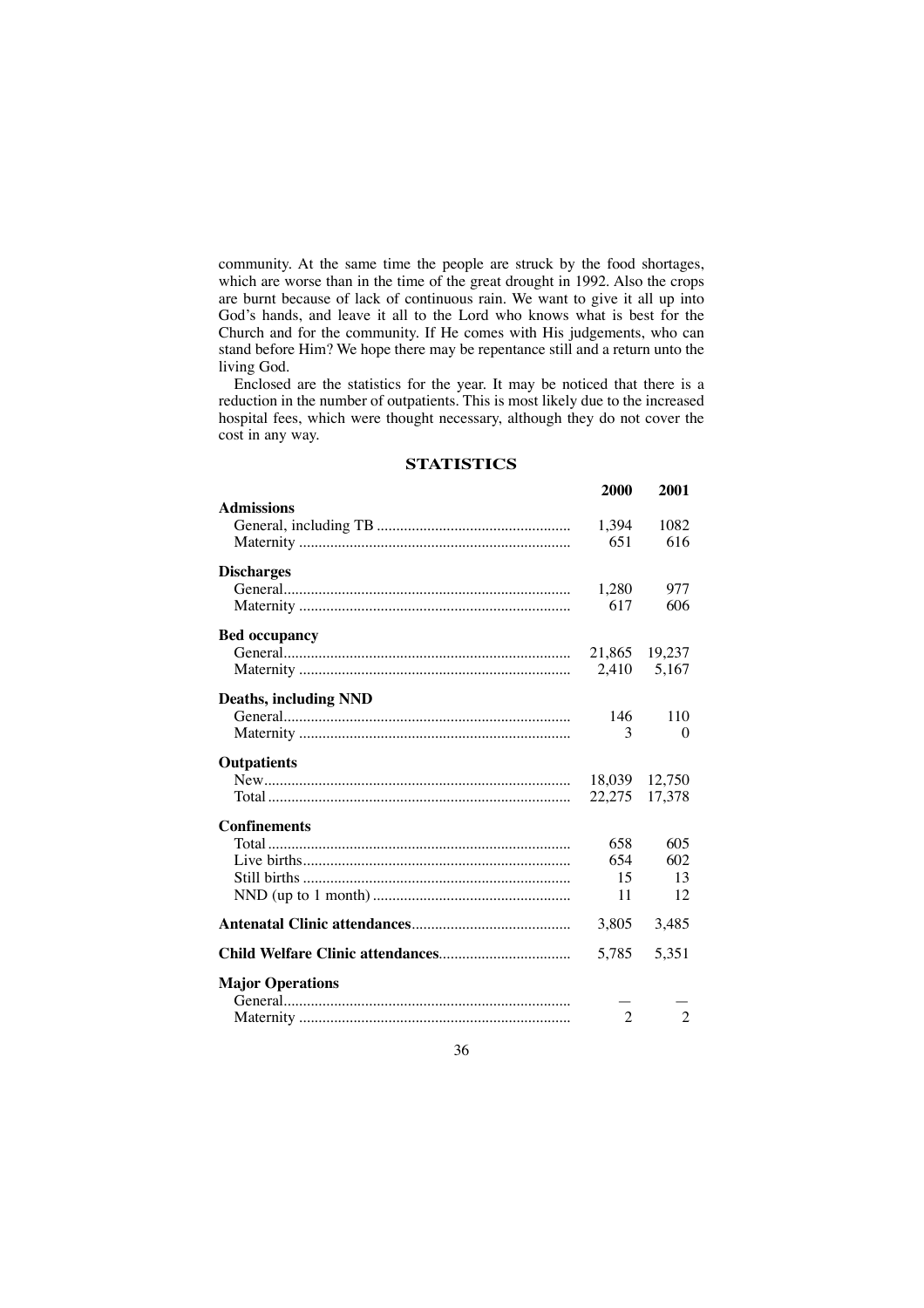| <b>Minor Operations</b>    |                                                                                                                                                                    |                                                                                                                                                      |                                                      |  |  |
|----------------------------|--------------------------------------------------------------------------------------------------------------------------------------------------------------------|------------------------------------------------------------------------------------------------------------------------------------------------------|------------------------------------------------------|--|--|
|                            | 182                                                                                                                                                                | 146                                                                                                                                                  |                                                      |  |  |
|                            | 156                                                                                                                                                                | 127                                                                                                                                                  |                                                      |  |  |
| X-Rays                     |                                                                                                                                                                    |                                                                                                                                                      |                                                      |  |  |
|                            | 474                                                                                                                                                                | 459                                                                                                                                                  |                                                      |  |  |
|                            | 704                                                                                                                                                                | 719                                                                                                                                                  |                                                      |  |  |
| Ambulance                  |                                                                                                                                                                    |                                                                                                                                                      |                                                      |  |  |
|                            | 139                                                                                                                                                                | 150                                                                                                                                                  |                                                      |  |  |
|                            |                                                                                                                                                                    | 26,244                                                                                                                                               | 28,464                                               |  |  |
| Five major health problems | 2000                                                                                                                                                               | 2001<br>1. Acute respiratory 1. Acute respiratory<br>infections<br>2. Skin disease<br>3. Diarrhoea<br>4. Malaria<br>5. Eye disease +<br>malnutrition |                                                      |  |  |
| Age below 5 years          | infections<br>2. Skin disease<br>3. Diarrhoea<br>4. Malaria<br>5. Eye disease                                                                                      |                                                                                                                                                      |                                                      |  |  |
| Age 5-14 years             | 1. Acute respiratory 1. Acute respiratory<br>infections<br>2. Skin disease<br>3. Injuries<br>4. Malaria<br>5. Eye disease                                          | 3. Malaria<br>4. Injuries                                                                                                                            | infections<br>2. Skin disease<br>5. Eye disease      |  |  |
| Age 15 and over            | 1. Acute respiratory 1. Acute respiratory<br>infections<br>2. Sexually<br>transmitted disease<br>3. Malaria<br>4. Skin disease<br>5. Dental conditions 5. Injuries | 2. Sexually<br>3. Malaria                                                                                                                            | infections<br>transmitted disease<br>4. Skin disease |  |  |

# **JOHN TALLACH SECONDARY SCHOOL REPORT Miss N. B. MacLean, Deputy Headmistress**

MISS NICOLSON concluded her book on *John Boyana Radasi* with the words: "The fields are white unto harvest. The great need is for the presence and blessing of the Holy Spirit, and for the earnest prayer of His people that He would send out labourers unto His harvest." We were forcefully reminded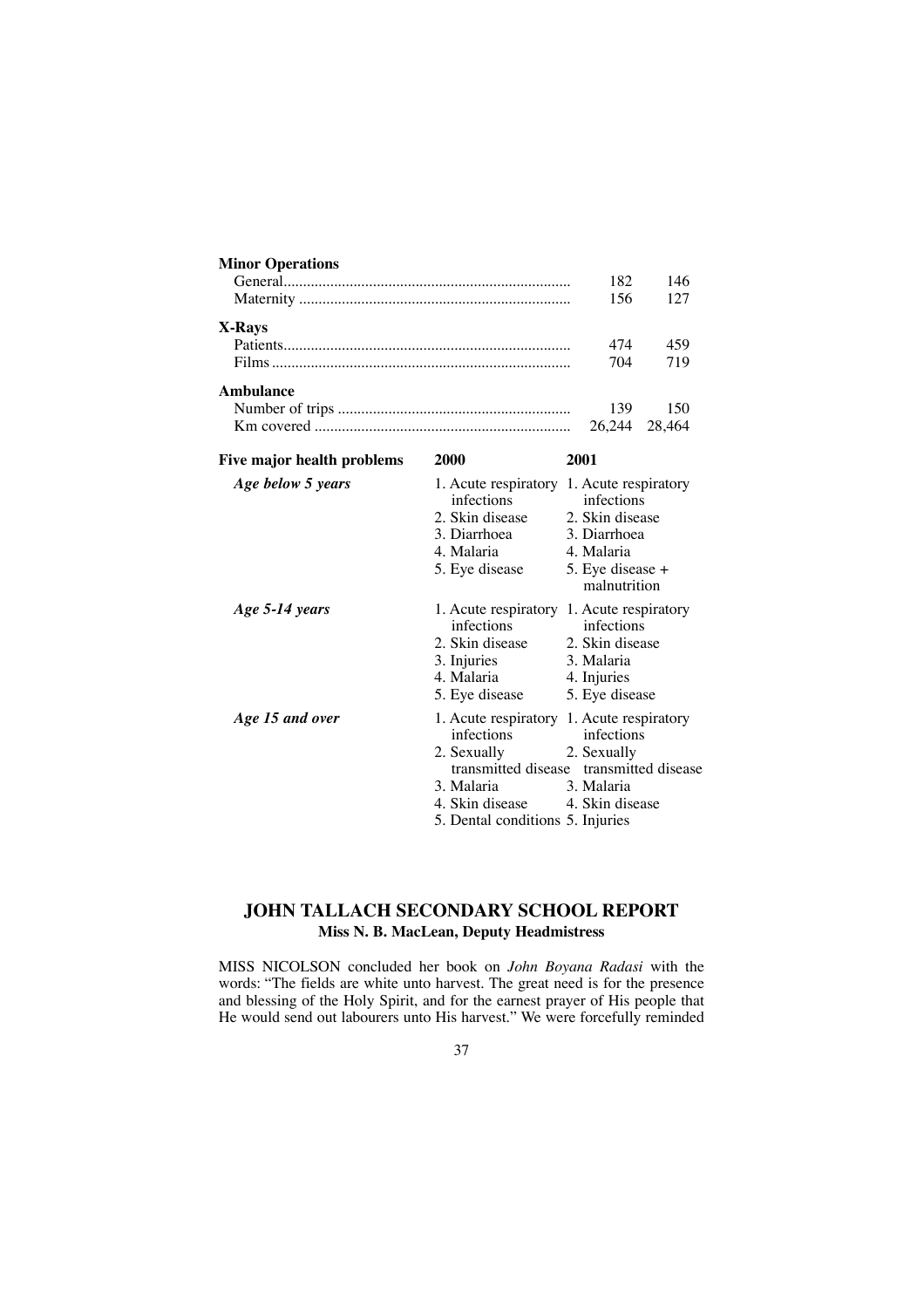at Ingwenya of the continuing relevance of these words with the retiral, early in the year, of our much respected pastor, Rev. A. B. Ndebele, after 34 years as minister here. Mr. Ndebele commanded great personal respect and his services and personal warmth were very much appreciated by staff and pupils over the years, so a great blank was left at Ingwenya when he and Mrs. Ndebele left for their retiral home in Bulawayo. Many children have testified that under his sermons something of their own hearts was revealed to them and we trust that such impressions will yet bear fruit to God's glory. It is a great loss to us at the school not to be under a settled ministry but we were very thankful to have Rev. J. Goldby deputising for several weeks and, later on in the year we were very much encouraged to have the hope that new labourers are indeed being sent to the harvest, when Mr. M. Mloyi and Mr. S. Khumalo, the two divinity students, were resident here while undergoing several weeks of tuition with Rev. K. D. Macleod, whose services among us were also much appreciated. In the absence of ministerial supply we were thankful for the efforts of the elders, Mr. P. Moyo and Mr. I. Manzini, who were generously assisted by Mr. J. Van Pragg. In spite of our sense of loss, therefore, we have to acknowledge that "Hitherto hath the Lord helped us".

Mr. and Mrs. Van Praag returned to Australia in September after two years of service: their energetic help and talents in their various spheres was of great assistance and around the Mission we are left with constant reminders of their time with us.

## **Staffing**

The administration of the school has continued under the able direction of Mr. Bonakele Ncube, although his appointment as Headmaster has still not been confirmed by the Ministry of Education. Mr. Ncube was at the head of a staff of 23 teachers supplied by the Ministry of Education; Miss Macaulay assisted as an unaided teacher, making a total of 24 on the teaching staff. We were very thankful to have three Free Presbyterian young women on the teaching staff who could help with the teaching of Bible Knowledge: Mrs. Maphosa, Miss Ncube and Miss Dube. Mrs. Maphosa left the school in Term 2 to join her husband but we were able to fill that gap by employing, on a temporary basis while the university was on holiday, Mr. T. Mashavakure, a university student who belongs to the Church. By Term 3, however, we were again short staffed in the Bible Knowledge department and it is a matter of continuing regret that we have such difficulty in covering the subject which is at the core of our activities. It was a great encouragement to hear of Miss Rhoda MacKay's application to come to help and that she was granted a work permit but we are in great need of further help. We would plead the prayers of the Lord's people that He would give a mind to some others to come and help in this area of His Cause where there is such a rare opportunity and privilege of bringing so many young people in contact with the truths of the Bible.

Other departments were adequately staffed, although it is difficult to find permanent Science teachers so there is too much dependence on temporary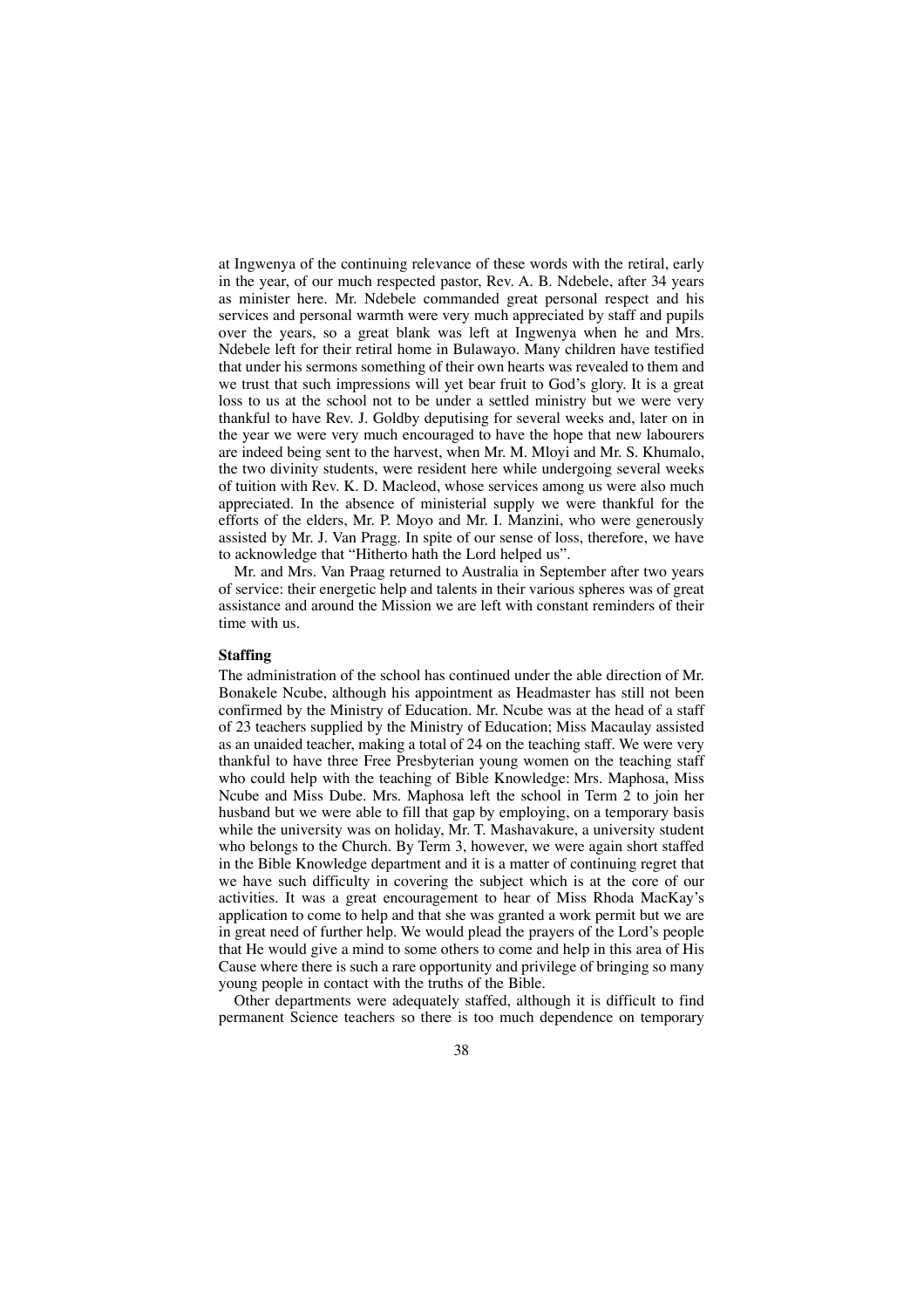staff in that department: Mr. Ntini, the head of department, and Miss Ryce were the only permanent members of staff in the Science department during 2001 which is clearly an unsatisfactory situation. We were disappointed during the year to lose the services of Mrs. Mabhena, our Resource Room teacher, but were very pleased that a replacement, Mrs. Muzanargwo, was found quickly. Our Resource Room assistant, Mrs. N. Sibanda, cheerfully and competently took on all the extra duties necessary during the vacancy.

We do, of course, have a large number of ancillary staff, in the Office, the Boarding Department, the Dining Hall and the Maintenance Squad, whose work is essential to the smooth running of the school. Mrs. Mathe, the Boarding Matron, has been with us for 26 years but is now anxious to retire and it is a matter of concern that a suitable replacement be found for this key post.

### **Pupil enrolment**

As in previous years, we had no difficulty in filling our Form 1 places. In 2001 our enrolment over Forms 1 to 4 was 604 pupils, with approximately 100 being day pupils from the local community and the remainder being boarders. Nine pupils with varying degrees of visual impairment benefited from the facilities of the Resource Room.

We are facing an increasing number of requests for transfers from pupils who wish to leave us for other schools: reasons most commonly quoted are inability to continue paying for boarding and dissatisfaction with the curriculum. There is little that can be done about the financial situation as boarding throughout the country is becoming increasingly expensive and we are by far the cheapest non-Government boarding school. We are hoping that when our computer classes start there will be fewer transfers because of dissatisfaction with the curriculum.

School activities have continued as normal with the usual daily routine, each day bringing its own problems and successes – the danger with "routine" is that we can be forgetful that there is an end to all that we do and that our main aim ought to be to "Seek first the kingdom of God and his righteousness". We were reminded very forcefully and painfully this year with the death of one of our students in Form 4 that there is an end to our lives in this world. Ngqabutho had been very ill with a liver complaint for some months and some of those in his year group in particular did appear at the time to be solemnised. It is only the Holy Spirit who can make lasting impressions and it was our very fervent desire that the children would be worked on by Him so that they would seek to number their days so as to apply their hearts to wisdom – that is the whole aim of our work here.

### **O Level Examination results**

These continue to be very pleasing, with an improvement on last year's figures: 123 out of 139 candidates passed 5 or more subjects; i.e. 88%. Two pupils managed to achieve 9 A passes, 2 managed 8 A passes, 32 pupils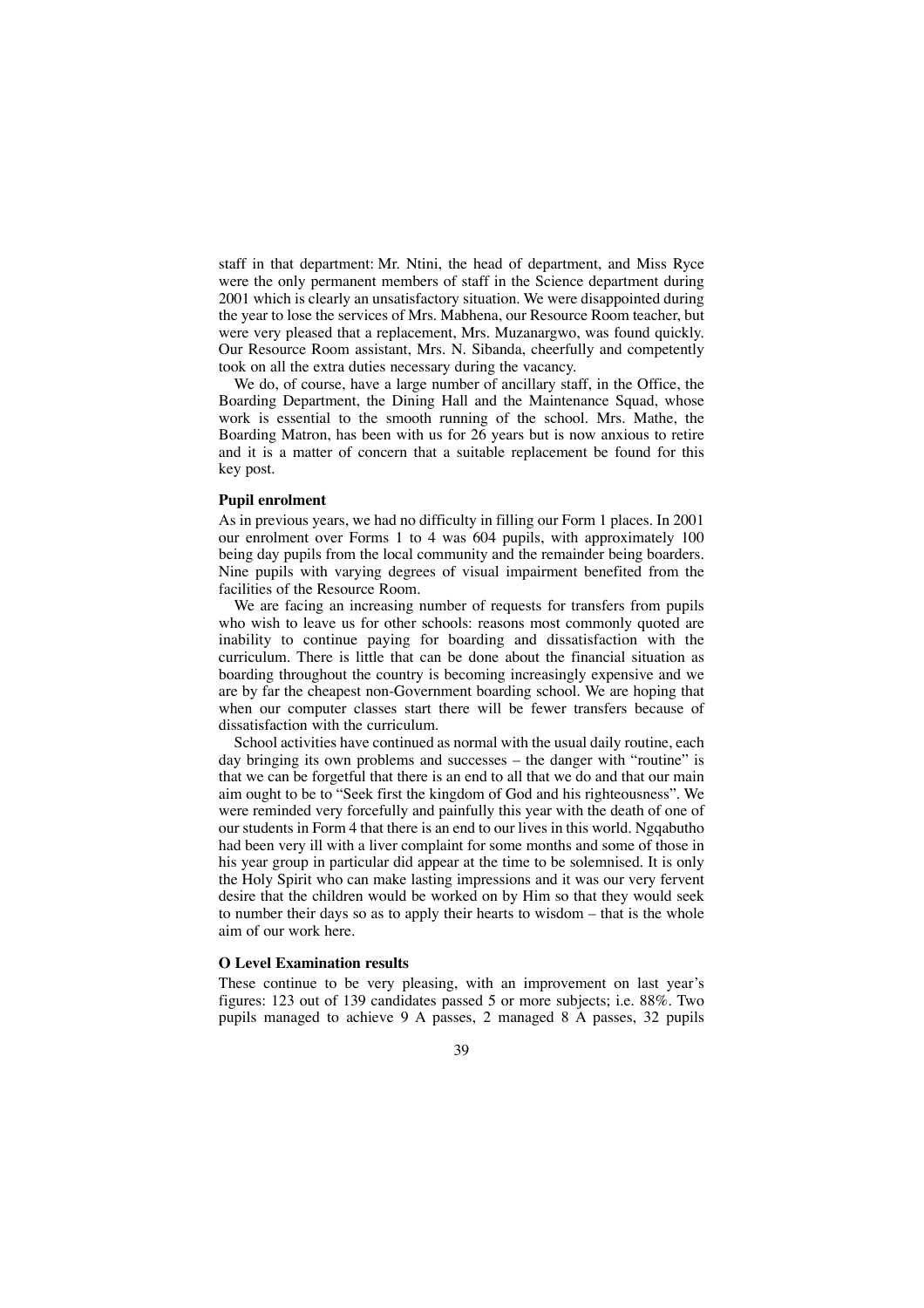managed 5 A passes (23% of the total number of pupils in Form 4). In 2001 the Ministry of Education introduced awards for best performance in each subject in the province. We were delighted to be named as first in Matabeleland North for O Level Biology, Mathematics and Woodwork.

#### **Finance**

We have again been able to complete the year within our budget, in spite of rapidly rising prices throughout the economy. No Government salaries were paid to missionary teachers – in the past these salaries subsidised the fees of local children, so without that subsidy the fees for non-boarding had to be restructured. It was, however, a concern that many local families would be unable to meet their commitment, so the offer of the Foreign Missions Committee to provide a subsidy for each local child was very welcome and there is no doubt that without it many local children would be denied access to the school.

## **Vehicles and Buildings**

It is a matter of thankfulness that our vehicles continue to be reliable when we are so dependent on transport for bringing supplies out to the school. The new storage facilities for diesel at Ingwenya helped us to survive the fuel shortages which occurred from time to time.

The new girls' dormitory, which was started in August 2000, was eventually completed in September this year and there was much excitement when the Form 3 girls were allowed to move in. The dormitory accommodates 65 girls very comfortably and has, therefore, greatly reduced the crowding in the girls' boarding department. We are deeply thankful to the FMC and Mbuma Zending for sponsoring this large-scale project. In order to complete the improvements in the girls' department, the old building which houses the Form 1 girls needs to be replaced whenever finance would be available. Overcrowding in the boys' dormitories is at a worrying level and will need to be attended to.

Since the school budget was in such a healthy state, it was possible to undertake major maintenance in the old Form 3 girls' dormitory after the girls moved into the new building: much needed repairs were carried out, the bathroom area was transformed with tiling, all rooms were painted and new curtains were made. The improvements were greatly appreciated by the girls and there was much debate among them as to who would move into this "almost-new" dormitory!

There was also enough money left over at the end of the year to purchase new, thicker mattresses for the Form 4 boys: replacement of mattresses is an ongoing but slow project.

In Term 3 we were informed by the Regional Director of ZIMSEC (the national examination board) that, for a school of our calibre, our examination security facilities were inadequate. It was therefore necessary to convert the examination cupboard into a proper strongroom at fairly short notice before the arrival of the November O Level examination papers. Workmen from our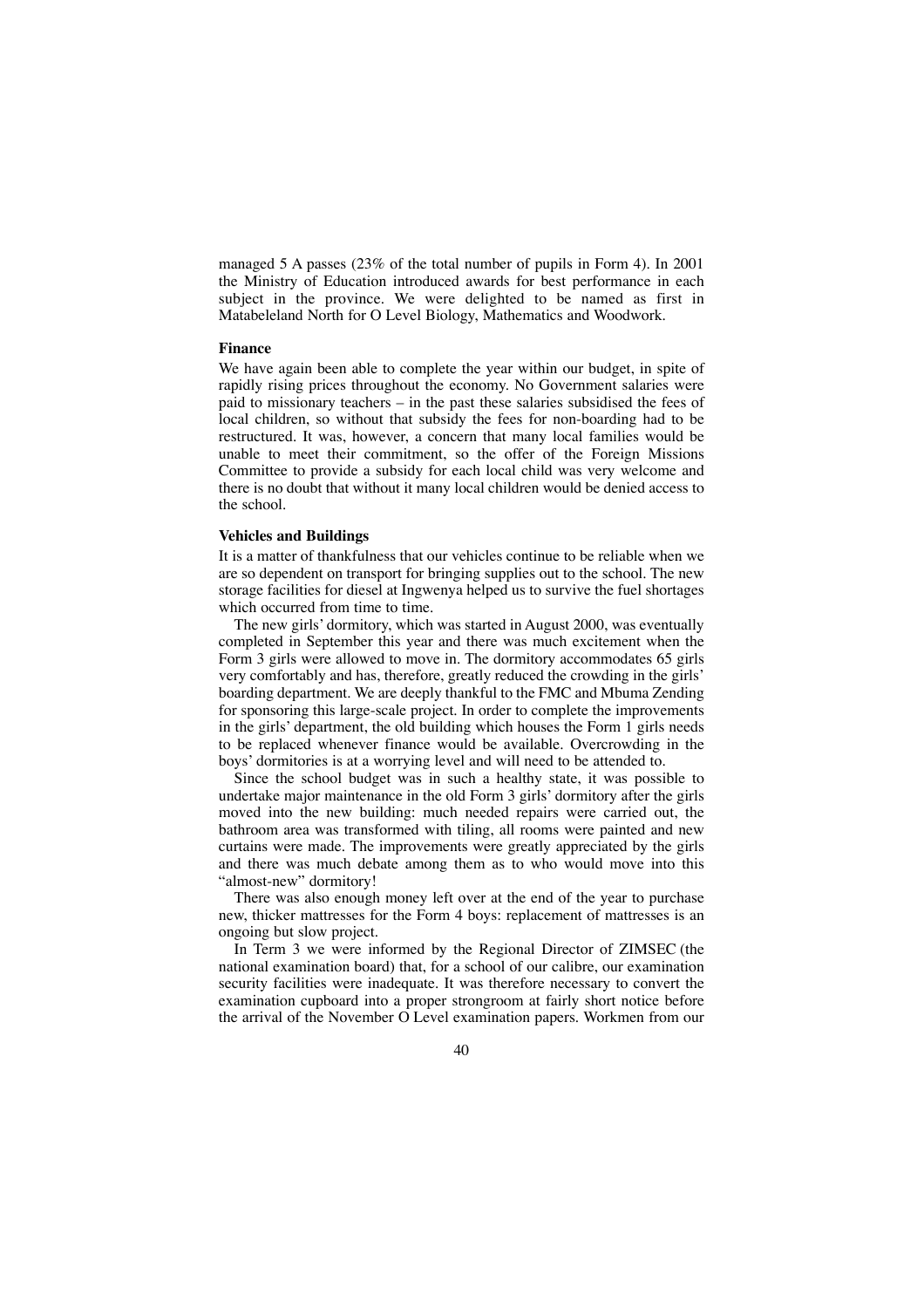own squad completed the project in good time and we are very happy now to have such excellent security.

In Term 2 construction of a new classroom began. This project was sponsored by Oikonomos so as to allow us to dedicate another classroom to computer use: plans to introduce computers to the curriculum began as far back as 1996 when a large classroom with suitable storage facilities was built, computers were donated on a regular basis and have been stored in readiness but it was never possible to remove one classroom from regular use. We are, therefore, very thankful to the Oikonomos Foundation for stepping in so as to enable us to take another step nearer this exciting new development in the curriculum.

### **Donations**

The support of donors over the year continued and is much appreciated – without external support such as we generously receive it would not be possible for the school to continue as it does. Mention has already been made of the large-scale support of the Foreign Missions Committee, Mbuma Zending and, this year, the Oikonomos Foundation. However, the extra support of Sabbath Schools, Deacons' Courts and individuals from the UK, Canada and Australia is a great encouragement. Through these donations we are able to:

- cover the extra expenses of the Resource Room for our blind/visually impaired students;
- make additions to the school library;
- provide sponsorship for pupils from poor families who would otherwise have no access to the school;
- undertake extra maintenance.

A large anonymous donation of £2,000 enabled us to undertake some unexpected but much needed maintenance in the Form 3 boys' dormitory: essential repairs were done and all the bedrooms were freshly painted.

Throughout a year fraught with many difficulties we have to acknowledge the kindness of the Most High: we have been very aware of His Providence working ahead of time for us in many ways so that we must say, "The Lord of us hath mindful been" . . . and it is our fervent hope that . . . "he will bless us still".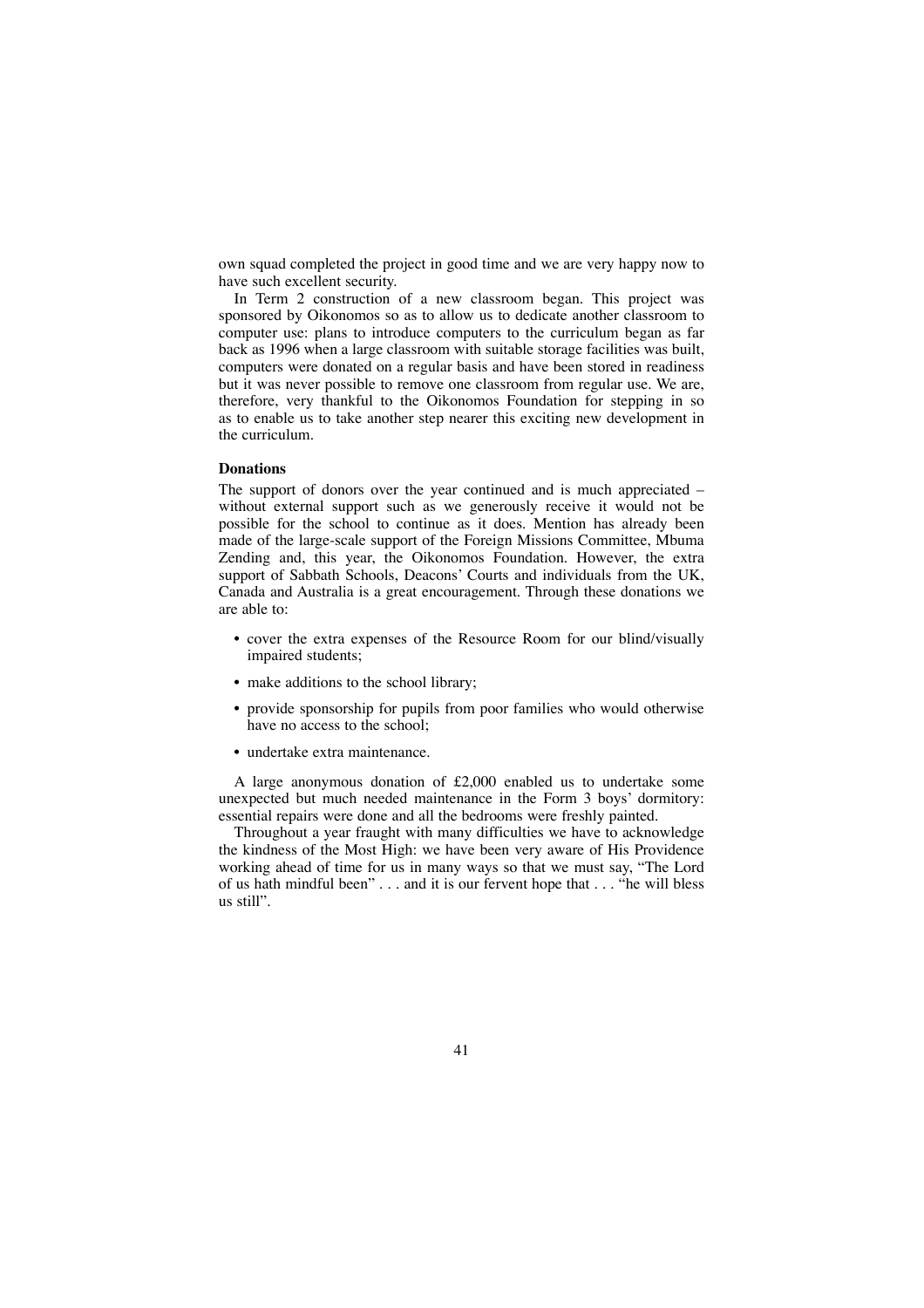# **BULAWAYO MISSION REPORT Rev. Z. Mazvabo**

BULAWAYO is a growing congregation. Visibly it grows in numbers – that is what we can see with our naked eye. But one hopes that this is not all, but that it also grows in other ways. If one visits the congregations of many of the sects, one will find big numbers, but the big numbers that there are today are not the same as were there last year. The old ones have gone away and new ones have come. It is not so in our congregation of Bulawayo – here, although new ones have come, older ones still remain. The question arises, What is it that attracts them in the first place and what is it that keeps them? We have no drums or any other instruments to please the flesh. It must be they are attracted by the truth of the Word of God; it must be that some of them have begun to see beauty in the sound doctrines of the everlasting Gospel. Ours is to pray that what He has started He will perform.

Bulawayo is like a big jungle, where it is easier to get lost on one of the paths that seem good on one side than to be on the narrow way that leads to everlasting life. It is of great interest for me to speak about Bulawayo because I have a feeling of belonging with them as I witnessed their humble beginnings. I still feel very much at home among them. They need a young and energetic minister to be settled among them, not only because they are many, but also because they are young and situated in such a jungle where the need of a suitable shepherd is outstanding. The Lord will provide.

Nkulumane is another of the FP congregations in Bulawayo. The two – Lobengula, the main congregation, and Nkulumane – come together whenever I visit them and the good-sized Lobengula church is full to capacity. May the Lord bless the Word preached at these places from time to time.

Umguza is an outer station of the Bulawayo congregation. It is situated on one of the farms outside Bulawayo and was started by Mr. Ross, who also started the Bulawayo congregation. Many of the people who attended here were of alien origin who worked on the farm but now it is mostly children that attend services at Umguza. Here only one service is kept on the Lord's Day between 9 a.m. and 10 a.m., whereas there are two services both at Lobengula and Nkulumane on the Lord's Day. The inmates of Thembiso Children's Home are also brought to the services at Lobengula. It is of greater interest still for me to speak about Thembiso Children's Home, because when first I left the classroom, it was to work for the Ebenezer Scripture Mission which later built Thembiso Children's Home. A weekday prayer meeting is usually kept at Thembiso on a Tuesday morning, taken either by Mr. Mpofu, the superintendent, or by Mr. Mashavakure, who works as a watchman. The death of the Lord is commemorated twice a year in these congregations during the last Sabbath of June and the second Sabbath of December. May it be for them as we read about the Lord's vineyard: "Thou hast brought a vine out of Egypt: thou hast cast out the heathen, and planted it. Thou preparedst room before it, and didst cause it to take deep root, and it filled the land" (Psalm 80:8-9).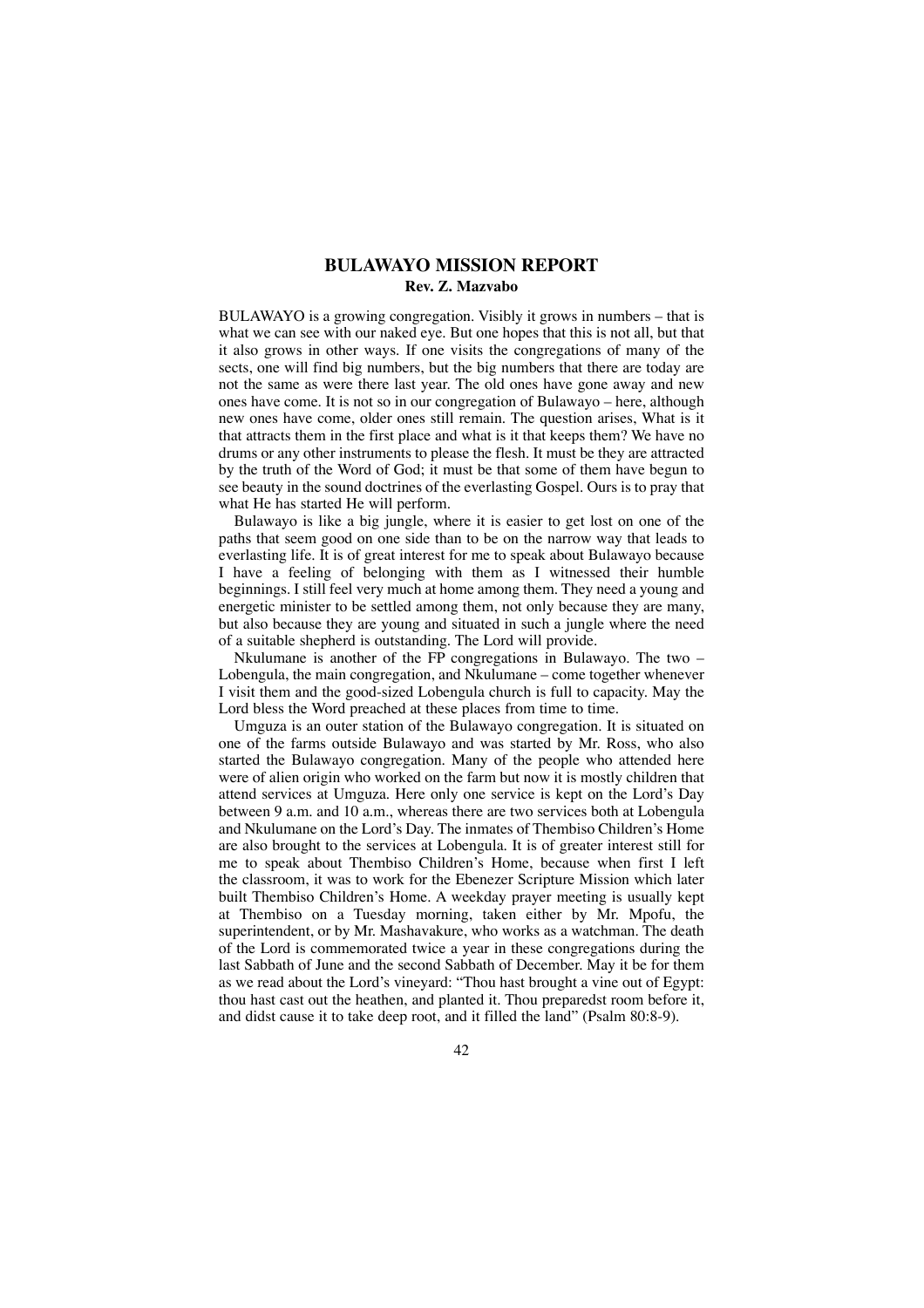# **EBENEZER SCRIPTURE MISSION REPORT Mr. S. B. Mpofu, Superintendent**

## **Thembiso Children's Home**

Thembiso has about 76 occupants ranging from 1 year to 18 years. Children appear healthy and we have to give thanks to the Most High. Drugs are difficult to come by these days and mention must be made about Mbuma Mission Hospital that comes to our help on drugs if they have them.

We try to bring up these children in a Christian way. We have worship at 6 a.m. and 5 p.m. They also attend with the primary school prayer meetings on Tuesdays and go to church with the Lobengula congregation. Thembiso staff have problems that arise at times unexpectedly. One has to be very conversant with labour laws to be on the safe side. Controls on stuff used seem not to be welcomed by the staff.

### **Adult Literacy Classes**

During 2001 we had to close one of the three classes that existed. The old lady at Magwegwe ALOZ Centre had to retire after turning 65. The Field Committee found it necessary to close the centre as fee payments by the students did not meet the tutors' salaries. Students in these classes are taught the catechisms together with their usual lessons.

#### **Reformed Bookroom**

Our application to be a member of the Book Sellers' Association was successful. The Bookroom can now supply schools of its choice. Stock controls, introduced by the finance supervisor, are helping to monitor sales and stocks. So far during 2002 I have had problems to look into which did not give me sufficient time to attend to my own duties. The manager, Mr. N. Moyo, is not well. He has been off duty for two weeks. The till-attendant is on maternity leave without pay. She never applied for leave in good time and yet this is her second maternity leave in less than two years. Without these two I had to be around the bookshop for most of the day. It made my work load heavier than usual.

Our matter with the mentors still stands unsettled. We have to be thankful that we are still alive and safe, though threats surround us.

### **Improvements**

We renovated two pre-school classrooms, of which one was later given to the primary. It took some money to convert the pre-school classroom into a primary school classroom. We were able to repair and re-enforced the fowl run at a cost of about \$80,000. We now hope thieves will be unable to break in again. Both primary school cupboards and pre-school cupboards were repaired as these had been eaten by white ants.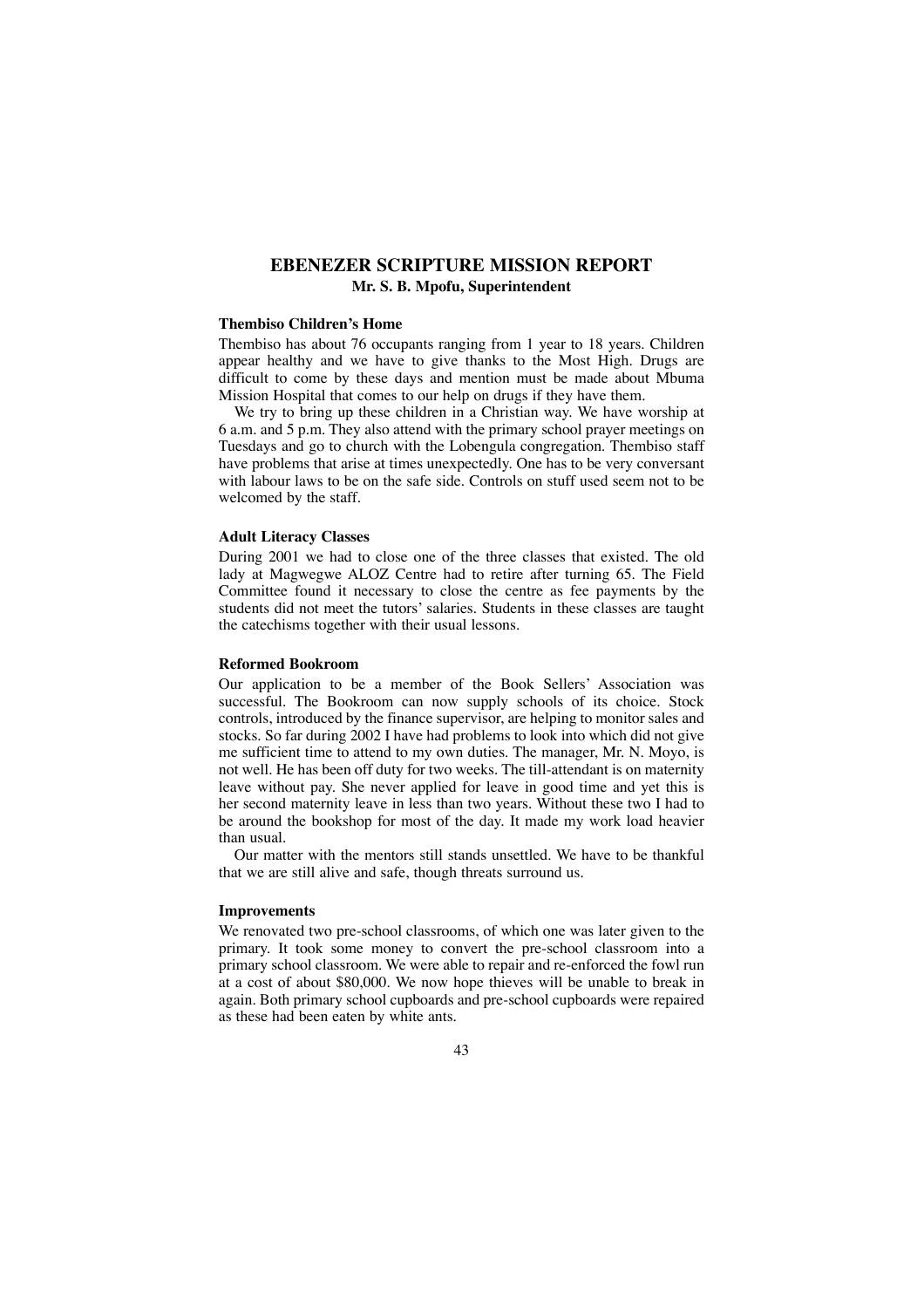### **Needs and Expectations**

- 1. The primary school needs a playground and application was made to the city council. We still await their approval of the ground we proposed.
- 2. Thembiso stand has been applied for purchasing. Assessors came and we are hoping we shall be soon told of the cost.
- 3. Our geyser tanks are now leaking and we have given Supermark plumbers the order to supply us with four tanks at a cost of \$70,000.
- 4. We have made application to the city council for a block of two classrooms as present classrooms are not up to the standard. We have also applied for an additional toilet for the primary school as health inspectors say the one used is insufficient.

"Happy is the man that feareth alway, but he that hardeneth his heart shall fall into mischief" (Proverbs 20:14).

# **ZIMBABWE MISSION ADMINISTRATOR'S REPORT Mr. E. B. Zikhali, Administrator**

THE year 2001 was more or less similar in many aspects to the year 2000, if not worse insofar as difficult conditions were concerned. The inflation rose to 112%. The shortage of basic commodities shot up and prices trebled. The political situation, with the forthcoming Presidential Elections, worsened and at least 60 lives have been lost as I write this report. However, church services continued to operate at every station in the country. We are very thankful that we are still spared. "Fear not, little flock, for it is your Father's good pleasure to give you the kingdom" (Luke 12:32).

The Field Committee, which is responsible for financial administration, continued to meet as usual and had four meetings in the year. The salaries/wages of the graded staff continued to rise at such an alarming rate that it has caused concern less the Mission would fail to meet these in the near future. The lowest grade is now at  $$12,638$  per month  $+1\%$  service award rise per year and the highest is at \$23,776 per month +1% service award per year with effect from 1st January 2002. It is very likely that their salaries will supercede the non-graded staff before the end of the year because of the percentage service award which is added on their normal salaries.

The cost of ordinary vehicles has also trebled. An ordinary small truck used by our ministers is now at \$5,000,000 on average.

### **Visitors during the year**

We were very pleased to receive Mr. Murdo Morrison, North Tolsta, an electrician who briefly worked with Mr. Jake van Praag and soon departed to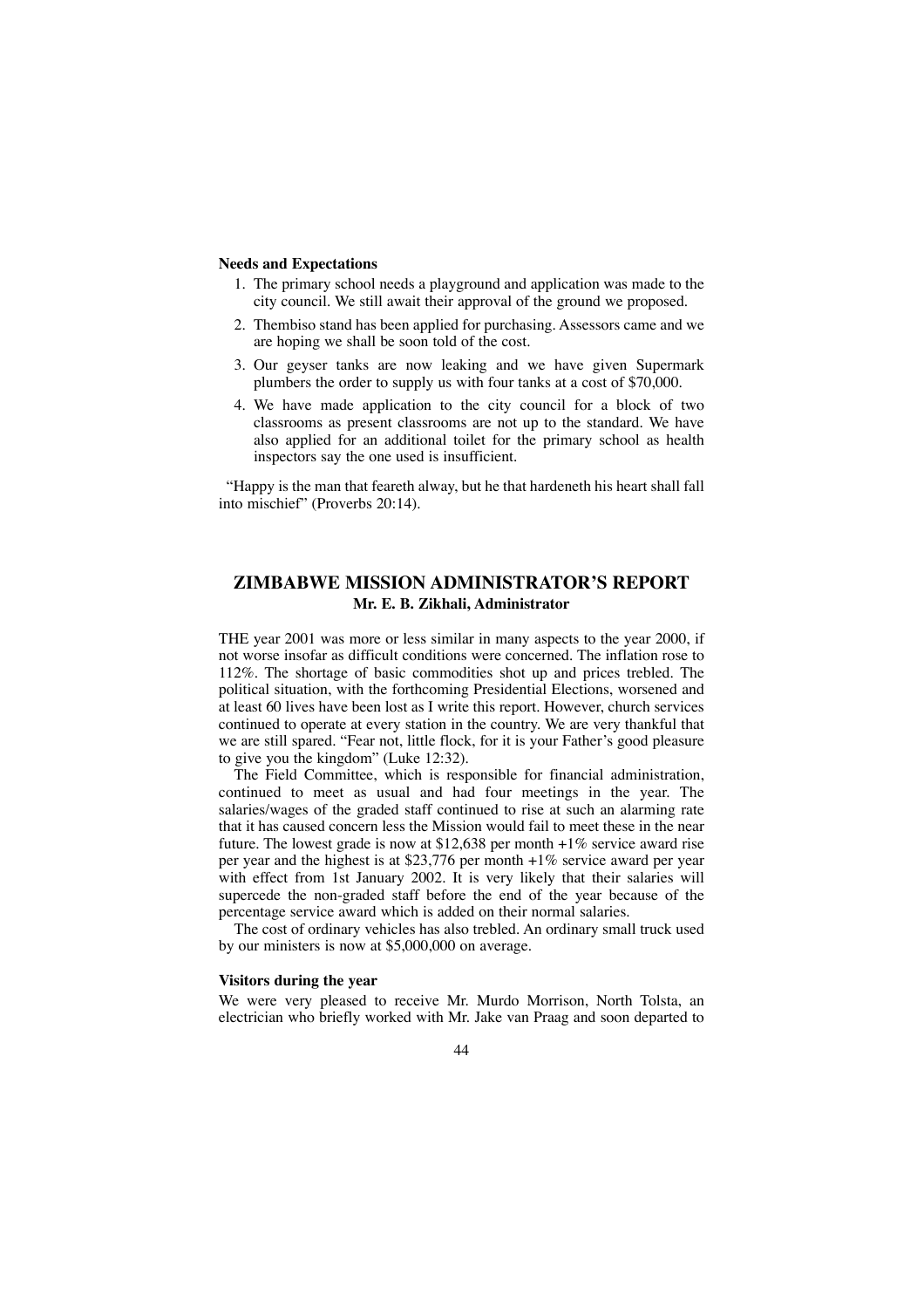his home in Scotland. We were also pleased to see the return of Sister Coote to take over a very demanding position left vacant by Sister Margaret Macaskill who also left after years of good service at Mbuma Mission Hospital to help her elderly mother at home. May the Lord be with her mother.

Rev. K. D. Macleod had a very busy schedule with the Divinity students, taking weekly services at Ingwenya and Bulawayo. His coming to Zimbabwe was of great help to the souls of these two congregations because there are no resident ministers at these two stations. Miss Sheena Ross had a short visit to the Mission during the year after her resignation. We were happy to see her again in Zimbabwe. The Mission in Zimbabwe was very delighted to hear that Miss Rhoda Mackay's Temporary Work Permit had been granted. She is back to her old job of now teaching Bible Knowledge. Mr. Van der Kooij and his wife, of the Oikonomos Foundation, arrived in January 2002 to stay in Zimbabwe for the granted period of two years. They came with their two-month-old baby boy. They are comfortably accommodated at Ingwenya Mission to the end of this year. Mr. Van der Kooij is managing all the Mission projects at Mbuma, Lutsha, Zenka and Ingwenya for the Oikonomos Foundation. We were also very pleased to receive Miss Sheila MacLeod, who looked at the financial books and made recommendations which helped the Mission to operate smoothly.

Mr. Jake van Praag and his wife departed from Zimbabwe after serving the Mission for about three years as an electrician.

This report would be incomplete without the mention of our elderly lady, Miss Macaulay. She has done a marvellous job in Zimbabwe, in spite of her age, in the revision of the Ndebele Bible and the teaching of Bible Knowledge before the arrival of Miss Mackay at John Tallach Secondary School. She is on furlough as I write this report with the hope of returning to Zimbabwe in April to devote all her time on the Bible revision.

The Presbytery meetings continued to be held three times in the year on the average, March, June and October respectively.

As Kenya in Sengera is part of our Presbytery, Rev K. M. Watkins assists the two ministers whenever he comes to the meetings in Zimbabwe, with Communions which fall within those months. We are very thankful to the Almighty for this providence.

### **General Mission Finances**

The financial standing of the Mission is presently stable since the additional £3,750 to Mbuma Mission Hospital. However, the bank rates are still very low and we have, as a result of this, resorted to selling our foreign currency to companies which give us better rates, although this is temporary because the government is not in favour of it.

I have a strong feeling that the Mission in Zimbabwe should strictly maintain the existing structures and avoid expansion as much as possible, as was recommended by the Foreign Missions Committee because of the escalating cost of building materials.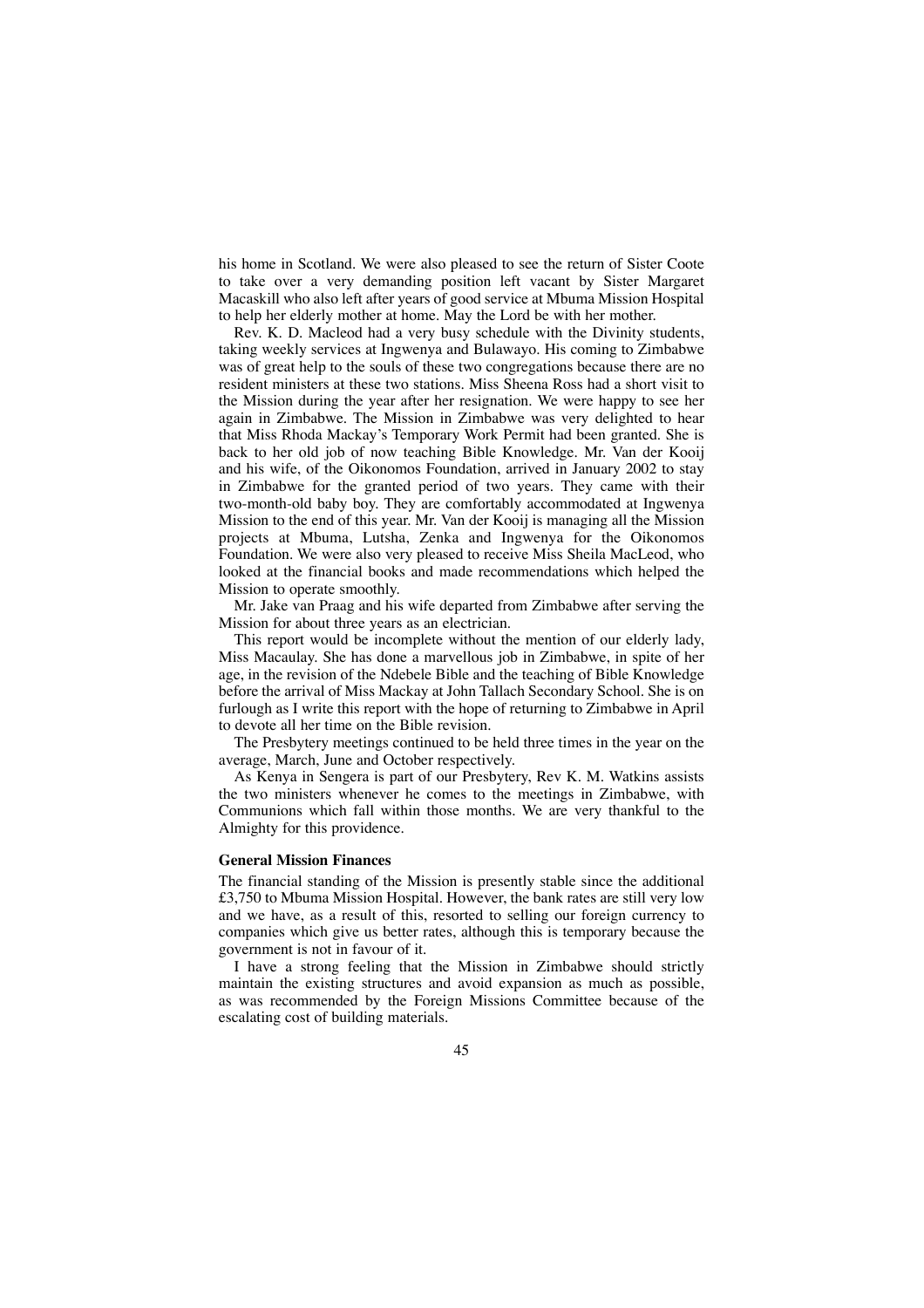We are also thankful to the FMC for allowing us to employ a mechanic because the expenditure on our fleet has been drastically reduced.

## **Shortage of Foreign Currency**

The shortage of foreign currency continued for another year which forced the shortage of essential drugs in our Mbuma Hospital and the cost was beyond the reach of many ordinary people. Our own hospital is still battling to obtain a licence to import drugs which may lessen the cost of medicines.

Finally, the Mission is now looking forward to reducing the number of employees where there is not much need, especially the watchmen at rural churches, because of unending salary/wages adjustments. The Mission has reached a stage where employees now take more than one million dollars per month in salaries/wages.

"Be strong and of a good courage, be not afraid, neither be thou dismayed for the Lord thy God is with thee whithersoever thou goest" (Deuteronomy 31:7).

# **BUILDING AND TRANSPORT REPORT Mr. J. B. Mpofu**

### **Building**

The building programme in the year 2002 commenced with some work carried over from the year 2001. This included the extended fence at Mbuma Mission, the classroom roof repairs at Mbuma Primary School, and roof repairs to the Rev. Mzamo's house.

Repairs were carried out to some staff houses which are made of pole and dassa – these need attention after the rains.

On behalf of the building side I would like to thank the Oikonomos friends for helping our Mission by providing money to enable a classroom to be built at Mbuma Mission, and teacher's houses at Lutsha and at Zenka Mission. Thanks to the Lord who enabled them to provide us with help.

Zenka Mission, which has had a boarding facility for some years, has houses which were used as dormitories for boarders but which are now used as classrooms. These need more light so we have bought more windows to improve classwork and are also making blackboards.

I have again to thank the Oikonomos Foundation for funds to build the new classroom at Ingwenya Mission. Here at Ingwenya stood an old dining room which was later renovated to form a dormitory. This was later demolished and a nice new up-to-date dormitory built in the same situation. More renovations have been done on the girls' dormitories which give more room for the pupils. We are presently doing some painting in the girls' dormitories.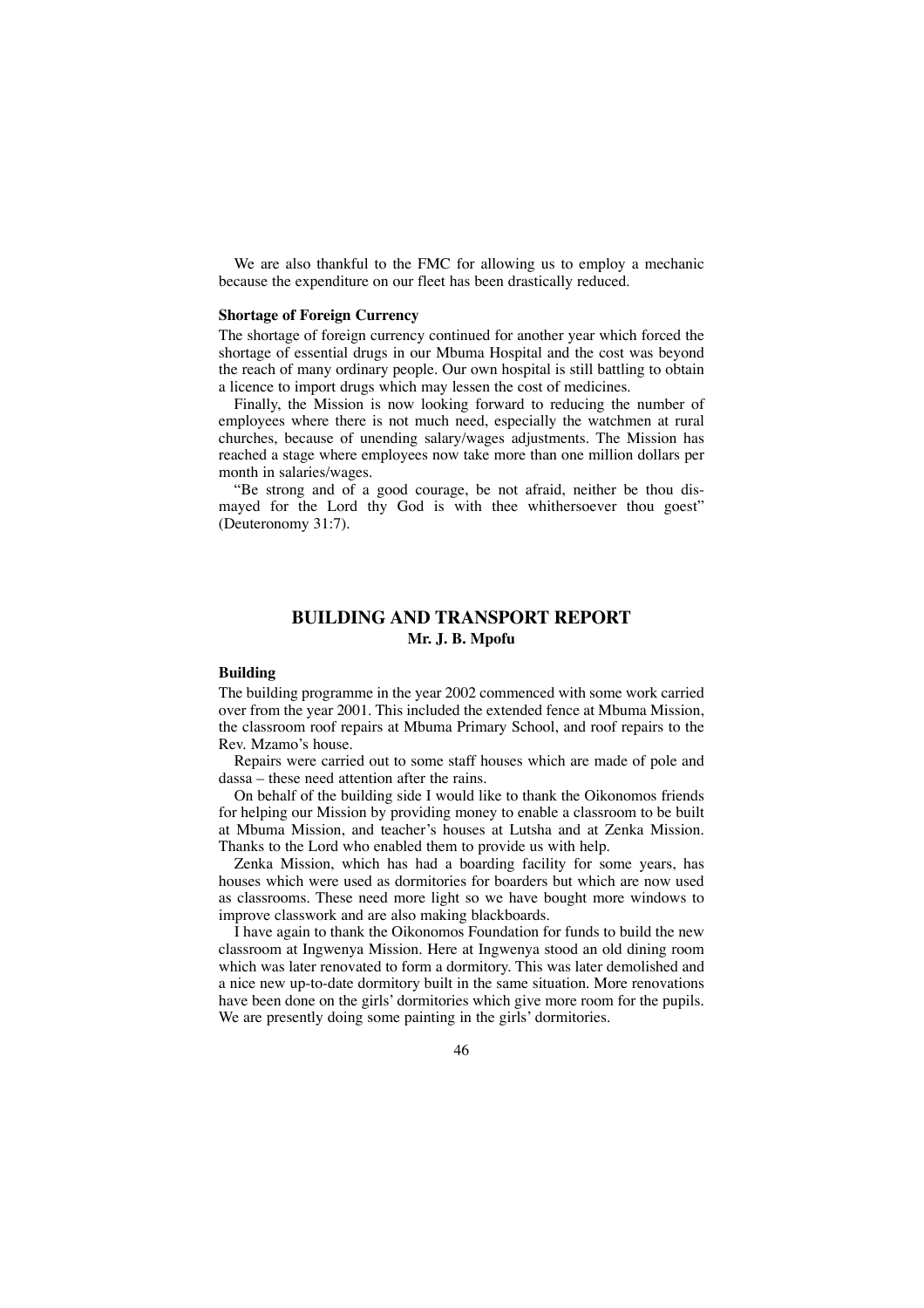We were asked to improve our strongroom where we keep the examination papers. This work was so satisfactorily carried out that other school representatives have been sent to see the Ingwenya Mission strongroom.

There are many other maintenance works being carried out at all our Mission stations.

## **Transport**

Our transport remains the same with a few changes. The brown Nissan, used by the building and transport manager, was sold and the car which was used by Jack van Praag is now used by him. The Ford Triton lorry at Mbuma has been sold and an Isuzu truck was bought to replace it. The car that was used by the Rev. A. B. Ndebele is now used by the Bulawayo office.

Other Mission cars are still roadworthy. The Thembiso Mazda was involved in an accident in town but we are thankful that no one was injured. The car has now to be repaired in a garage.

From the beginning of 2002 the Mission has employed a mechanic to repair and service the Mission cars. We are hoping that this will bring down the cost of repairing them at various garages.

I close the end of my report by quoting John 14:6: "I am the way, the truth, and the life: no man cometh unto the Father, but by me."

# **KENYA MISSION REPORT Rev. K. M. Watkins**

ONE of the main reasons why I was drawn to Kenya was the wide open door for the Gospel, and for these past eight, busy, months I have not been disappointed. So many opportunities present themselves continually, one hardly knows which to turn to next. Probably the motives among the people are wide-ranging, but one thing is certain: many Kisii people are willing to hear and keen to understand the Word of God.

Public duties on the Sabbath begin with the Catechism class at 9.30 a.m. Not long ago we reached the 107th question, and so we have started at the beginning again. This encouraged many more to attend, and now we have some 100 people attending and well over 40 answering the question, most in English and some in Ekegusii. Each week we spend towards half an hour explaining and illustrating the doctrine, with a brief time for answering any questions.

The morning service follows at 10.30 a.m. Attendance has steadily increased and in recent weeks has been well over 300. The afternoon service at 2.00 p.m. has shown a marked increase in numbers attending and recently has been well over 200. It is, of course, encouraging to have so many under the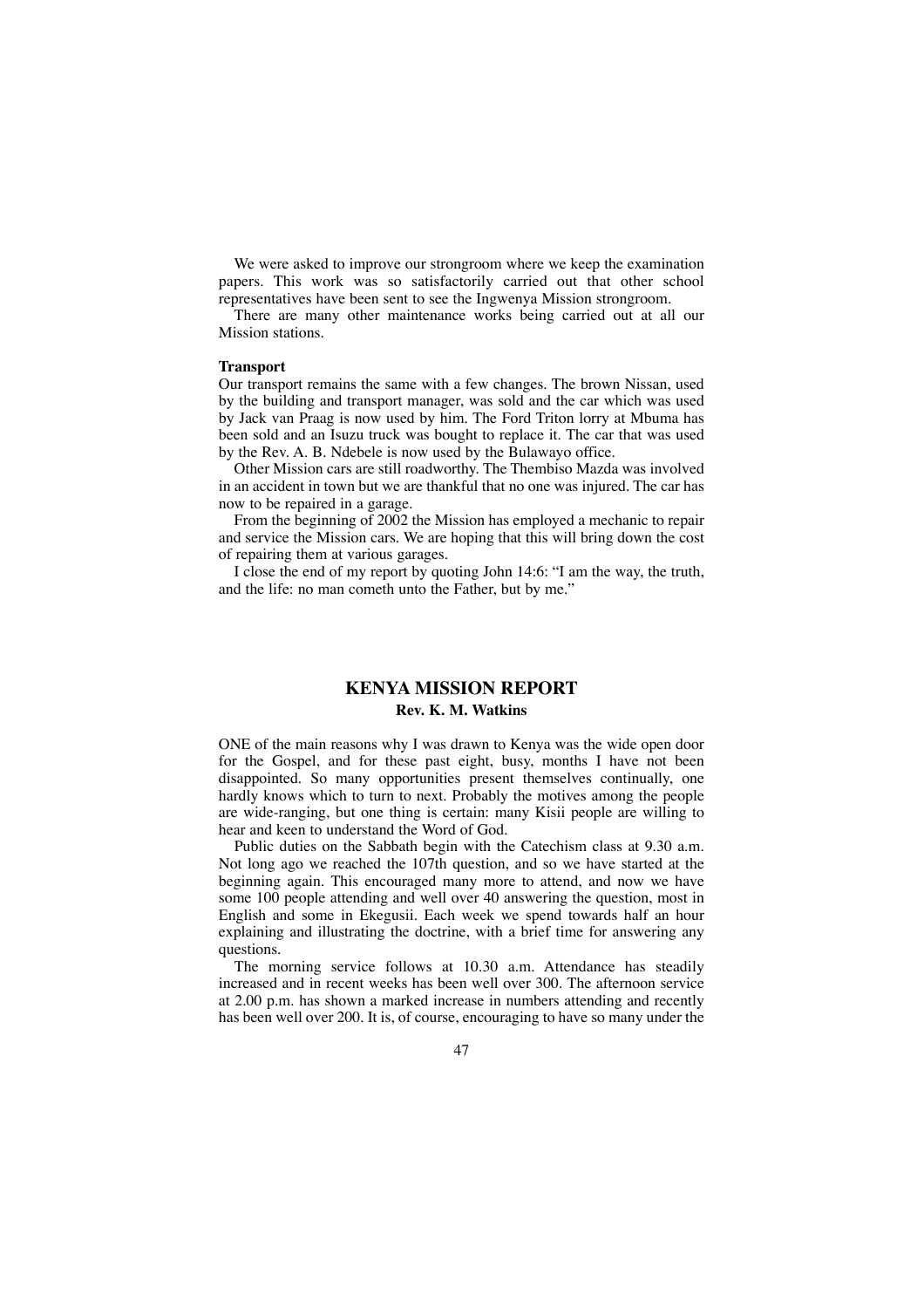preaching of the Gospel, but we feel increasingly conscious that it is only the Lord who can add to the Church such as should be saved. The people's attention to the Word of God is good. Oh that for many it would be like Lydia, whose heart the Lord opened, to attend *savingly* to the preaching of the Gospel!

Sabbath School classes for the children begin immediately after the afternoon service. With some 200 children attending regularly, we have had to increase the number of classes to five. I am grateful to the teachers and their helpers, both African and European, for their labours among these young souls of Sengera. We hope that many will come to know and serve the Lord.

Each weekday morning, work begins with worship at 8.00 a.m. All Mission workers attend, together with patients and their relatives waiting for the clinic to open. This follows the format of family worship, with the addition of a brief explanation and application of the Scripture passage. When the worship is concluded, there is time for questions. Usually there is at least one question; frequently there are several. This can be a most profitable exercise and one needs to be well prepared to answer some of the questions.

On Wednesday afternoons we have begun to hold a Bible Study with the female Mission workers. Beginning with the Book of Genesis, we have looked at some of the main women of Scripture. We have just reached Deborah in the Book of Judges. The ladies seem to find it helpful to have the teachings of the Bible brought out in this practical way. On Thursday afternoons it is the turn of the men. The Bible Studies with them have dealt mainly with the disciples of Christ. Again, these character studies bring out Scripture truths in a way that seems to make things clear.

On Friday mornings, I hold a catechism class with the children of the local primary and junior school. The older ones usually know the question very well, and again there is ample time to explain the meaning, illustrating this from Scripture. About 200 children are in attendance, along with their teachers. Some of these children are part of our own congregation, but many are not, so this is an opportunity which we relish. Friday afternoons finish with the singing class. As the Mission workers endeavour to master the tunes, it helps the whole congregation's singing in the Sabbath services.

Of course, there are also more private labours among the people. Usually, families are eager for worship to be held when you visit them. This invariably includes a brief exposition of the Bible portion read. Often the conversation turns very easily to spiritual matters. Visits to the sick and bereaved are greatly appreciated. In Africa, a family visit frequently becomes a visit to all the neighbours as well. Either they will join with the visited family for the worship, or insist that you visit their home immediately and hold worship with them also.

I need to acknowledge the invaluable help of those who have interpreted for me in these Gospel labours. Without them it would not have been possible. The Ekegusii language is far from easy. My wife and I have been privileged to have six weeks of dedicated language study with a most able teacher. Much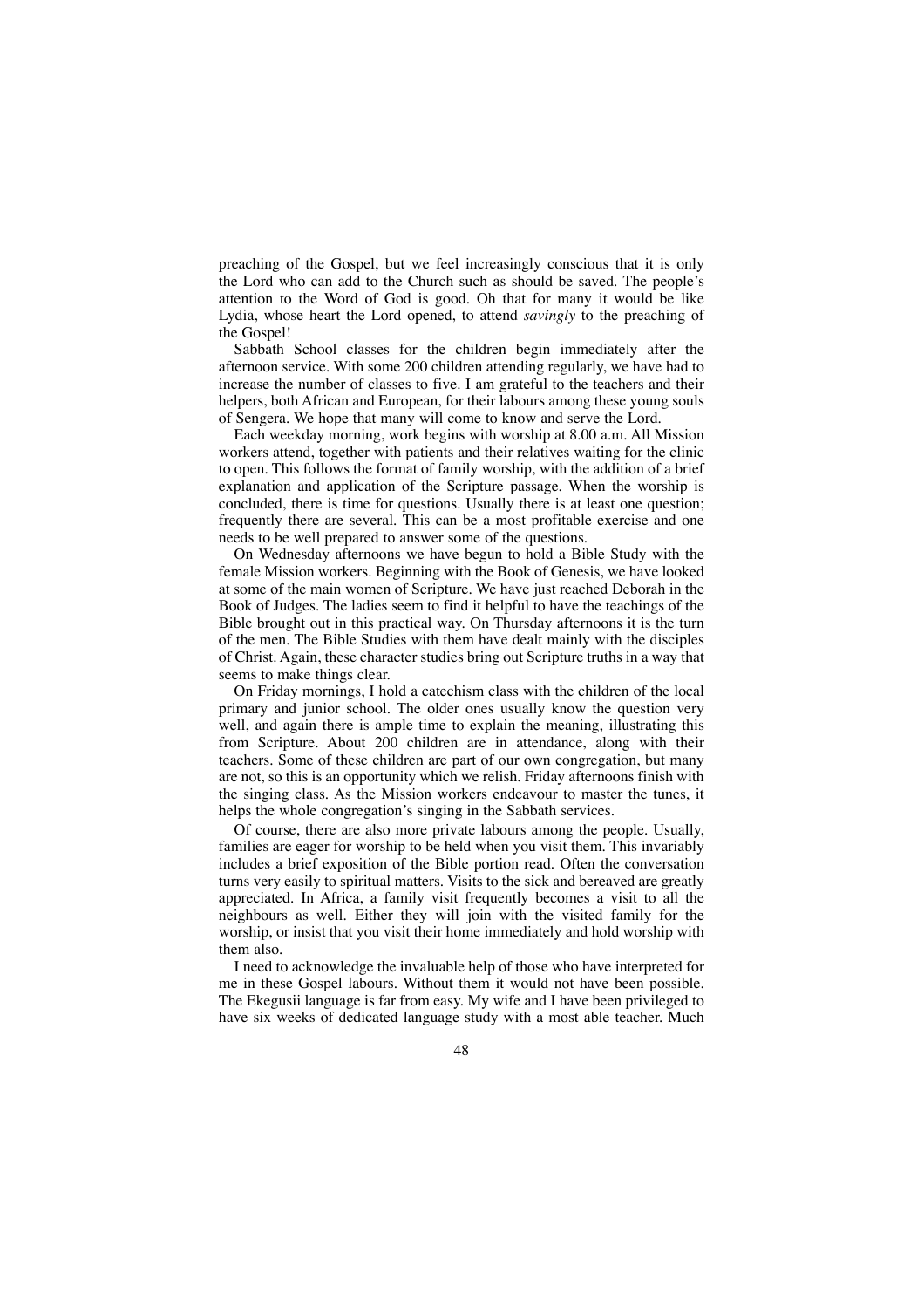translation work is needed. Very little sound Christian literature exists in the language of the people. Considerable time has been spent already on revising and expanding the Psalms in metre for singing. As we see the great things God has done in other places through Christian literature, it is envisaged that translation and publication will form a major focus of the Mission's efforts in the coming years. We were thankful for the substantial legacy left to the Kenya Mission by the late Catherine Morrison, which will help to finance this.

I was glad to be able to visit Zimbabwe in October, to attend the Presbytery meeting and to assist at Ingwenya communion. I also supplied Bulawayo for one Sabbath. The Presbytery appointed two assessor elders from Zimbabwe for the Sengera Kirk Session. Our friends in Zimbabwe have been much on our minds here in Kenya and we pray that the Gospel would prosper in spite of troubles filling that land.

Although no Deacons'Court is functioning here, the congregation continues to help itself by means of the Poor Fund administered by a joint committee of Africans and Europeans. The Fund relieves the poor in various ways. At harvest time maize is purchased; this provides much needed cash for the people. When food starts to run out before the next harvest, maize is distributed freely or at a subsidised price to those in need. Contributions from the home Church are much valued, enabling the Fund to make a real difference to people's lives. We hope that it will lead them to consider the goodness of God in the gift of His Son, the Bread of Life from heaven.

We are pleased that the services of our Omorembe Health Centre are being called upon increasingly, as the Matron's separate clinic report explains. The administrative and practical side of Mission affairs has been taken care of by Mr Hugh Mackenzie, along with the various African staff assisting him. We are thankful to all the staff for their labours over another year.

The year has seen a measure of upgrading to the Mission's compound and facilities. Among other things, paths have been concreted; the previously treacherous road to the centre of Sengera has been greatly improved; a new telephone exchange with an increased number of extensions has been installed; a "training room" complete with whiteboard has been set up; security has been tightened; and the offices are in process of being overhauled. A library full of good books, generously donated by people from home, has been opened and is well used by members of the congregation, especially by the young people, and it is hoped that a small bookshop will soon be opened in the clinic. A speaker system, donated by friends from Holland, has been installed in the church. Two new four-wheel-drive vehicles have been purchased, one to replace an existing Mission business vehicle and the other for the minister to fulfil his pastoral duties. We are thankful to all those who have made these things possible, and in particular to Mbuma Zending for their commitment to provide the finance necessary for the ongoing needs of the Mission here.

Above all, we are thankful to the Lord of heaven, who has seen fit to preserve our Church's witness to the pure Gospel in this spiritually dark part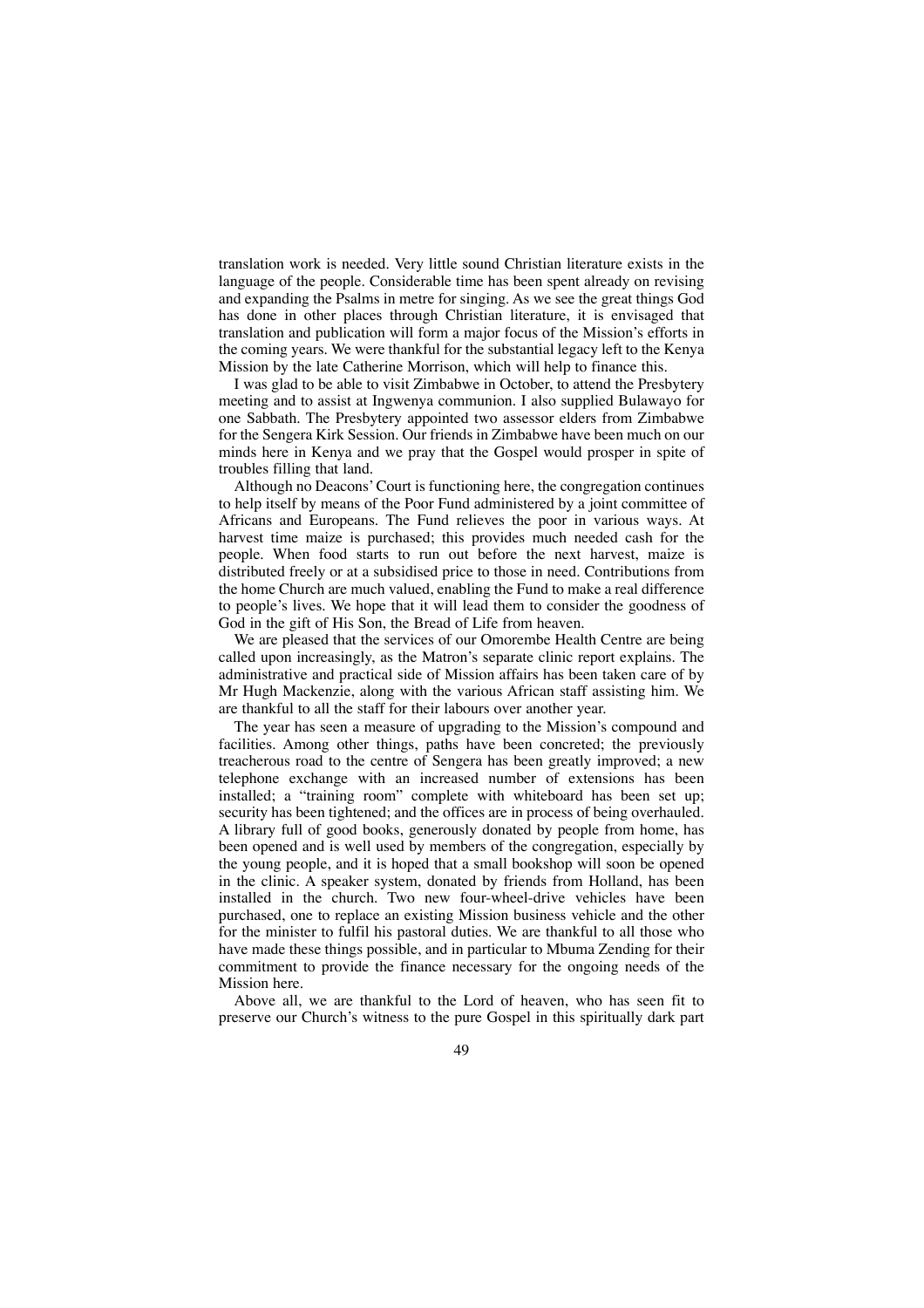of Africa. How we need Him to pour out His blessing and grace upon us! "Let the people praise Thee, O God; let all the people praise Thee. Then shall the earth yield her increase; and God, even our own God, shall bless us. God shall bless us; and all the ends of the earth shall fear Him" (Psalm 67:5-7).

# **KENYA MISSION OMOREMBE HEALTH CENTRE REPORT Sister P. Van de Ridder**

THE year 2001 is passed. Looking back upon it gives us much cause for thankfulness to the God of all grace. He is the One who kept us and gave us health and strength to perform our duties. Omorembe in our Ekegusii language here means Peace. With regard to our working among the Kisii people here, we can report to have had a peaceful year in our "Peace Clinic".

It will be helpful for our people at home to give a brief outline of our services and staff again. We are registered as a health centre and give outpatient services to communities near and far.

## **• Outpatient Department**

Opening hours: on workdays 8 a.m. until 5 p.m. After 5 p.m. and during weekends there is an "on call service", which is regularly made use of, especially during the weekends. In our OPD it is possible to let one or two sick patients stay overnight when, for instance, they come far and need to come back for short duration clinic treatment or observation.

- **Ambulance Service** available 24 hours
- **Staff**

*European –* Sister C. Renes Sister G. L. Ringelberg Sister P. van de Ridder *African –* 1 full time Kenyan Staff Nurse/Midwife 2 qualified Laboratory Staff, both part time 1 full time Clerk

5 full time Supportive Staff

2 Domestic Cleaners, both part time

Since the beginning of 2002, the Mission appointed a Kenya Registered Staff Nurse/Midwife, who used to work with us before the Hospital closed in 1998. We are pleased to have her back with us to support us in our work which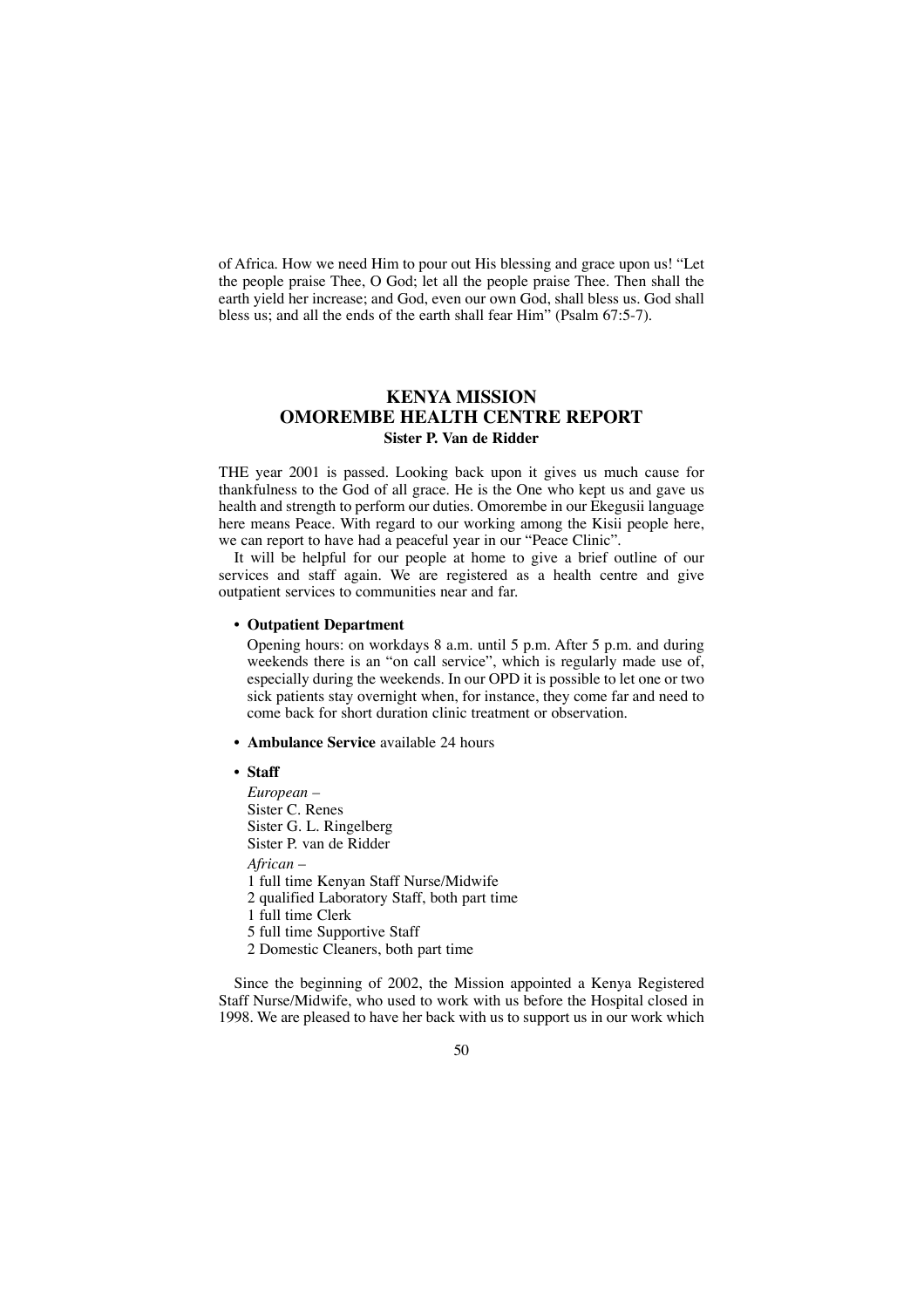is increasing as the statistics show. Another reason for appointing her is that the Government has stopped unqualified Nurse Aids from doing any nursing duties, hence we changed the name Nurse Aids into Supportive Staff. They are now assisting us in cleaning and many other supportive duties.

|               | General<br>Outpatients | Malaria<br>Cases | <b>STD</b><br>Cases | Cases | Ante Natal Deliveries |                | Stillbirths/ Referral by<br>Perinatals Ambulance Referrals | Other          | Lab<br>Tests |
|---------------|------------------------|------------------|---------------------|-------|-----------------------|----------------|------------------------------------------------------------|----------------|--------------|
| Jan           | 335                    | 185              | 51                  | 120   | 36                    | $\overline{c}$ | 17                                                         | 7              | 325          |
| Feb           | 380                    | 313              | 29                  | 79    | 23                    | 3              | 13                                                         | 17             | 336          |
| Mar           | 438                    | 262              | 51                  | 80    | 29                    | $\overline{2}$ | 11                                                         | 11             | 368          |
| Apr           | 249                    | 178              | 41                  | 88    | 24                    | 1              | 7                                                          | 10             | 308          |
| May           | 309                    | 122              | 44                  | 152   | 24                    | $\theta$       | 5                                                          | 3              | 254          |
| Jun           | 420                    | 174              | 38                  | 142   | 23                    | 1              | 11                                                         | 13             | 188          |
| Jul           | 326                    | 189              | 26                  | 83    | 33                    | $\overline{c}$ | 6                                                          | 14             | 280          |
| Aug           | 313                    | 160              | 54                  | 161   | 43                    | 2              | 12                                                         | 8              | 237          |
| Sep           | 317                    | 121              | 62                  | 127   | 32                    | 2              | 7                                                          | 6              | 252          |
| Oct           | 364                    | 141              | 105                 | 165   | 39                    | 3              | 6                                                          | 4              | 269          |
| <b>Nov</b>    | 315                    | 154              | 48                  | 125   | 30                    | $\Omega$       | 7                                                          | $\mathfrak{D}$ | 223          |
| Dec           | 312                    | 175              | 27                  | 86    | 26                    | $\theta$       | 11                                                         | 16             | 238          |
| <b>Totals</b> | 4078                   | 2174             | 576                 | 1408  | 362                   | 18             | 113                                                        | 111            | 3278         |

## **CLINIC STATISTICS FOR 2001**

It is with pleasure that compared to last year we are able to report a marked increase in our outpatient and maternity services. In fact the numbers have doubled in all areas. This is not due to increase or outbreaks of certain diseases among our people, but because they value and know about our services.

Attending to our OPD clients mainly involves us in treating:

#### **Malaria**

Not one day passes without having to treat malaria cases. As our people say themselves: "Malaria is with us all the time." As the year went on we could identify two seasons by noticing a rise in the number and severity of cases. Thankfully, so far we have not had to cope with serious outbreaks accompanied with many deaths, like in the past. This also applies to other health institutions around us.

### **STD (Sexually Transmitted Diseases) and AIDS**

We attend to quite a few of these patients. They require extensive counselling about their condition and their immoral behaviour, which is very time consuming. Especially with these patients we are given good opportunities to speak to them based on the Word of God. The reasons we see many are:

• Sad to say, many who see their need of treatment are very unwilling to change their behaviour.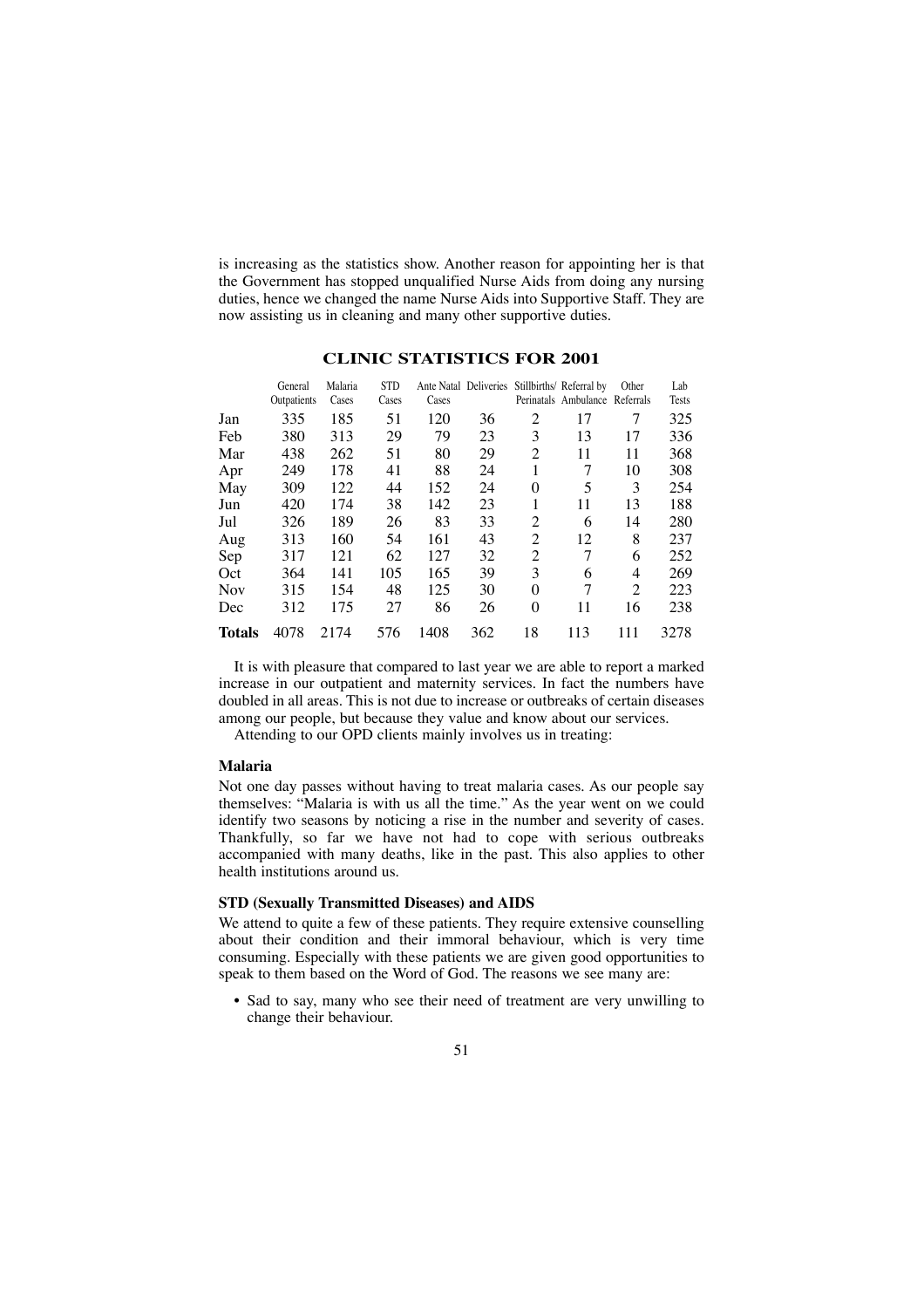- They value our medicines, which seem to cure better than those of other clinics.
- The Government issued a kit for free treatment almost two years ago. However, these are now finished, which may cause a fall in attendances in the future.

## **Casualties**

We attend to minor casualties and sometimes some more major cases. People who have had accidents at home or at work may need their wounds stitched up. Quite a large proportion of the casualties have more or less extensive cuts after having been involved in drinking and subsequent fighting.

#### **Maternity**

Maternity cases have doubled in the past year. We are comparatively cheap and the people like our services. Another attraction is that after giving birth, mothers get a little present for their baby. During their ante natal visits we provide them with a free test to trace STD. In doing so quite a few show up and are then counselled to have treatment together with their husband.

### **Deaths**

The number of deaths refer mainly to stillbirths and not to adults and children. Often these deaths are due to STD and AIDS.

•

In conclusion we plead for the prayers of the people of the Church for the blessing of the Lord on the bodily healing but more so for the spiritual welfare of our people among whom we labour.

# **DOMINIONS AND OVERSEAS COMMITTEE'S REPORT Convener: Rev. D. A. Ross**

A NUMBER of ministers in the home Church were asked to visit Australia, New Zealand and Singapore, but they were not in a position to do so. However, it is hoped that in the summer of this year, or very shortly afterwards, a minister will be able to visit these places.

Rev. Edward Rayner and Rev. Johannes van Dorp keep reminding us that, as always, they would very much appreciate having ministerial supply among the scattered flocks under their pastoral care. Indeed, one minister partially attributes the leaving of some families from a congregation to the lack of a permanent ministry or at least long-term supply.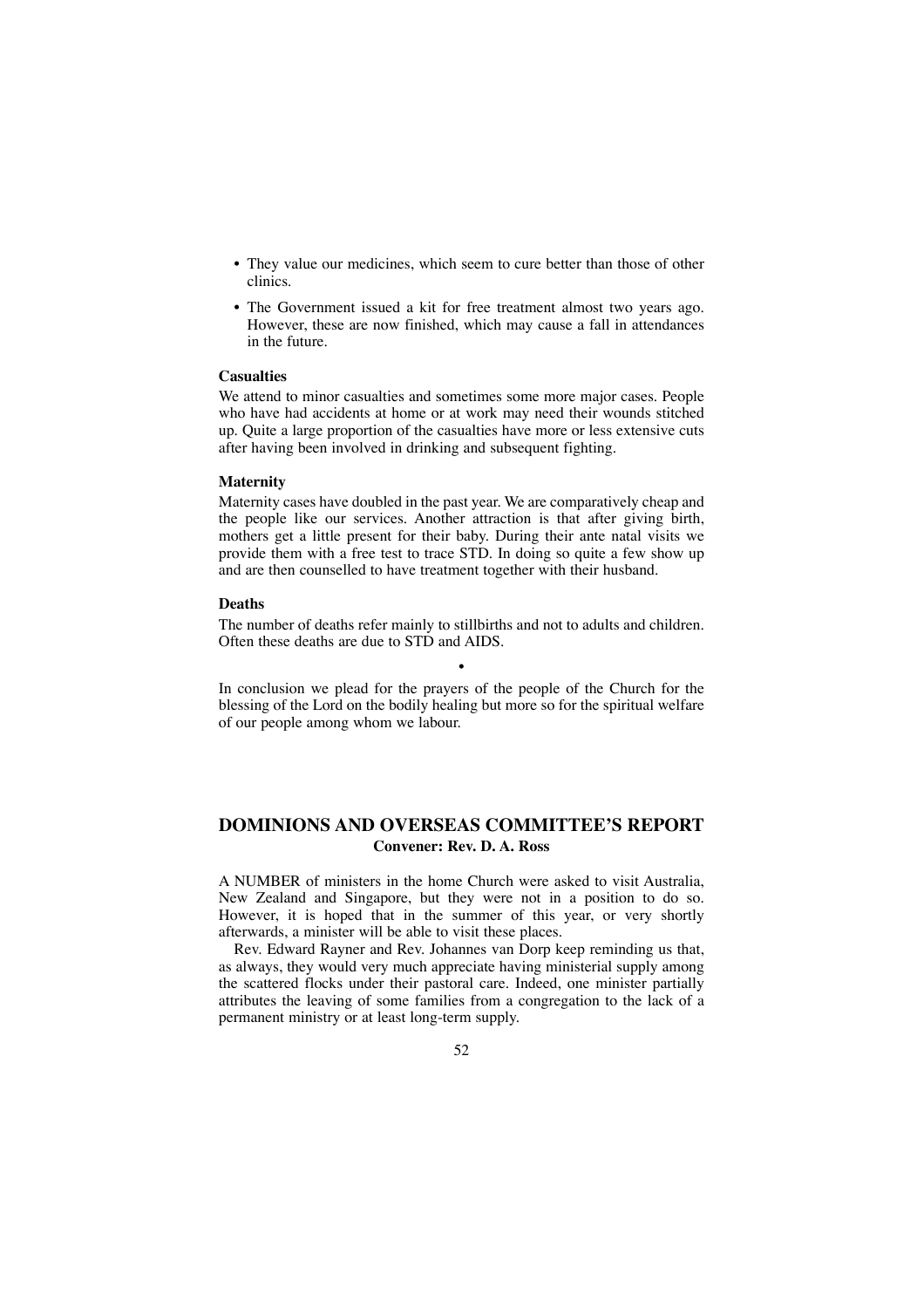There are times when the congregations in Australia and New Zealand ask probationers to spend some time among them preaching the Gospel. The Rev. David Campbell, who agreed to go at the request of the Auckland Congregation, left for Auckland at the beginning of this year and spent most of his time in the Auckland congregation but also helped elsewhere. He assisted also at the Sydney Communion, where he took most of the services. The congregations which invite probationers also pay their fares. Mr. Campbell's services were much appreciated by all the congregations.

The Reports of Rev. Edward Rayner and Rev. Johannes van Dorp tell of their work, not only in their own congregations but also in other congregations under their superintendence. Along with certain elders they managed to visit the Singapore congregation for nine Sabbaths, which is very commendable considering their other commitments. The young Singapore congregation appears to be in good heart and continues steadfast in the teachings of the Word of God.

It is encouraging to read that some people have made a profession of religion for the first time, and that there were a number of baptisms. The main way in which the Lord in His providence continues the work of the Gospel in congregations is by raising up the children of Christian parents to follow in their footsteps, and we hope and pray these children baptized into the Christian Church will yet be true followers of the Lord and Saviour Christ Jesus.

Last year, the Rev. John MacLeod visited Vancouver congregation for two Sabbaths and returned with an encouraging report. During the month of April, the Rev. Neil Ross will visit Vancouver for two Sabbaths, God willing. The deacon there, Mr. John A. MacLeod, as well as others, have expressed their gratitude at the prospect of another visit. Were it not for Mr. MacLeod's firm resolve to remain with the Free Presbyterian Church when others left at the time of the APC movement, we would have lost our place as a Church in Vancouver, as well as our property. We are therefore indebted to him for all he has done to this present moment. We hope and pray that the Lord will reward him for his perseverance in that many others will be raised up to support the cause of Christ in Vancouver.

Rev. George Hutton has visited the congregations in Chesley and Richmond, Texas. There have been a number of new communicants at both places. Some people of the Chesley congregation live at a great distance from the church and cannot possibly attend every Sabbath. It is cause for thankfulness that the Chesley congregation, despite its troubles over the years, continues steadfastly upholding the witness of the Free Presbyterian Church. The Texas congregation, which has been in the Church for only a few years, continues following the Reformed Faith with unabated zeal. In the absence of ministers, the elders in Chesley continue to take the services there, and in the Texas congregation two of the men read sermons in the public worship. We are much indebted to all that give help, in whatever way, for the maintaining the Cause of Christ in these places. It is expected that Rev. Neil Ross will visit both congregations in April.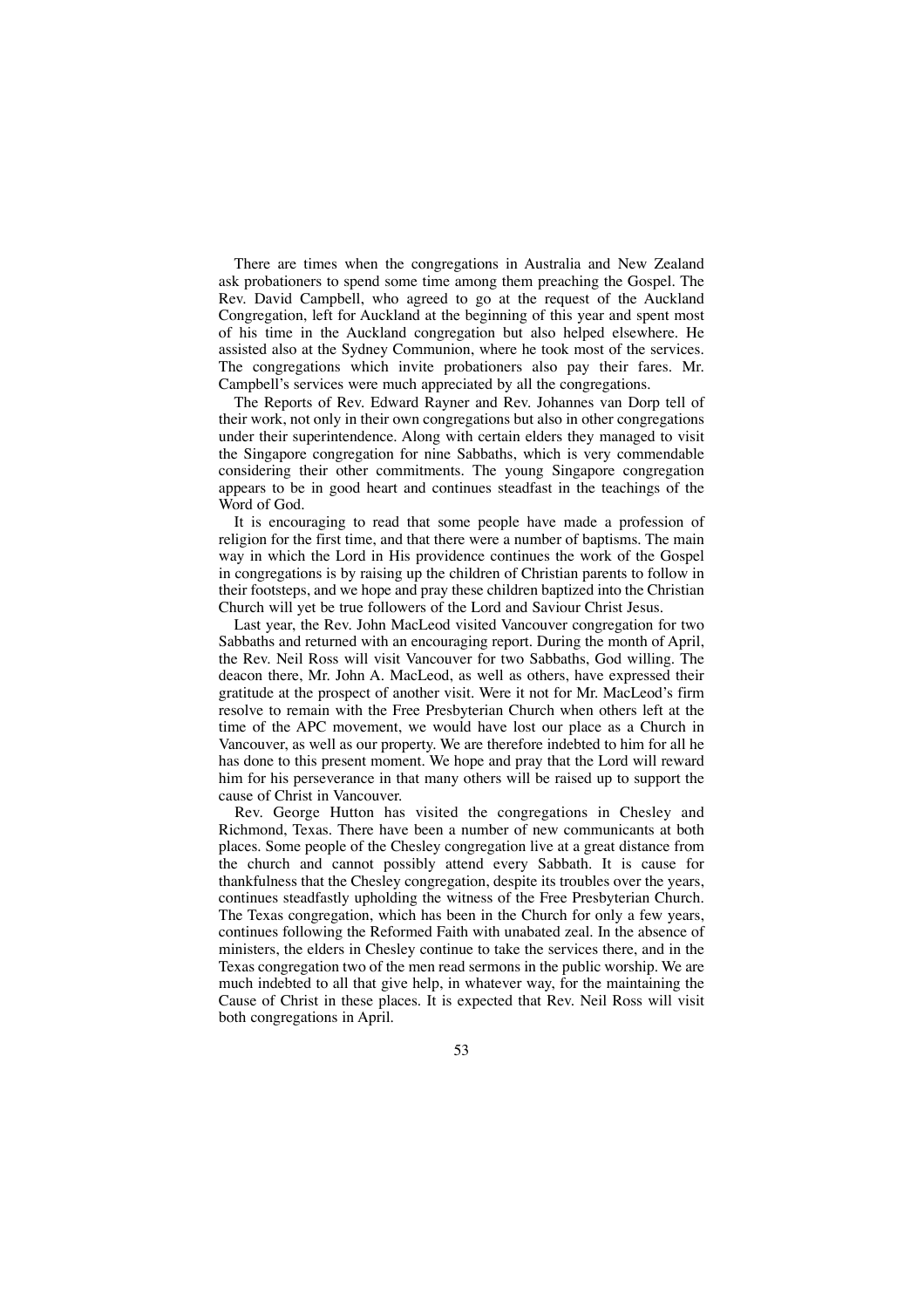Visits by ministers to overseas congregations are much appreciated, both by the residing minister (if there is one) and the congregations themselves. Their only complaint is that the visits are all too few – and we are sorry that that is so. If any of our ministers were able to give some of their time to visiting these congregations, the Committee would be glad to hear from them.

Mr. Lucio Strata has visited the small group in Fornaci di Barga, Italy, for some Sabbaths. It was the hope of both Mr. Strata and the Committee that he would have managed to make more visits, but he was prevented over the past year by a serious illness. It is intended that the Rev. D. A. Ross, along with Mr. Strata, will visit Fornaci di Barga in March, when we will take the usual services on the Sabbath and weekdays. The Sabbath services are kept in a hotel room and during the week in Mr. and Mrs. Campani's home. It is gratifying that our friends in Italy gave donations of money which covered most of the expenses of the visits made to them, and we believe it is an evidence of their gratitude for our continuing to bring the Gospel to them. At the same time, while some in the group do have a degree of appreciation of the scriptural basis of the Free Presbyterian Church and that it is the Church which holds nearest to the Word of God, they are at sea when it comes to giving undivided loyalty to our Church. However, for my own part, I would not like to abandon them and I hope that as we continue to instruct them in the Word of God, they will incline more and more to the doctrine, worship and practice required by the Divine Head of the Church. It seems to us that it was detrimental to them that certain ex-ministers of the Free Presbyterian Church who visited them did not emphasise all the biblical principles and practices required to be observed. Christ requires us to not only preach the Gospel to those to whom He sends us but also says, " . . . teaching them to observe all things whatsoever I have commanded you" (Matthew 28:20).

In the face of many difficulties, our work for the Gospel continues in Eastern Europe. One difficulty in the past in Odessa was harassment of our small congregation by government officials, which scattered the group and left only a few to continue. Thankfully, all seems to be now quiet on that front, although at times one feels a little nervous that it may erupt again. Our friends there continue steadfast in the doctrine, worship and practice of the Scriptures and in their great longing to be fully incorporated into the Free Presbyterian Church of Scotland. Mr. Igor Zadoroshney says that the *Westminster Confession of Faith* fell into their hands when they, as families, were going through a crisis about settling in a suitable Church. It was the means, in the providence of God, through which they asked that the Free Presbyterian Church be established among them. As Mr. Zadoroshney now posts these Confessions to many people throughout the Ukraine and other parts of Eastern Europe, he says that his prayer is that they will arrive when they too are in a crisis over spiritual matters.

We are also continuing to do some work in Romania and other places by way of bringing aid and literature, but as yet there is no group which has asked us to establish the Free Presbyterian Church in Romania. In this report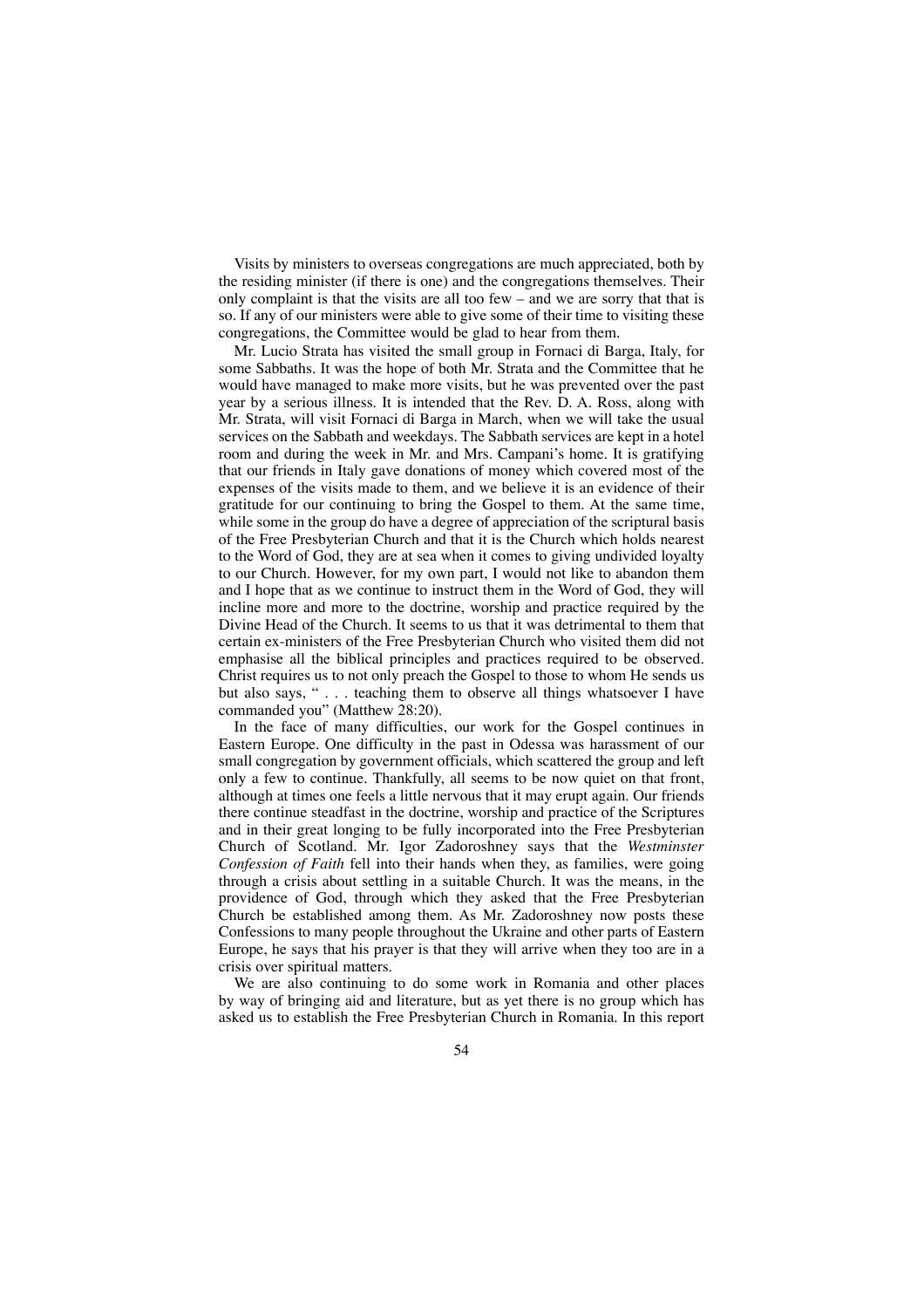I will write no more about the work in Eastern Europe since there is a separate fuller report.

We constantly look to the Lord to bless all these labours of the Free Presbyterian Church of Scotland overseas. We are assured in Psalm 126:6 of a measure of success: "That man who, bearing precious seed, in going forth doth mourn, He doubtless, bringing back his sheaves, rejoicing shall return."

## **AUSTRALIAN REPORT Rev. E. A. Rayner**

ALTHOUGH this year we did not have the privilege of a deputy, we were encouraged to have visits from some of the younger generation from the Church in Scotland. However, the great need is that labourers would be raised up and sent into this part of the vineyard if vacant congregations are to be maintained and increased. Both ministers of our Presbytery are now past normal retiring age, though it is a matter for thankfulness that at the time of writing, health and strength has been given to continue not only with the ministry and labours in the local congregations but both ministers are still able to travel the distances to meet at Presbyteries and assist at communions as well as give supply to other congregations.

Some years ago, during a visit of the previous Convener of the Dominions and Overseas Committee, the Rev. D. Campbell, he mentioned to me that while Scotland was able to supply two ministers for the establishment of our congregations, in his view we should seek that the Lord would raise up Ministers from this side of the world. There have been applications, either for the ministry or to become students for the ministry, but they have not turned out as we had hoped. Matthew Winzer, who was accepted by the Grafton Session and was ready to be examined by Presbytery in January 2001, resigned over the issue of holding the New Year's Day service. On the other hand it is encouraging to note the addition of ministers and students in Scotland. So in the meantime we would urge that supply to the vacancies in our Presbytery would be increased if that is possible.

We were glad of the return of the Van Praags from the Mission as the Sydney congregation has been depleted with the departure of John Marshall and his large family. That left the congregation with only one resident elder till the return of Jacob van Praag. In the last few years the Sydney congregation has lost several families. While various factors are involved there is no doubt that the lack of having a settled minister, or at least a longer term supply, has contributed to this. On the encouraging side, the congregation sold a block of land which had originally been purchased in view of building church property. Since we were able to purchase the present church, the block of land was redundant but it proved difficult to sell because of zoning requirements. There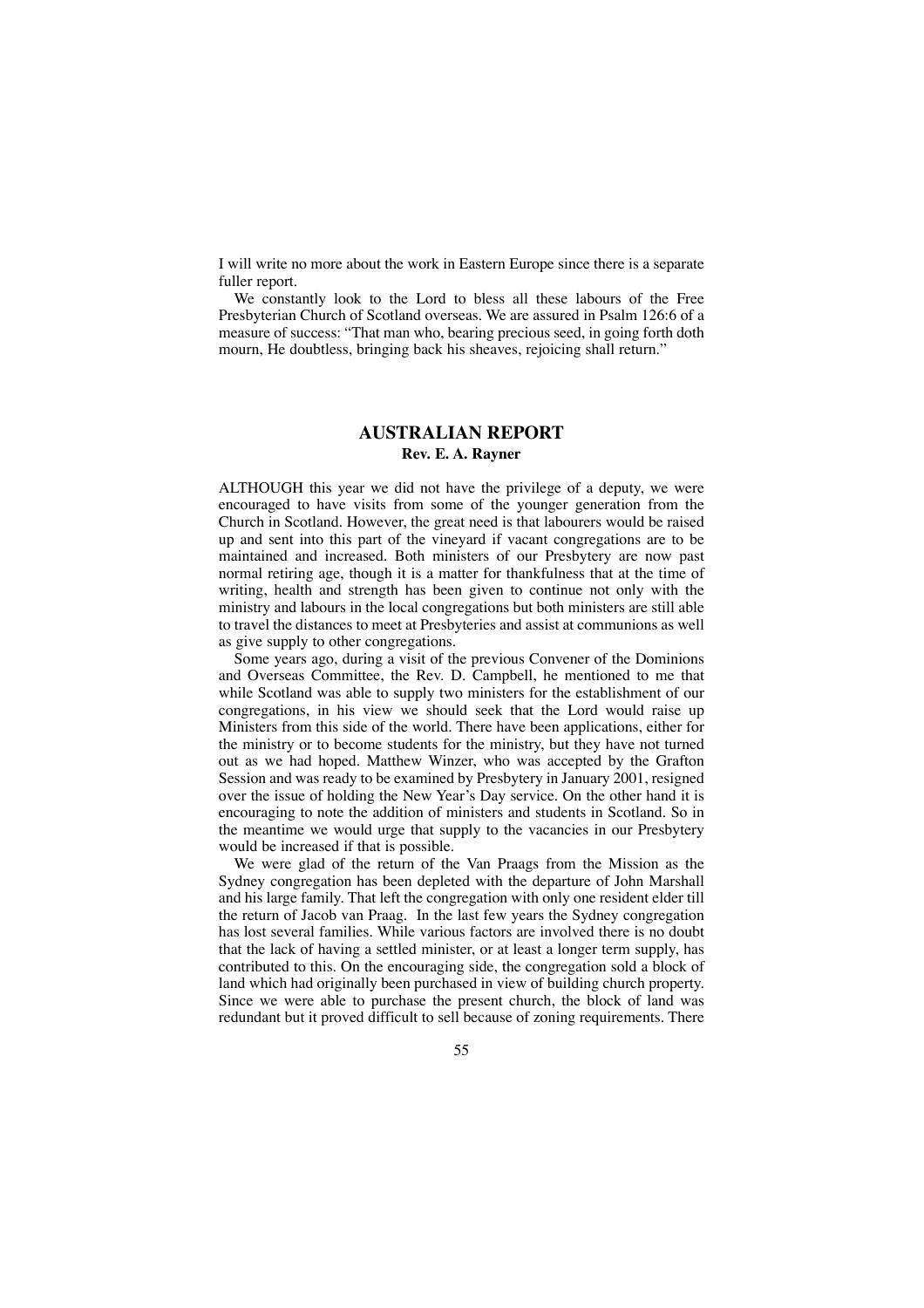was a purpose in this delay as it eventually sold well and now the congregation is in the midst of purchasing a good brick and tile manse with four bedrooms fairly close to the church.

The Grafton church extension is now in use and the extra room in the church is much appreciated. The session room is now a good size and an additional room for the use of mothers and Sabbath School is proving to be a great benefit. Many of the children are now becoming young adults and are at the age that their parents were when I first came to Grafton. This is a critical stage in the lives of the young and there is need for the Lord's blessing upon them so that there would be those raised up in the place of the fathers if the witness is to continue from one generation to the next. Although we had several baptisms in both Sydney and Grafton there have been no new members in full communion for some time.

At the annual general meeting of the Clarence Valley Auxiliary of the TBS, held in the Grafton church, it was reported that sales over the past year have almost doubled in Australia. One reason for this is the good work done by Mrs. Dennel White, who has responsibility for the distribution of Bibles and TBS literature for the whole of Australia. New and larger premises are now in use in Grafton for storage and retail and we pray that the Lord will continue to prosper this new development.

By the time this report is read we hope to have had the pleasure of a visit by the Rev. David Campbell, who has been invited by the Auckland congregation to give supply at their expense. Although not an official deputy arranged by the Dominions and Overseas Committee, he is also expected to supply Sydney for two Sabbaths on his return to Scotland. Both Sydney and Auckland have been without a minister for many years and feel the need for longer periods of supply from Scotland if that can be arranged.

While we continue to pray the Lord of the harvest to send forth labourers, we also need grace to continue to be steadfast and unmoveable so that we may always abound in the work of the Lord.

# **NEW ZEALAND REPORT Rev. J. A. T. van Dorp**

THE preaching of the Gospel was maintained in the congregations throughout the year. In Wellington I am indebted to Hank Optland and Neil Hicklin, the two resident Elders, who conduct the services there from week to week. In Auckland, Ken and Cornell van Kralingen undertake these labours, whilst in Tauranga Dick Vermeulen conducts the weekly services.

The sacraments were again dispensed this year in all the congregations, except Tauranga. The Tauranga preaching station consists of a small number of worshippers and the two communicant members have been coming to the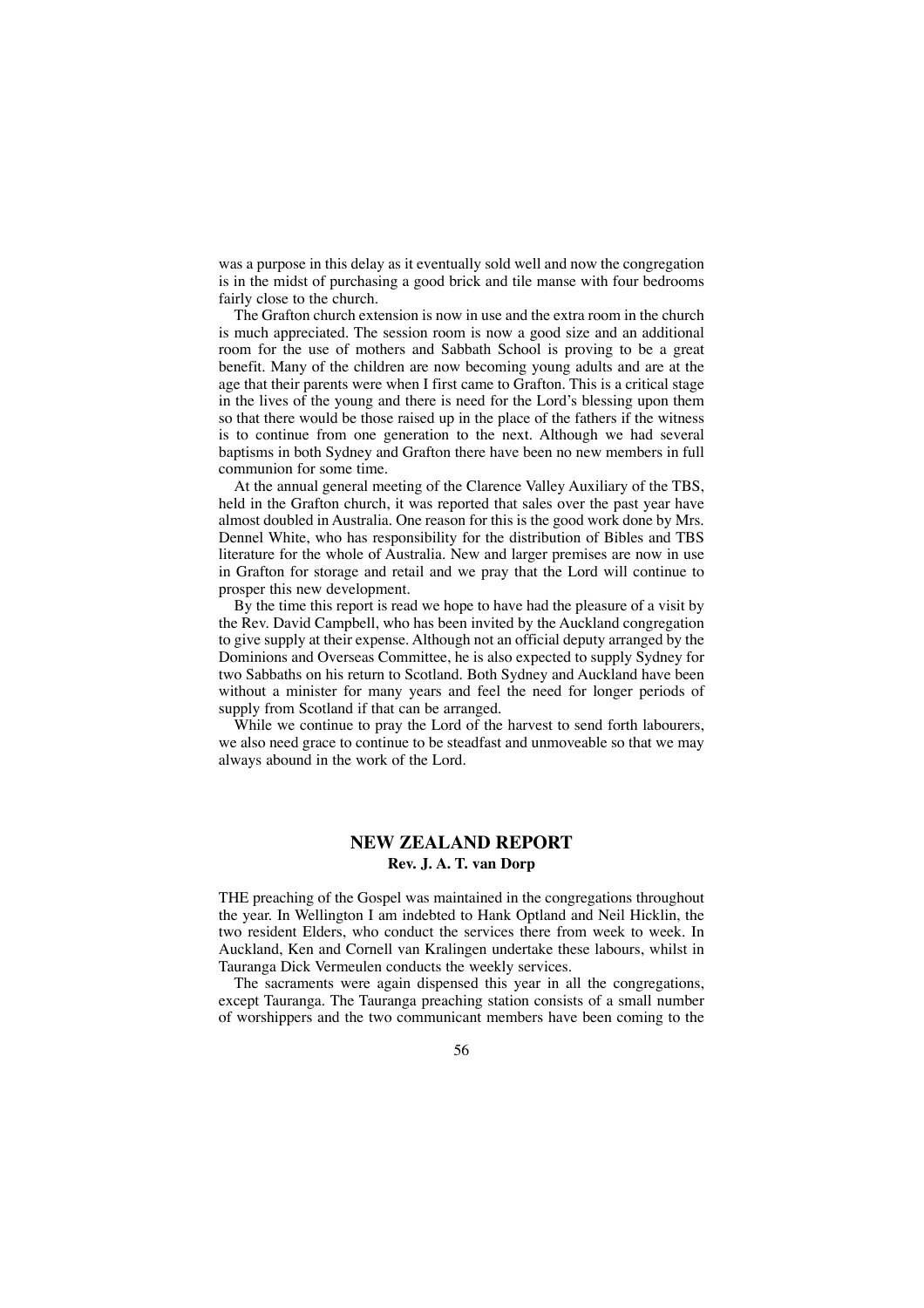other congregations when the Lord's Supper was dispensed there. The sacrament of Baptism was dispensed once in Auckland and the sacrament of the Lord's Supper was dispensed once in Wellington and twice in Auckland and Gisborne.

The religious scene continues to present a sad spectacle in New Zealand, as in other nations. For many years this has been evident in the ecumenical cooperation with the Roman Catholic Church. This year the declension reached a new height when the Anglican Church introduced a service for animals. The ceremony is in honour of the patron saint of animals, St. Francis. A newspaper article stated: "About 15 dogs, cats and stuffed animals were blessed at the service." The accompanying photograph showed two clerics complete in white officiating robes laying hands on a "somewhat reluctant pooch". The picture takes on a particularly blasphemous aspect when the person holding the animal is dressed up with the grotesque garments and appearance of a clown called "trinity". The sad part was that even members of the Presbyterian Church were involved in this ludicrous and objectionable performance.

Another ceremony that saddened the hearts of the godly took place on the 15th August 2001. Thirty-four years after being acquitted of heresy by the Presbyterian Church of New Zealand, the Wellington theologian, Professor Lloyd Geering, was invested with one of the country's highest honours. Professor Geering who taught that Christ did not rise from the dead, received the insignia of a Principal Companion of the New Zealand Order of Merit for services to religious studies, the equivalent of the old knighthood.

One congregation, outside our own denomination, with which there has been a measure of contact through family relationships and TBS membership, is the NRC or Netherlands Reformed Congregation. When the first minister was inducted in that congregation late in 2000 it was a shock to discover that he had entered into a marriage relationship that is contrary to the Word of God, namely with the sister of his deceased wife. New Zealand had at one time, in line with Britain, legislation in force forbidding marriage within certain degrees of consanguinity as well as affinity. In Britain the law was relaxed in 1907 in terms of the Deceased Wife's Sister Act, legislation against which the Free Presbyterian Church protested. In New Zealand similar legislation had been passed much earlier. The Westminster Confession of Faith in chapter XXIV, paragraph iv, points out the unscripturalness of such legislation. Shaw in his commentary on the Confession states: "Marriages contracted within these degrees are in themselves justly deemed invalid, and may properly be dissolved."

We were glad to have a visit from Rev. R. MacLeod during the closing weeks of the year 2000 and the first month of 2001. His visit here was as Church deputy. At the time of writing this report, the itinerary of Rev. D. Campbell has just been completed and travel arrangements are being made for his visit out here. This tour of duty is at the invitation of the Auckland Kirk Session. Prayer is made that his work out here will be in the fullness of the blessing of the Gospel. I wish to express my appreciation of these contacts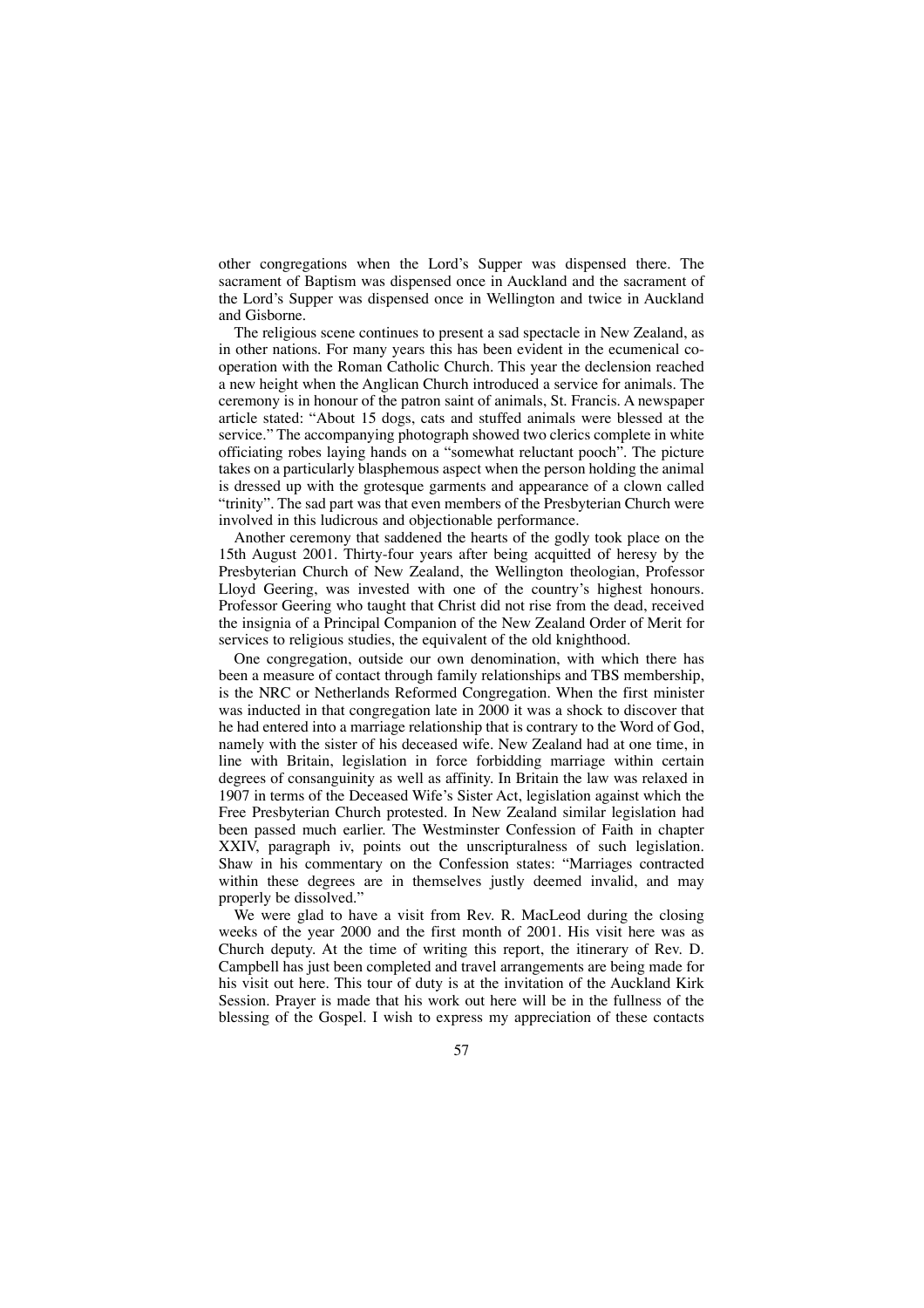with the brethren from Scotland, which always involve them in long and tiring flights, as well as long absences from their families. May the time soon come when by the grace of God the earth will be filled with His glory so that there will be no more need for these long journeys.

# **EASTERN EUROPE MISSION REPORT Rev. D. A. Ross**

THE support given to this mission work by our people and also by others outwith the Free Presbyterian Church is remarkable. It has always been a sign of submission and obedience to the great Head of the Church, Christ Jesus, that the people in it brought their gold and silver for His work. Just as believers under the Old Testament dispensation gave willingly to the Lord, so in the New Testament era, Gentiles who came into the Church did as the promise of God said they would do – they brought not only themselves but also their silver and gold (Isaiah 60:9).

Among the many donations received for the work of the Gospel being carried out by our Church in Eastern Europe, there was a large legacy of £45,723.50 from the estate of the late Mrs. Catherine Morrison, Ness. It would appear to me that this, among other things, is an indication that the Most High is countenancing our work in Eastern Europe. Some may wonder what a small mission like our Eastern Europe Mission will do with such a large amount of money. They need not wonder when they consider the amount of money which has already been prudently used by the Church for Eastern Europe since 1975 (when we began supporting what was called the "Underground Church"), and especially since 1986 (when we first visited persecuted Christians behind the then Iron Curtain). In 2000 alone our expenditure stood at £32,206.

The distribution of the Word of God, which is our main work in Eastern Europe, continues steadily. The disposal of our large stock of 20,000 Kulish Bibles will very soon be completed. These Bibles were given, of course, by the Trinitarian Bible Society, which was able to grant them when they received a donation from a friend in the Free Presbyterian Church for this purpose. Mr. Igor Zadoroshney writes: "For the last two years we have distributed by post approximately 7,000 copies of the Kulish Version Ukrainian Bible which you sent us in April 1999 from London." May God in His mercy continue to provide the means for the distribution of His precious Word in Eastern Europe and elsewhere, without which sinners will most certainly die in their sins.

In 2001, Mr. Zadoroshney distributed 1,624 Ukrainian Bibles, which were posted to individual people; a gift of 100 Ukrainian Bibles to students of Odessa National University; 70 Ukrainian Bibles granted to the Methodist and Baptist Churches; and 40 Russian Bibles to different people. There was also a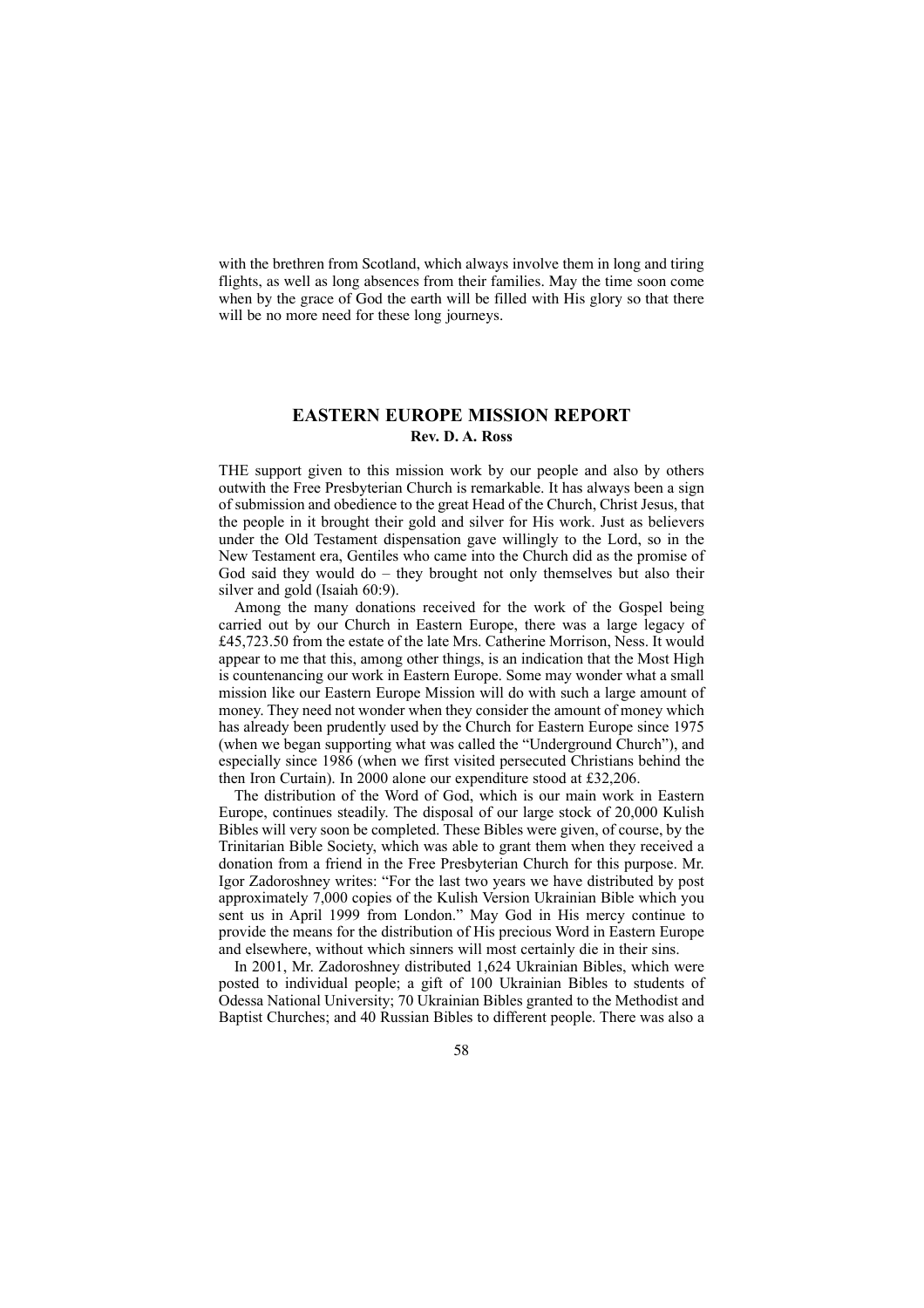number of Hungarian Bibles distributed, there being a large colony of Hungarians in the western part of the Ukraine.

The reason why so few Russian Bibles were distributed was that for a time we were not able to fulfil our posting schedule to the Ukraine because of lack of manpower. Since then, the Trinitarian Bible Society, on our behalf, has posted 20 Russian Bibles to Odessa each month, and these are then distributed by Mr. Zadoroshney. In addition, during 2001, Miss Norma Morrison in our Administration Office has posted 248 Hungarian Bibles, 122 Russian Bibles and 2,000 Gospels of John to different people all over Eastern Europe.

In addition to distributing the above mentioned Bibles, Mr. Zadoroshney has also distributed the following literature in Russian during the past year: 642 copies of the *Westminster Confession of Faith* and the Catechisms in one volume; 1,624 copies each of the the Confession of Faith and the Shorter Catechism; and 1,830 copies of the *Children's Catechism* (known here as the *Mother's Catechism*). When we give literature to those who contact us, we normally begin with the Shorter Catechism or the Confession of Faith booklet. Only when there appears to be a significant degree of interest in the Bible doctrines summarised in the Confession of Faith, do we give the complete volume of the *Westminster Confession of Faith,* containing also the Larger Catechism, the Shorter Catechism, the Sum Of Saving Knowledge, the Directory for the Publick Worship of God, the Form of Presbyterial Church Government, and Directions for Family Worship.

Mr. Zadoroshney also distributes other literature such as Gospel tracts and leaflets exposing the heresies of the Jehovah's Witnesses and the Mormons. Miss Norma Morrison also has posted 3,150 tracts, as well as various other pieces of literature, including books and Bibles in the English language. Due to Miss Morrison's many other commitments as secretary it was necessary for us to employ a helper for posting the Bibles and literature, and we were glad therefore to obtain the assistance of Mrs. C. King.

In connection with our visits to Odessa we were pleased, as were our people in Odessa, to make three last year. The little congregation had a total of six Sabbaths of preaching supply given by Rev. Neil Ross and myself. It is intended that the Rev. John Goldby will go to Odessa for two Sabbaths in April, God willing. The church services were conducted as usual and the numbers attending remain the same. In addition to the Sabbath services there was the weekly prayer meeting, and a number of lectures were given. The subjects chosen were at times those requested by the people who wanted to hear about some particular Scripture topic. The numbers attending the weekly address are less because of work commitments and the need to hold these during the day. Also the services on the Sabbath are held within a short time of each other to allow the people to return home in the daytime. In the absence of supply, Mr. Igor Zadoroshney and Mr. Dmytryy Levytskyy take the services. Mr. Levytskyy writes: "Regarding whether or not we had a 'profitable Sabbath', Yes, we had. The Lord in His mercy sent us a big volume of 'McCheyne's sermons in Russian', 700 pages, and Igor read one of them. It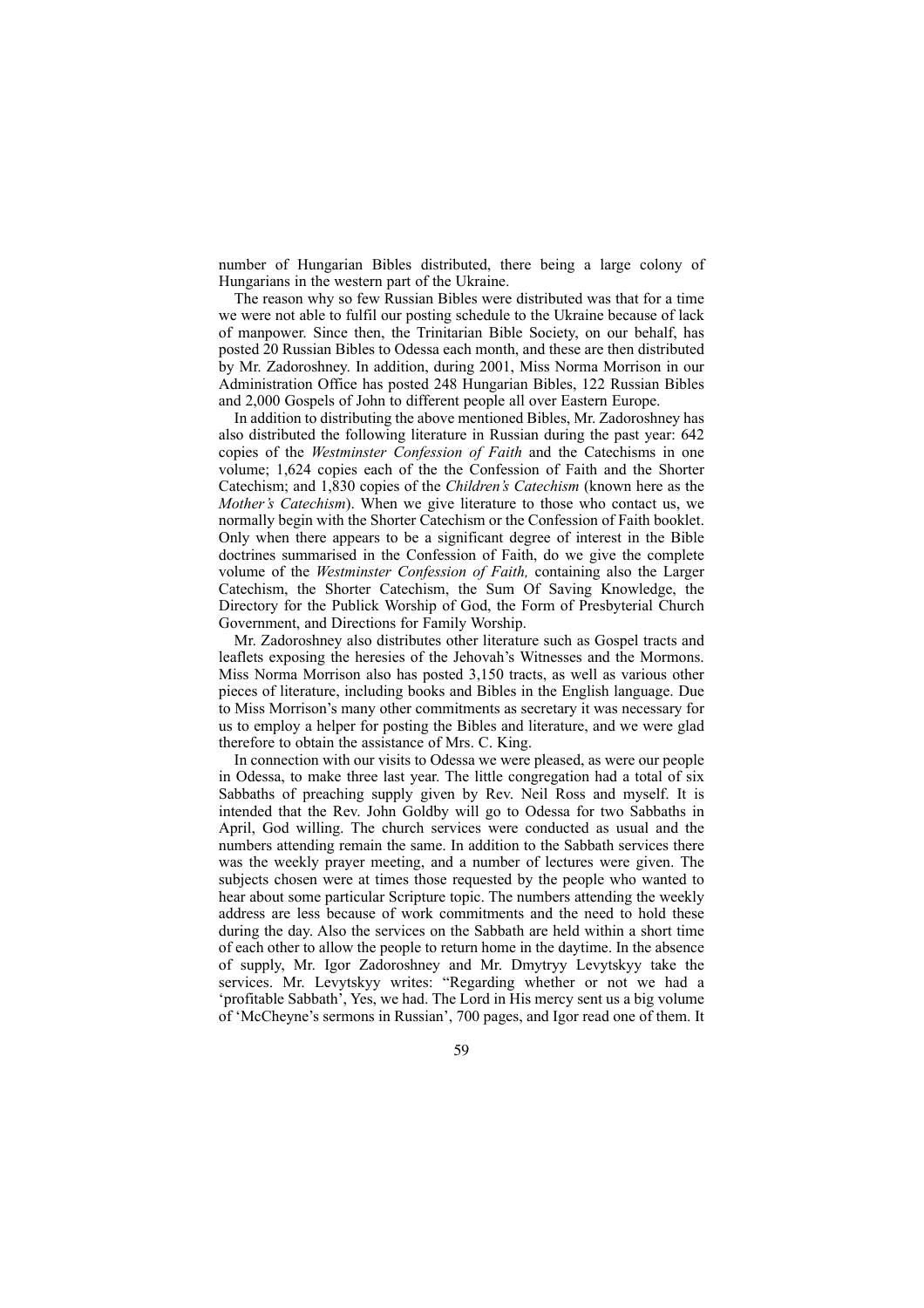was a sermon on John 14:9 preached on 31st December 1837 in Dundee." In another message he says: "We had a pleasant Sabbath. Igor read one of the M'Cheyne's sermons about the Lord's Supper."

We also visited the group in Romania with which we have been in contact in the past. It is called Fundatiei Karolyi Gaspear and consists of a number of young men who profess an attachment to the Reformed Faith and are preaching and distributing Bibles in a number of cities. During the last visit by Mr. Edward Ross and myself (already reported in the Church magazine), they received for free distribution 480 Hungarian Bibles, 2,400 Russian Gospels of John, and some Ukranian Kulish Bibles. The Russian Gospels were to be taken over the border into the Ukraine. We also delivered 15,000 *Words of Life* calendars in the Romanian and Hungarian languages.

The calendars were supplied by the Trinitarian Bible Society. Because it is not possible for us to carry calendars to Odessa, the Trinitarian Bible Society posted the consignment to four different addresses connected with the congregation in Odessa. Mr. Zadoroshney tells how pleased people are to receive the calendars, and also writes: "The Odessa group which belongs to the Free Presbyterian Church of Scotland give thanks to the Christians of the United Kingdom, who donated the means for providing Calendars for 2002 in Russian. In October and November of 2001 we received from the Trinitarian Bible Society 10,000 copies of the *Words of Life* calendars in Russian. It is a magnificent gift for the Ukrainian people. Many people with great thankfulness received this gift and blessed the Christians of the United Kingdom."

Our latest publishing project is the translation of Robert Shaw's *Exposition of the Westminster Confession of Faith* into Russian. It is no small undertaking and occasions much concern as to the final correctness of the translation. Our excellent translator, Mrs. Hopkins, had to give up translation work because of family commitments. Our new translator appears to be an able person. However, before translation work is finally accepted it has to pass through many hands to be checked and rechecked. Translation work alone for this book will cost in the region of £3,500.

The printing of 10,000 copies of *The Apostolic Church* by Thomas Witherow will be completed in March at a cost of £1,553. Also there has been a reprint of 5,000 copies of the *Westminster Confession of Faith* booklet at £2,046, plus 10,000 Shorter Catechisms with full Scripture proofs at a cost of £1,310, and 20,000 copies of the leaflets by Ergatees exposing the errors of the Jehovah's Witnesses and Mormon cults, at a cost of £221.

We assist Mr. Dymtryy Leyvetskyy while he studies the English language and other subjects by giving £1,600 each year to maintain his family. This is over and above the cost of his studies which we also pay. We also assist Mr. Igor Zadoroshney, who spends most of his time packing, posting and distributing Bibles and literature, as well as renovating another building for worship (for which a donation of £500 was specifically given).

We continue to take humanitarian aid to the Ukraine and Romania. A donation of £2,000 was given by a friend in the Church in answer to an appeal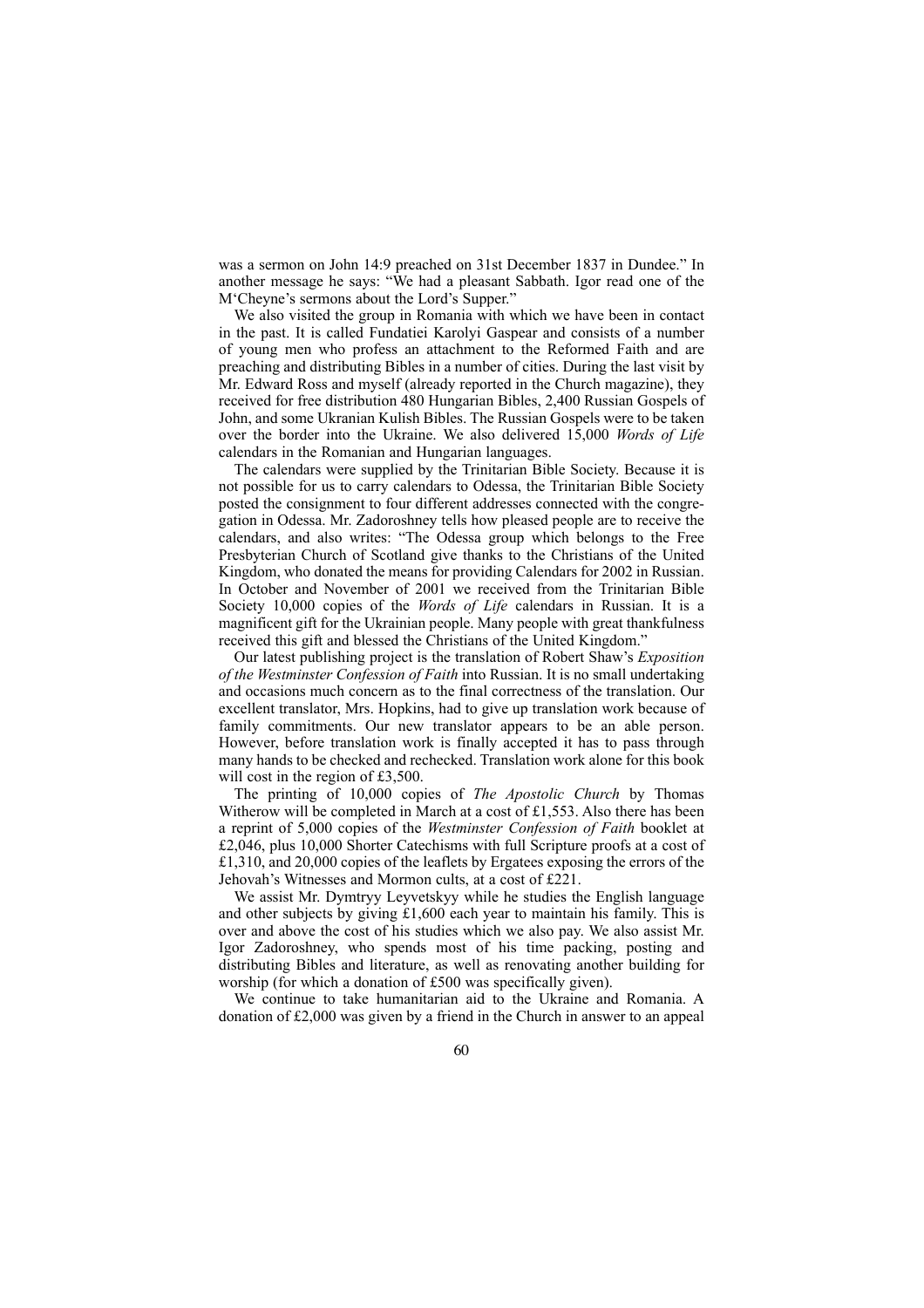to our Church from the Ukrainian Embassy in London for victims of severe flooding in the Rachiv District. Rachiv is in southwest Ukraine close by the Romanian border. Mr. Edward Ross and myself delivered the aid to a Government Department, and at the same time a small amount of Bibles and literature. For this kindness shown by the Church, there were genuine expressions of gratitude from the Embassy and from others in high places. We were very sorry that our time was so limited in Rachiv that we did not have the opportunity to distribute some Bibles and literature to the local churches. We left them with Mrs. Hafia Danyshek, the Rachiv District Administrator, who promised to deliver them on our behalf.

With regard to aid given to the Odessa Children's Hospital in the past it was a pleasure on a later visit to be shown the furniture and other items being put to good used there. On each visit to Odessa we buy a quantity of medicine and medical materials locally and deliver it to the Children's Hospital, and this is deeply appreciated by the Heads of Departments.

In response to the aid given to the Fundatiei Karolyi Gaspear in Romania, one pastor wrote: "We distributed the calendars, Bibles and clothes in equal parts for use in the places where our work is going on. The clothes we received here in Gherla are good and useful. The new suits were a special gift from you and a big joy for our men involved in preaching. Most of us can't afford to buy a new suit, maybe not even a used one. I also received one and I already preached last two Lord's Day wearing it. Special thanks for them. . . . Thank you again for being involved in helping our work in so many ways. May our Lord bless you for it!"

We are indebted to friends in Holland who gave a large quantity of new and nearly new clothing, and also to people in our own country who constantly hand in good quality clothing. Were it not for the ladies of the Inverness congregation and elsewhere, who select and sort the clothing and other stuff, we could not possibly undertake this task. To each person who has helped in connection with the work of the Gospel in Eastern Europe we extend our heartfelt thanks. We have a duty to our neighbour not only to bring the Gospel to him but also to give him material help in his poverty when it is in our power to do so. The stranger in Israel was to be treated with the greatest kindness – so likewise those who are strangers to the grace of God are to be treated with every kindness as opportunity is given, not only for their spiritual benefit but also, if there is need, for their temporal relief.

Our main motive in all the work related above is to be instrumental in bringing the people, who have precious immortal souls, to the knowledge of the truth and to have a saving interest in the Lord and Saviour, Christ Jesus. We are assured from the Scriptures that "the Word of God is quick and powerful, and sharper than any twoedged sword, piercing even to the dividing asunder of soul and spirit, and of the joints and marrow, and is a discerner of the thoughts and intents of the heart" (Hebrews 4:12); and that this same Word will not return to God without accomplishing the purpose for which He has sent it (Isaiah 55:11).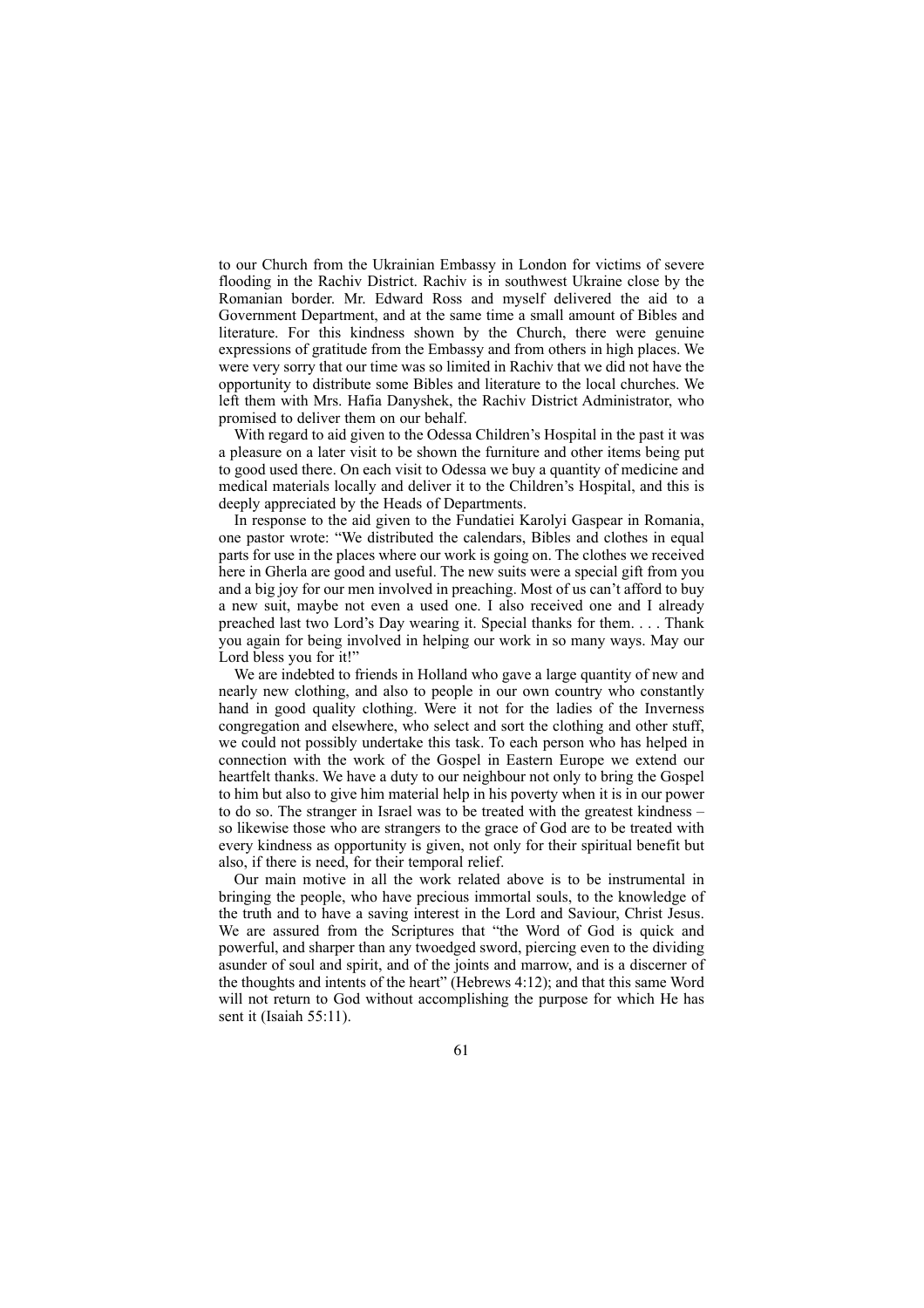# **REPORT OF DEPUTY TO CANADA Rev. J. MacLeod**

AS requested by the Dominions and Overseas Committee, I visited Vancouver in the summer of 2001, arriving there on 4th July. Mr. John A. MacLeod met me at the Airport.

On the first Sabbath there, a service was held in the afternoon which was attended by six people. Two of these had a connection with the island of Harris and had happened to see the advertisement in the newspaper. On Wednesday evening I held a prayer meeting which was attended by about nine souls, some of whom worshipped normally under the auspices of the APCs. The second Sabbath I held services both in the afternoon and evening. In the afternoon eleven souls were present, including a family from Back, Lewis, who happened to be on holiday in the city, and my daughter who had come up from San Francisco for the weekend. In the evening about sixteen were present with the two APC elders and their families making up most of the congregation. A young man, David Harrison, who seemed to have a real attachment to the Free Presbyterian Church of Scotland attended all the services, some of them accompanied by his wife and young son. I also visited him at his home. Mr. and Mrs. Hugh Fraser also very kindly entertained myself and my daughter in their home.

Subsequent to my visit. Mr. John A. MacLeod has been conducting a Sabbath morning service in the church. Because of the APCs use of the building at 11 a.m., the time for the service was set at 9.45 am. Mr. and Mrs. David Harrison and their young son joined Mr. and Mrs. MacLeod for this diet of worship. Mrs. Mary Hardy was unwell at the time of my visit and was thus unable to attend the services. Mrs. Janetta Kurser, with whom I was in telephone contact, was also unwell. My daughter, having hired a car in Vancouver, took both myself and Mr. MacLeod over to Vancouver Island to visit Mrs. Hardy.

Mr. John MacLeod has, over the years, faithfully continued to keep an eye on our property. The manse appears to be in good shape but the church building is much in need of renovation. The congregation's bank account was frozen in 1989 and funding from that source thus remains out of reach. The Church is much indebted to Mr. MacLeod for maintaining our witness in Vancouver. He feels his isolation and he deserves our support in any way that that may be provided. I am grateful to him and his wife for the many kindnesses shown me over the period of my stay.

On 17th July I travelled to San Francisco, at no extra cost to the Church, to spend two days with my daughter and then on the 19th I arrived in Toronto where I was met by Mr. Gerrit Schuit. We arrived at the Chesley manse in the late evening of the same day. The following Sabbath I took the services in Chesley. These were well attended and it was good to meet old friends again. On the following Monday, accompanied by Mr. Schuit, I travelled to Toronto to attend to Church business there. This business will be the subject of a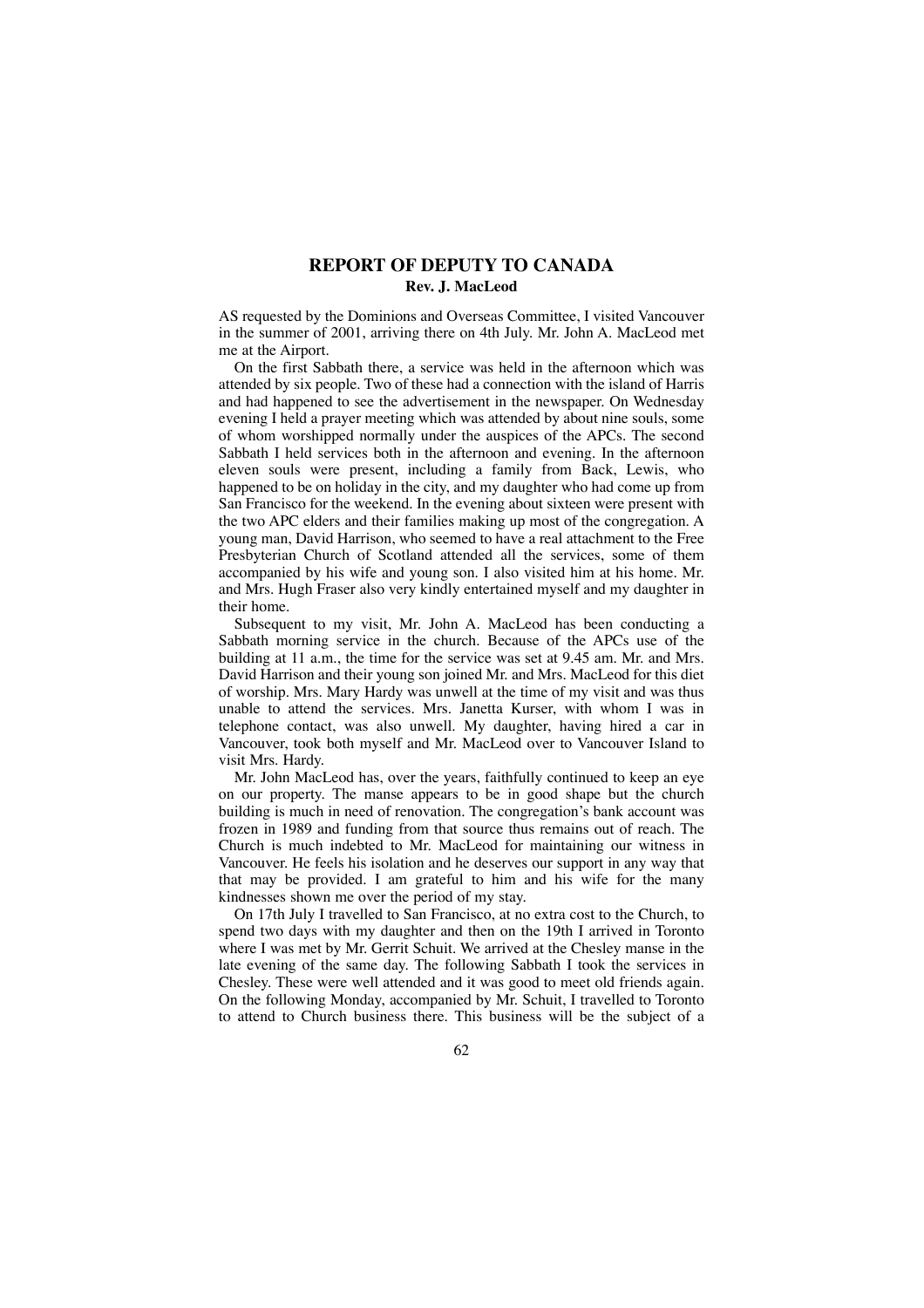separate report to the Synod and will be considered at a private sederunt. On Tuesday afternoon I parted company with Mr. Schuit, who was returning to Chesley, and the following evening I boarded the Air Canada flight to Glasgow and, in the Lord's kind providence, arrived home safely on Thursday, 26th July.

# **REPORT OF DEPUTY TO CANADA AND USA Rev. G. G. Hutton**

### **Chesley**

I arrived safely, in the kindness of the Lord, in Chesley on the night of Friday, 19th October. The usual worship services were conducted on Sabbath the 21st, with the administration of the sacrament of baptism to the infant child of Mr. and Mrs. David Schuit, at the morning service. There were 30 persons present at the morning service and 36 at the evening service.

The prayer meeting was held on Wednesday the 24th October when 25 persons were present including the children.

The usual Communion services commenced on Thursday 25th. We had two services on Thursday and two on Friday, including the Fellowship meeting in the evening, when the question was given out by Mr. David Kuiper, after which seven men spoke. After the Friday evening service the Kirk Session was constituted in order to examine a young woman from the congregation. desiring to come to the Lord's Table for the first time. After examination, she was granted the privilege. On Saturday, after the usual service, the Kirk Session was again constituted, tokens were given to intending communicants, following which two persons, both male, were examined and granted the privilege of communicating. Another young man was granted the privilege of open communion. The elders conducted the prayer meeting on Saturday evening. On Sabbath, 22 persons, including the minister, took their places at the Lord's Table. The thanksgiving service was held on Monday morning, to give visitors the opportunity to attend, bringing a very pleasant Communion season to a close. Numbers increased during these services with the largest attendance reaching 64 persons. These included a number of visitors from Texas.

I agreed to conduct the midweek prayer meeting on Tuesday evening before leaving for Houston, Texas, on the following morning. During my stay in Chesley I visited the different families connected with the congregation and found them in good heart. Although the numbers attending the ordinary services are less than on previous occasions when I have been in Chesley, I felt there was a greater degree of harmony and unity within the congregation than before.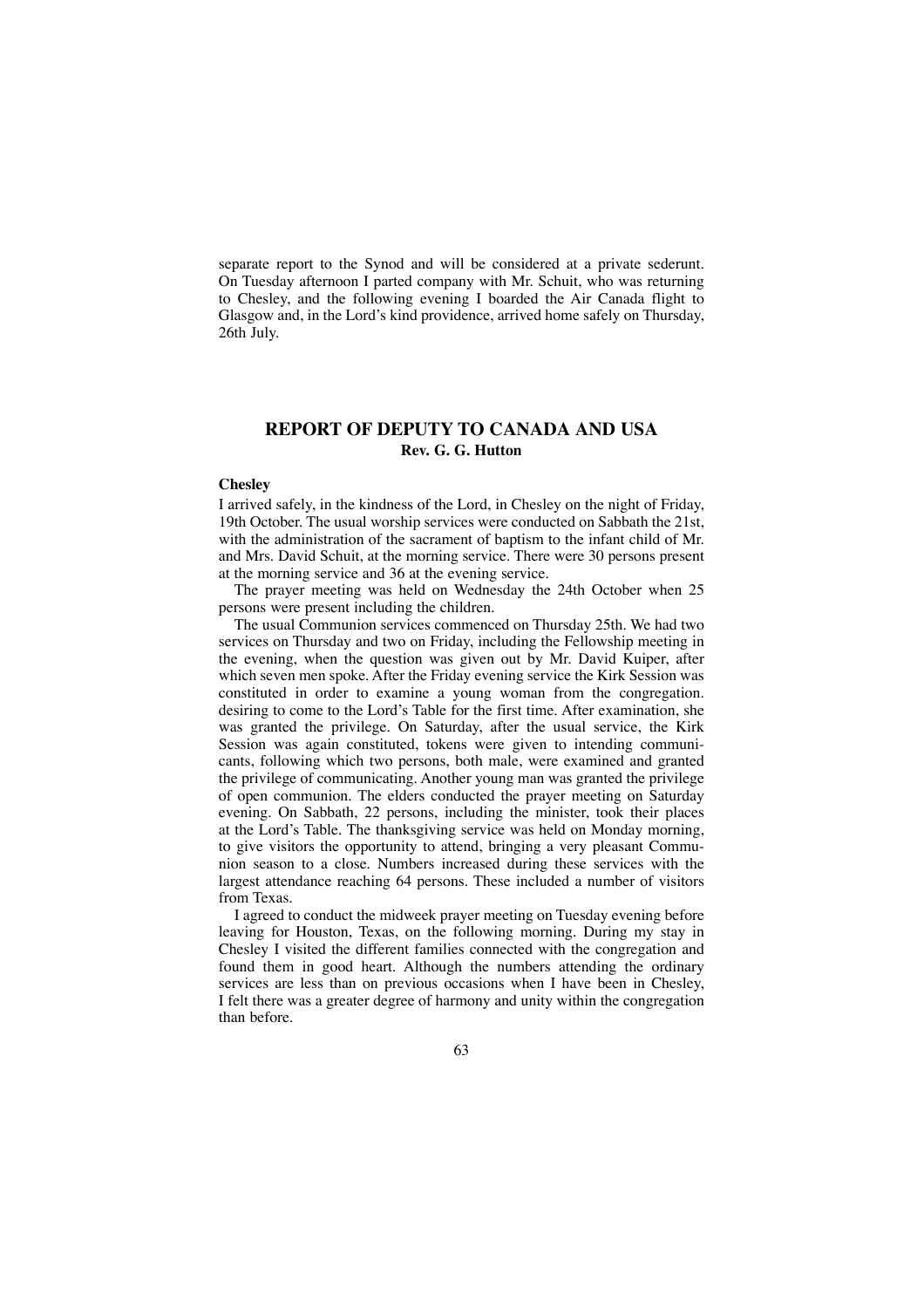## **Texas**

On arrival at Houston Intercontinental Airport, on Wednesday evening, 31st October, I was met by some members of the Smith family who transported me to the home of Mr. and Mrs. Ernie Smith. I stayed in this home, in Santa Fe, until Tuesday, 6th November, when I moved to the home of Mr. and Mrs. Stephen Irvin, north of Richmond. On Thursday, 8th November, I transferred to the home of Mrs. Carol Richards, in Belleville, about one and a quarter hour's drive from Richmond. I remained here with the members of the Kirk Session until leaving to return to Scotland.

While in Santa Fe a service was held in a disused church on Friday evening, 2nd November, when 24 persons attended. On Sabbath 4th we travelled to Richmond twice to conduct the worship services. There were 34 persons, including children, in attendance at each of these services. At the midweek meeting in Richmond, an appropriate address was given before the sacrament of baptism was administered to the infant child of Mr. and Mrs. Kenneth Metcalfe.

The Communion services commenced on Thursday, 8th November. Two services were conducted on Thursday and again on Friday, when the morning service took the form of a Fellowship Meeting. On this occasion the question was given out by Mr. David Kuiper and nine men then spoke to it. The Kirk Session was constituted after this meeting for the purpose of examining any who desired to come to the Lord's Table for the first time on the following Sabbath. In total, eight persons were examined, six being granted the privilege and two were advised to wait. The usual service was conducted on Saturday with a prayer meeting in the evening. After the morning service the Kirk Session was again constituted and tokens were distributed to intending communicants. The Sabbath services were conducted in the usual manner with 26 persons, including the minister, taking their places at the Lord's Table. A service on Monday evening brought the Communion season to a conclusion. Several of those attending the services expressed appreciation for the Lord's favour during them. In my own opinion the Communion was a pleasant and profitable occasion.

On Tuesday, 13th November, Mr. Alistair MacPherson and myself were taken to the airport in Houston, from where we flew to London and then to our respective destinations. In the kind providence of the Lord we both arrived safely home to our families.

# **REPORT OF DEPUTY TO ZIMBABWE Rev. J. L. Goldby**

I SET off for a two-month tour of duty in Zimbabwe on Thursday, 14th June 2001, via London and Johannesburg, arriving in Bulawayo shortly before 1600 hrs. on Friday, 15th June. I am indebted to the Van Praags and to Miss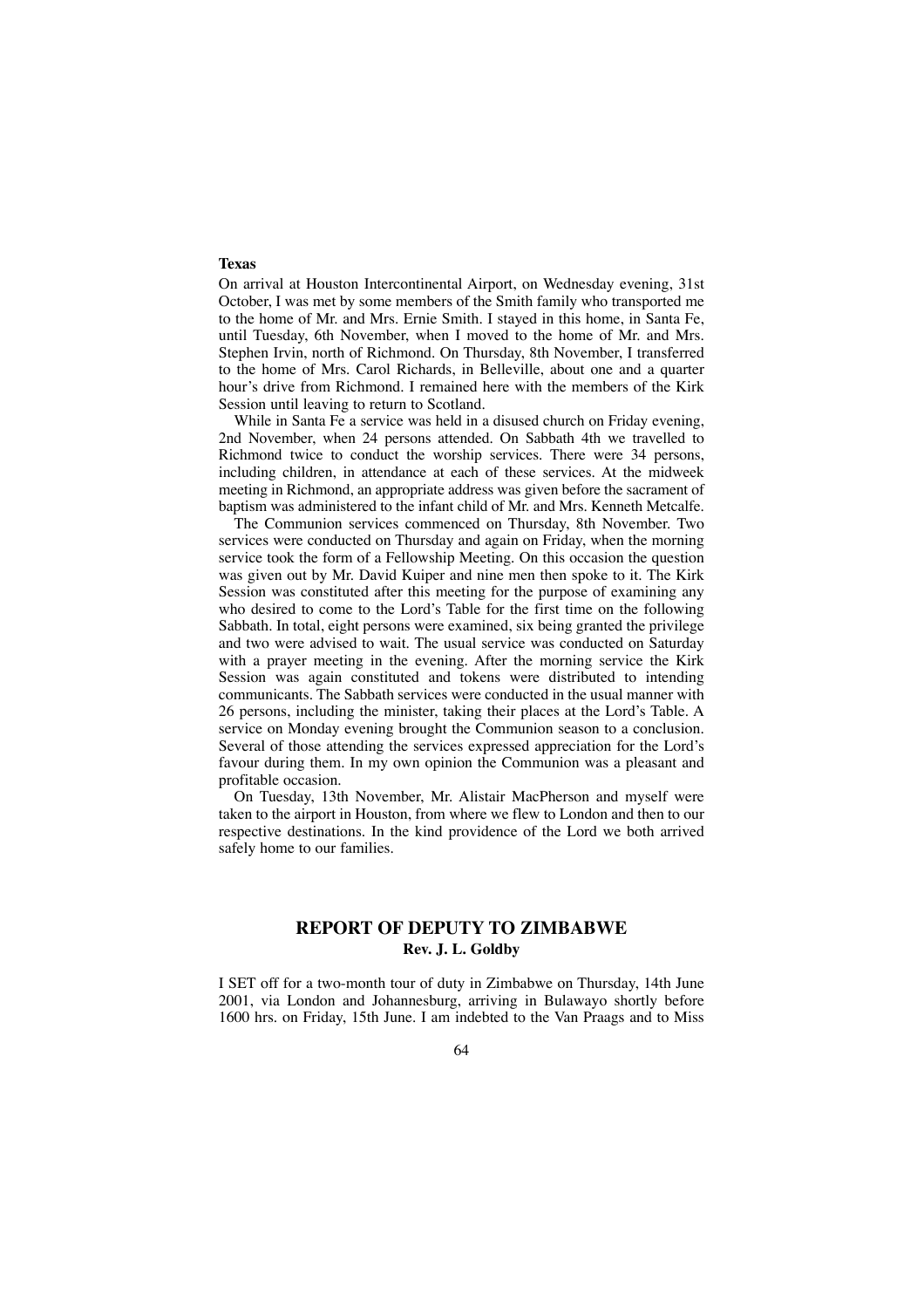C. M. MacAulay for their generous hospitality and to Miss Norma MacLean, who was on furlough in Scotland at the time. Miss MacLean kindly allowed me the use of her house with the help of her cheerful house lady, Mrs. Manzini. My thanks are also due to Rev. and Mrs. Z. Mazvabo, Rev. and Mrs. P. Mzamo, Mr. and Mrs. T. Benschop, and the Mbuma staff.

### **Bulawayo and Ingwenya Mission**

There have been a number of changes at Ingwenya since my last visit in 1997. Old buildings have been demolished and replaced and at present a new girls dormitory is nearing completion. A new classroom is also being built. Mr. Jacob Van Praag, from our Sydney congregation, was assisting Mr. James Mpofu supervising these and other building and maintenance projects throughout the Zimbabwe mission field. Mr. Jacob Van Praag and his wife Nella have both been of great assistance to the permanent staff over their two years of service.

Preaching duties began in Bulawayo on Sabbath morning, 17th June, at Lobengula, where between 300 and 400 souls were in attendance. About 80 attended the afternoon service at Nkulumane and at the evening service at Ingwenya 600 pupils of the John Tallach Secondary School were gathered. The Ingwenya prayer meetings are held on Thursday mornings at 8 a.m. On these occasions the pupils and congregation combine. When there is no supply, the Ingwenya elders, Messrs. Moyo and Manzini keep the services.

The Ingwenya pupils are making good progress in their acquisition of Scripture knowledge and some of them are showing a keen interest in the Gospel. On three occasions I attended an afternoon Bible Study with the form four pupils. It is entirely voluntary, with about 60 boys and girls in attendance. The other forms have their own Bible study classes. On the academic side, things are going extremely well and the school results are a credit to both pupils and staff.

Ingwenya has four preaching stations – Inyati, Cameron, Kadade and Insiza. I held services at each of these stations with the exception of Inyati and was able to assist Rev. Z. Mazvabo and join our Zimbabwe friends at communion seasons in Bulawayo and Cameron.

On Tuesday, 19th June, Rev. and Mrs. Ndebele took their final departure from Ingwenya to take up residence in Bulawayo. Mr. Ndebele has been labouring faithfully in the ministry at Ingwenya for the last 33 years. On Wednesday, 25th July, a meeting was held in Bulawayo to mark Mr. Ndebele's retirement. Rev. Petros Mzamo addressed his old friend with great feeling. It was no surprise that Mr. Ndebele was visibly moved as the two ministers have been labouring together in the Gospel for the last 50 years, first as Christian teachers and then as ministers. Representatives from different parts of the Mission gave retirement gifts to Rev. and Mrs. Ndebele, including a fine reclining armchair. Mr. Mzamo introduced a note of humour when he explained that the chair was to be used for "relaxation and meditation"!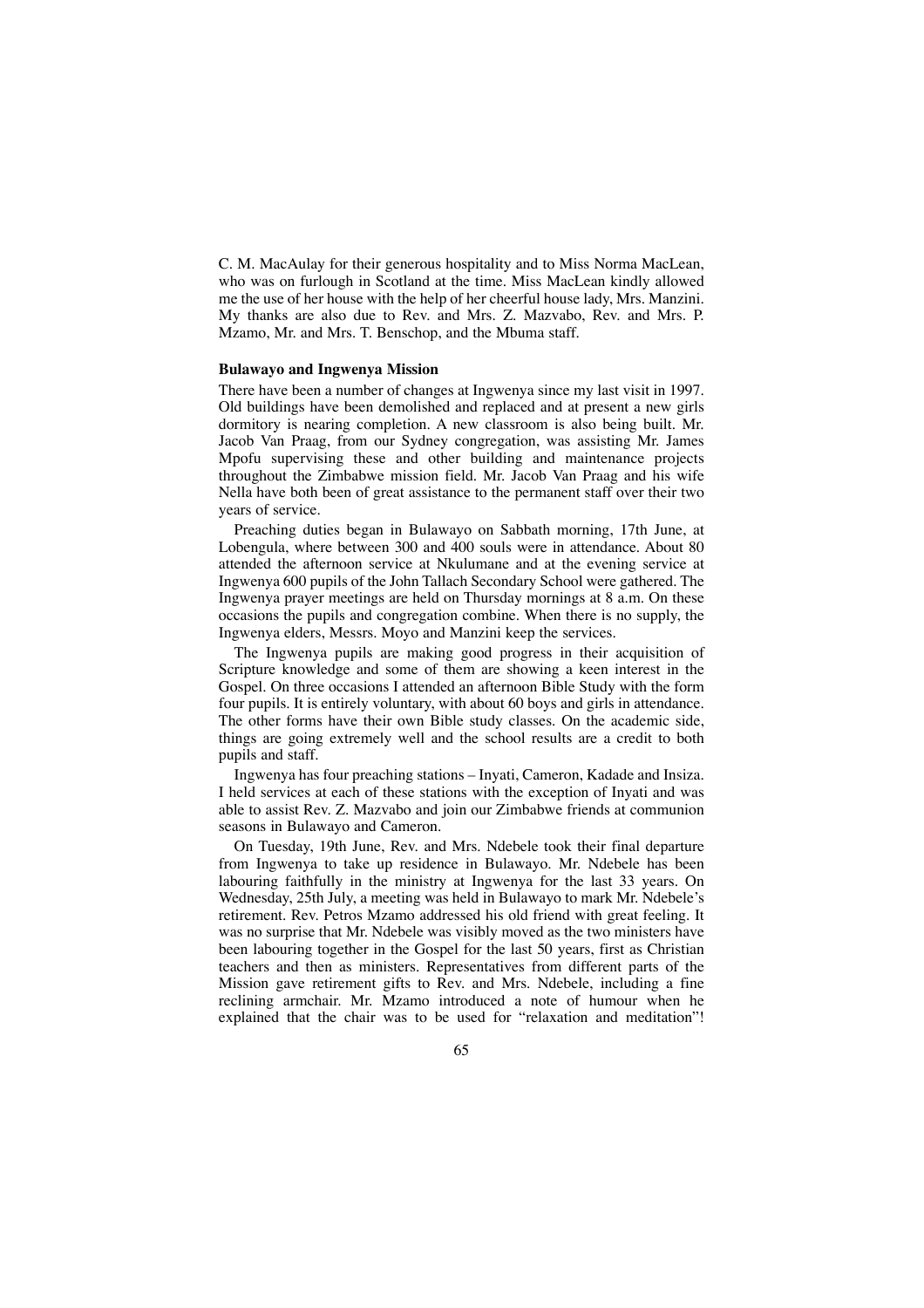Speakers made reference to their sadness and reluctance in parting with their beloved pastor.

### **Mbuma, Nkayi and Zenka**

At Mbuma we received a warm welcome from the Rev. and Mrs. Mzamo. Mr. Mzamo has a substantial charge, with 13 preaching stations in his area.

Dr. Benschop has been leading the medical team at Mbuma Hospital for 13 years, whilst her husband Teus is busy each day revising the Sindebele Bible. He has two assistants, Nathaniel Mpofu and Senzemi Ndlovu. Although Senzemi is blind she is nevertheless able to make a valuable contribution to the work. Mr. Benschop has studied theology in Holland, including advanced studies in Hebrew and Greek.

The Sindebele Bible is now on the computer and the corrections and changes are listed and inserted daily. Mr. Benschop has also had training in electronics and this skill has been useful in setting up a solar system that provides power for the computer equipment.

Mbuma Hospital is suffering from a chronic shortage of qualified nurses. Sister Margaret Macaskill is soon to return home after giving many years of faithful service in Zimbabwe, and Sister Louise Leiper is also planning to return to the UK. At the time of writing, Hannah Buggs, a young nurse from England, is giving valuable temporary assistance to the regular staff. During my visit, the doctor and her team were for a time facing the unwelcome possibility of reducing to the status of a clinic owing to staff shortages. The lack of African staff in sympathy with our beliefs is a concern. It has been suggested that a nursing training school be set up at Mbuma that could recruit trainees from our Zimbabwean churches and schools. The idea was raised by the medical staff and the suggestion was welcomed by Bonakele Ncube, the headmaster of John Tallach. He saw it as a desirable provision for suitable Ingwenya school leavers. I held services in this area at Mbuma, Nkayi and Simbo.

Nkayi Primary School has requested to be brought back under the auspices of the Church. Through our relationship with the schools there is a great opportunity to bring the Gospel to thousands of children if labourers can be found to look after the work. Apart from Ingwenya and Thembiso in Bulawayo, which has a large primary day school attached, there are four other primary schools. Nkayi has 890 pupils, Mbuma 900, Lutsha 600, and Zenka 900, but there are not nearly enough labourers to supervise the spiritual work involved in such a large field.

### **Zvishavane**

My last week in Zimbabwe was spent with Rev. Z. Mazvabo and family in Zvishavane. Many friends gathered for a communion season at New Canaan, where about 80 persons sat at the Lord's Table. On Tuesday, 31st July, we paid a visit to the town of Mazvingo (formerly Fort Victoria), where we were kindly entertained by Mr. Mazvabo's daughter and her husband. The following day I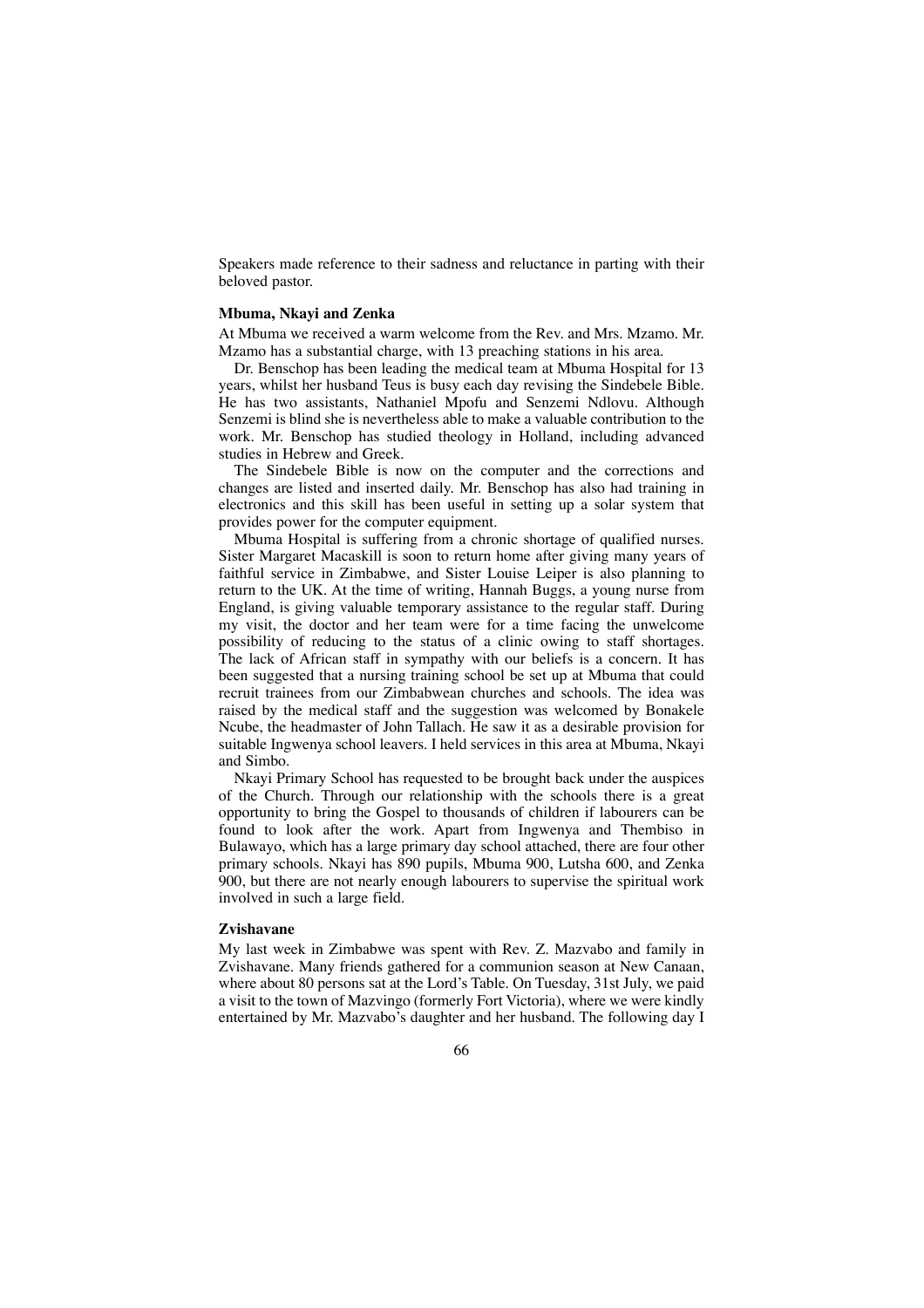held a service at our Akori church. We also visited Nguzi and Mawari, where a second service was held by Mr. Mazvabo.

There are three distinct groups of churches under Mr. Mazvabo in Mashonaland. Hundreds are under his ministry in these areas. Zvishavane has two congregations to the north at New Canaan and Makobere. Mawari and Gwengombe lie about 40 minutes' drive to the south. Another half-hour drive to the south brings one to the third group of churches. Chiedza is the main congregation with out stations at Akori, Ngezi, Mnaka and Chiwara. At New Canaan Mr. Mazvabo has the assistance of an able missionary, Mr. Siziba. If a second missionary could be settled at Chiedza this would be a great help to Mr. Mazvabo and would cut down the expense of travelling. Fuel is in short supply and very expensive. Although Mr. Mazvabo is almost blind, he not only labours in his own large field but is also the interim moderator of the Bulawayo congregations and Ingwenya with its out-stations.

### **Zimbabwe Crisis**

In August last year Zimbabwe was facing severe economic problems. The Minister of Finance acknowledged that there was little or no foreign currency to buy in the supplies the country needed. Almost all sectors were in steep decline. Manufacturing was down by 35%, tourism had collapsed, many mines were closed and agriculture – formerly the mainstay of the economy – was in severe crisis. In addition, the country was facing a massive food shortage with no money to buy in the necessary supplies. These problems have now become very much more serious. We need to remember the poor people of Zimbabwe in accordance with the Apostle Paul's exhortation, "Bear ye one another's burdens and so fulfil the law of Christ" (Galatians 6:2).

# **TRAINING OF THE MINISTRY COMMITTEE'S REPORT Convener: Rev. D. J. MacDonald**

THE Committee are glad to report that at its meeting of 19th June 2001, the Southern Presbytery accepted Mr. Alistair B. MacLean, BSc, a member of the Glasgow congregation, as a student studying for the ministry of the Church. At present Mr. MacLean is studying Greek and Hebrew with a view to taking his entrance to the Divinity Examination in time for next session.

The other two UK students are studying with Rev. H. M. Cartwright, MA, the Church's Tutor in New Testament Greek and cognate subjects. On finishing this course successfully Dr. Douglas Somerset will have finished his Divinity course and will be ready to be taken on trials for licence by his Presbytery. Mr. J. Bruce Jardine will proceed to the second year of his course with Rev. K. D. MacLeod.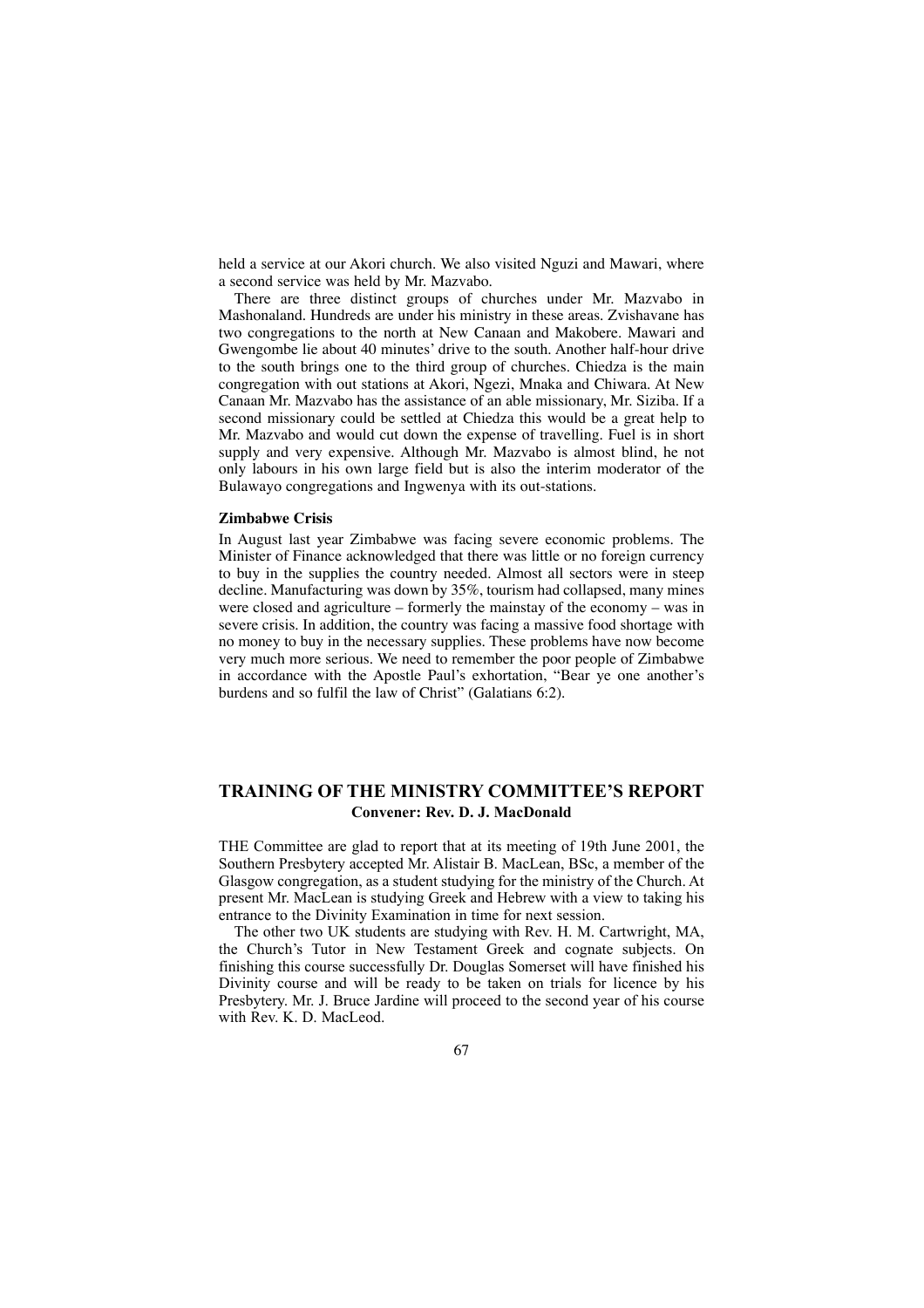The African students, Messrs. M. Mloyi, S. Khumalo, and N. K. Banda will, God willing, have finished the first session of their studies with Rev. K. D. MacLeod, BSc, by the time the Synod meets and, after a break in studies will move to Edinburgh to do their second and final session with Mr. Cartwright. We would ask our praying people to remember our students at a throne of grace as they prepare themselves for the onerous duties of their calling. We would also ask for continued prayer to be made to the Lord to raise up, equip and send forth many more young men who would, in their day, be "able ministers of the New Testament". There are ten pastorless congregations in the UK alone, as well as those in America, Australia and New Zealand.

The Theological Conference was held in Inverness in December 2001 as reported in the *Free Presbyterian Magazine.* Again the Committee was heartened by the level of support and interest throughout the Church. We are also grateful to all those who prepared and presented papers. It is our intention, God willing, to hold this year's Conference on 3rd and 4th December and we hope to have a programme arranged in time for the Synod.

# **THEOLOGICAL TUTOR'S REPORT Rev H. M. Cartwright**

A REPORT intended for the published papers of the Synod and written with more than half the final term remaining can only contain general information. The course during Session 2001-2002 was taken by Dr. D. Somerset, third year student, and Mr. J. B. Jardine, first year student. Classes met each forenoon from Tuesday to Friday at 9.30 a.m. and endeavoured to follow the well established pattern of the previous Tutor, Rev. J. MacLeod, in the various subjects prescribed. I am grateful to Mr. MacLeod for doing so much to assist my introduction to this new work and to the Committee for providing computer facilities to help in the Greek language part of the course. The classes generally took the form of discussion of previously prescribed work or previously distributed papers.

## **Greek and New Testament**

The students, having passed the Entrance Examination, were expected to have a fair grasp of the elements of the language. The aim of the class was to consolidate a working knowledge of the basics of the language through revision of J. W. Wenham's *The Elements of New Testament Greek* and reference when appropriate to other works of a comparable standard such as D. A. Black's *Learn to Read New Testament Greek, Expanded Edition –* hopefully providing some basis for lifelong personal study and for the attainment of something akin to professional proficiency.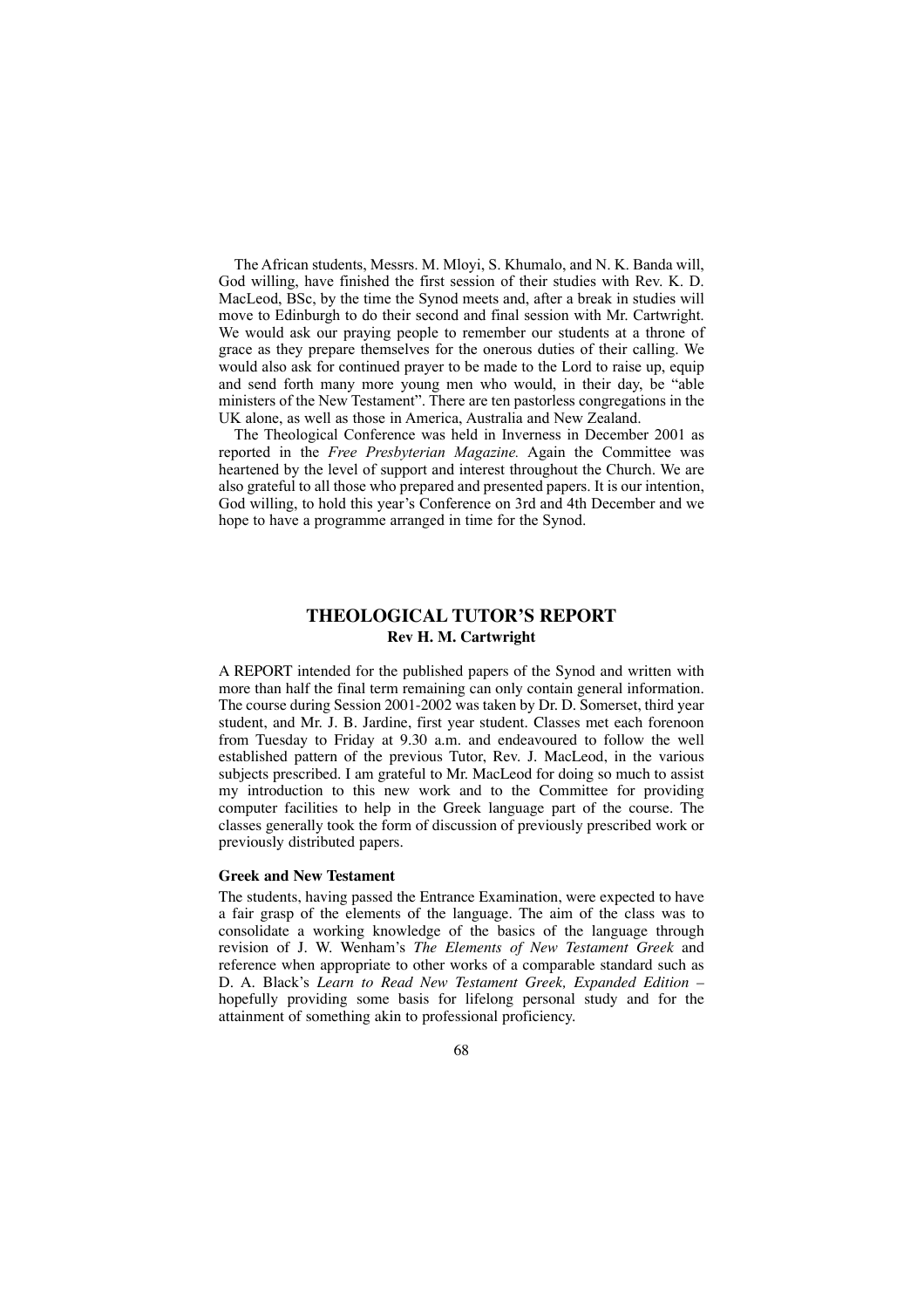The Greek Text for regular reading and translation in class, with discussion of grammatical, exegetical and theological points, was the *Gospel According to Mark*. During the third term this was interspersed with representative passages from other parts of the New Testament. As such studies are a primary part of the minister's response to the exhortation of 2 Timothy 2:15, the students presented exegetical papers from time to time and some consideration was given to the principles of Grammatical, Historical and Theological Interpretation.

A survey of *Textual Criticism and the Canon of the New Testament* was conducted in connection with the study of Chapter I of the *Westminster Confession of Faith*, using various resources from an *Introduction to New Testament Textual Criticism* by J. Harold Greenlee to Edward F. Hill's *The King James Version Defended*. This is an area where there is little material wholly in accord with our biblical and confessional position.

In *New Testament Introduction and Theology* an effort was made to study the authorship, background, theme, outline and specially significant aspects of each of the New Testament books, drawing upon the better of the various more conservative *Introductions*, each of which has its own strengths and weaknesses.

#### **English Bible**

Students were expected to privately read the entire New Testament in English for the purposes of the Course and were assessed by mid-term and end of term examinations. The Church is entitled to expect a high level of competence in the knowledge of the English Bible from her prospective ministers.

### **Catechetics**

This course began with a brief survey of the history and use of Creeds and Confessions and the origins of the *Westminster Confession of Faith.* The *Confession* was systematically studied throughout the Session with the aid of such volumes as *The Confession of Faith: A Handbook of Christian Doctrine expounding the Westminster Confession,* by A. A. Hodge, supplemented by reference to other commentators on the Confession, including Robert Shaw, and to other theologians as various points arose.

#### **Church Polity and Practice**

This course began with discussion of what the Church is and what its functions are in the world, basically using Chapters XXV to XXIX of the *Westminster Confession of Faith*, the relevant parts of John Calvin's *Institutes of the Christian Religion, Book IV,* James Bannerman's *The Church of Christ* and William Cunningham's *Historical Theology.* Consideration was then given to the biblical principles of Presbyterianism and other forms of Church Government were subjected to scrutiny, account being taken of Chapters XXX and XXXI of the *Westminster Confession of Faith*, the Westminster Assembly's *The Form of Presbyterial Church Government*, Thomas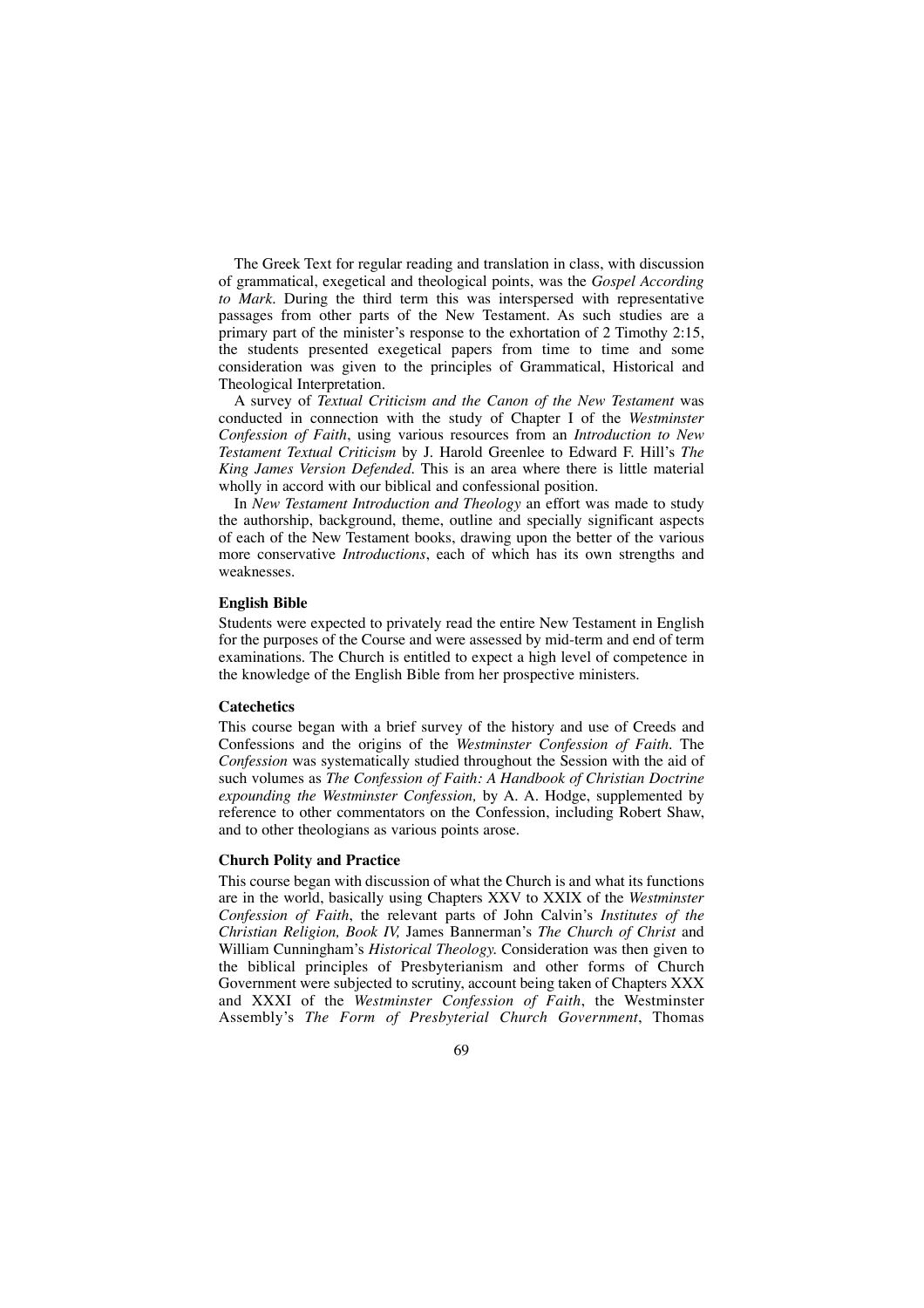Witherow's *The Apostolic Church: Which is it?*, the relevant parts of James Bannerman's *The Church of Christ* and William Cunningham's *Historical Theology.* There was also some discussion of the principles set out in the "four books of the Reformation" – *The Scots Confession, The Book of Common Order* and *The First* and *Second Books of Discipline.* For the study of the practice of Presbyterian principles in the various courts of the Church, the basic text book was *A Manual of the Practice of the Free Presbyterian Church of Scotland* (Second Edition, 1999), the aim being that men entering upon the ministry would be acquainted with the basic principles of Church Government and Discipline and be able to find their way around the *Manual* and around the courts of the Church.

The students appear to have given themselves diligently to the work of the Class and I have appreciated their co-operation and fellowship throughout the session. I would, however, venture the opinion that it would be beneficial for our students to be relieved, at least during term time, of much of the Sabbath supply in which they are engaged so that they can give themselves without reserve to what ought to be an academically rigorous full time course and so that they can sit under a regular pulpit ministry, which should have its own essential place in the spiritual and mental preparation of those who are soon to be thrust forth into this high and holy work.

# **THEOLOGICAL TUTOR'S REPORT Rev. K. D. Macleod**

CLASSES during the first eight weeks of the period covered by this report were spent in Zimbabwe. Immediately after I arrived from the UK in mid-October, Mr. S. Khumalo and Mr. M. Mloyi began their divinity course with me in Ingwenya. A fortnight later, Mr. N. K. Banda joined the class, initially as an independent student. Shortly afterwards, he was received by the Zimbabwe Presbytery as a student for the ministry of the Free Presbyterian Church of Scotland. Classes resumed in Leverburgh in mid-January and are scheduled to continue until mid-May.

Each day's class has begun with the study of the Scriptures, with a view to covering the whole of the Old Testament. Apart from Scripture, the main focus of the first part of the course was doctrine, using Louis Berkhof's *Manual of Christian Doctrine* as a textbook. It is hoped, towards the end of the course, to begin the study of the *Westminster Confession of Faith* with the help of Robert Shaw's Commentary.

In Church History we have been studying *The History of the Free Presbyterian Church of Scotland.* In Pastoral Theology the main textbook has been *The Christian Ministry* by Charles Bridges. We have also gone over the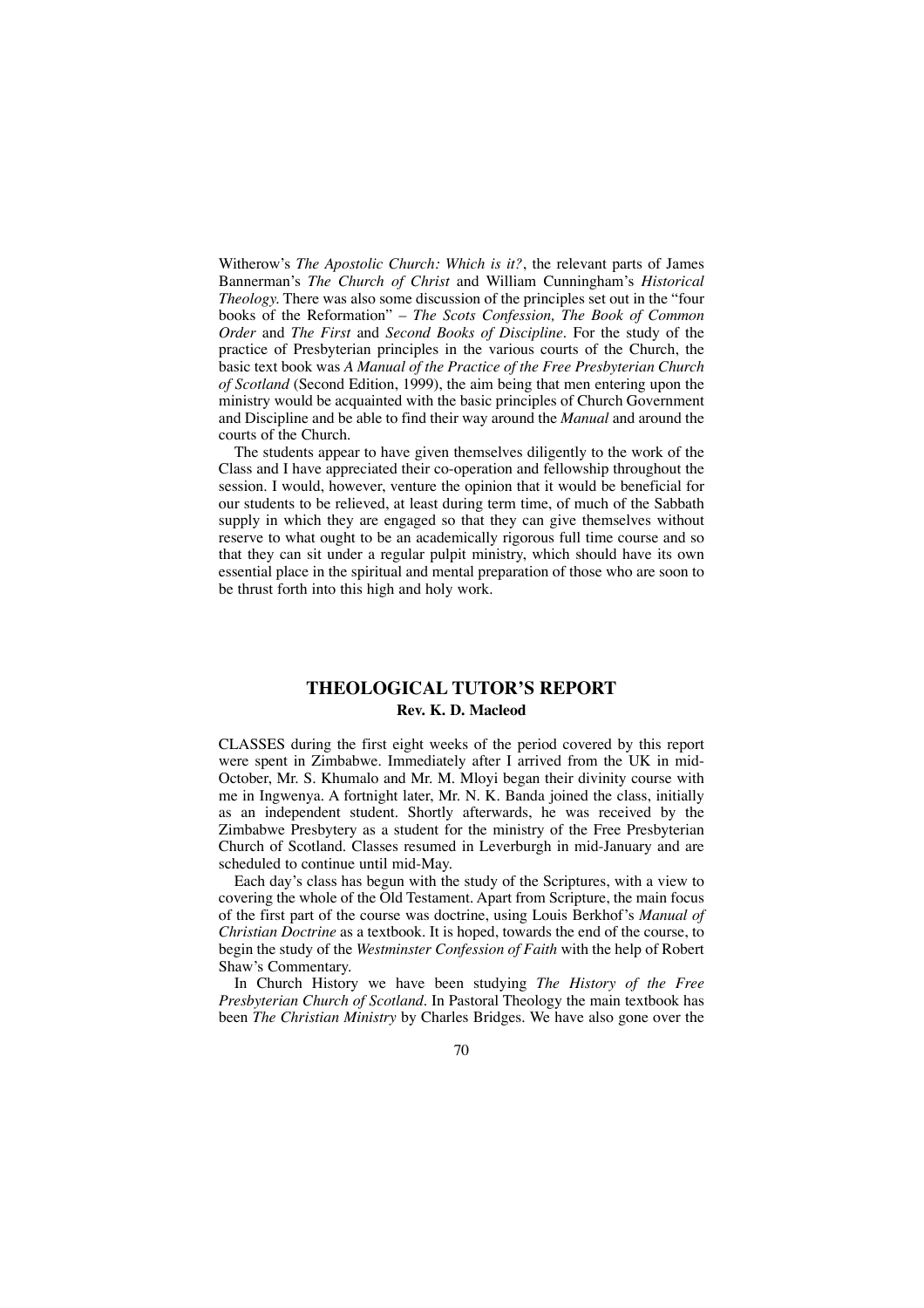Westminster Assembly's *The Directory of Public Worship.* Throughout the year, students were required each week to bring an outline of a sermon based on a prescribed text. These outlines were discussed in the class, and I sought to give them what I believed was appropriate advice. In addition I took the opportunity of listening to the students conducting public worship and also gave them advice. I am grateful to them for the help they have given in taking services in the South Harris congregation and further afield.

The students have tackled their studies with diligence. They have sat class exams, and it is anticipated that, before they leave, they will sit the exit exams which are appropriate to this part of their course.

# **WELFARE OF YOUTH COMMITTEE'S REPORT Convener: Rev. D. A. Ross**

THE Committee had hoped to have to this year's Youth Conference in Fort William but as we could not obtain a suitable venue we opted for Dumfries. Dumfries and the surrounding area have the great advantage of being steeped in Church history and are very suitable for a historical tour. The venue, Dumfries and Galloway College, is a modern building with a lecture theatre and fresh and spacious living quarters, canteen and recreation area.

The dates of the Conference, Tuesday, 2nd April to Thursday, 4th April, are earlier than usual because the school holidays fall in the first week of April. The housemothers are Mrs. C. Ross and Miss Margaret Macaskill. Miss Rhoda Mackay, to whom we are grateful for acting as housemother on two other occasions, has returned to the John Tallach Secondary School for a period of teaching.

The Committee is indebted to the speakers who have undertaken to give papers on this occasion. While it takes forty minutes to read a lecture and one and a half hours to answer questions asked by conference members, it takes very many hours of reading and writing to prepare the papers. We are therefore grateful to those who have given lectures over the years and we hope and pray that it will result in much blessing for the young people who attend.

The lectures and historical tour for this year are as follows:

## *Muhammad's God – A Christian Perspective on Islam* Rev. A. J. Macdonald

*"Come over and Help Us" – Mission Work in Eastern Europe* Rev. D. A. Ross

*Man as Made in the Image of God – What Does It Mean for Us Today?* Rev. G. G. Hutton

*Some Galloway Covenanters – A Historical Tour* Conducted by Rev. R. MacLeod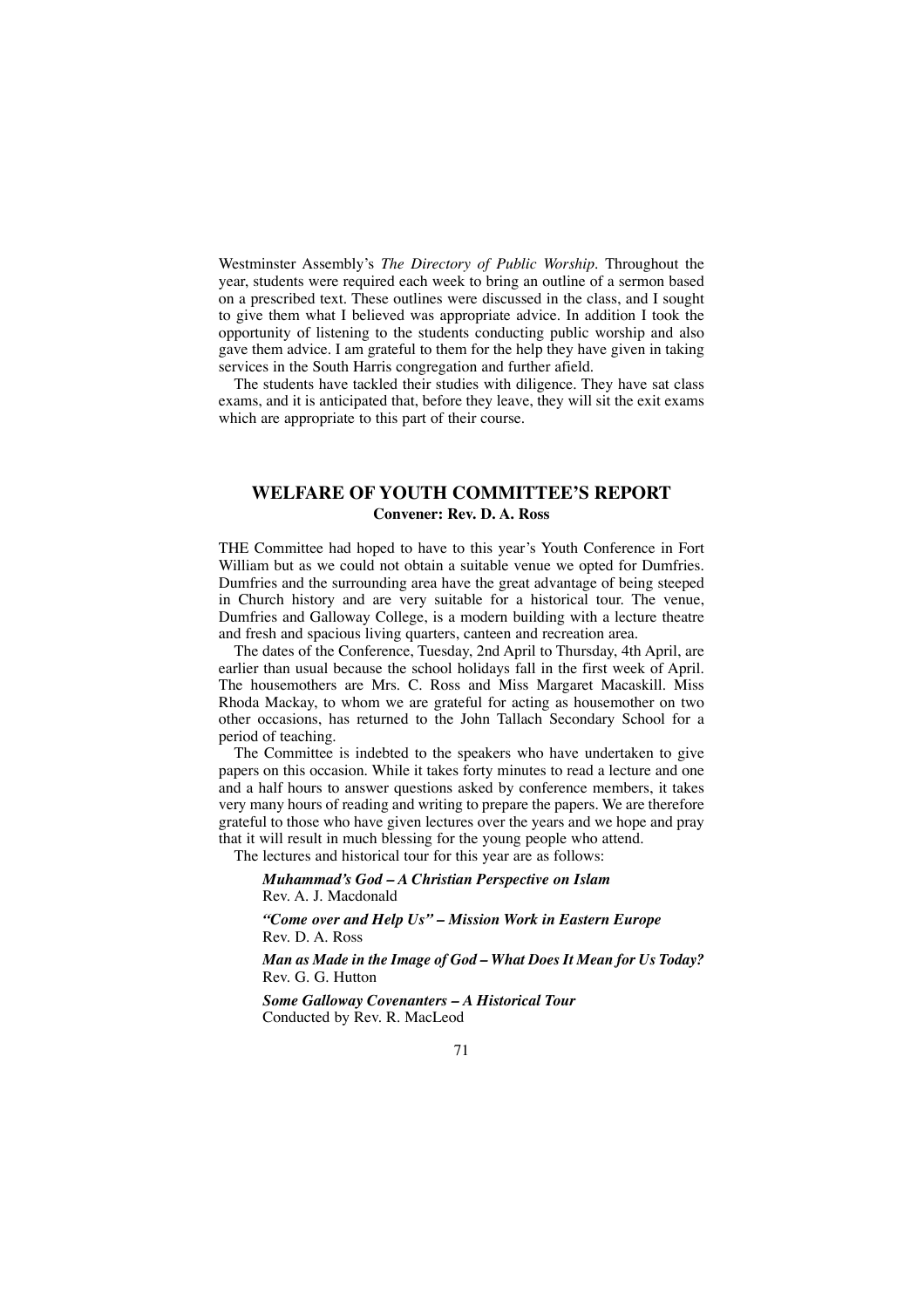## *The Son of Promise – Lessons from the Life of Isaac* Rev. D. J. MacDonald

*The Duty of Prayer – "Let your requests be made know unto God"* Rev. D. A. Ross

At last year's Youth Conference, held in Portree High School Hostel, Portree, there was an increase in attendance. We were glad to have among us a number of young people from other denominations, as well as some friends from Holland under the care of Ds. Budding.

The young people showed a keen interest throughout, judging by the questions asked. According to the opinion of young and not so young who attended it was a very profitable occasion. Also, the catering and facilities in the Hostel were of a very high standard, and the staff were very kind. It is very important that our young people meet old friends from various congregations in the Church and also make new friends. In a world where there are very few young people who have an interest in spiritual and moral issues it is good that our young friends have this further opportunity of meeting with one another in connection with the Gospel.

We express yet again, our deep indebtedness to the ladies who set the questions for the Scripture and Catechism Exercises and correct the answers three times a year. The numbers from the home Church who do the exercises continue much the same as before, but there has been a considerable increase in the numbers from abroad, which is heartening. We warmly thank those friends also who correct exercises from other countries and as well as our African missions.

How altogether important is this work of instructing our young people in the teachings of the Word of God and the Shorter Catechism. In Eastern Europe, for example, it is the Bible teachings which are systematically laid out in the Shorter Catechism that have been the means of opening the minds of certain church-going people in Eastern Europe to a fuller understanding of the Word of God. And it is these same systematised Bible teachings which have been the means of keeping many of our people from being swept away by the prevailing errors of the day. When such young people come to a saving interest in Christ these doctrines take on a new meaning, and they bless the Lord that they had the privilege of being under sound Bible teaching.

Moreover, the young people in our Church today will hopefully be the people of the Church in years ahead. Some will, we trust, be brought to fear the Lord, and some will be in office in the Church and fill useful positions in it. Also, these Scripture teachings, taken to heart by them, will prove a great defence against the many snares which are set by the ungodly for young people as they settle into their work in the world.

We encourage parents to use these and other means in our Church to instill in their children the teachings of the Bible. This they promised God to do when their children were baptised. God promises families that He will be a Father to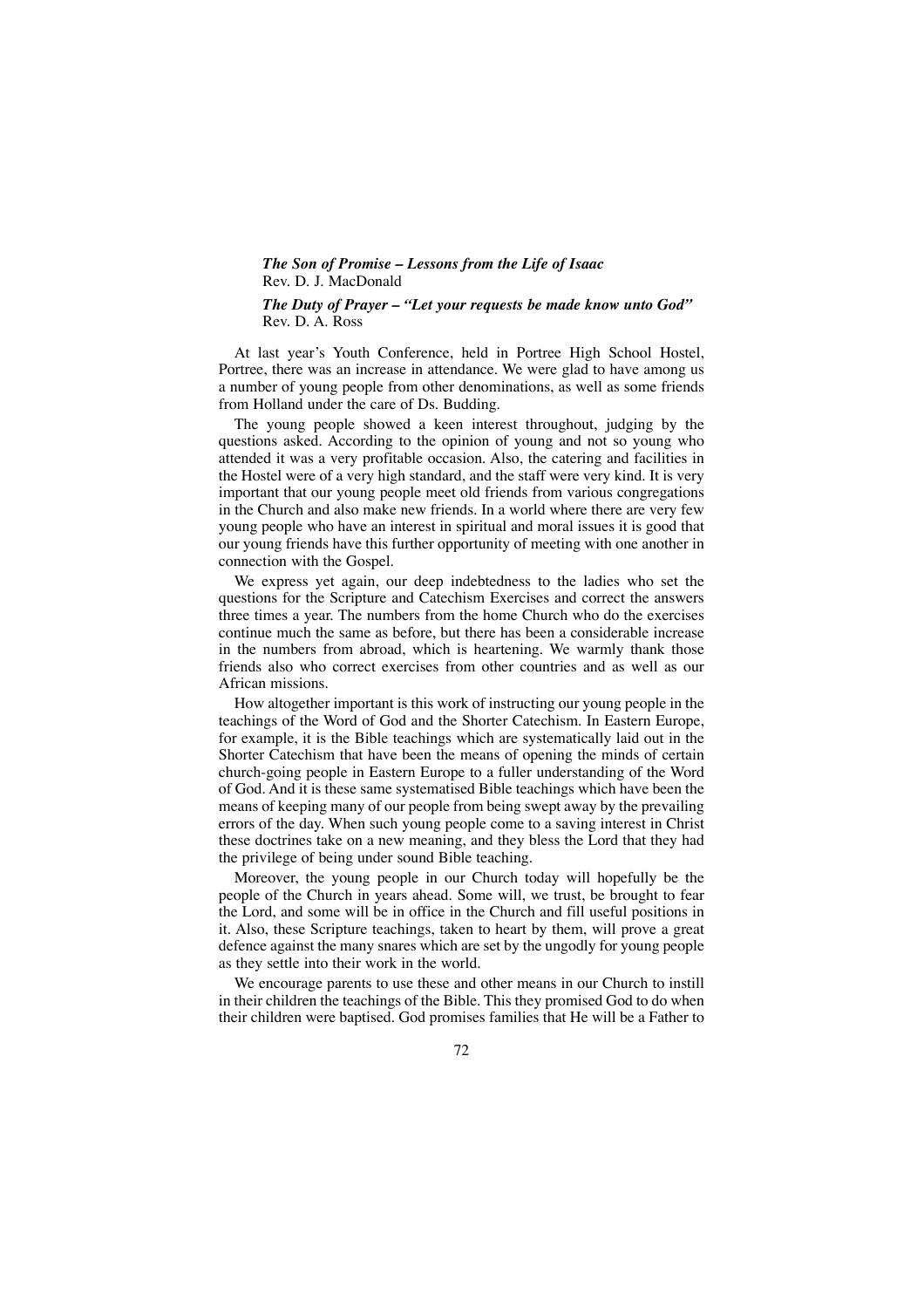them and that they will be His children when parents and children, by the grace of God, believe and practice these teachings. "The promise is to you and to your children" (Acts 2:39).

### **BALLIFEARY RESIDENTIAL CARE HOME COMMITTEE'S REPORT Convener: Rev. J. R. Tallach**

IN the kind providence of the Lord the work of the Ballifeary Care Home has continued for another year. Much has been said concerning free care for the elderly and the debate continues but we have to acknowledge the goodness of the Lord towards us and we count it all as evidence of free grace from the God of all grace and the Father of all mercies.

The financial position of the Home remains healthy as the bed occupancy through the year was 96%. Upgrading work in all the rooms began in June and so far 9 rooms are en suite with toilet and wash handbasin and work continues on the remaining 14. This has, of course, depleted our reserves. The Warrand Road flat has been sold as surplus to requirements.

We are sorry to report the following deaths in the Home: Mrs. Jane Ross, 3rd January; Mrs. Jessie MacKay, 23rd February; Mrs. Joan Munro, 22nd March; Mrs. Flora Grant, 5th August; Mrs. Elizabeth Tallach, 25th August; and Mr. Alistair Grewer, 25th September. They are all sadly missed and our sympathy is with the relatives.

In July, our Assistant Matron passed away at home in Holland after a relatively short illness caused by a brain tumour. She was 61 years old and had been a member of the staff in the Home since January 1988. Miss Crum was not only a responsible and conscientious worker but a gracious believer. We sympathise with Miss Crum's relatives in Holland and commend to them the hope of the resurrection.

The inspections of the Home by the various regulatory bodies were all satisfactory and this reflects faithfully the high standards of care maintained by the Matron, Assistant Matron and staff. We are indebted to the ministers and men who conducted worship and the ladies who visited through the year. We wish to thank the auditors, John Fraser and John G. Macleod and Mr. A. MacRae for his continued interest and advice. "The Lord gave and the Lord hath taken away, blessed is the name of the Lord."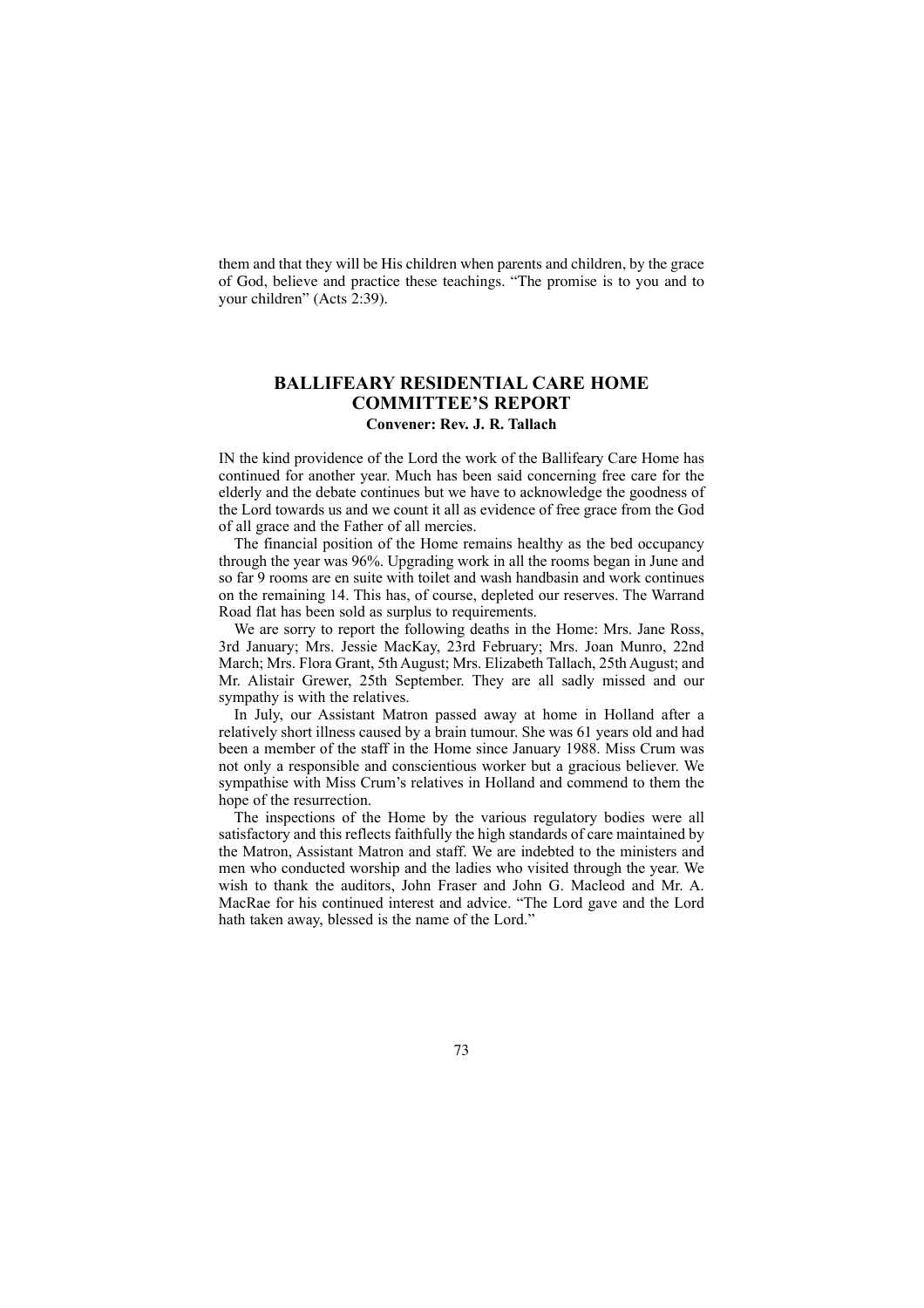# **LEVERBURGH RESIDENTIAL CARE HOME COMMITTEE'S REPORT**

### **Convener: Rev. K. D. Macleod**

OVER another year the Home has provided care to 14 elderly residents. We are glad to be able to make this provision for those who no longer feel able to look after themselves. As has been the case in recent years, the Home was almost continuously full.

The distinction between residential care homes and nursing homes has now been abolished. One consequence of this has been that we now are obliged to have two carers, instead of one, on duty at night. This has caused an obvious increase in expense. However, we are thankful that this year's increase in fees takes some account of this. We are again grateful to Mr. Iain Gillies for his help in preparing the budget which was presented to the local Council in justification of our request for a significant increase in the rates payable.

Since the last report was written, two residents have passed away: Mrs. Catherine MacFarlane and Mrs. Margaret MacCuish. We would extend our sympathy to the relatives.

The Committee again expresses its sincere thanks to all the staff in the Home for the consistent care they are giving to the residents. We wish them all the Lord's blessing and again commend the work of the Home to the prayers of the Lord's people.

# **OUTREACH COMMITTEE'S REPORT Convener: Rev. G. G. Hutton**

THE committee has continued throughout the year to act as an important contact point between the Church and many who are outside its ecclesiastical boundaries. Most of these learn something about the Church from our website on the Internet. The interest stimulated by what they read is sufficient to instigate further inquiry. Such inquiries have come from places as far apart as Holland, Italy, Poland, South Africa, Nairobi, Pakistan, Nepal, Singapore, New Zealand, Canada, USA and, of course, various parts of the United Kingdom. Questions about our practice in worship, observance of the Sabbath Day, subscription to the *Westminster Confession of Faith* and relationships with other Churches, are among those frequently asked. Some are happy to have a response by email while others request literature which explains further why our Church exists and what it stands for.

Not only is the Outreach Committee contacted directly but due to the fact that our bookroom in Glasgow has been promoted on our website, some have contacted the staff there, requesting literature and purchasing from our stock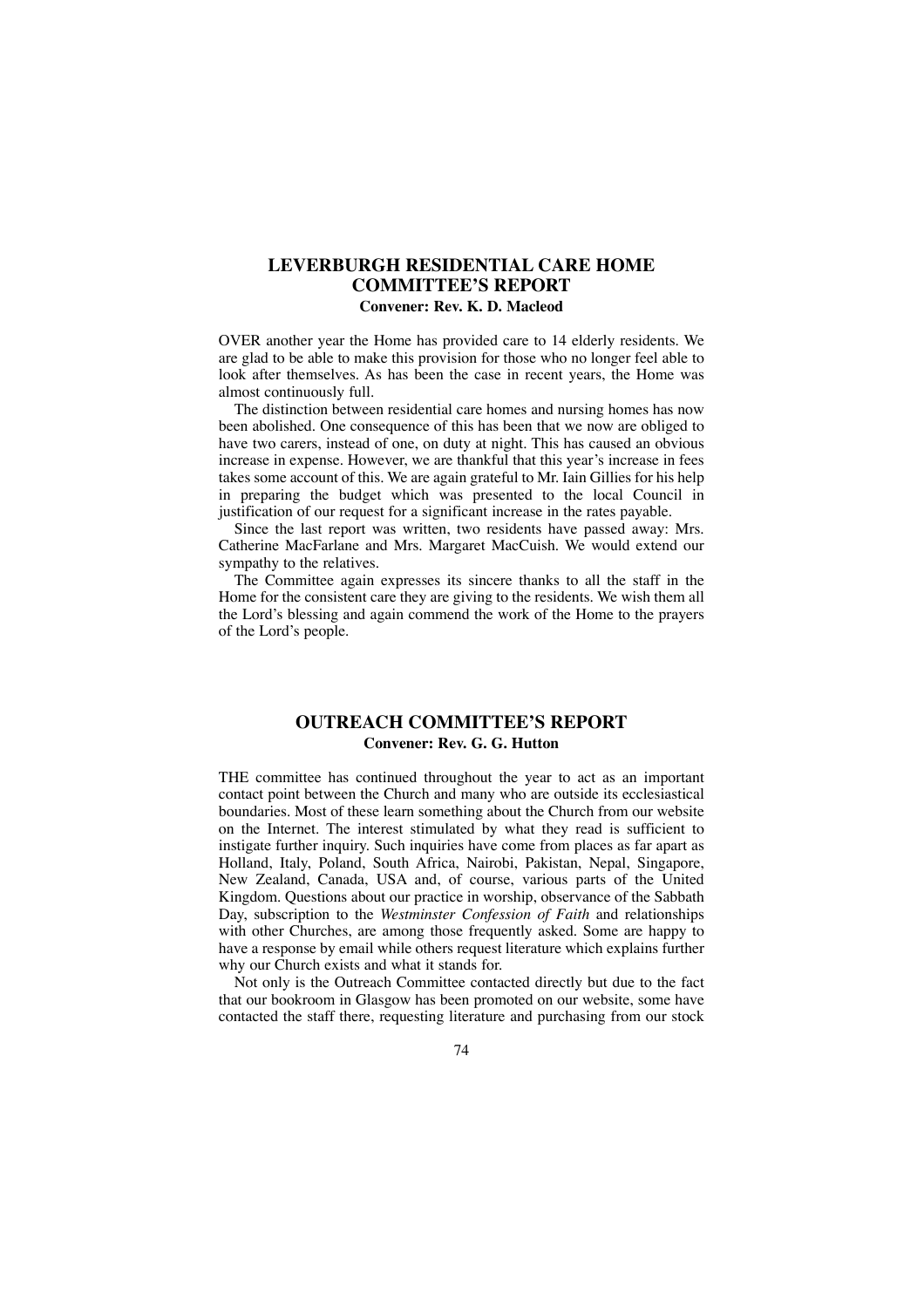of books. One such request came recently from Singapore for two hundred tracts. It is our delight as a committee to be in a position to assist others spread the truth in places where it is not possible for us to be in person. Mr. James Macleod, to whom the committee is very much indebted, for his enthusiastic labours month by month, keeping our website up to date, is presently scanning the books stocked in our bookroom, in order to advertise them on the internet. Our hope and prayer is that this will expand our opportunities to spread the Gospel in printed form.

Requests for supplies of Gospel tracts have continued at much the same level as before for which we are thankful. In addition to these, we have received requests for permission to print some of our tracts in other languages. The committee endeavours to discern what the peculiar needs are in particular circumstances and act accordingly. On occasions it is more practical to finance the printing of our tracts where they are to be used, due to the fact we would never be able to get our literature into certain countries by mail. In a "closed country" like Nepal, where evangelical literature is treated as contraband, the desire exists in the hearts of some to reach their fellow-countrymen with the Gospel. We as a committee are glad when someone from inside such a regime seeks our help and we are able in providence to make some little contribution to reach those perishing in spiritual ignorance with the message of the Gospel of redeeming grace.

The committee has found it necessary to reprint some of the tracts from our existing list of titles. One of these, *Which Church?,* has been in particular demand, with one order from Texas alone, for a thousand copies. It is our intention to add two new titles to our list of tracts this year. One dealing with the "Christmas" issue and another on the "Regulative Principle".

Once again the members of the Outreach Committee request the prayerful support of the congregations throughout the Church. Our day is a day of small things, nevertheless we have reason to thank our sovereign God, that opportunities still exist for us to spread the truth in various parts of the world. We pray for the day, when to a much fuller extent, it shall be said, "The Lord gave the word: great was the company of those that published it" (Psalm 68:11).

### **MAGAZINES REPORT Rev. K. D. Macleod, Editor**

TWELVE issues of each Magazine have been issued since the last report was written. The contents have followed the same pattern as in previous years, as have those of the Gaelic Supplement.

The appointment of an Editorial Board has been of considerable help in the production of the *Free Presbyterian Magazine* – particularly in providing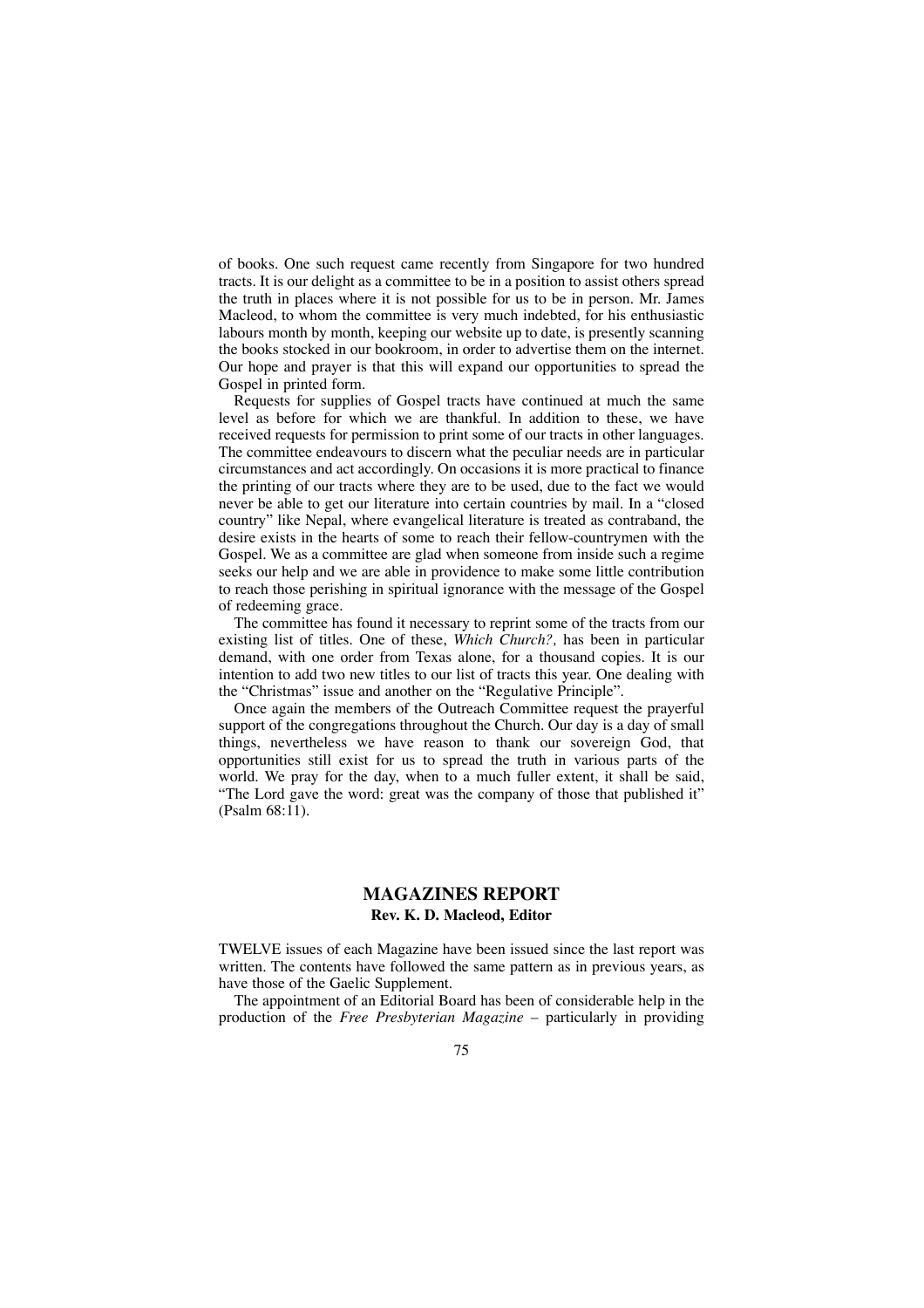reaction to contemporary developments, both in the Notes and Comments and Protestant View columns and sometimes in separate articles. I am very grateful to all the members for the various contributions they have made and their help also in the editing of some articles.

I am grateful also to all who have sent in contributions to the Magazines, not least those whose Conference papers have appeared. A great deal of labour has gone into the preparation of these papers, and in this way they can reach a much wider audience than could hear them when they were originally given. I wish also to thank all who helped in other ways in the production of the Magazines, in particular Dr. J. Mitchell for his continued willing help in checking both magazines at the final stages of editing.

Beginning with the January 2002 issues, the contract for printing the Magazines has been given to Settle Graphics, with the actual printing being done by the Pioneer Press in Skipton. In parting with the Stornoway Gazette, who printed the Magazines for six years, I have to acknowledge their constant willingness to help in all my dealings with them.

The number of Magazines sold through agents has fallen, although the number sent directly to subscribers has remained constant. The price of the Magazines for 2002 was left unchanged.

Once more I would conclude by drawing attention to the need for prayer that the magazines would be blessed to those who read them. One occasionally gets reaction, more often than not appreciative, from various parts of the world. The fact that the *Free Presbyterian Magazine* is available on the internet further increases its reach. May the Lord bless the work to many souls!

# **PUBLICATIONS AND BOOKROOM COMMITTEE'S REPORT Convener: Rev. K. D. Macleod**

RELIGIOUS books continue to flood onto the market. In one recent year 4,452 new religious books were published in the UK alone. This was twice the number of titles in the fields of social welfare, political science, art, education, travel and law put together. By comparison the output of this Committee is minuscule, but we believe they are faithful to Scripture and we trust that this labour is not in vain in the Lord. The number of titles carried in the Bookroom is also a small fraction of the above figure; it cannot be otherwise if one is to restrict the stock to books which are scriptural. However, we should be thankful for the substantial number of sound books which are available today in English, particularly the reprints of the writings of previous centuries.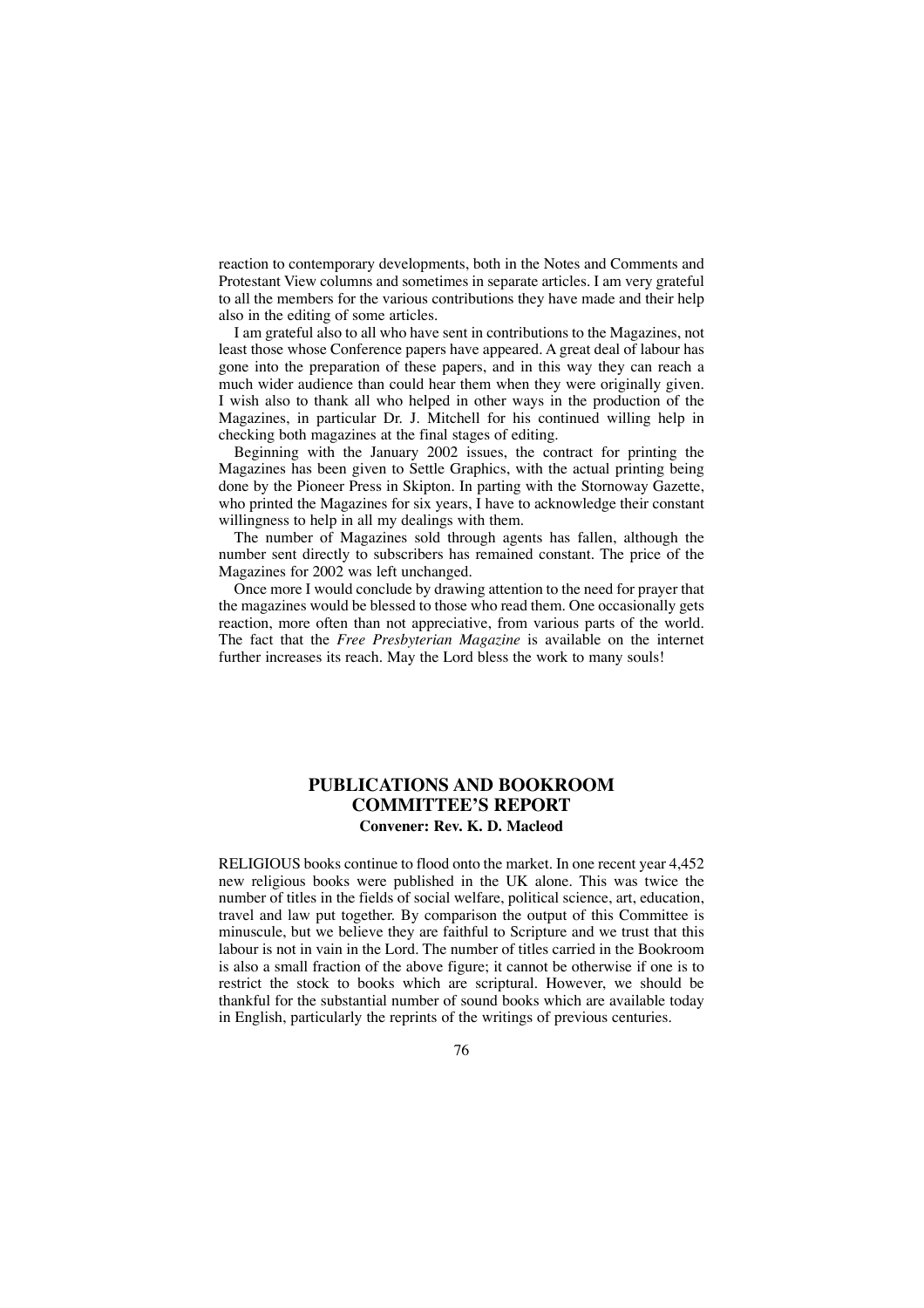### **Publications**

Our major production since the last meeting of Synod was the three-volume set of the *Works of Ebenezer Erskine*. The Committee has also brought out volume 4 of the *Free Presbyterian Magazine* and hopes to proceed gradually with further volumes. We have also produced the *Memoir and Remains of Rev. Donald Macdonald*, which means that all the books written about the fathers of the Free Presbyterian Church are presently in print.

The hardback edition of the *Westminster Confession of Faith* was again reprinted last year. Thomas Watson's *Art of Divine Contentment* was also reprinted, as was the *Larger Catechism*. At the time of writing, a reprint of the *Mother's Catechism* is in progress. Most recently, it has been made available under the auspices of the Welfare of Youth Committee but, as this Committee has the financial resources, we have taken responsibility for this printing. Total sales of books in 2001 were significantly ahead of the previous year, at well over £23,000. A large proportion of this increase is accounted for by wholesale orders for the *Westminster Confession of Faith* and the *Larger Catechism* when they were reprinted.

### **Bookroom**

We were extremely sorry to hear at the end of last year that Miss Marion Morrison, who was the much-appreciated Manager for around nine years, was leaving to take up another job. We are indeed grateful to her for the effort she put into running the Bookroom and we wish her well in her new appointment. To fill the gap, Mr. Kenneth Hutton was appointed, on a temporary basis, as Bookroom Manager. That appointment has now been made permanent and we trust that, with the Lord's blessing, he will continue to run the Bookroom effectively into the future.

Total sales for 2001 were up by more than £22,000 on the previous year's total. When allowance is made for the increase in Free Presbyterian publications, retail sales through the Bookroom were up by over £12,000. It is encouraging that the accounts for last year showed a significantly increased surplus, and now, for the first time in several years, there is a credit balance in the Bookroom Fund.

Efforts are being made to put all titles in the Bookroom, with descriptions and pictures, onto the website, and we hope that this work will bear fruit in increased sales. In the first two months of 2002, £1,200 worth of books was ordered from the website.

We are also grateful to the men who have kept the Bookroom open on a Saturday morning and to others also who have given help in various ways. Again the Committee would, in particular, like to thank Mr. Alasdair MacLean for the work he put into pricing second-hand books, particularly those which came from the estate of the late Mr. J. W. S. Dearness of Orkney. Most of these books have now been sold.

We would again request the prayers of the Lord's people for His rich blessing on the work of the Church in trying to put good literature into the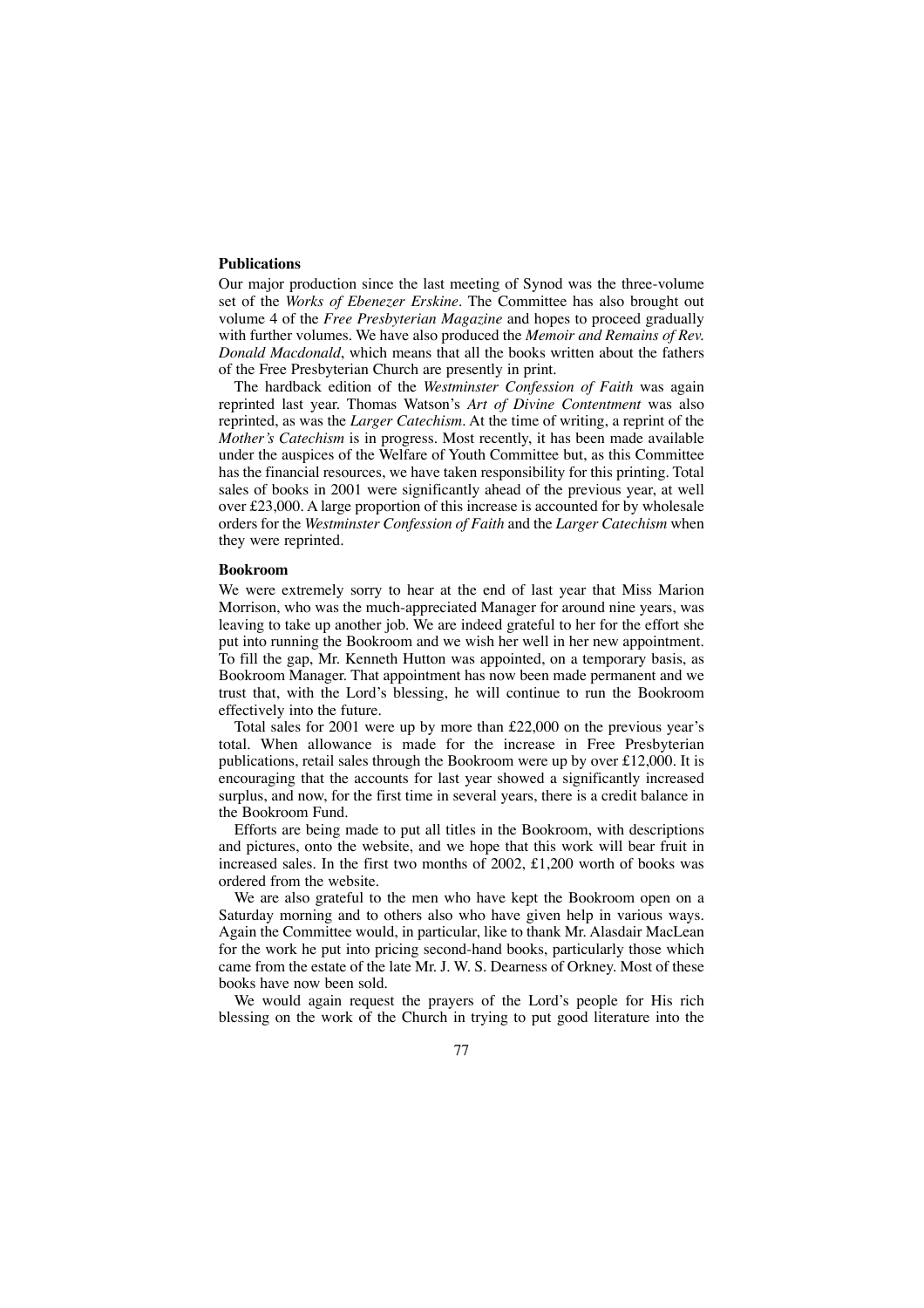hands of readers throughout many parts of the world – both what we produce ourselves under the Free Presbyterian Publications imprint, and the books of other publishers which we retail in the Bookroom.

## **REPORT OF DEPUTY TO NORTH AMERICA Rev Neil M. Ross**

VISITORS from our Church in Scotland to our far-flung and pastorless congregations in North America come away feeling, in most cases, that we in Scotland are highly favoured in having our congregations not far from one another and that we are able to attend several communion seasons during the year. It is understandable therefore that our Church people in North America are very appreciative of having visitors from Scotland, and more especially of having ministerial supply.

### **Vancouver**

As a Church deputy sent out by the Dominions and Overseas Committee I flew directly to Vancouver, accompanied by my wife. We were met by Mr. John A. MacLeod, deacon, who along with his wife showed us great kindness and was a tremendous help to me. Not only I myself but also the Church as a whole is indebted to Mr. MacLeod for continuing to faithfully maintain its interests in Vancouver.

I conducted four Sabbath services and two midweek services. The cause there is very low indeed but we had eight different visitors worshipping with us in response to our advertising the services.

The church building and manse are carefully looked after by Mr. MacLeod himself, but the church is in need of extensive maintenance because it is a wood frame building with harling applied to the outer boarding. It is used also by the Associated Presbyterian Churches congregation. In fact, during my visit to Vancouver, an APC minister was visiting the APC congregation for a few weeks.

Mr. MacLeod took us to Vancouver Island to visit Mrs. Mary Hardy of our Vancouver congregation. We spent a pleasant and proftable time with her and were grateful recipients of her hospitality.

### **Texas**

The Texas congregation, consisting of 35 people (half of whom are children, and sixteen of whom are communicants), is the result of the families there looking separately for a long time for a fully reformed place of worship. In the providence of the Most High they were led to our Church and to become a congregation of it.

During my two weeks there I preached eleven times, administered the sacrament of baptism on the first Sabbath, and the sacrament of the Lord's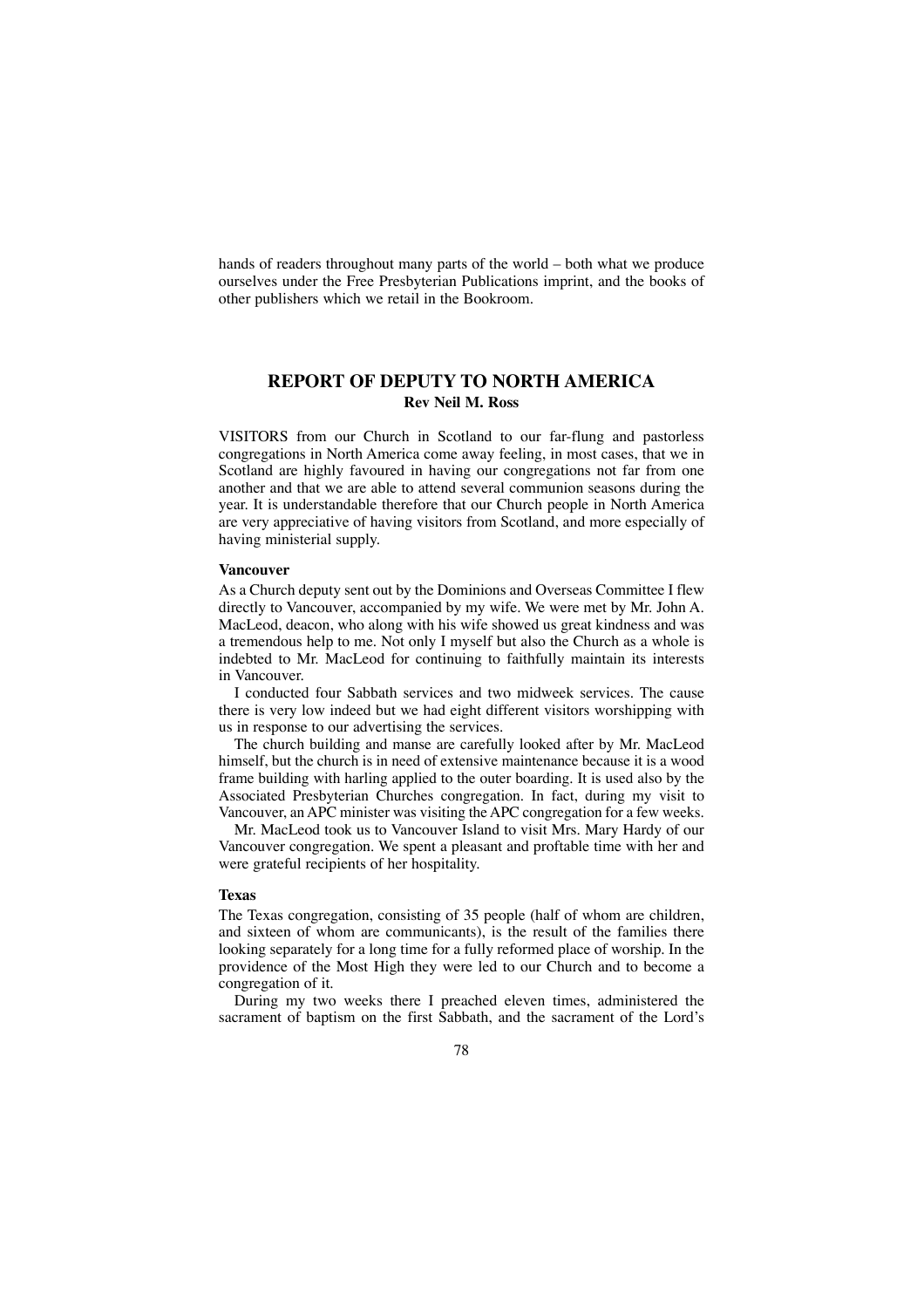Supper on the following. During the communion season, when attendances were about 40 to 45, we had not only Mr. A. MacPherson, elder, from Scotland, and Mr. D. Kuiper, elder, from Chesley, but also some of the Hembd family from Indiana. It was encouraging that the Kirk Session received a young man as a communicant of the congregation. On my last evening there, and after the prayer meeting, we had a congregational meeting at which the financial statement was read.

I wish to record my heartfelt thanks for the warm hospitality of the families of the congregation.

### **Chesley**

For the next two weeks our abode was the Chesley manse. The Chesley congregation is in good heart although considerably diminished from what it was when I was first there for some weeks in 1976. It numbers 37 people but eleven of them live at great distances and are able to attend but seldom. Again I preached eleven times, administered the sacrament of the Lord's Supper on the first Sabbath and the sacrament of baptism on the second. During the communion season we had several visitors from local places, eleven from Texas and two from Indiana. On Sabbath evening almost 60 were present.

Having been given the use of a car, I was able to visit most of the families of the congregation, who warmly welcomed us and showed us much kindness. Mr. Gerrit Schuit kindly took us to Toronto Airport from which we returned to Scotland.

#### **Conclusion**

I was struck by the loyalty to the Church of our people in North America and their deep gratitude to the Church for sending a deputy to them. Seldom do they have a minister among them and it is necessary therefore that in their isolated situation they be given as much pastoral care as possible. They have a crying need for a minister of the Church to be settled among them.

I am grateful to my presbytery for giving me leave to visit those distant parts, and to those who supplied my pulpit in my absence. Above everything I wish to render thanks to the Lord for His preservation and help in my many duties and over many thousands of miles. May He bless what has been done in His name.

# **REPORT OF DEPUTIES' VISIT TO KENYA MISSION Rev. Neil M. Ross**

LAST year's Synod instructed the Zimbabwe Presbytery to induct Rev. Keith Watkins to the charge of the Preaching Station at Sengera, Kenya, and gave the responsibility of making arrangements for the induction to the Jewish and Foreign Missions Committee (FMC), in liaison with the Presbytery. The